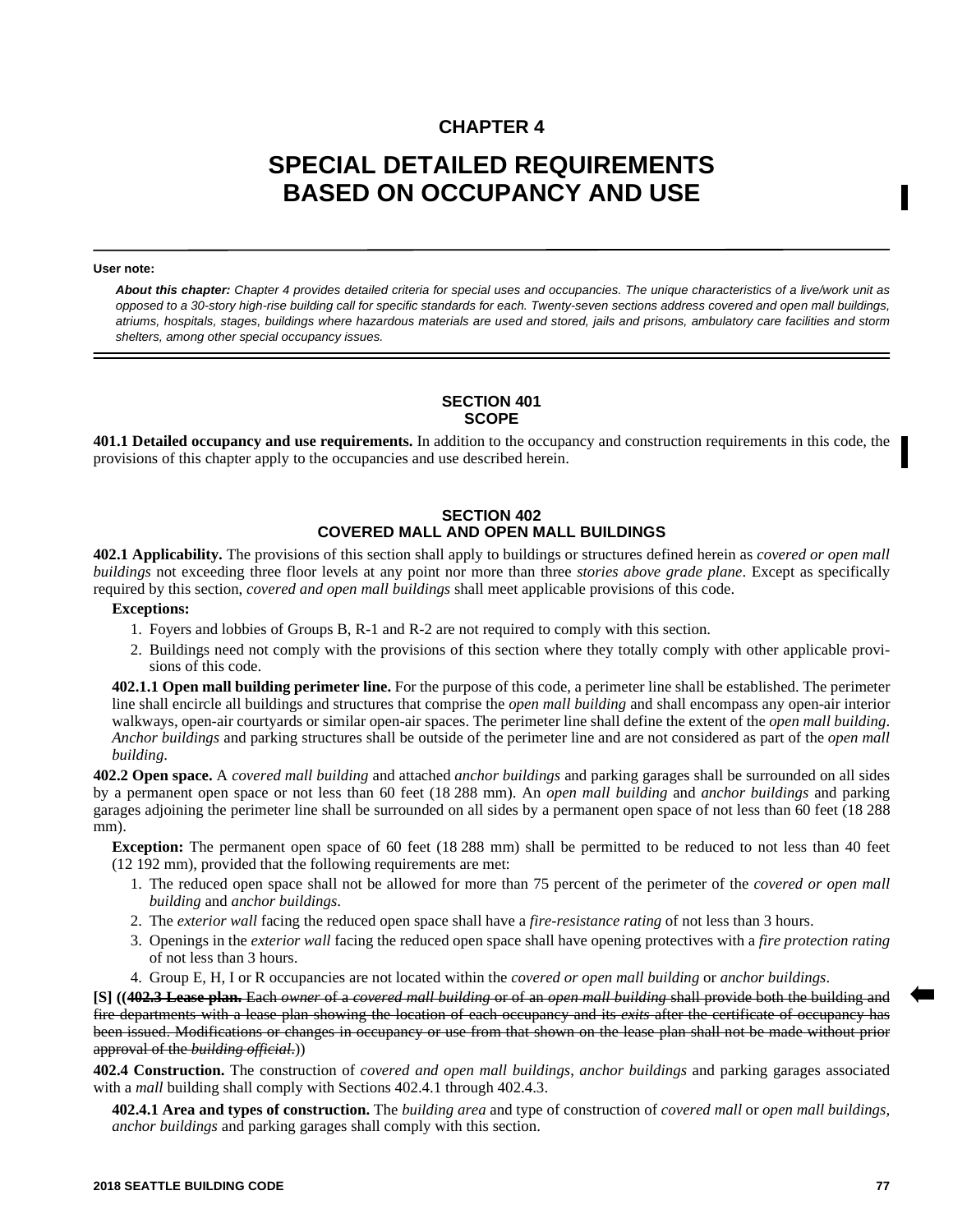**402.4.1.1 Covered and open mall buildings.** The *building area* of any *covered mall* or *open mall building* shall not be limited provided that the *covered mall* or *open mall building* does not exceed three floor levels at any point nor three *stories above grade plane*, and is of Type I, II, III or IV construction.

**402.4.1.2 Anchor buildings.** The *building area* and *building height* of any *anchor building* shall be based on the type of construction as required by Section 503 as modified by Sections 504 and 506.

**Exception:** The *building area* of any *anchor building* shall not be limited provided that the *anchor building* is not more than three *stories above grade plane*, and is of Type I, II, III or IV construction.

**402.4.1.3 Parking garage.** The *building area* and *building height* of any parking garage shall be based on the type of construction as required by Sections 406.5 and 406.6, respectively.

**402.4.2 Fire-resistance-rated separation.** Fire-resistance-rated separation is not required between tenant spaces and the *mall*. Fire-resistance-rated separation is not required between a *food court* and adjacent tenant spaces or the *mall*.

**402.4.2.1 Tenant separations.** Each tenant space shall be separated from other tenant spaces by a *fire partition c*omplying with Section 708. A tenant separation wall is not required between any tenant space and the *mall*.

**402.4.2.2 Anchor building separation.** An *anchor building* shall be separated from the *covered or open mall building* by *fire walls* complying with Section 706.

#### **Exceptions:**

- 1. *Anchor buildings* of not more than three *stories above grade plane* that have an occupancy classification the same as that permitted for tenants of the *mall building* shall be separated by 2-hour fire-resistance-rated *fire barriers* complying with Section 707.
- 2. The exterior walls of *anchor buildings* separated from an *open mall building* by an *open mall* shall comply with Table 602.

**402.4.2.2.1 Openings between anchor building and mall.** Except for the separation between Group R-1 *sleeping units* and the *mall*, openings between *anchor buildings* of Type IA, IB, IIA or IIB construction and the *mall* need not be protected.

**402.4.2.3 Parking garages.** An attached garage for the storage of passenger vehicles having a capacity of not more than nine persons and *open parking garages* shall be considered as a separate building where it is separated from the *covered or open mall building* or *anchor building* by not less than 2-hour *fire barriers* constructed in accordance with Section 707 or *horizontal assemblies* constructed in accordance with Section 711, or both.

Parking garages, which are separated from *covered mall buildings*, *open mall buildings* or *anchor buildings,* shall comply with the provisions of Table 602.

*Pedestrian walkways* and tunnels that connect garages to *mall* buildings or *anchor buildings* shall be constructed in accordance with Section 3104.

**402.4.3 Open mall construction.** Floor assemblies in, and *roof assemblies* over, the *open mall* of an *open mall building* shall be open to the atmosphere for not less than 20 feet (6096 mm), measured perpendicular from the face of the tenant spaces on the lowest level, from edge of balcony to edge of balcony on upper floors and from edge of roof line to edge of roof line. The openings within, or the unroofed area of, an *open mall* shall extend from the lowest/grade level of the open mall through the entire *roof assembly*. Balconies on upper levels of the *mall* shall not project into the required width of the opening.

**402.4.3.1 Pedestrian walkways.** *Pedestrian walkways* connecting balconies in an *open mall* shall be located not less than 20 feet (6096 mm) from any other *pedestrian walkway.*

**[F] 402.5 Automatic sprinkler system.** *Covered* and *open mall buildings* and buildings connected shall be equipped throughout with an *automatic sprinkler system* in accordance with Section 903.3.1.1, which shall comply with all of the following:

- 1. The *automatic sprinkler system* shall be complete and operative throughout occupied space in the *mall building* prior to occupancy of any of the tenant spaces. Unoccupied tenant spaces shall be similarly protected unless provided with *approved* alternative protection.
- 2. Sprinkler protection for the *mall* of a *covered mall building* shall be independent from that provided for tenant spaces or *anchor buildings*.
- 3. Sprinkler protection for the tenant spaces of an *open mall building* shall be independent from that provided for *anchor buildings.*
- 4. Sprinkler protection shall be provided beneath exterior circulation balconies located adjacent to an *open mall.*
- 5. Where tenant spaces are supplied by the same system, they shall be independently controlled.

**Exception:** An *automatic sprinkler system* shall not be required in spaces or areas of *open parking garages* separated from the *covered or open mall building* in accordance with Section 402.4.2.3 and constructed in accordance with Section 406.5.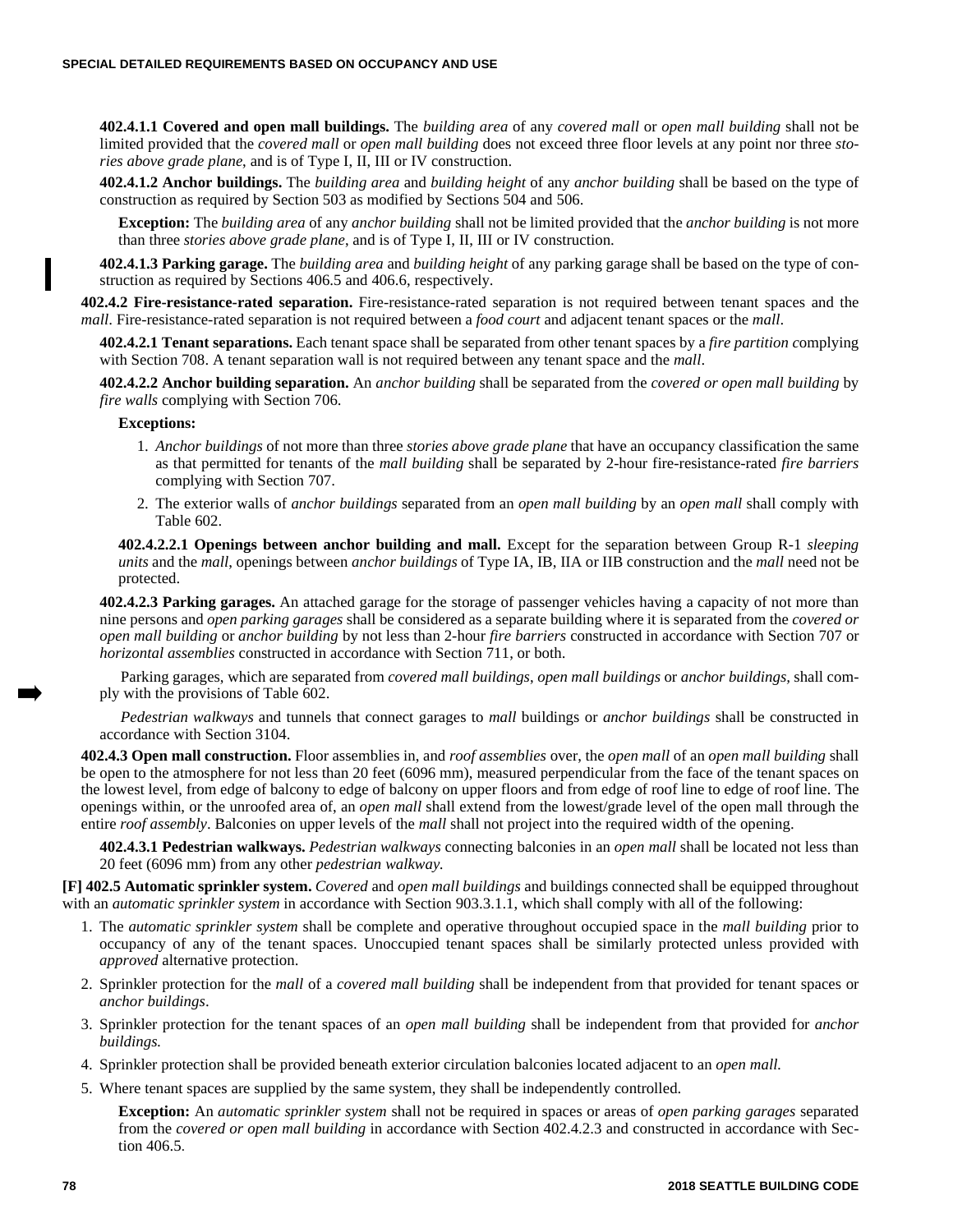**402.6 Interior finishes and features.** Interior finishes within the *mall* and installations within the *mall* shall comply with Sections 402.6.1 through 402.6.4.

**402.6.1 Interior finish.** *Interior wall* and *ceiling finishes* within the *mall* of a *covered mall building* and within the *exits* of *covered or open mall buildings* shall have a minimum *flame spread index* and smoke-developed index of Class B in accordance with Chapter 8. *Interior floor finishes* shall meet the requirements of Section 804.

**402.6.2 Kiosks.** Kiosks and similar structures (temporary or permanent) located within the *mall* of a *covered mall building* or within the perimeter line of an *open mall building* shall meet the following requirements:

- 1. Combustible kiosks or other structures shall not be located within a *covered* or *open mall* unless constructed of any of the following materials:
	- 1.1. *Fire-retardant-treated* wood complying with Section 2303.2.
	- 1.2. Foam plastics having a maximum heat release rate not greater than 100 kW (105 Btu/h) when tested in accordance with the exhibit booth protocol in UL 1975 or when tested in accordance with NFPA 289 using the 20 kW ignition source.
	- 1.3. Aluminum composite material (ACM) meeting the requirements of Class A *interior finish* in accordance with Chapter 8 when tested as an assembly in the maximum thickness intended.
- 2. Kiosks or similar structures located within the *mall* shall be provided with *approved automatic sprinkler system* and detection devices.
- 3. The horizontal separation between kiosks or groupings thereof and other structures within the *mall* shall be not less than 20 feet (6096 mm).
- 4. Each kiosk or similar structure or groupings thereof shall have an area not greater than 300 square feet  $(28 \text{ m}^2)$ .

**402.6.3 Children's play structures.** Children's play structures located within the *mall* of a *covered mall building* or within the perimeter line of an *open mall building* shall comply with Section 424. The horizontal separation between children's play structures, kiosks and similar structures within the *mall* shall be not less than 20 feet (6096 mm).

**402.6.4 Plastic signs.** Plastic signs affixed to the storefront of any tenant space facing a *mall* or *open mall* shall be limited as specified in Sections 402.6.4.1 through 402.6.4.5.

**402.6.4.1 Area.** Plastic signs shall be not more than 20 percent of the wall area facing the *mall*.

**402.6.4.2 Height and width.** Plastic signs shall be not greater than 36 inches (914 mm) in height, except that where the sign is vertical, the height shall be not greater than 96 inches (2438 mm) and the width shall be not greater than 36 inches (914 mm).

**402.6.4.3 Location.** Plastic signs shall be located not less than 18 inches (457 mm) from adjacent tenants.

**402.6.4.4 Plastics other than foam plastics.** Plastics other than foam plastics used in signs shall be light- transmitting plastics complying with Section 2606.4 or shall have a self-ignition temperature of 650°F (343°C) or greater when tested in accordance with ASTM D1929, and a *flame spread index* not greater than 75 and smoke-developed index not greater than 450 when tested in the manner intended for use in accordance with ASTM E84 or UL 723 or meet the acceptance criteria of Section 803.1.1.1 when tested in accordance with NFPA 286.

**402.6.4.4.1 Encasement.** Edges and backs of plastic signs in the *mall* shall be fully encased in metal.

**402.6.4.5 Foam plastics.** Foam plastics used in signs shall have flame-retardant characteristics such that the sign has a maximum heat-release rate of 150 kilowatts when tested in accordance with UL 1975 or when tested in accordance with NFPA 289 using the 20 kW ignition source, and the foam plastics shall have the physical characteristics specified in this section. Foam plastics used in signs installed in accordance with Section 402.6.4 shall not be required to comply with the *flame spread* and smoke-developed indices specified in Section 2603.3.

**402.6.4.5.1 Density.** The density of foam plastics used in signs shall be not less than 20 pounds per cubic foot (pcf)  $(320 \text{ kg/m}^3)$ .

**402.6.4.5.2 Thickness.** The thickness of foam plastic signs shall not be greater than 1/2 inch (12.7 mm).

**[F] 402.7 Emergency systems.** *Covered and open mall buildings*, *anchor buildings* and associated parking garages shall be provided with emergency systems complying with Sections 402.7.1 through 402.7.5.

**[F] 402.7.1 Standpipe system.** *Covered and open mall buildings* shall be equipped throughout with a standpipe system as required by Section 905.3.3.

**[F] 402.7.2 Smoke control.** Where a *covered mall building* contains an *atrium*, a smoke control system shall be provided in accordance with Section 404.5.

**Exception:** A smoke control system is not required in *covered mall buildings* where an *atrium* connects only two stories.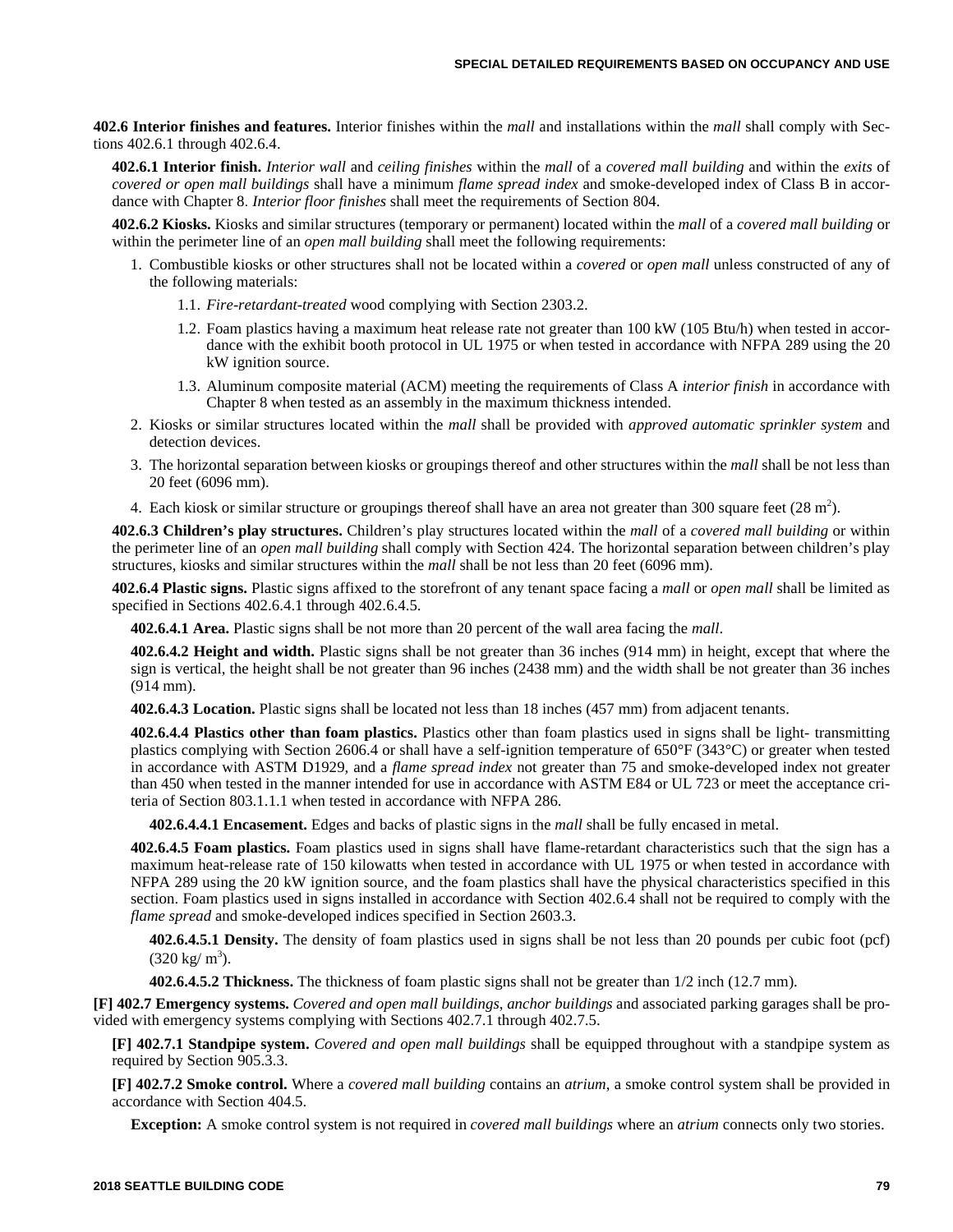**[S][F] 402.7.3 Emergency power system.** *Covered mall buildings* greater than 50,000 square feet (4645 m<sup>2</sup> ) in area and *open* mall buildings greater than 50,000 square feet (4645 m<sup>2</sup>) within the established perimeter line shall be provided with emergency power *systems* that is capable of operating the *emergency voice/alarm communication system* in accordance with Section 2702.

**[F] 402.7.4 Emergency voice/alarm communication system.** Where the total floor area is greater than 50,000 square feet (4645 m<sup>2</sup> ) within either a *covered mall building* or within the perimeter line of an *open mall building*, an *emergency voice/ alarm communication system* shall be provided.

The fire department shall have access to any *emergency voice/alarm communication systems* serving a *mall*, required or otherwise. The systems shall be provided in accordance with Section 907.5.2.2.

**[F] 402.7.5 Fire department access to equipment.** Rooms or areas containing controls for air-conditioning systems, *automatic fire-extinguishing systems, automatic sprinkler systems* or other detection, suppression or control elements shall be identified for use by the fire department.

**402.8 Means of egress.** *Covered mall buildings, open mall buildings* and each tenant space within a mall building shall be provided with *means of egress* as required by this section and this code. Where there is a conflict between the requirements of this code and the requirements of Sections 402.8.1 through 402.8.8, the requirements of Sections 402.8.1 through 402.8.8 shall apply.

**402.8.1 Mall width.** For the purpose of providing required egress, *malls* are permitted to be considered as *corridors* but need not comply with the requirements of Section 1005.1 of this code where the width of the *mall* is as specified in this section.

**402.8.1.1 Minimum width.** The aggregate clear egress width of the *mall* in either a *covered or open mall building* shall be not less than 20 feet (6096 mm). The *mall* width shall be sufficient to accommodate the *occupant load* served. Any portion of the minimum required aggregate egress width shall be not less than 10 feet (3048 mm) measured to a height of 8 feet (2438 mm) between any projection of a tenant space bordering the *mall* and the nearest kiosk, vending machine, bench, display opening, *food court* or other obstruction to *means of egress* travel.

**402.8.2 Determination of occupant load.** The *occupant load* permitted in any individual tenant space in a *covered or open mall building* shall be determined as required by this code. *Means of egress* requirements for individual tenant spaces shall be based on the *occupant load* thus determined.

**402.8.2.1 Occupant formula.** In determining required *means of egress* of the *mall*, the number of occupants for whom *means of egress* are to be provided shall be based on *gross leasable area* of the *covered or open mall building* (excluding *anchor buildings*) and the *occupant load* factor as determined by Equation 4-1.

*OLF* = (0.00007)(*GLA*) + 25 **(Equation 4-1)**

where:

*OLF* = The *occupant load* factor (square feet per person).

*GLA* = The *gross leasable area* (square feet).

**Exception:** Tenant spaces attached to a *covered or open mall building* but with a *means of egress* system that is totally independent of the *open mall* of an *open mall building* or of a *covered mall building* shall not be considered as *gross leasable area* for determining the required *means of egress* for the *mall building*.

**402.8.2.2 OLF range.** The *occupant load* factor (*OLF*) is not required to be less than 30 and shall not exceed 50.

**402.8.2.3 Anchor buildings.** The *occupant load* of *anchor buildings* opening into the *mall* shall not be included in computing the total number of occupants for the *mall*.

**402.8.2.4 Food courts.** The *occupant load* of a *food court* shall be determined in accordance with Section 1004. For the purposes of determining the *means of egress* requirements for the *mall*, the *food court occupant load* shall be added to the *occupant load* of the *covered or open mall building* as calculated in Section 402.8.2.1.

**402.8.3 Number of means of egress.** Wherever the distance of travel to the *mall* from any location within a tenant space used by persons other than employees is greater than 75 feet (22 860 mm) or the tenant space has an *occupant load* of 50 or more, not fewer than two *means of egress* shall be provided.

**402.8.4 Arrangements of means of egress.** Assembly occupancies with an *occupant load* of 500 or more located within a *covered mall building* shall be so located such that their entrance will be immediately adjacent to a principal entrance to the *mall* and shall have not less than one-half of their required *means of egress* opening directly to the exterior of the *covered mall building*. Assembly occupancies located within the perimeter line of an *open mall building* shall be permitted to have their main *exit* open to the *open mall*.

**402.8.4.1 Anchor building means of egress.** Required *means of egress* for *anchor buildings* shall be provided independently from the *mall means of egress* system. The *occupant load* of *anchor buildings* opening into the *mall* shall not be included in determining *means of egress* requirements for the *mall*. The path of egress travel of *malls* shall not exit through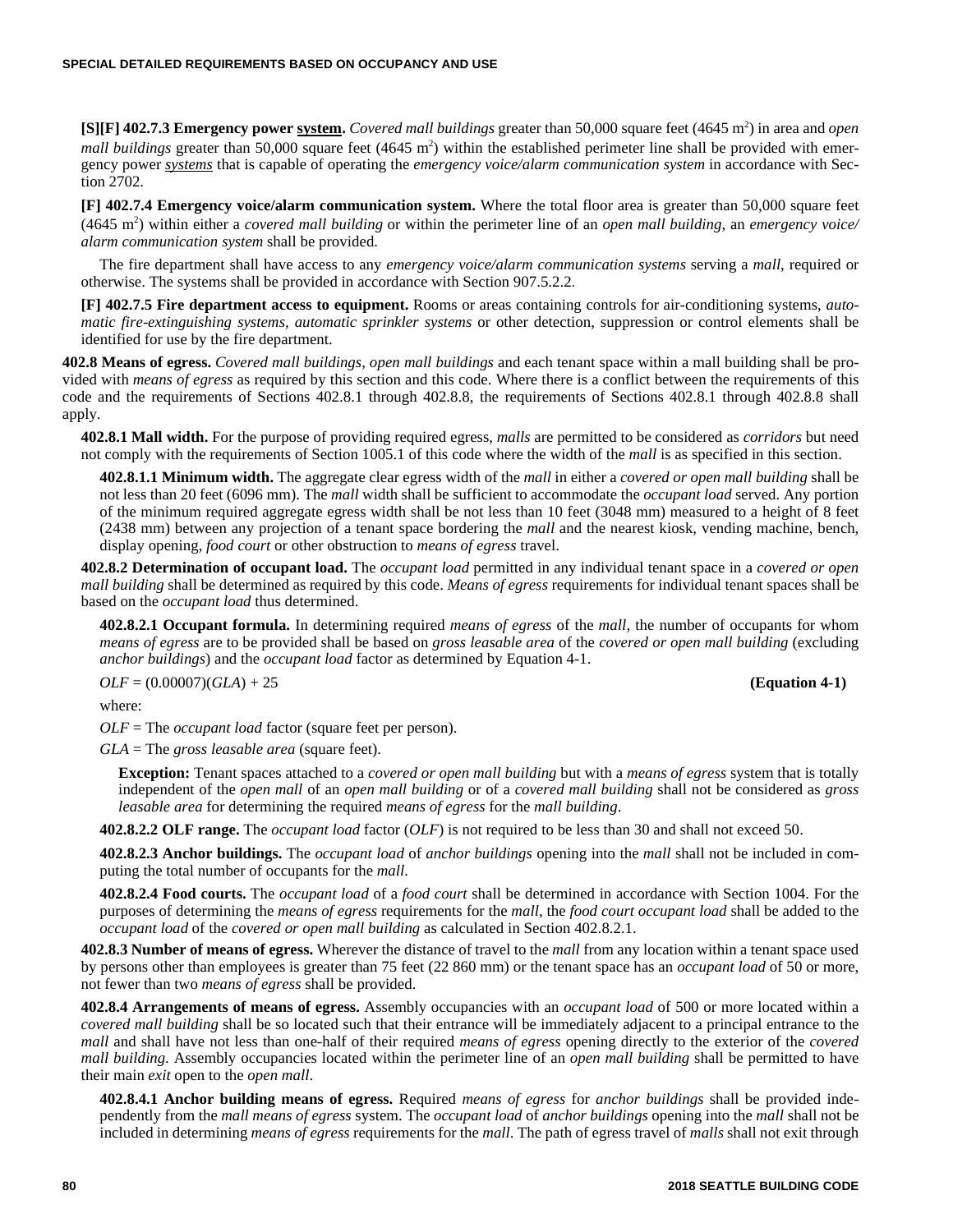*anchor buildings*. *Malls* terminating at an *anchor building* where other *means of egress* has not been provided shall be considered as a dead-end *mall.*

**402.8.5 Distance to exits.** Within each individual tenant space in a *covered or open mall building*, the distance of travel from any point to an *exit* or entrance to the *mall* shall be not greater than 200 feet (60 960 mm).

The distance of travel from any point within a *mall* of a *covered mall building* to an *exit* shall be not greater than 200 feet (60 960 mm). The maximum distance of travel from any point within an *open mall* to the perimeter line of the *open mall building* shall be not greater than 200 feet (60 960 mm).

**402.8.6 Access to exits.** Where more than one *exit* is required, they shall be so arranged that it is possible to travel in either direction from any point in a *mall* of a *covered mall building* to separate *exits* or from any point in an *open mall* of an *open mall building* to two separate locations on the perimeter line, provided that neither location is an exterior wall of an *anchor building* or parking garage. The width of an *exit passageway* or *corridor* from a *mall* shall be not less than 66 inches (1676 mm).

**Exception:** Access to exits is permitted by way of a dead-end *mall* that does not exceed a length equal to twice the width of the *mall* measured at the narrowest location within the dead-end portion of the *mall*.

**402.8.6.1 Exit passageways.** Where *exit passageways* provide a secondary *means of egress* from a tenant space, the *exit passageways* shall be constructed in accordance with Section 1024.

**402.8.7 Service areas fronting on exit passageways.** Mechanical rooms, electrical rooms, building service areas and service elevators are permitted to open directly into *exit passageways*, provided that the *exit passageway* is separated from such rooms with not less than 1-hour *fire barriers* constructed in accordance with Section 707 or *horizontal assemblies* constructed in accordance with Section 711, or both. The *fire protection rating* of openings in the *fire barriers* shall be not less than 1 hour.

**402.8.8 Security grilles and doors.** Horizontal sliding or vertical security grilles or doors that are a part of a required *means of egress* shall conform to the following:

- 1. Doors and grilles shall remain in the full open position during the period of occupancy by the general public.
- 2. Doors or grilles shall not be brought to the closed position when there are 10 or more persons occupying spaces served by a single *exit* or 50 or more persons occupying spaces served by more than one *exit*.
- 3. The doors or grilles shall be openable from within without the use of any special knowledge or effort where the space is occupied.
- 4. Where two or more *exits* are required, not more than one-half of the *exits* shall be permitted to include either a horizontal sliding or vertical rolling grille or door.

#### **SECTION 403 HIGH-RISE BUILDINGS**

**Note:** High rise projects over 240 feet in structural height or using an alternative lateral force resisting system are subject to peer review, in accordance with Section 1613. Peer reviews require lengthy lead time prior to permit application and issuance. Applicants should contact the *building official* prior to the start of structural design.

**[S] 403.1 Applicability.** *High-rise buildings* shall comply with Sections 403.2 through ((403.6)) 403.8.

**Exception:** The provisions of Sections 403.2 through 403.6 shall not apply to the following buildings and structures:

- 1. Airport traffic control towers in accordance with Section 412.2.
- 2. *Open parking garages* in accordance with Section 406.5.
- 3. The portion of a building containing a Group A-5 occupancy in accordance with Section 303.6.
- 4. Special industrial occupancies in accordance with Section 503.1.1.

((5. Buildings containing any one of the following:

5.1. A Group H-1 occupancy.

5.2. A Group H-2 occupancy in accordance with Section 415.8, 415.9.2, 415.9.3 or 426.1.

5.3. A Group H-3 occupancy in accordance with Section 415.8.))

**Interpretation I403.1a:** Item 2 only includes buildings in which parking is the principal use.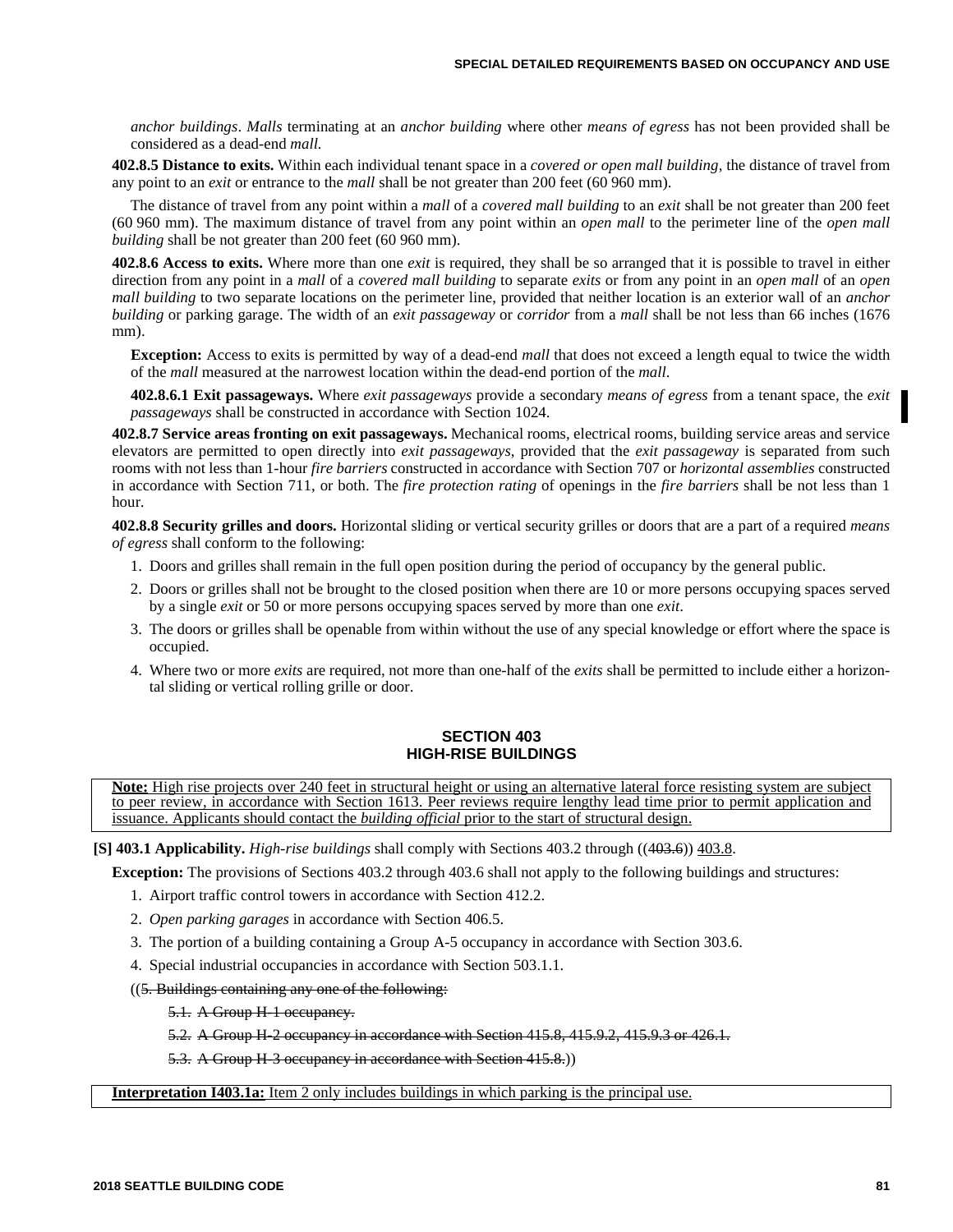**Interpretation I403.1b:** For the purpose of this section, occupied roofs are considered floors used for human occupancy if the occupant load of the roof is ten or more on a building not equipped with an *automatic sprinkler system* or where the occupant load is 50 or more on the roof of a building that is equipped with an *automatic sprinkler system*.

**403.1.1 Presubmittal conferences.** The applicant shall arrange two presubmittal conferences with the design team, the *building official* and the *fire code official* in accordance with Sections 403.1.1.1 and 403.1.1.2.

**403.1.1.1 High rise presubmittal conference.** The applicant shall arrange a high rise presubmittal conference at least 60 days prior to submittal of a building permit application that contains the construction documents for any structural component of the building. The purpose of this presubmittal conference is to obtain conceptual approval of the design team approach to compliance with key provisions of this code related to high rise construction, excluding smoke control. The documentation of the high rise presubmittal meetings shall be reflected on the plans for the building and become a permanent part of the records of the Department of Construction and Inspections.

**403.1.1.2 Smoke control presubmittal conference.** The applicant shall arrange a smoke control presubmittal conference in accordance with Section 909.1.1.

**[S] 403.2 Construction.** The construction of *high-rise buildings* shall comply with the provisions of Sections 403.2.1 through 403.2.4.

**403.2.1 Reduction in fire-resistance rating.** The *fire-resistance rating* reductions listed in Sections 403.2.1.1 and 403.2.1.2 shall be allowed in buildings that have sprinkler control valves equipped with supervisory initiating devices and water-flow initiating devices for each floor.

**403.2.1.1 Type of construction.** The following reductions in the minimum *fire-resistance rating* of the building elements in Table 601 shall be permitted as follows:

1. For buildings not greater than 420 feet (128 m) in *building height*, the *fire-resistance rating* of the building elements in Type IA construction shall be permitted to be reduced to the minimum *fire-resistance ratings* for the building elements in Type IB.

**Exception:** The required *fire-resistance rating* of ((columns supporting floors)) structural frame and bearing walls shall not be reduced.

- 2. In other than Group F-1, H-2, H-3, H-5, M and S-1 occupancies, the *fire-resistance rating* of the building elements in Type IB construction shall be permitted to be reduced to the *fire-resistance ratings* in Type IIA.
- 3. The *building height* and *building area* limitations of a building containing building elements with reduced *fire-resistance ratings* shall be permitted to be the same as the building without such reductions.

**403.2.1.2 Shaft enclosures.** For buildings not greater than 420 feet (128 m) in *building height*, the required *fire-resistance rating* of the *fire barriers* enclosing vertical *shafts*, other than *interior exit stairway* and elevator hoistway enclosures, is permitted to be reduced to 1 hour where automatic sprinklers are installed within the *shafts* at the top and at alternate floor levels.

**403.2.2 Seismic considerations.** For seismic considerations, see Chapter 16.

**[S][BS] 403.2.3 Structural integrity of interior exit stairways and elevator hoistway enclosures.** For *high-rise buildings* of *Risk Category* III or IV in accordance with Section 1604.5, for fire service access elevators and for all buildings that are more than 420 feet (128 m) in *building height*, enclosures for *interior exit stairways* and elevator hoistway enclosures shall comply with Sections 403.2.3.1 through 403.2.3.4.

**[BS] 403.2.3.1 Wall assembly.** The wall assemblies making up the enclosures for *interior exit stairways* and elevator hoistway enclosures shall meet or exceed Soft Body Impact Classification Level 2 as measured by the test method described in ASTM C1629/C1629M.

**[BS] 403.2.3.2 Wall assembly materials.** The face of the wall assemblies making up the enclosures for *interior exit stairways* and elevator hoistway enclosures that are not exposed to the interior of the enclosures for *interior exit stairways* or elevator hoistway enclosure shall be constructed in accordance with one of the following methods:

- 1. The wall assembly shall incorporate not fewer than two layers of impact-resistant construction board each of which meets or exceeds Hard Body Impact Classification Level 2 as measured by the test method described in ASTM C1629/C1629M.
- 2. The wall assembly shall incorporate not fewer than one layer of impact-resistant construction material that meets or exceeds Hard Body Impact Classification Level 3 as measured by the test method described in ASTM C1629/ C1629M.
- 3. The wall assembly incorporates multiple layers of any material, tested in tandem, that meets or exceeds Hard Body Impact Classification Level 3 as measured by the test method described in ASTM C1629/C1629M.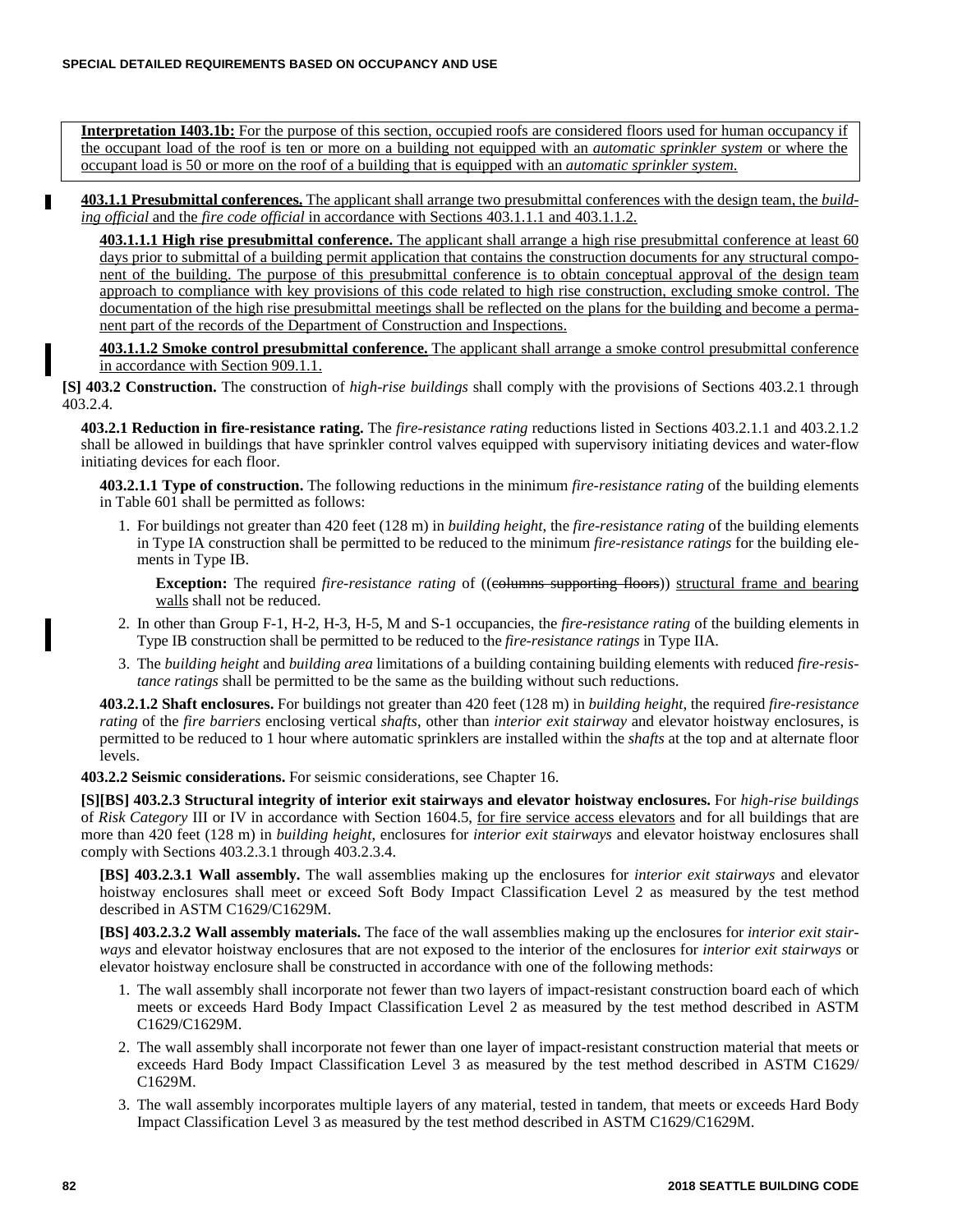**[BS] 403.2.3.3 Concrete and masonry walls.** Concrete or masonry walls shall be deemed to satisfy the requirements of Sections 403.2.3.1 and 403.2.3.2.

**[BS] 403.2.3.4 Other wall assemblies.** Any other wall assembly that provides impact resistance equivalent to that required by Sections 403.2.3.1 and 403.2.3.2 for Hard Body Impact Classification Level 3, as measured by the test method described in ASTM C1629/C1629M, shall be permitted.

**403.2.4 Sprayed fire-resistant materials (SFRM).** The bond strength of the SFRM installed throughout the building shall be in accordance with Table 403.2.4.

| <b>MINIMUM BOND STRENGTH</b>          |                                   |  |  |  |  |
|---------------------------------------|-----------------------------------|--|--|--|--|
| <b>HEIGHT OF BUILDING<sup>a</sup></b> | <b>SFRM MINIMUM BOND STRENGTH</b> |  |  |  |  |
| Up to 420 feet                        | $430$ psf                         |  |  |  |  |
| Greater than 420 feet                 | $1,000$ psf                       |  |  |  |  |

**TABLE 403.2.4 MINIMUM BOND STRENGTH**

For SI: 1 foot = 304.8 mm, 1 pound per square foot (psf) =  $0.0479$  kN/m<sup>2</sup>.

a. Above the lowest level of fire department vehicle access.

**[S][F] 403.3 Automatic sprinkler system.** Buildings and structures shall be equipped throughout with an *automatic sprinkler system* in accordance with Section 903.3.1.1 and a secondary water supply where required by Section 403.3.3. See Section 903.3.1.1.3 for additional requirements for sprinkler systems in high-rise buildings.

**Exception:** An *automatic sprinkler system* shall not be required in spaces or areas of (( $\div$ 

- 1. *Open parking garages* in accordance with Section 406.5.
- 2. Telecommunications)) telecommunications equipment buildings used exclusively for telecommunications equipment, associated electrical power distribution equipment, batteries and standby engines, provided that those spaces or areas are equipped throughout with an automatic fire detection system in accordance with Section 907.2 and are separated from the remainder of the building by not less than 1-hour *fire barriers* constructed in accordance with Section 707 or not less than 2-hour *horizontal assemblies* constructed in accordance with Section 711, or both.

**[S][F] ((403.3.1 Number of sprinkler risers and system design.** Each sprinkler system zone in buildings that are more than 420 feet (128 m) in *building height* shall be supplied by not fewer than two risers. Each riser shall supply sprinklers on alternate floors. If more than two risers are provided for a zone, sprinklers on adjacent floors shall not be supplied from the same riser.))

**[S][F] 403.3.1 Automatic sprinkler system design.** High-rise building sprinkler systems shall be combination standpipe/ sprinkler systems incorporating the following features:

- 1. Each floor sprinkler system shall be connected between standpipe risers.
- 2. Shut-off valves, water-flow devices and check valves (or pressure reducing valves) shall be provided on each floor at the sprinkler system connection to each standpipe.
- 3. Two four-way fire department connections serving the combination system shall be provided on separate streets well separated from each other.
- 4, When a mid-level fire pump is required to meet pressure requirements, two pumps with the same rating shall be installed.
- 5. Dry-pipe sprinkler systems serving parking garages may use a separate two-way fire department connection. The drypipe sprinkler system shall be supplied by the on-site water tank.
- 6. The standpipe risers in each required stair shall be a minimum pipe size of 6 inches (152 mm).
- 7. Two 2-1/2-inch (64 mm) hose connections shall be provided on every floor level landing in every required stairway. If pressure reducing valves (PRV) are required, each hose connection shall be provided with its own PRV.
- 8. The system shall be designed to provide a minimum flow of 300 gpm (19 L/s) at a minimum pressure of 150 psi 1034 kPa [maximum 205 psi (1379 kPa)] at each standpipe connection in addition to the flow and pressure requirements contained in NFPA 14.

**[F] 403.3.1.1 Riser location.** Sprinkler risers shall be placed in *interior exit stairways* and ramps that are remotely located in accordance with Section 1007.1.

**[W][S][F] 403.3.2 Water supply to required fire pumps.** In Type IV-A and Type IV-B buildings that are more than ((420)) 120 feet (((128)) 39 m) in *building height*, required fire pumps shall be supplied by connections to not fewer than two water mains located in different streets. Separate supply piping shall be provided between each connection to the water main and the pumps. Each connection and the supply piping between the connection and the pumps shall be sized to supply the flow and pressure required for the pumps to operate.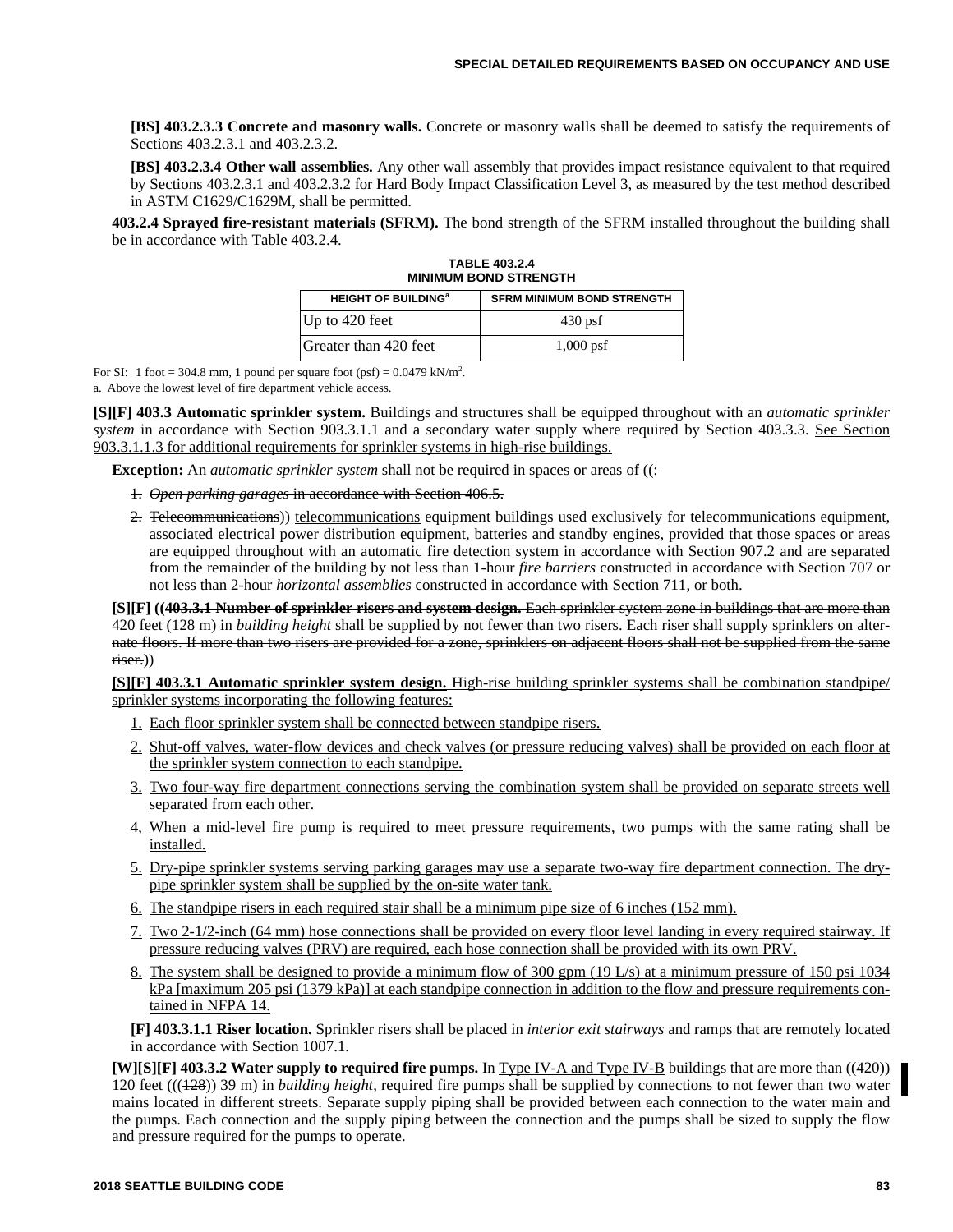**Exception:** Two connections to the same main shall be permitted provided that the main is valved such that an interruption can be isolated so that the water supply will continue without interruption through not fewer than one of the connections.

**[S][F] 403.3.3 Secondary water supply.** An automatic secondary on-site water supply having a capacity providing the lesser of a net volume of 33,000 gallons or a volume that is not less than the hydraulically calculated sprinkler demand, including the hose stream requirement, shall be provided for *high-rise buildings* assigned to Seismic Design Category C, D, E or F as determined by Section 1613. An additional fire pump shall not be required for the secondary water supply unless needed to provide the minimum design intake pressure at the suction side of the fire pump supplying the *automatic sprinkler system*. The secondary water supply shall have a duration of not less than 30 minutes.

**[F] 403.3.4 Fire pump room.** Fire pumps shall be located in rooms protected in accordance with Section 913.2.1.

**[S][F] 403.4 Emergency systems.** The detection, alarm and emergency systems of *high-rise buildings* shall comply with Sections 403.4.1 through 403.4.8.

**[F] 403.4.1 Smoke detection.** Smoke detection shall be provided in accordance with Section 907.2.12.1.

**[F] 403.4.2 Fire alarm system.** A *fire alarm* system shall be provided in accordance with Section 907.2.12.

**[F] 403.4.3 Standpipe system.** A *high-rise building* shall be equipped with a standpipe system as required by Section 905.3.

**[F] 403.4.4 Emergency voice/alarm communication system.** An *emergency voice/alarm communication system* shall be provided in accordance with Section 907.5.2.2.

**[F] 403.4.5 Emergency responder radio coverage.** Emergency responder radio coverage shall be provided in accordance with Section 510 of the *International Fire Code*.

**[F] 403.4.6 Fire command.** A *fire command center* complying with Section 911 shall be provided in a location *approved* by the fire code official.

**[F] 403.4.7 ((Smoke removal.)) No requirements.** ((To facilitate smoke removal in post-fire salvage and overhaul operations, buildings and structures shall be equipped with natural or mechanical *ventilation* for removal of products of combustion in accordance with one of the following:

1. Easily identifiable, manually operable windows or panels shall be distributed around the perimeter of each floor at not more than 50 foot (15 240 mm) intervals. The area of operable windows or panels shall be not less than 40 square feet  $(3.7 \text{ m}^2)$  per 50 linear feet (15 240 mm) of perimeter.

#### **Exceptions:**

- 1. In Group R-1 occupancies, each *sleeping unit* or suite having an *exterior wall* shall be permitted to be provided with 2 square feet  $(0.19 \text{ m}^2)$  of venting area in lieu of the area specified in Item 1.
- 2. Windows shall be permitted to be fixed provided that glazing can be cleared by fire fighters.
- 2. Mechanical air-handling equipment providing one exhaust air change every 15 minutes for the area involved. Return and exhaust air shall be moved directly to the outside without recirculation to other portions of the building.
- 3. Any other *approved* design that will produce equivalent results.))

**[F] 403.4.8 ((Standby and emergency)) Emergency power.** ((A standby power system complying with Section 2702 and Section 3003 shall be provided for the standby power loads specified in Section 403.4.8.3.)) An emergency power system complying with Section 2702 shall be provided for the emergency power loads specified in Section 403.4.8.4.

**[F] 403.4.8.1 Equipment room.** If the ((standby or)) emergency power system includes a generator set inside a building, the system shall be located in a separate room enclosed with 2-hour *fire barriers* constructed in accordance with Section 707 or *horizontal assemblies* constructed in accordance with Section 711, or both. System supervision with manual start and transfer features shall be provided at the *fire command center.*

#### **Exceptions:**

- 1. In Group I-2, Condition 2, manual start and transfer features for the critical branch of the emergency power are not required to be provided at the *fire command center*.
- 2. Where located within a sprinklered parking garage of Type I or II construction, emergency power and *legally required standby power systems* with fixed fuel quantities meeting the limits of Section 603.3 of the *International Fire Code*, and their transfer switches, are not required to be in a separate room. Other occupancies located in the *story* where the system is located shall be separated from the system by fire barriers with a minimum 1 hour fireresistance rating.
- 3. Combustion and radiator intake air are permitted to be transferred from the adjacent garage. Radiator discharge air is permitted to be transferred to the adjacent garage. Radiator ventilation intake and discharge air locations shall be separated to maintain the radiator ventilation intake air temperature below the maximum temperature allowed to meet the emergency and *legally required standby power system* loads.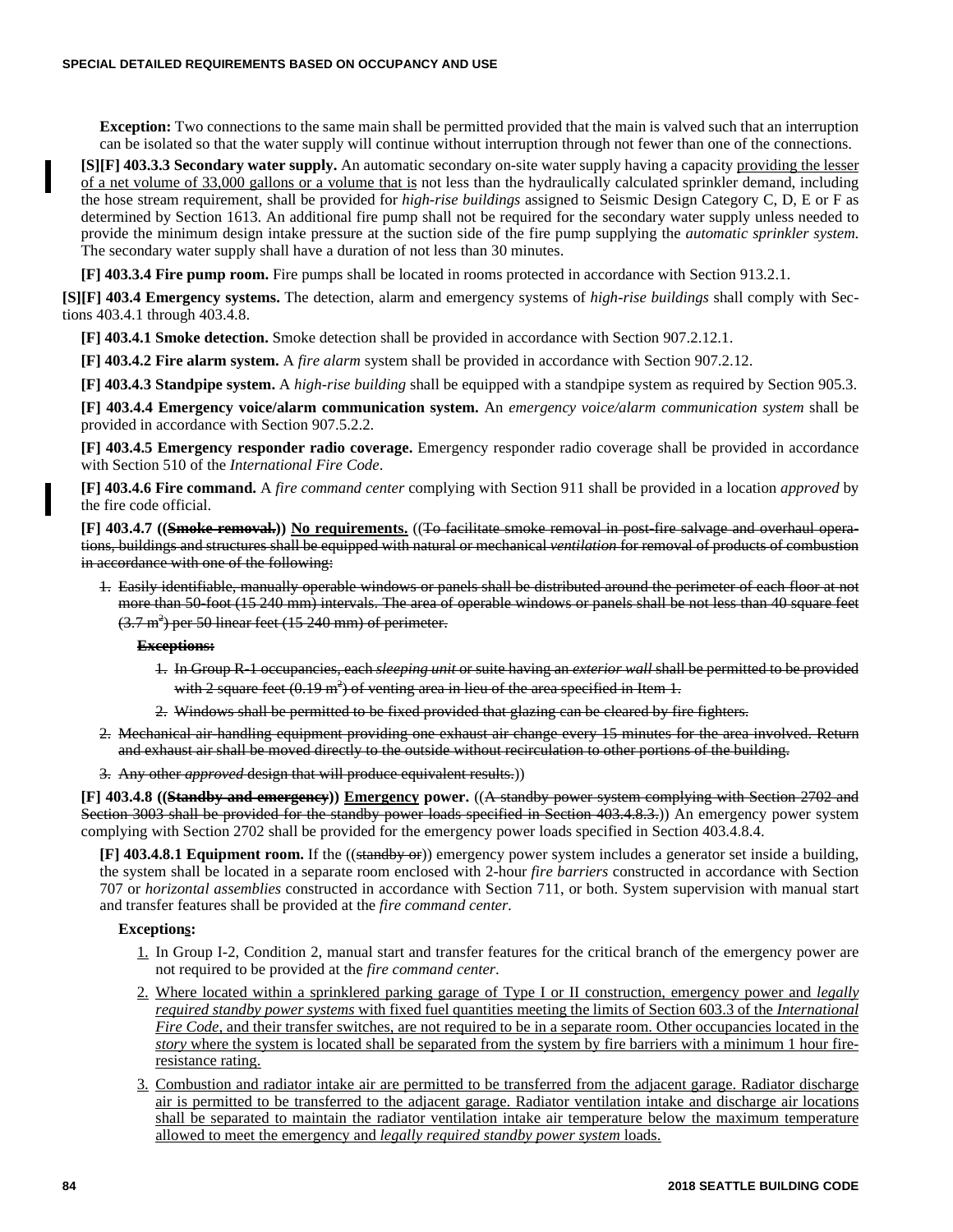**[F] 403.4.8.2 Fuel line piping protection.** Fuel lines supplying a generator set inside a building shall be separated from areas of the building other than the room the generator is located in by an approved method or assembly that has a fireresistance rating of not less than ((2 hours. Where the building is protected throughout with an automatic sprinkler system installed in accordance with Section 903.3.1.1 or 903.3.1.2, the required fire-resistance rating shall be reduced to)) 1 hour.

**(([F] 403.4.8.3 Standby power loads.** The following are classified as standby power loads:

- 1. *Ventilation* and automatic fire detection equipment for *smokeproof* enclosures.
- 2. Elevators.
- 3. Where elevators are provided in a *high-rise building* for *accessible means of egress*, fire service access or occupant self-evacuation, the standby power system shall also comply with Sections 1009.4, 3007 or 3008, as applicable.)

**[F] 403.4.8.4 Emergency power loads.** The following are classified as emergency power loads:

- 1. Exit signs and *means of egress* illumination required by Chapter 10.
- 2. Elevator car lighting.
- 3. *Emergency voice/alarm communications systems*.
- 4. Automatic fire detection systems.
- 5. *Fire alarm* systems.
- 6. Electrically powered fire pumps.
- 7. Power and lighting for mechanical equipment rooms and the fire command center required by Section 403.4.6.
- 8. Lighting for elevator cars, machine rooms, machine spaces and control rooms.
- 9. Ventilation and cooling equipment for elevator machine rooms, machine spaces and control rooms.
- 10. Ventilation and automatic fire detection equipment for pressurized stairways and elevator hoistways.
- 11. Smoke control system.
- 12. A selected elevator in each elevator group, in accordance with Section 3016.9. All elevators shall be transferable to an *emergency power system*.

# **Note:** No more than four cars are permitted within a hoistway. See Section 3016.10.

# 13. For fire service access and occupant evacuation elevators:

- 13.1 Operation of all fire service access elevator cars.
- 13.2 Operation of all occupant evacuation elevators until they are recalled.
- 13.3. Elevator controller cooling equipment.
- 13.4. For fire service access elevators only, elevator hoistway lighting.
- 13.5. Sump pumps in elevator pits, where provided.
- 14. Emergency responder radio coverage.

**[S] 403.5 Means of egress and evacuation.** The *means of egress* in *high-rise buildings* shall comply with Sections 403.5.1 through 403.5.6.

**403.5.1 Remoteness of interior exit stairways.** Required *interior exit stairways* shall be separated by a distance not less than 30 feet (9144 mm) or not less than one-fourth of the length of the maximum overall diagonal dimension of the building or area to be served, whichever is less. The distance shall be measured in a straight line between the nearest points of the enclosure surrounding the *interior exit stairways*. In buildings with three or more *interior exit stairways,* not fewer than two of the *interior exit stairways* shall comply with this section. Interlocking or *scissor stairways* shall be counted as one *interior exit stairway.*

**Exception:** In buildings containing primarily Group R occupancies, required interior exit stairways are permitted to be separated by a distance not less than 15 feet (4572 mm).

**403.5.2 Additional interior exit stairway.** For buildings other than Group R-2 and their ancillary spaces that are more than 420 feet (128 m) in *building height*, one additional *interior exit stairway* meeting the requirements of Sections 1011 and 1023 shall be provided in addition to the minimum number of *exits* required by Section 1006.3. The stairway need only serve floors above the lowest level of exit discharge. The total capacity of any combination of remaining *interior exit stairways* with one *interior exit stairway* removed shall be not less than the total capacity required by Section 1005.1. *Scissor stairways* shall not be considered the additional *interior exit stairway* required by this section.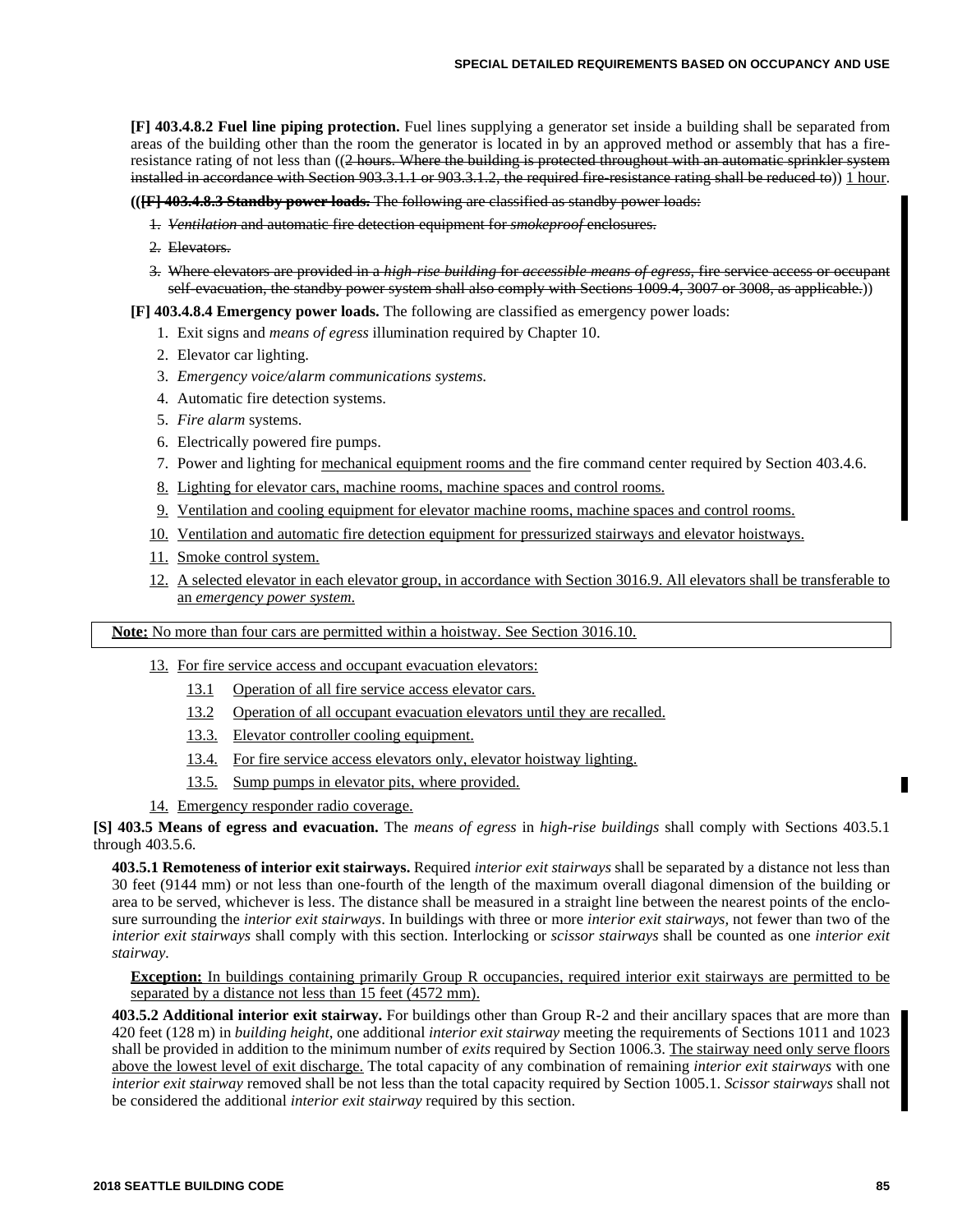**Interpretation I403.5.2** An additional interior exit stairway is not required when the building above the 420 foot level contains only Group R-2 occupancy. If the building above the 420 foot level contains a Group R-2 and another occupancy, or if the building does not contain a Group R-2 above the 420 foot level, then an additional interior exit stairway is required.

#### **Exceptions:**

- 1. ((An)) Subject to the approval of the *building official*, an additional *interior exit stairway* shall not be required to be installed in buildings having elevators used for occupant self-evacuation in accordance with Section ((3008)) 403.6.2.
- 2. An additional *interior exit stairway* shall not be required for other portions of the building where the highest occupiable floor level in those areas is less than 420 feet (128 m) in *building height.*

**403.5.3 Stairway door operation.** *Stairway* doors other than the *exit discharge* doors shall be permitted to be locked from the *stairway* side. *Stairway* doors that are locked from the *stairway* side shall be capable of being unlocked simultaneously without unlatching upon a signal from the *fire command center* and shall be capable of being unlocked simultaneously and automatically upon a signal from a fire alarm originating anywhere in the building*.* When stairway doors are installed that are not locked from the stairway side, wiring shall be installed to facilitate future installations of locking hardware.

**403.5.3.1 Stairway communication system.** A telephone or other two-way communications system connected to an *approved constantly attended station* shall be provided at not less than every fifth floor in each *stairway.* ((where the doors to the *stairway* are locked.))

**403.5.4 ((Smokeproof enclosures)) Smoke control in exit stairways.** Every required *interior exit stairway* serving floors more than 75 feet (22 860 mm) above the lowest level of fire department vehicle access shall ((be a *smokeproof enclosure* in accordance)) comply with Sections 909.20 and 1023.11.

**Exception:** Unless required by other sections of this code, portions of such stairways which serve floors below the level of exit discharge are not required to comply with Sections 909.20 and 1023.11 if the portion of the stairway below the level of exit discharge is separated from the pressurized stairway with not less than 1 hour fire barriers or horizontal assemblies or both.

**403.5.5 Luminous egress path markings.** Luminous egress path markings shall be provided in accordance with Section 1025.

**403.5.6 Emergency escape and rescue.** Emergency escape and rescue openings specified in Section 1030 are not required.

**403.5.7 Access to roofs.** Access to all roof levels with a slope less than 4:12 shall be provided by stairways.

**Exception:** Access to unoccupied roofs is permitted to be provided by ship's ladders or alternating tread devices.

**403.5.8 Termination of required stairways.** All required interior exit stairways shall terminate at the roof level with an exterior door complying with Sections 1010.1.1 and 1010.1.2.

**[S] 403.6 Elevators.** Elevator installation and operation in *high-rise buildings* shall comply with Chapter 30 and ((Sections 403.6.1 and 403.6.2)) this section.

**403.6.1 Fire service access elevator.** In buildings with an occupied floor more than 120 feet (36 576 mm) above the lowest level of fire department vehicle access, every floor of the building shall be served by not fewer than two fire service access elevators ((<del>, or all elevators, whichever is less, shall be provided</del>)) in accordance with ((Section 3007)) this section. Each fire service access elevator shall have a capacity of not less than 3,500 pounds (1588 kg) and shall comply with Section ((3002.4)) 3016.12.

# **Exceptions:**

- 1. Buildings with one elevator shall be provided with one fire service access elevator.
- 2. Floors below the lowest street-level building entrance are not required to be served by fire service access elevators.
- 3. Elevators serving only floors less than 75 feet above the lowest street-level building entrance are not required to be fire service access elevators.

**403.6.1.1 Machine rooms.** Each fire service access elevator shall be served by a different machine or control room.

**403.6.1.2 Water protection.** An *approved* method to prevent water from infiltrating into the hoistway enclosure from the operation of the *automatic sprinkler system* outside the fire service access elevator lobby shall be provided.

**403.6.1.3 Hoistway enclosures.** The fire service access elevator hoistway shall be located in a shaft enclosure complying with Section 713.

**403.6.1.4 Hoistway lighting.** When fire-fighters' emergency operation is active, the entire height of the hoistway shall be illuminated at not less than 1 footcandle (11 lux) as measured from the top of the car of each fire service access elevator.

Г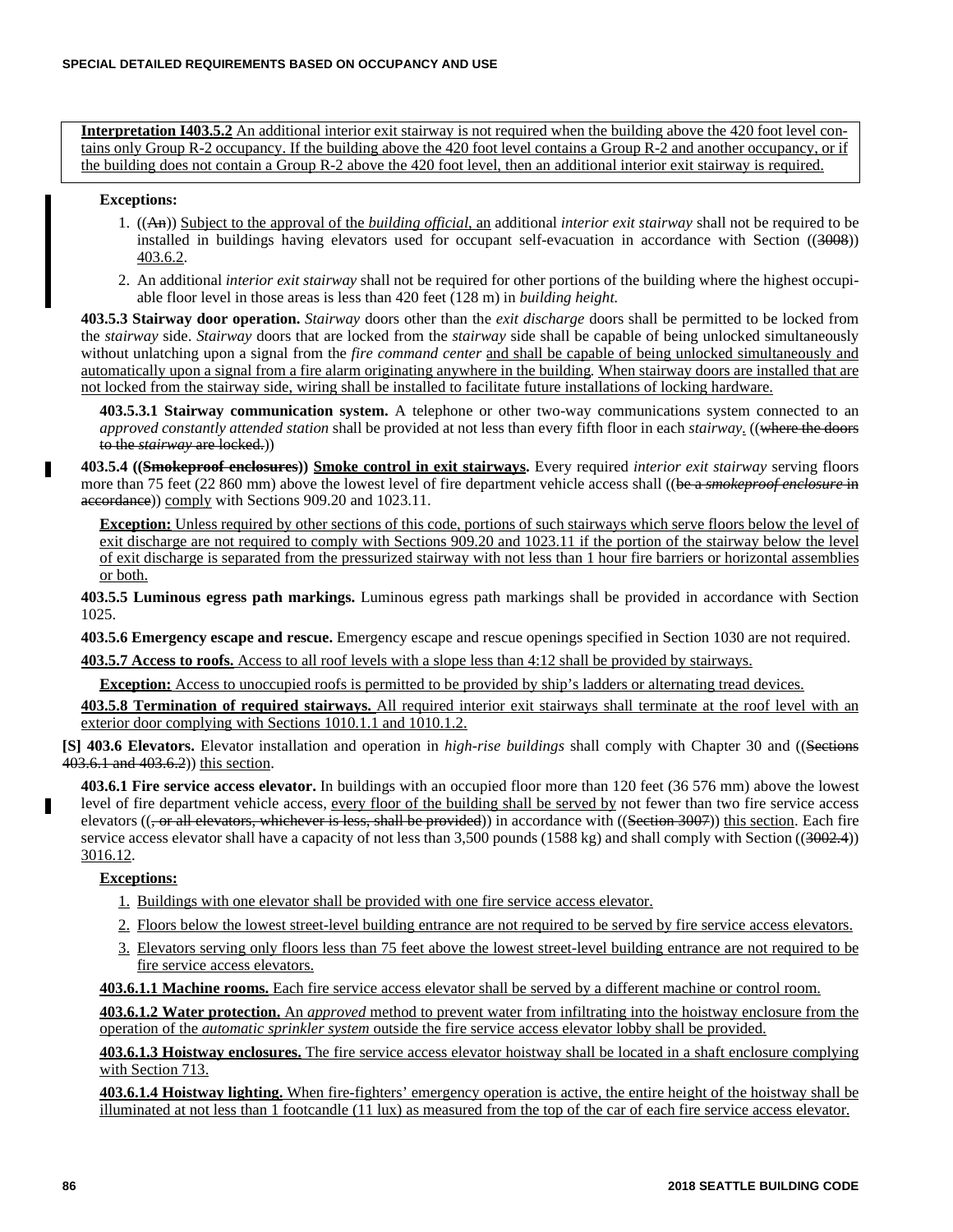**403.6.1.5 Fire service access elevator lobby**. The fire service access elevator shall open into a fire service access elevator lobby in accordance with Sections 403.6.1.5 through 403.6.1.5.5. Egress is permitted through the elevator lobby in accordance with Item 1 of Section 1016.2.

**Exception:** Where a fire service access elevator has two entrances onto a floor, the second entrance shall be permitted to open into an elevator lobby in accordance with Section 713.14.1.

**403.6.1.5.1 Access to interior exit stairway or ramp.** The fire service access elevator lobby shall have *direct access* from the enclosed elevator lobby to an enclosure for an interior exit stairway or ramp.

**Exception:** Access to an *interior exit stairway* or *ramp* shall be permitted to be through a protected path of travel that has a level of fire protection not less than the elevator lobby enclosure. The protected path shall be separated from the enclosed elevator lobby through an opening protected by a smoke and draft control assembly in accordance with Section 716.2.2.1.

**403.6.1.5.2 Lobby enclosure.** The fire service access elevator lobby shall be enclosed with a smoke barrier having a fire-resistance rating of not less than 1 hour, except that lobby doorways shall comply with Section 716.2.2.1.

#### **Exceptions:**

- 1. Enclosed fire service access elevator lobbies are not required at the *levels of exit discharge*.
- 2. Enclosed fire service access elevator lobbies are not required for elevators with pressurized hoistways.

**403.6.1.5.3 Lobby doorways.** Other than doors to the hoistway or elevator control room, each doorway to a fire service access elevator lobby shall be provided with a 3/4-hour *fire door assembly* complying with Section 716.2. The *fire door assembly* shall also comply with the smoke and draft control door assembly requirements of Section 716.2.2.1.1 with the UL 1784 test conducted without the artificial bottom seal.

**403.6.1.5.4 Lobby size.** Regardless of the number of fire service access elevators served by the same elevator lobby, the enclosed fire service access elevator lobby shall be not less than 150 square feet (14 m<sup>2</sup>) in area with a minimum dimension of 8 feet (2440 mm).

**403.6.1.5.5 Fire service access elevator symbol.** A pictorial symbol of a standardized design designating which elevators are fire service access elevators shall be installed on each side of the hoistway door frame on the portion of the frame at right angles to the fire service access elevator lobby. The fire service access elevator symbol shall be designed as shown in Figure 403.6.1.5.5 and shall comply with the following:

- 1. The fire service access elevator symbol shall be not less than 3 inches (76 mm) in height.
- 2. The helmet shall contrast with the background, with either a light helmet on a dark background or a dark helmet on a light background.
- 3. The vertical center line of the fire service access elevator symbol shall be centered on the hoistway door frame. Each symbol shall be not less than 78 inches (1981 mm), and not more than 84 (2134 mm) inches above the finished floor at the threshold.



**FIGURE 403.6.1.5.5 FIRE SERVICE ACCESS ELEVATOR SYMBOL**

**403.6.1.6 Elevator system monitoring.** The fire service access elevator shall be continuously monitored at the fire command center by a standard emergency service interface system meeting the requirements of NFPA 72.

**403.6.1.7 Protection of wiring or cables.** Wires or cables that are located outside of the elevator hoistway and machine room and that provide normal or emergency power, control signals, communication with the car, lighting, heating, air conditioning, *ventilation* and fire-detecting systems to fire service access elevators shall be protected by construction having a *fire-resistance rating* of not less than 2 hours, shall be a circuit integrity cable having a *fire-resistance rating* of not less than 2 hours or shall be protected by a listed electrical protective system having a *fire-resistance rating* of not less than 2 hours.

**Exception:** Wiring and cables to control signals are not required to be protected provided that wiring and cables do not serve Phase II emergency in-car operations.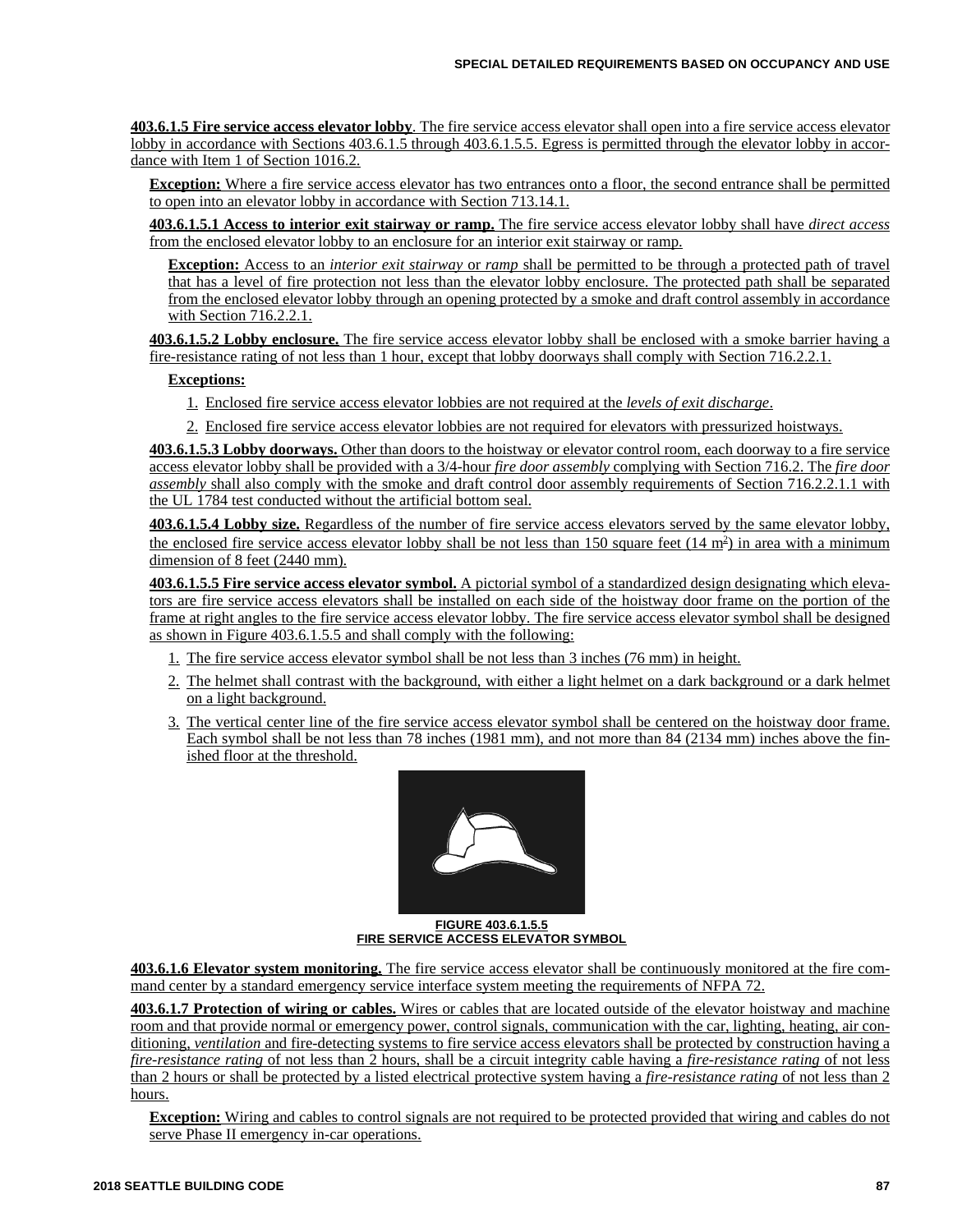**403.6.1.8 Standpipe hose connection.** A Class I standpipe hose connection in accordance with Section 905 shall be provided in the interior exit stairway and ramp having direct access from the fire service access elevator lobby.

**403.6.1.8.1 Access.** The exit enclosure containing the standpipe shall have access to the floor without passing through the fire service access elevator lobby.

**403.6.2 Occupant evacuation elevators.** ((Where)) Elevators installed <u>for compliance with Section 403.5.2</u>, ((in accordance with Section 3008, passenger elevators for general public use)) shall ((be permitted to be used for occupant self-evacuation)) comply with Sections 403.6.2.1 through 403.6.2.10.1. Where other elevators are used for occupant self-evacuation, they shall also comply with these sections.

**403.6.2.1 Number of occupant evacuation elevators.** The number of elevators available for occupant evacuation shall be determined based on an egress analysis that addresses both of the following scenarios:

- 1. Full building evacuation where the analysis demonstrates that the number of elevators provided for evacuation results in an evacuation time less than one hour.
- 2. Evacuation of the 4 consecutive floors with the highest cumulative occupant load where the analysis demonstrates that the number of elevators provided for evacuation results in an evacuation time less than 15 minutes. Floors that are not atmospherically separated are considered one floor.

A minimum of one elevator in each elevator group shall be designated for occupant evacuation. Not less than two shall be provided in each occupant evacuation elevator lobby where more than one elevator opens into the lobby. Signage shall be provided to denote which elevators are available for occupant evacuation.

**403.6.2.2 Fire safety and evacuation plan.** The building shall have a fire safety and evacuation plan in accordance with the applicable requirements of Section 404 of the International Fire Code. The fire safety and evacuation plan shall incorporate specific procedures for the occupants using evacuation elevators.

**403.6.2.3 Operation.** The occupant evacuation elevators shall be used for occupant self-evacuation in accordance with the occupant evacuation operation requirements in ASME A17.1/CAS B44 and the building's fire safety and evacuation plan.

**403.6.2.4 Water protection.** An *approved* method to prevent water from infiltrating into the hoistway enclosure from the operation of the *automatic sprinkler system* outside the enclosed occupant evacuation elevator lobby shall be provided.

**403.6.2.5 Hoistway enclosure protection.** Occupant evacuation elevator hoistways shall be located in shaft enclosures complying with Section 713.

**403.6.2.6 Occupant evacuation elevator lobby.** The occupant evacuation elevators shall open into an elevator lobby in accordance with Sections 403.6.2.6 through 403.6.2.6.6. Egress is permitted through the elevator lobby in accordance with Item 1 of Section 1016.2.

**403.6.2.6.1 Access to interior exit stairway or ramp.** The occupant evacuation elevator lobby shall have *direct access* from the enclosed elevator lobby to an *interior exit stairway* or *ramp*.

## **Exceptions:**

- 1. Access to an *interior exit stairway* or *ramp* shall be permitted to be through a protected path of travel that has a level of fire protection not less than the elevator lobby enclosure. The protected path shall be separated from the enclosed elevator lobby through an opening protected by a smoke and draft control assembly in accordance with Section 716.2.2.1.
- 2. Elevators that only service an open parking garage and the lobby of the building shall not be required to provide direct access in accordance with this section.

**403.6.2.6.2 Lobby enclosure.** The occupant evacuation elevator lobby shall be enclosed with a smoke barrier having a fire-resistance rating of not less than 1 hour, except that lobby doorways shall comply with Section 403.6.2.6.3.

**Exception:** Enclosed occupant evacuation elevator lobbies are not required at the levels of exit discharge.

**403.6.2.6.3 Lobby doorways.** Other than the doors to the hoistway, elevator machine rooms, machinery spaces and control rooms within the lobby enclosure smoke barrier, each doorway to an occupant evacuation elevator lobby shall be provided with a 3/4-hour *fire door assembly* complying with Section 716.2. The *fire door assembly* shall comply with the smoke and draft control assembly requirements of Section 716.2.2.1.1 with the UL 1784 test conducted without the artificial bottom seal.

**403.6.2.6.3.1 Vision panel.** A vision panel shall be installed in each *fire door assembly* protecting the lobby doorway. The vision panel shall consist of fire-protection-rated glazing and shall be located to furnish clear vision of the occupant evacuation elevator lobby.

**403.6.2.6.3.2 Door closing.** Each *fire door assembly* protecting the lobby doorway shall be automatic-closing upon receipt of any fire alarm signal from the *emergency voice/alarm communication system* serving the building.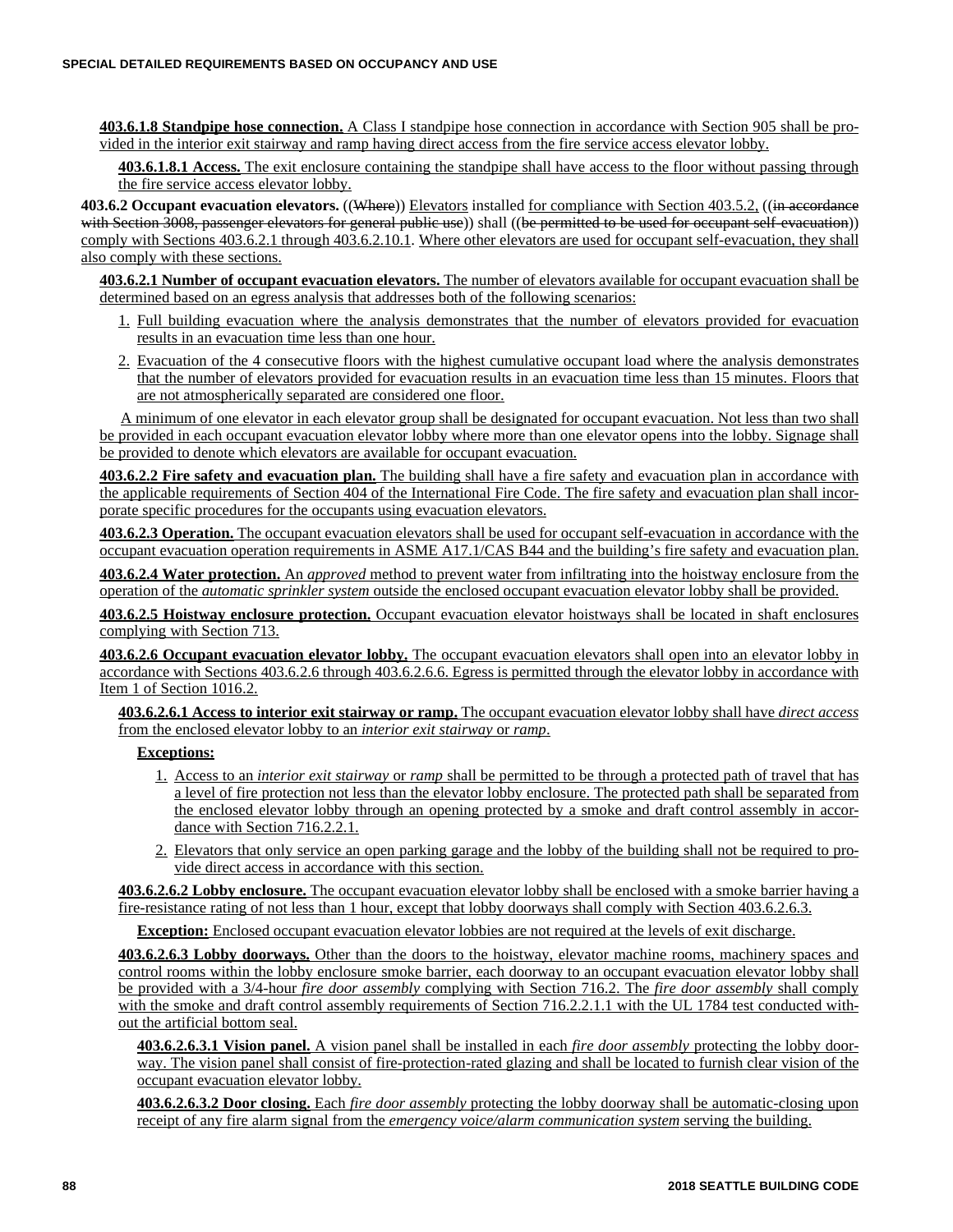**403.6.2.6.4 Lobby size**. Each occupant evacuation elevator lobby shall have minimum floor area as follows:

- 1. The occupant evacuation elevator lobby floor area shall accommodate, at 3 square feet (0.28 m<sup>2</sup>) per person, not less than 25 percent of the occupant load of the floor area served by the lobby.
- 2. The occupant evacuation elevator lobby floor area also shall accommodate one wheelchair space of 30 inches by 48 inches (760 mm by 1220 mm) for each 50 persons, or portion thereof, of the occupant load of the floor area served by the lobby.

**Exception:** The size of lobbies serving multiple banks of elevators shall have the minimum floor area *approved* on an individual basis and shall be consistent with the building's fire safety and evacuation plan.

**403.6.2.6.5 Signage.** An *approved* sign indicating elevators are suitable for occupant self-evacuation shall be posted on all floors adjacent to each elevator call station serving occupant evacuation elevators.

**403.6.2.6.6 Two-way communication system.** A two-way communication system shall be provided in each occupant evacuation elevator lobby for the purpose of initiating communication with the fire command center or an alternate location *approved* by the fire department. The two-way communication system shall be designed and installed in accordance with Sections 1009.8.1 and 1009.8.2.

**403.6.2.7 Elevator system monitoring.** The occupant evacuation elevators shall be continuously monitored at the fire command center or a central control point *approved* by the fire department and arranged to display all of the following information:

- 1. Floor location of each elevator car.
- 2. Direction of travel of each elevator car.
- 3. Status of each elevator car with respect to whether it is occupied.
- 4. Status of normal power to the elevator equipment, elevator machinery and electrical apparatus cooling equipment where provided, elevator machine room and control room ventilation and cooling equipment.
- 5. Status of the *emergency power system* that provides backup power to the elevator equipment, elevator machinery and electrical cooling equipment where provided, elevator machine room and control room *ventilation* and cooling equipment.
- 6. Activation of any fire alarm initiating device in any elevator lobby, elevator machine room, machine space containing a motor controller or electric driving machine, control room or elevator hoistway.

**403.6.2.8 Elevator recall.** The fire command center or an alternate location *approved* by the fire department shall be provided with the means to manually initiate a Phase I Emergency Recall of the occupant evacuation elevators in accordance with ASME A17.1/CSA B44.

**403.6.2.9 Protection of wiring or cables.** Wires or cables that are located outside of the elevator hoistway, and machine room and control room and that provide normal or emergency power, control signals, communication with the car, lighting, heating, air conditioning, *ventilation* and fire-detecting systems to occupant evacuation elevators shall be protected by construction having a *fire-resistance rating* of not less than 2 hours, shall be circuit integrity cable having a fire-resistance rating of not less than 2 hours or shall be protected by a listed electrical circuit protective system having a fire-resistance rating of not less than 2 hours.

**Exception:** Wiring and cables to control signals that do not serve Phase II emergency in-car operations are not required to be protected.

**403.6.2.10 Emergency voice/alarm communication system.** The building shall be provided with an emergency voice/ alarm communication system. The emergency voice/alarm communication system shall be accessible to the fire department. The system shall be provided in accordance with Section 907.5.2.2.

**403.6.2.10.1 Notification appliances.** No fewer than one audible and one visible notification appliance shall be installed within each occupant evacuation elevator lobby.

**[S] 403.7 Signs.** Signs complying with Sections 403.7.1 through 403.7.4 shall be provided in *high-rise buildings*.

**403.7.1 Elevator lobbies.** A sign shall be posted in every elevator lobby above each hall call fixture noting that the elevators will be recalled to the building lobby on fire alarm.

**Exception:** If *approved* by the *building official*, signs need not be posted in lobbies at the main egress level if the means of egress are obviously identifiable.

**403.7.2 Recall floor lobbies.** A sign indicating the number of each elevator shall be posted and maintained in the elevator lobby at each designated recall floor and at alternate floors of recall, if provided.

**403.7.3 Stair re-entry signs.** A sign shall be posted on each floor landing within a stairway indicating where re-entry is provided into the building or indicating the location of telephones or other means of two-way communication.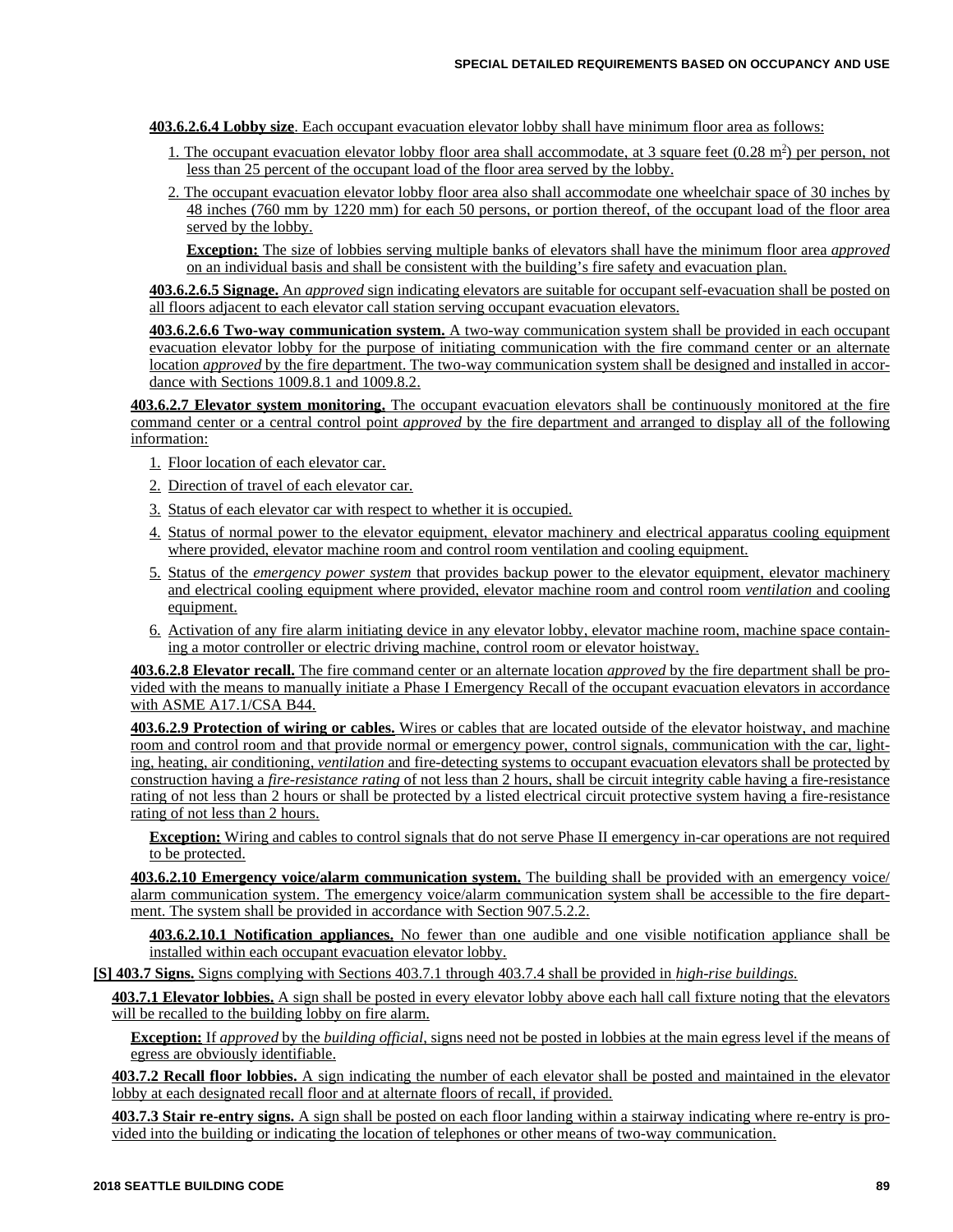**403.7.4 Other signs.** Other signs required by this code, including but not limited to stairway identification signs required by Section 1023.9 and exit signs required by Section 1013, shall be provided.

**[S] 403.8 Emergency operational plan.** Prior to the issuance of a Certificate of Occupancy, the owner-occupant of the building shall assign a responsible person as the building's Fire Safety Director to establish an operational plan for the building. The operational plan shall contain the guidelines and procedures to be followed and responsibilities of the building employees and tenants under emergency conditions, including special provisions for persons with disabilities. The plan shall also include procedures for operation, maintenance and testing of the life safety systems and the allowable use and occupancy of each portion of the building. One copy of the operational plan shall be stored in the fire command center prior to issuance of the Certificate of Occupancy.

## **SECTION 404 ATRIUMS**

**404.1 General.** In other than Group H occupancies, and where permitted by Section 712.1.7, the provisions of Sections 404.1 through 404.10 shall apply to buildings or structures containing vertical openings defined as "Atriums."

**[S] 404.1.1 Presubmittal conference.** The applicant shall arrange two presubmittal conferences with the design team, the *building official* and the *fire code official* in accordance with Sections 404.1.1.1 and 404.1.1.2. The purpose of the meeting is to obtain conceptual approval from the *building official* and the *fire code official.* The documentation of the presubmittal meeting shall be reflected on the plans for the building and become a permanent part of the Department of Construction and Inspection's records.

**404.1.1.1 Atrium presubmittal conference.** The applicant shall arrange an atrium presubmittal conference at least 60 days prior to submittal of a building permit application that contains the construction documents for any structural component of the building. The purpose of this presubmittal conference is to obtain conceptual approval of the design team approach to compliance with key provisions of this code related to atrium construction, excluding smoke control. The documentation of the atrium presubmittal meetings shall be reflected on the plans for the building and become a permanent part of the records of the Department of Construction and Inspections.

**404.1.1.2 Smoke control presubmittal conference.** The applicant shall arrange a smoke control presubmittal conference in accordance with Section 909.1.1.

**404.2 Use.** The floor of the *atrium* shall not be used for other than low fire hazard uses and only *approved* materials and decorations in accordance with the *International Fire Code* shall be used in the *atrium* space.

**Exception:** The *atrium* floor area is permitted to be used for any *approved* use where the individual space is provided with an *automatic sprinkler system* in accordance with Section 903.3.1.1.

**[S][F] 404.3 Automatic sprinkler protection.** An *approved automatic sprinkler system* shall be installed throughout the entire building.

#### **Exceptions:**

- 1. That area of a building adjacent to or above the *atrium* need not be sprinklered provided that portion of the building is separated from the *atrium* portion by not less than 2-hour *fire barriers* constructed in accordance with Section 707 or *horizontal assemblies* constructed in accordance with Section 711, or both.
- 2. Where the ceiling of the *atrium* is more than 55 feet (16 764 mm) above ((the floor)) any floor area open to the *atrium*, sprinkler protection at the ceiling of the *atrium* is not required.

**[F] 404.4 Fire alarm system.** A *fire alarm* system shall be provided in accordance with Section 907.2.13.

**[S] 404.5 Smoke control.** A smoke control system shall be installed in accordance with Section 909.

#### **Exceptions:**

- 1. In other than Group I-2, and Group I-1, Condition 2, smoke control is not required for *atriums* that connect only two *stories.*
- 2. A smoke control system is not required for *atriums* connecting more than two stories when all of the following are met:
	- 2.1. Only the two lowest stories shall be permitted to be open to the *atrium.*
	- 2.2. All stories above the lowest two stories shall be separated from the *atrium* in accordance with Section 404.6.

**[S] 404.6 Enclosure of atriums.** *Atrium* spaces shall be separated from adjacent spaces by a 1-hour *fire barrier* constructed in accordance with Section 707 or a *horizontal assembly* constructed in accordance with Section 711, or both.

#### **Exceptions:**

1. A *fire barrier* is not required where a glass wall forming a smoke partition is provided. The glass wall shall comply with all of the following: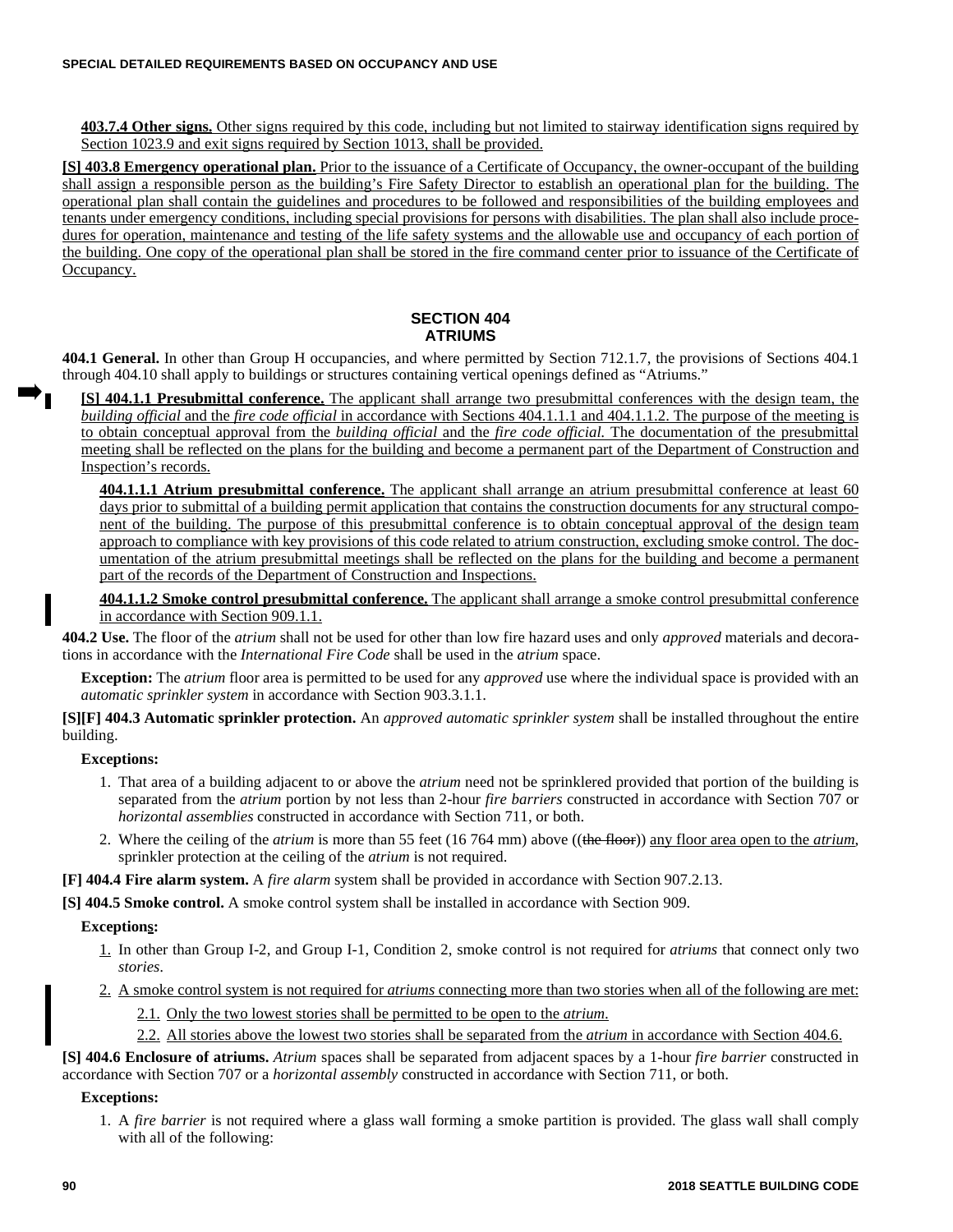- 1.1. Automatic sprinklers are provided along both sides of the separation wall and doors, or on the room side only if there is not a walkway on the *atrium* side. The sprinklers shall be located between 4 inches and 12 inches (102 mm and 305 mm) away from the glass and at intervals along the glass not greater than 6 feet (1829 mm). The sprinkler system shall be designed so that the entire surface of the glass is wet upon activation of the sprinkler system without obstruction;
- 1.2. The glass wall shall be installed in a gasketed frame in a manner that the framing system deflects without breaking (loading) the glass before the sprinkler system operates; and
- 1.3. Where glass doors are provided in the glass wall, they shall be either *self-closing* or automatic-closing.
- 2. A *fire barrier* is not required where a glass-block wall assembly complying with Section 2110 and having a 3/4-hour *fire protection rating* is provided.
- 3. A *fire barrier* is not required between the *atrium* and the adjoining spaces of up to three floors of the *atrium* provided that such spaces are accounted for in the design of the smoke control system.
- 4. A fire barrier is not required between the atrium and the adjoining spaces where the atrium is not required to be provided with a smoke control system.
- **[S]** 5. A fire barrier is not required between the atrium and the adjoining spaces for *atriums* that connect only two *stories.*

**Code Alternate CA404.6:** The separation between the *atrium* and tenant spaces that are not guest rooms or *dwelling units* is permitted to be omitted on four floors when:

- 1. The building is of Type IA or IB construction;
- 2. The perimeter of the opening is protected by draft curtains and a row of automatic sprinklers not more than 6 feet (1829 mm) on center as required for escalator protection;
- 3. All spaces of the building separated from the atrium by less than 1-hour fire-resistive construction are equipped with an automatic smoke detection system;
- 4. Tenant spaces open to the *atrium* have access to two *interior exit stairways* separated by one-half the building diagonal with one *exit* located so that occupants can exit in a direction away from the *atrium*. For the purpose of this requirement "away from the *atrium*" means not being forced to *exit* parallel and adjacent to the *atrium* opening. "Areas open to the *atrium*" are those areas that are not separated from the *atrium* with at least a 1-hour fire barrier.

**[S][F] 404.7 ((Standby)) Emergency power system.** Equipment required to provide smoke control shall be provided with ((standby)) an *emergency* power *system* in accordance with Section 909.11.

**Code Alternate CA404.7:** An *emergency power system* is not required for smoke control systems in buildings that have at least two *exits* and *atriums* with a total volume of less than 40,000 cubic feet (1133 m<sup>3</sup>).

**404.8 Interior finish.** The *interior finish* of walls and ceilings of the *atrium* shall be not less than Class B. Sprinkler protection shall not result in a reduction in class.

**404.9 Exit access travel distance.** *Exit access* travel distance for areas open to an *atrium* shall comply with the requirements of this section.

**404.9.1 Egress not through the atrium.** Where required access to the *exits* is not through the *atrium*, *exit access* travel distance shall comply with Section 1017.

**404.9.2 Exit access travel distance at the level of exit discharge.** Where the path of egress travel is through an *atrium* space, *exit access* travel distance at the *level of exit discharge* shall be determined in accordance with Section 1017.

**404.9.3 Exit access travel distance at other than the level of exit discharge.** Where the path of egress travel is not at the *level of exit discharge* from the *atrium*, that portion of the total permitted *exit access* travel distance that occurs within the *atrium* shall be not greater than 200 feet (60 960 mm).

**404.10 Interior exit stairways.** Not greater than 50 percent of *interior exit stairways* are permitted to egress through an *atrium* on the *level of exit discharge* in accordance with Section 1028.

# **SECTION 405 UNDERGROUND BUILDINGS**

**[S] 405.1 General.** The provisions of Sections 405.2 through 405.9 apply to building spaces having a floor level used for human occupancy more than 30 feet (9144 mm) below the finished floor of the lowest *level of exit discharge*.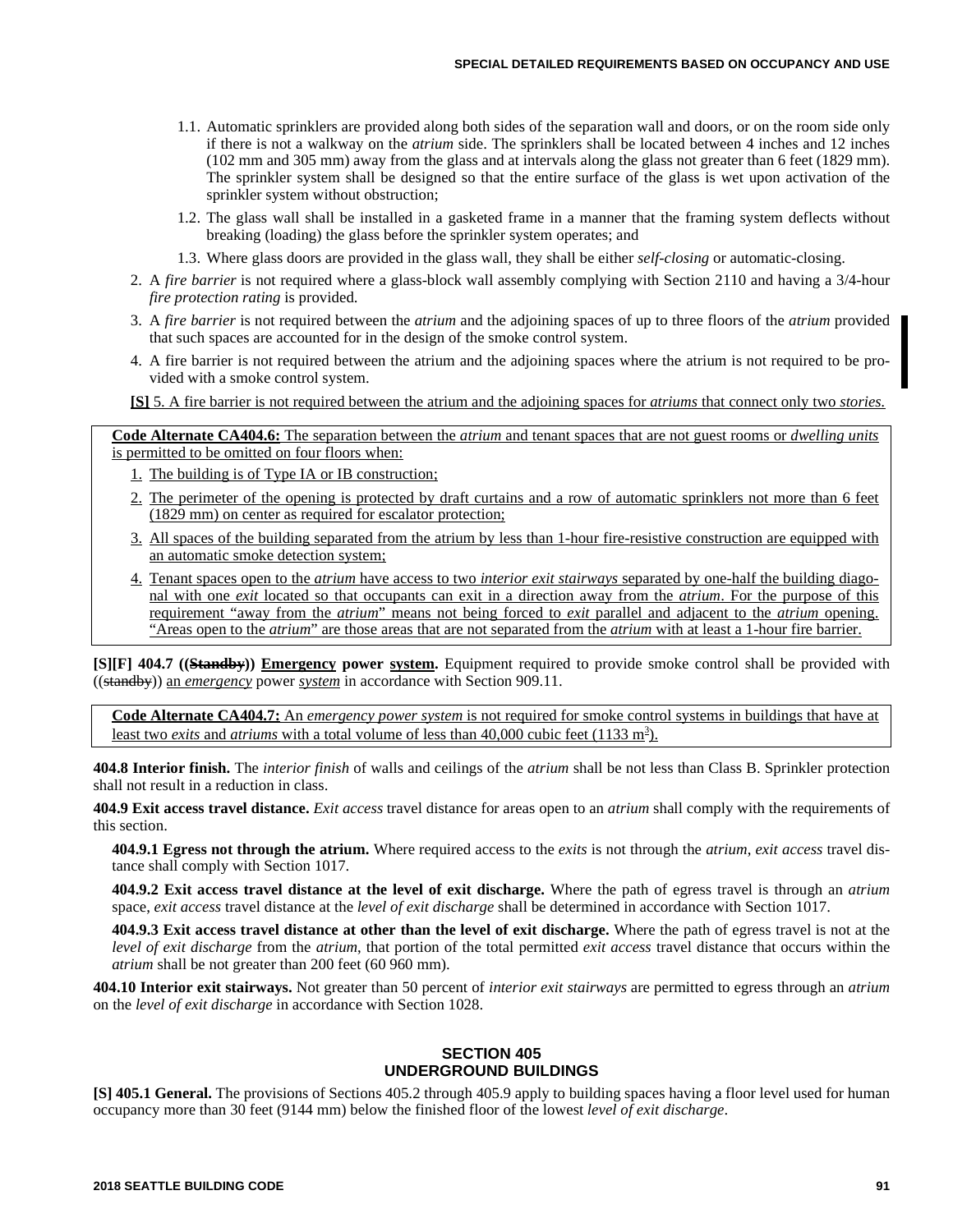**Exceptions:** The provisions of Section 405 are not applicable to the following buildings or portions of buildings:

- 1. One- and two-family *dwellings*, sprinklered in accordance with Section 903.3.1.3.
- 2. Parking garages provided with *automatic sprinkler systems* in compliance with Section 405.3.
- 3. Fixed guideway transit systems that comply with NFPA 130 as amended.
- 4. *Grandstands*, *bleachers*, stadiums, arenas and similar facilities.
- 5. Where the lowest *story* is the only *story* that would qualify the building as an underground building and has an area not greater than  $1,500$  square feet  $(139 \text{ m}^2)$  and has an *occupant load* less than 10.
- 6. Pumping stations and other similar mechanical spaces intended only for limited periodic use by service or maintenance personnel.

**405.2 Construction requirements.** The underground portion of the building shall be of Type I construction.

**[F] 405.3 Automatic sprinkler system.** The highest *level of exit discharge* serving the underground portions of the building and all levels below shall be equipped with an *automatic sprinkler system* installed in accordance with Section 903.3.1.1. Water-flow switches and control valves shall be supervised in accordance with Section 903.4.

**405.4 Compartmentation.** Compartmentation shall be in accordance with Sections 405.4.1 through 405.4.3.

**405.4.1 Number of compartments.** A building having a floor level more than 60 feet (18 288 mm) below the finished floor of the lowest *level of exit discharge* shall be divided into not fewer than two compartments of approximately equal size. Such compartmentation shall extend through the highest *level of exit discharge* serving the underground portions of the building and all levels below.

**Exception:** The lowest *story* need not be compartmented where the area is not greater than 1,500 square feet (139 m<sup>2</sup>) and has an *occupant load* of less than 10.

**405.4.2 Smoke barrier penetration.** The compartments shall be separated from each other by a *smoke barrier* in accordance with Section 709. Penetrations between the two compartments shall be limited to plumbing and electrical piping and conduit that are firestopped in accordance with Section 714. Doorways shall be protected by *fire door assemblies* that comply with Section 716, automatic-closing by smoke detection in accordance with Section 716.2.6.6 and installed in accordance with NFPA 105 and Section 716.2.2.1. Where provided, each compartment shall have an air supply and an exhaust system independent of the other compartments.

**405.4.3 Elevators.** Where elevators are provided, each compartment shall have direct access to an elevator. Where an elevator serves more than one compartment, an enclosed elevator lobby shall be provided and shall be separated from each compartment by a s*moke barrier* in accordance with Section 709. Doorways in the smoke barrier shall be protected by fire door assemblies that comply with Section 716, shall comply with the smoke and draft control assembly requirements of Section 716.2.2.1 with the UL 1784 test conducted without an artificial bottom seal, and shall be automatic-closing by smoke detection in accordance with Section 716.2.6.6.

**[S] 405.5 Smoke control system.** A smoke control system shall be provided in accordance with Sections 405.5.1 and 405.5.2. The applicant shall arrange a smoke control presubmittal conference in accordance with Section 909.1.1.

**405.5.1 Control system.** A smoke control system is required to control the migration of products of combustion in accordance with Section 909 and the provisions of this section. Smoke control shall restrict movement of smoke to the general area of fire origin and maintain *means of egress* in a usable condition.

**405.5.2 Compartment smoke control system.** Where compartmentation is required, each compartment shall have an independent smoke control system. The system shall be automatically activated and capable of manual operation in accordance with Sections 907.2.17 and 907.2.18.

**[F] 405.6 Fire alarm systems.** A *fire alarm* system shall be provided where required by Sections 907.2.17 and 907.2.18.

**[S] 405.7 Means of egress.** *Means of egress* shall be in accordance with Sections 405.7.1 and 405.7.2.

**405.7.1 Number of exits.** Each floor level shall be provided with not fewer than two *exits*. Where compartmentation is required by Section 405.4, each compartment shall have not fewer than one *exit* and not fewer than one *exit access* doorway into the adjoining compartment.

**405.7.2 ((Smokeproof enclosure)) Smoke control in exit stairways.** Every required *stairway* serving floor levels more than 30 feet (9144 mm) below the finished floor of its *level of exit discharge* shall comply with ((the requirements for a *smokeproof enclosure* as provided in)) Section 1023.11.

**[S][F] 405.8 ((Standby and emergency)) Emergency power system.** ((A standby power system complying with Section 2702 shall be provided for the standby power loads specified in Section 405.8.1.)) An emergency power system complying with Section 2702 shall be provided for the emergency power loads specified in Section ((405.8.2)) 405.8.1.

**(([F] 405.8.1 Standby power loads.** The following are classified as standby power loads:

- 1. Smoke control system.
- 2. *Ventilation* and automatic fire detection equipment for *smokeproof* enclosures.
- 3. Elevators, as required in Section 3003.))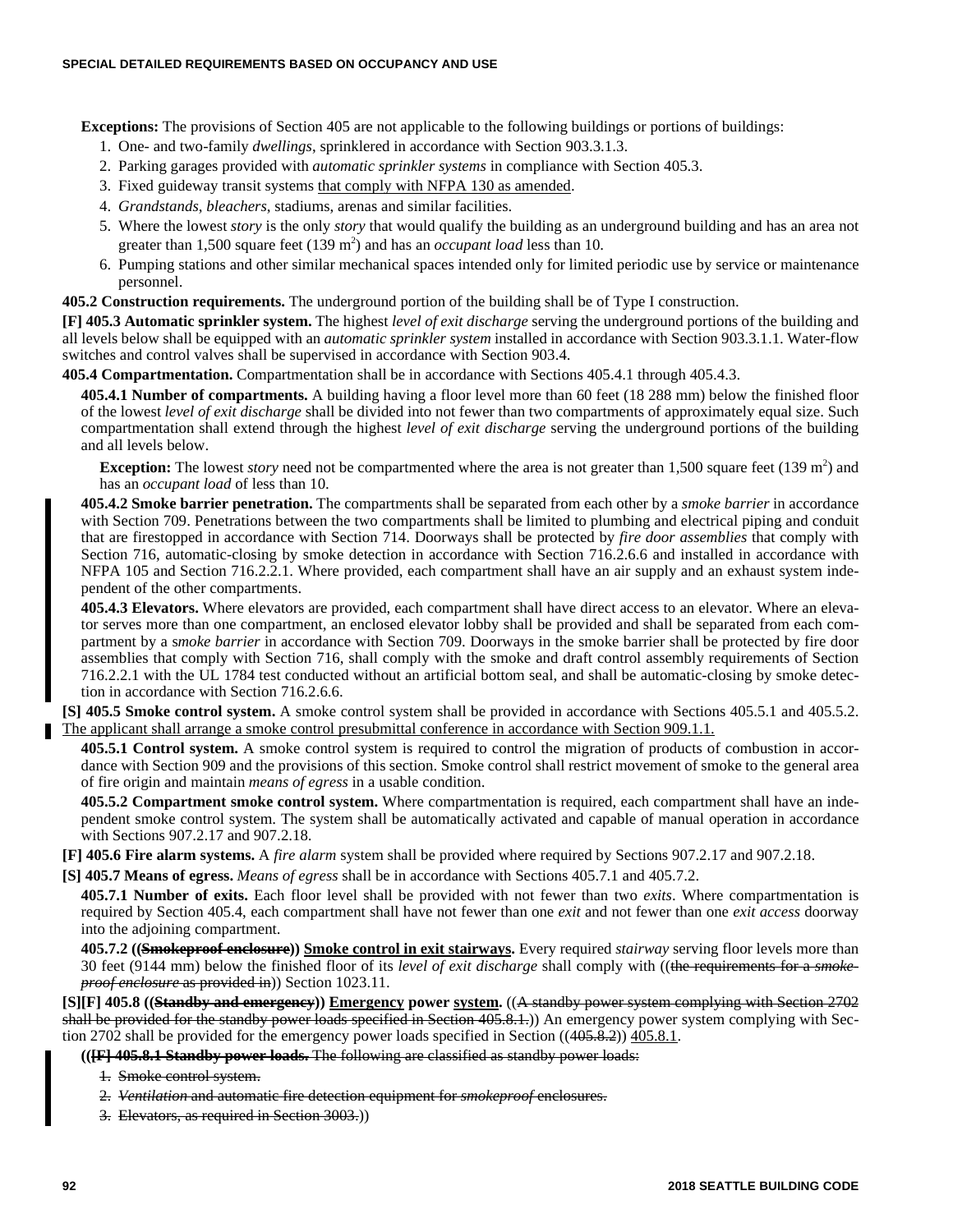**[F] ((405.8.2)) 405.8.1 Emergency power loads.** The following are classified as emergency power loads:

- 1. *Emergency voice/alarm communications systems*.
- 2. *Fire alarm* systems.
- 3. Automatic fire detection systems.
- 4. Elevator car lighting.
- 5. Means of egress and exit sign illumination as required by Chapter 10.
- 6. Smoke control systems.
- 7. Ventilation and automatic fire detection equipment for pressurized interior exit stairways.

 $((6))$  8. Fire pumps.

- 9. Lighting for elevator cars, machine rooms, machine spaces and control rooms.
- 10. Ventilation and automatic fire detection equipment for pressurized stairways and elevator hoistways.
- 11. A selected elevator in each bank in accordance with Section 3016.9. A bank of elevators is a group of elevators or a single elevator controlled by a common operating system. All elevators that respond to a single call button constitute a bank of elevators. All elevators shall be transferable to an *emergency power system*.

**Note:** There is no limit on the number of cars that are permitted to be in a bank, but no more than four cars are permitted within a common hoistway. See Section 3016.10.

**[F] 405.9 Standpipe system.** The underground building shall be equipped throughout with a standpipe system in accordance with Section 905.

# **SECTION 406 MOTOR-VEHICLE-RELATED OCCUPANCIES**

**406.1 General.** All motor-vehicle-related occupancies shall comply with Section 406.2. Private garages and carports shall also comply with Section 406.3. Open public parking garages shall also comply with Sections 406.4 and 406.5. Enclosed public parking garages shall also comply with Sections 406.4 and 406.6. Motor fuel-dispensing facilities shall also comply with Section 406.7. Repair garages shall also comply with Section 406.8.

**Note:** The Seattle Electrical Code requires that all new parking spaces provided on a lot when a new building is constructed be "EV-ready" as defined by Seattle Municipal Code Chapter 23.84A. See Seattle Electrical Code Sections 220.57 and 625.27.

**[S] 406.2 Design.** Private garages and carports, open and enclosed public parking garages, motor fuel-dispensing facilities and repair garages shall comply with Sections 406.2.1 through 406.2.9.

**406.2.1 Automatic garage door openers and vehicular gates.** Automatic garage door openers shall be listed and labeled in accordance with UL 325. Where provided, automatic vehicular gates shall comply with Section 3110.

**406.2.2 Clear height.** The clear height of each floor level in vehicle and pedestrian traffic areas shall be not less than ((7 feet (2134 mm))) 6 feet 6 inches (1981 mm). Canopies under which fuels are dispensed shall have a clear height in accordance with Section 406.7.2.

**Exception:** A lower clear height is permitted for a parking tier in mechanical-access open parking garages where approved by the building official.

**406.2.3 Accessible parking spaces.** Where parking is provided, accessible parking spaces, access aisles and vehicular routes serving accessible parking shall be provided in accordance with Section 1106.

**406.2.4 Floor surfaces.** Floor surfaces shall be of concrete or similar approved noncombustible and nonabsorbent materials. ((The area of floor used for the parking of automobiles or other vehicles shall be sloped to facilitate the movement of liquids to a drain or toward the main vehicle entry doorway.)) The surface of vehicle fueling pads in motor fuel-dispensing facilities shall be in accordance with Section 406.7.1.

# **Exceptions:**

1. Asphalt parking surfaces shall be permitted at ground level for public parking garages and private carports.

((2. Floors of Group S-2 parking garages shall not be required to have a sloped surface.

 $3)$ ) 2. Slip-resistant, nonabsorbent, interior floor finishes having a critical radiant flux not more than 0.45 W/cm<sup>2</sup>, as determined by ASTM E648 or NFPA 253, shall be permitted in repair garages.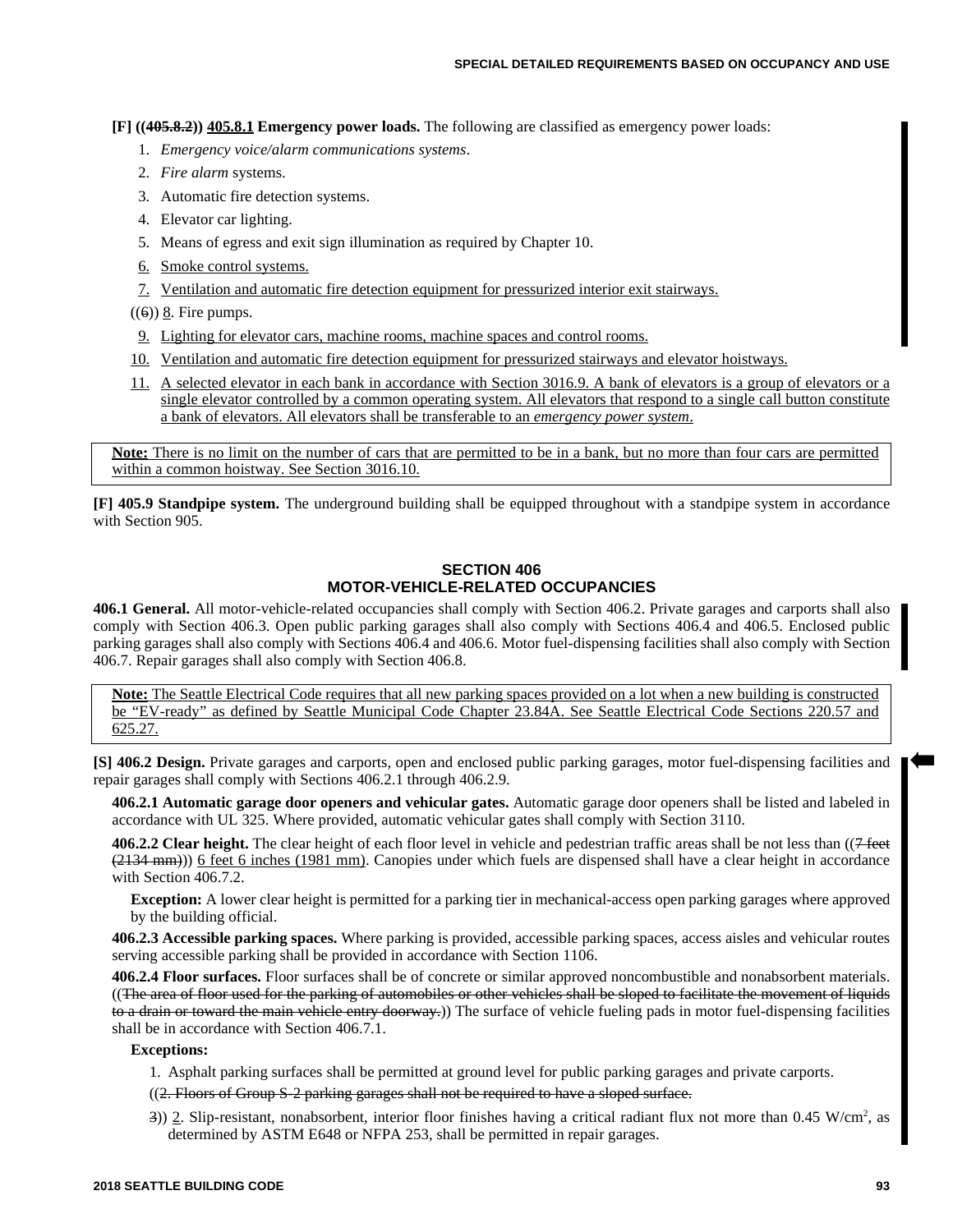**406.2.5 Sleeping rooms.** Openings between a motor vehicle-related occupancy and a room used for sleeping purposes shall not be permitted.

**406.2.6 Fuel dispensing.** The dispensing of fuel shall only be permitted in motor fuel-dispensing facilities in accordance with Section 406.7.

**406.2.7 Electric vehicle charging stations.** Where provided, electric vehicle charging stations shall be installed in accordance with NFPA 70. Electric vehicle charging system equipment shall be listed and labeled in accordance with UL 2202. Electric vehicle supply equipment shall be listed and labeled in accordance with UL 2594. Accessibility to electric vehicle charging stations shall be provided in accordance with Chapter 11.

**406.2.8 Mixed occupancies and uses.** Mixed uses shall be allowed in the same building as public parking garages and repair garages in accordance with Section 508.1. Mixed uses in the same building as an open parking garage are subject to Sections 402.4.2.3, 406.5.11, 508.1, 510.3, 510.4 and 510.7.

**406.2.9 Equipment and appliances.** Equipment and appliances shall be installed in accordance with Sections 406.2.9.1 through 406.2.9.3 and the *International Mechanical Code, International Fuel Gas Code* and NFPA 70.

**406.2.9.1 Elevation of ignition sources.** Equipment and appliances having an ignition source and located in hazardous locations and public garages, private garages, repair garages, automotive motor fuel-dispensing facilities and parking garages shall be elevated such that the source of ignition is not less than 18 inches (457 mm) above the floor surface on which the equipment or appliance rests. For the purpose of this section, rooms or spaces that are not part of the living space of a dwelling unit and that communicate directly with a private garage through openings shall be considered to be part of the private garage.

**Exception:** Elevation of the ignition source is not required for appliances that are listed as flammable vapor ignition resistant.

**406.2.9.1.1 Parking garages.** Connection of a parking garage with any room in which there is a fuel-fired appliance shall be by means of a vestibule providing a two-doorway separation, except that a single door is permitted where the sources of ignition in the appliance are elevated in accordance with Section 406.2.9.

**Exception:** This section shall not apply to appliance installations complying with Section 406.2.9.2 or 406.2.9.3.

**406.2.9.2 Public garages.** Appliances located in public garages, motor fuel-dispensing facilities, repair garages or other areas frequented by motor vehicles shall be installed not less than 8 feet (2438 mm) above the floor. Where motor vehicles are capable of passing under an appliance, the appliance shall be installed at the clearances required by the appliance manufacturer and not less than 1 foot (305 mm) higher than the tallest vehicle garage door opening.

**Exception:** The requirements of this section shall not apply where the appliances are protected from motor vehicle impact and installed in accordance with Section 406.2.9.1 and NFPA 30A.

**406.2.9.3 Private garages.** Appliances located in private garages and carports shall be installed with a minimum clearance of 6 feet (1829 mm) above the floor.

**Exception:** The requirements of this section shall not apply where the appliances are protected from motor vehicle impact and are installed in accordance with Section 406.2.9.1.

**406.3 Private garages and carports.** Private garages and carports shall comply with Sections 406.2 and 406.3, or they shall comply with Sections 406.2 and 406.4.

**406.3.1 Classification.** Private garages and carports shall be classified as Group U occupancies. Each private garage shall be not greater than 1,000 square feet (93 m<sup>2</sup>) in area. Multiple private garages are permitted in a building where each private garage is separated from the other private garages by 1-hour *fire barriers* in accordance with Section 707, or 1-hour *horizontal assemblies* in accordance with Section 711, or both.

**406.3.2 Separation.** For other than private garages adjacent to dwelling units, the separation of private garages from other occupancies shall comply with Section 508. Separation of private garages from *dwelling units* shall comply with Sections 406.3.2.1 and 406.3.2.2.

**406.3.2.1 Dwelling unit separation.** The private garage shall be separated from the *dwelling unit* and its *attic* area by means of gypsum board, not less than 1/2 inch (12.7 mm) in thickness, applied to the garage side. Garages beneath habitable rooms shall be separated from all habitable rooms above by not less than a 5/8-inch (15.9 mm) Type X gypsum board or equivalent and 1/2-inch (12.7 mm) gypsum board applied to structures supporting the separation from habitable rooms above the garage. Door openings between a private garage and the *dwelling unit* shall be equipped with either solid wood doors or solid or honeycomb core steel doors not less than 1-3/8 inches (34.9 mm) in thickness, or doors in compliance with Section 716.2.2.1 with a fire protection rating of not less than 20 minutes. Doors shall be *self-closing* and self-latching.

**406.3.2.2 Ducts.** Ducts in a private garage and ducts penetrating the walls or ceilings separating the *dwelling unit* from the garage, including its *attic* area, shall be constructed of sheet steel of not less than 0.019 inch (0.48 mm) in thickness and shall not have openings into the garage.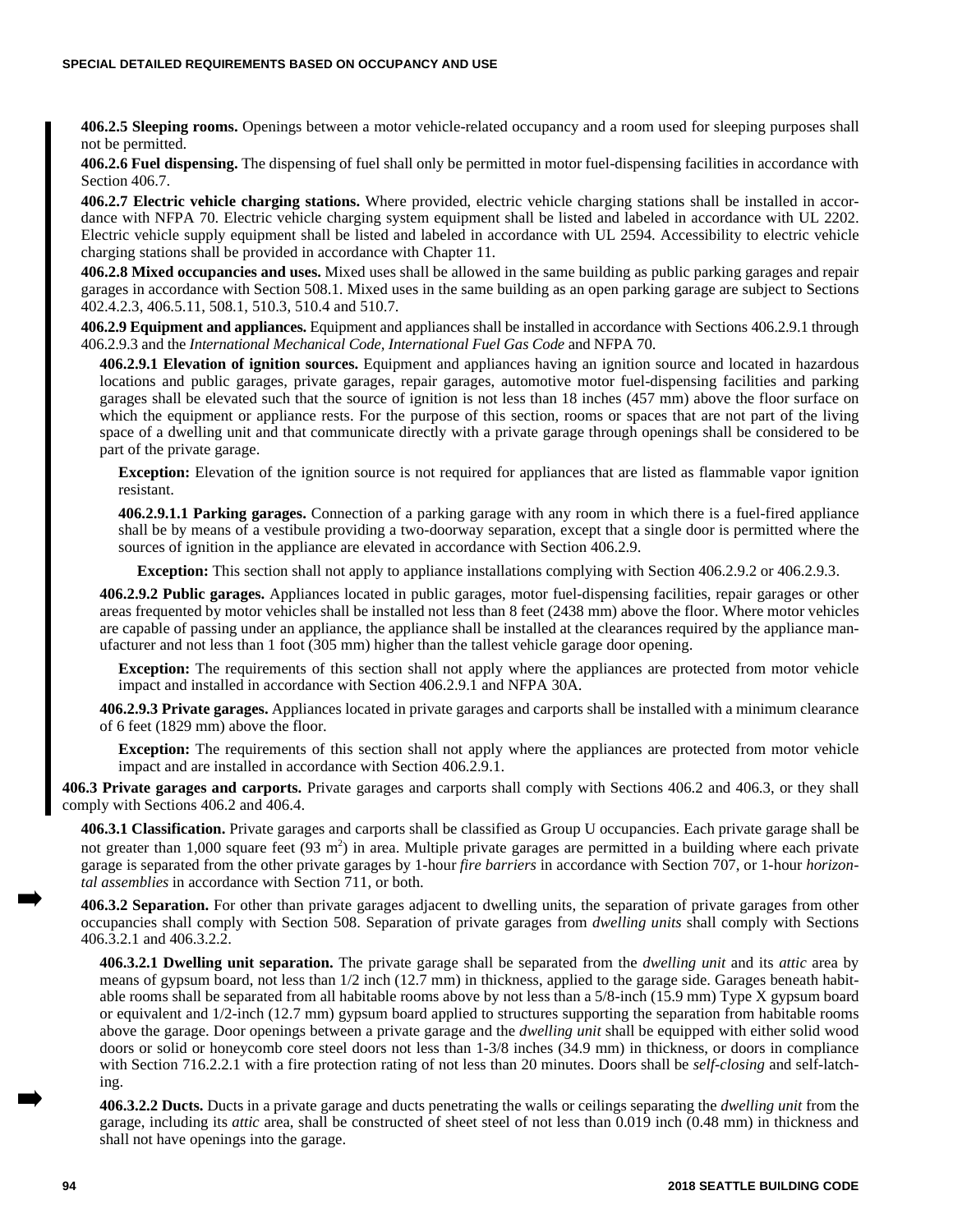**406.3.3 Carports.** Carports shall be open on not fewer than two sides. Carports open on fewer than two sides shall be considered to be a garage and shall comply with the requirements for private garages.

**406.3.3.1 Carport separation.** A separation is not required between a Group R-3 and U carport, provided that the carport is entirely open on two or more sides and there are not enclosed areas above.

**406.4 Public parking garages.** Parking garages, other than *private garages*, shall be classified as public parking garages and shall comply with the provisions of Sections 406.2 and 406.4 and shall be classified as either an *open parking garage* or an enclosed parking garage. *Open parking garages* shall also comply with Section 406.5. Enclosed parking garages shall also comply with Section 406.6. See Section 510 for special provisions for parking garages.

**406.4.1 Guards.** Guards shall be provided in accordance with Section 1015. Guards serving as *vehicle barriers* shall comply with Sections 406.4.2 and 1015.

**406.4.2 Vehicle barriers.** *Vehicle barriers* not less than 2 feet 9 inches (835 mm) in height shall be placed where the vertical distance from the floor of a drive lane or parking space to the ground or surface directly below is greater than 1 foot (305 mm). *Vehicle barriers* shall comply with the loading requirements of Section 1607.9.

**Exception:** *Vehicle barriers* are not required in vehicle storage compartments in a mechanical access parking garage.

**406.4.3 Ramps.** Vehicle ramps shall not be considered as required *exits* unless pedestrian facilities are provided. Vehicle ramps that are utilized for vertical circulation as well as for parking shall not exceed a slope of 1:15 (6.67 percent).

**406.5 Open parking garages.** *Open parking garages* shall comply with Sections 406.2, 406.4 and 406.5.

**406.5.1 Construction.** *Open parking garages* shall be of Type I, II or IV construction. *Open parking garages* shall meet the design requirements of Chapter 16. For *vehicle barriers*, see Section 406.4.2.

**406.5.2 Openings.** For natural *ventilation* purposes, the exterior side of the structure shall have uniformly distributed openings on two or more sides. The area of such openings in *exterior walls* on a tier shall be not less than 20 percent of the total perimeter wall area of each tier. The aggregate length of the openings considered to be providing natural *ventilation* shall be not less than 40 percent of the perimeter of the tier. Interior walls shall be not less than 20 percent open with uniformly distributed openings.

**Exception:** Openings are not required to be distributed over 40 percent of the building perimeter where the required openings are uniformly distributed over two opposing sides of the building.

**406.5.2.1 Openings below grade.** Where openings below grade provide required natural *ventilation*, the outside horizontal clear space shall be one and one-half times the depth of the opening. The width of the horizontal clear space shall be maintained from grade down to the bottom of the lowest required opening.

**406.5.3 Mixed occupancies and uses.** Mixed uses shall be allowed in the same building as an *open parking garage* subject to the provisions of Sections 402.4.2.3, 406.5.11, 508.1, 510.3, 510.4 and 510.7.

**406.5.4 Area and height.** Area and height of *open parking garages* shall be limited as set forth in Chapter 5 for Group S-2 occupancies and as further provided for in Section 508.1.

**406.5.4.1 Single use.** Where the *open parking garage* is used exclusively for the parking or storage of private motor vehicles, and the building is without other uses, the area and height shall be permitted to comply with Table 406.5.4, along with increases allowed by Section 406.5.5.

**Exception:** The grade-level tier is permitted to contain an office, waiting and toilet rooms having a total combined area of not more than 1,000 square feet (93 m<sup>2</sup>). Such area need not be separated from the *open parking garage*.

In *open parking garages* having a spiral or sloping floor, the horizontal projection of the structure at any cross section shall not exceed the allowable area per parking tier. In the case of an *open parking garage* having a continuous spiral floor, each 9 feet 6 inches (2896 mm) of height, or portion thereof, shall be considered under these provisions to be a tier.

|                             |                                       | <b>HEIGHT</b> (in tiers) |                          |                                   |  |
|-----------------------------|---------------------------------------|--------------------------|--------------------------|-----------------------------------|--|
| <b>TYPE OF CONSTRUCTION</b> | <b>AREA PER TIER</b><br>(square feet) |                          | <b>MECHANICAL ACCESS</b> |                                   |  |
|                             |                                       | <b>RAMP ACCESS</b>       |                          | <b>AUTOMATIC SPRINKLER SYSTEM</b> |  |
|                             |                                       |                          | <b>NO</b>                | <b>YES</b>                        |  |
| ĪА                          | Unlimited                             | Unlimited                | Unlimited                | Unlimited                         |  |
| ĪΒ                          | Unlimited                             | 12 tiers                 | 12 tiers                 | 18 tiers                          |  |
| IIА                         | 50,000                                | 10 tiers                 | 10 tiers                 | 15 tiers                          |  |
| ПB                          | 50,000                                | 8 tiers                  | 8 tiers                  | 12 tiers                          |  |
| IV                          | 50,000                                | 4 tiers                  | 4 tiers                  | 4 tiers                           |  |

**TABLE 406.5.4 OPEN PARKING GARAGES AREA AND HEIGHT**

For SI: 1 square foot =  $0.0929 \text{ m}^2$ .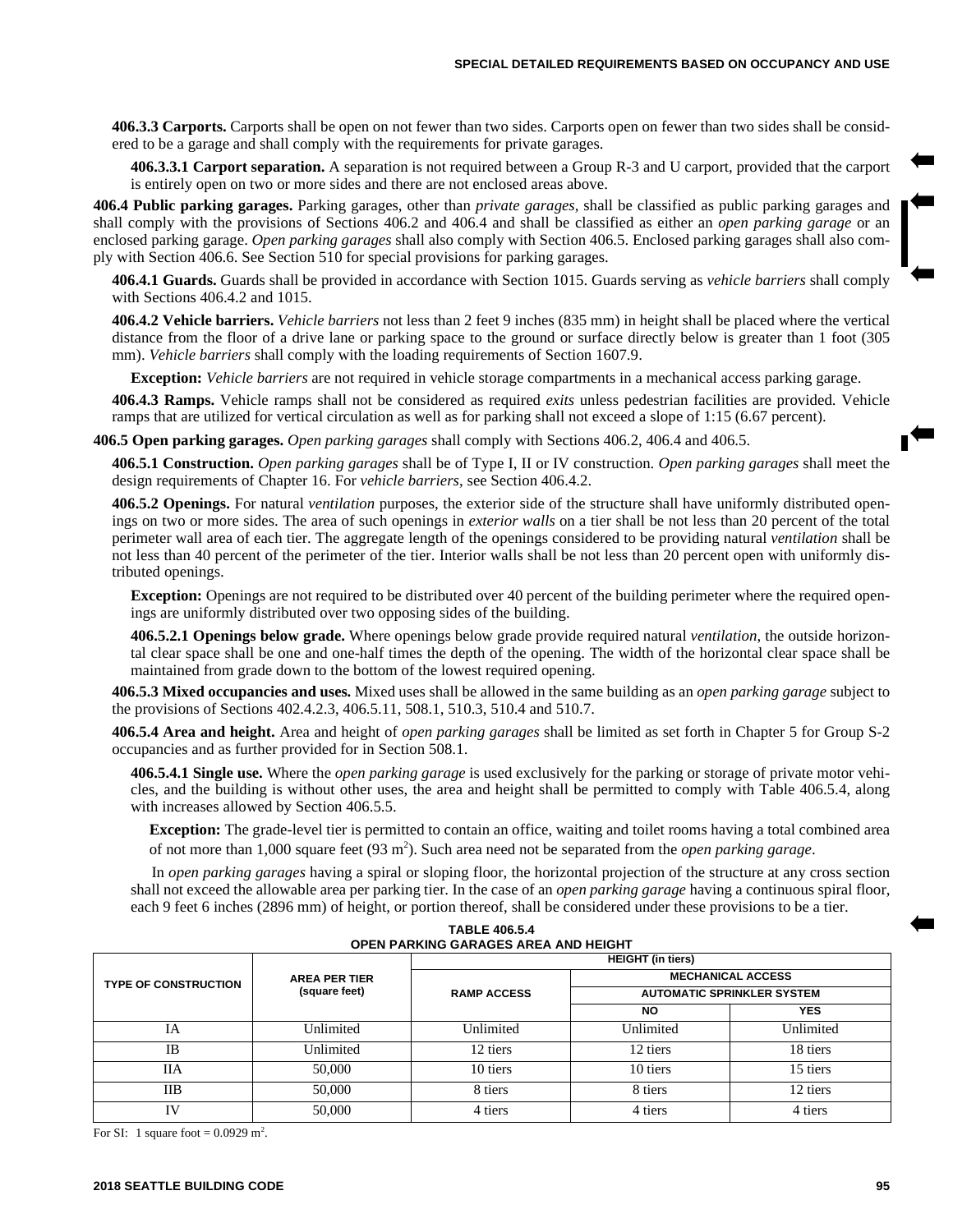**406.5.5 Area and height increases.** The allowable area and height of *open parking garages* shall be increased in accordance with the provisions of this section. Garages with sides open on three-fourths of the building's perimeter are permitted to be increased by 25 percent in area and one tier in height. Garages with sides open around the entire building's perimeter are permitted to be increased by 50 percent in area and one tier in height. For a side to be considered open under these provisions, the total area of openings along the side shall be not less than 50 percent of the interior area of the side at each tier and such openings shall be equally distributed along the length of the tier. For purposes of calculating the interior area of the side, the height shall not exceed 7 feet (2134 mm).

Allowable tier areas in Table 406.5.4 shall be increased for *open parking garages* constructed to heights less than the table maximum. The gross tier area of the garage shall not exceed that permitted for the higher structure. Not fewer than three sides of each such larger tier shall have continuous horizontal openings not less than 30 inches (762 mm) in clear height extending for not less than 80 percent of the length of the sides. All parts of such larger tier shall be not more than 200 feet (60 960 mm) horizontally from such an opening. In addition, each such opening shall face a street or *yard* accessible to a street with a width of not less than 30 feet (9144 mm) for the full length of the opening, and standpipes shall be provided in each such tier.

*Open parking garages* of Type II construction, with all sides open, shall be unlimited in allowable area where the *building height* does not exceed 75 feet (22 860 mm). For a side to be considered open, the total area of openings along the side shall be not less than 50 percent of the interior area of the side at each tier and such openings shall be equally distributed along the length of the tier. For purposes of calculating the interior area of the side, the height shall not exceed 7 feet (2134 mm). All portions of tiers shall be within 200 feet (60 960 mm) horizontally from such openings or other natural *ventilation* openings as defined in Section 406.5.2. These openings shall be permitted to be provided in *courts* with a minimum dimension of 20 feet (6096 mm) for the full width of the openings.

**406.5.6 Fire separation distance.** *Exterior walls* and openings in *exterior walls* shall comply with Tables 601 and 602. The distance to an adjacent *lot line* shall be determined in accordance with Table 602 and Section 705.

**406.5.7 Means of egress.** Where persons other than parking attendants are permitted, *open parking garages* shall meet the *means of egress* requirements of Chapter 10. Where persons other than parking attendants are not permitted, there shall be not fewer than two *exit stairways.* Each *exit stairway* shall be not less than 36 inches (914 mm) in width. Lifts shall be permitted to be installed for use of employees only, provided that they are completely enclosed by noncombustible materials.

**[F] 406.5.8 Standpipe system.** An *open parking garage* shall be equipped with a standpipe system as required by Section 905.3.

**406.5.9 Enclosure of vertical openings.** Enclosure shall not be required for vertical openings except as specified in Section 406.5.7.

**406.5.10 Ventilation.** *Ventilation*, other than the percentage of openings specified in Section 406.5.2, shall not be required.

**406.5.11 Prohibitions.** The following uses and alterations are not permitted:

- 1. Vehicle repair work.
- 2. Parking of buses, trucks and similar vehicles.
- 3. Partial or complete closing of required openings in exterior walls by tarpaulins or any other means.
- 4. Dispensing of fuel.

**406.6 Enclosed parking garages.** Enclosed parking garages shall comply with Sections 406.2, 406.4 and 406.6.

**406.6.1 Heights and areas.** Enclosed vehicle parking garages and portions thereof that do not meet the definition of *open parking garages* shall be limited to the allowable heights and areas specified in Sections 504 and 506 as modified by Section 507. Roof parking is permitted.

**406.6.2 Ventilation.** A mechanical *ventilation* system and exhaust system shall be provided in accordance with Chapters 4 and 5 of the *International Mechanical Code*.

**Exception:** Mechanical ventilation shall not be required for enclosed parking garages that are accessory to one- and twofamily dwellings.

**[F] 406.6.3 Automatic sprinkler system.** An enclosed parking garage shall be equipped with an *automatic sprinkler system* in accordance with Section 903.2.10.

**406.7 Motor fuel-dispensing facilities.** Motor fuel-dispensing facilities shall comply with the *International Fire Code* and Sections 406.2 and 406.7.

**406.7.1 Vehicle fueling pad.** The vehicle shall be fueled on noncoated concrete or other *approved* paving material having a resistance not exceeding 1 megohm as determined by the methodology in EN 1081.

**406.7.2 Canopies.** Canopies under which fuels are dispensed shall have a clear, unobstructed height of not less than 13 feet 6 inches (4115 mm) to the lowest projecting element in the vehicle drive-through area. Canopies and their supports over pumps shall be of noncombustible materials, *fire-retardant-treated wood* complying with Chapter 23, heavy timber complying with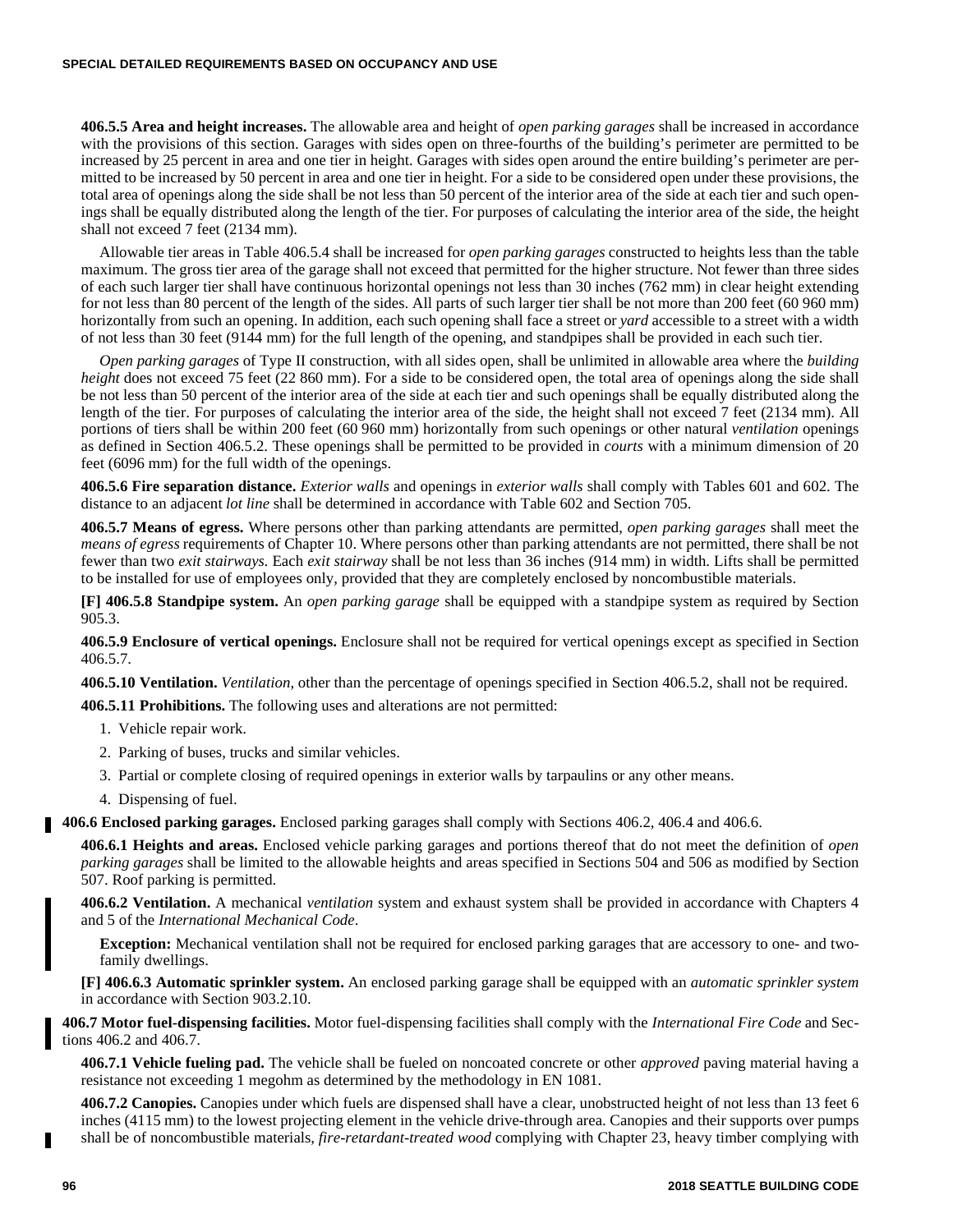Section 2304.11 or construction providing 1-hour *fire resistance*. Combustible materials used in or on a *canopy* shall comply with one of the following:

- 1. Shielded from the pumps by a noncombustible element of the *canopy*, or heavy timber complying with Section 2304.11.
- 2. Plastics covered by aluminum facing having a thickness of not less than 0.010 inch (0.30 mm) or corrosion-resistant steel having a base metal thickness of not less than 0.016 inch (0.41 mm). The plastic shall have a *flame spread index* of 25 or less and a smoke-developed index of 450 or less when tested in the form intended for use in accordance with ASTM E84 or UL 723 and a self-ignition temperature of 650°F (343°C) or greater when tested in accordance with ASTM D1929.
- 3. Panels constructed of light-transmitting plastic materials shall be permitted to be installed in *canopies* erected over motor vehicle fuel-dispensing station fuel dispensers, provided that the panels are located not less than 10 feet (3048 mm) from any building on the same *lot* and face *yards* or streets not less than 40 feet (12 192 mm) in width on the other sides. The aggregate areas of plastics shall be not greater than  $1,000$  square feet  $(93 \text{ m}^2)$ . The maximum area of any individual panel shall be not greater than  $100$  square feet  $(9.3 \text{ m}^2)$ .

**406.7.2.1 Canopies used to support gaseous hydrogen systems.** *Canopies* that are used to shelter dispensing operations where flammable compressed gases are located on the roof of the *canopy* shall be in accordance with the following:

- 1. The *canopy* shall meet or exceed Type I construction requirements.
- 2. Operations located under *canopies* shall be limited to refueling only.
- 3. The *canopy* shall be constructed in a manner that prevents the accumulation of hydrogen gas.

**406.8 Repair garages.** Repair garages shall be constructed in accordance with the *International Fire Code* and Sections 406.2 and 406.8. This occupancy shall not include motor fuel-dispensing facilities, as regulated in Section 406.7.

**406.8.1 Ventilation.** Repair garages shall be mechanically ventilated in accordance with the *International Mechanical Code*. The *ventilation* system shall be controlled at the entrance to the garage.

**[F] 406.8.2 Gas detection system.** Repair garages used for repair of vehicles fueled by nonodorized gases including but not limited to hydrogen and nonodorized LNG, shall be provided with a gas detection system that complies with Section 916. The gas detection system shall be designed to detect leakage of nonodorized gaseous fuel. Where lubrication or chassis service pits are provided in garages used for repairing nonodorized LNG-fueled vehicles, gas sensors shall be provided in such pits.

**[F] 406.8.2.1 System activation.** Activation of a gas detection alarm shall result in all of the following:

- 1. Initiation of distinct audible and visual alarm signals in the repair garage, where the ventilation system is interlocked with gas detection.
- 2. Deactivation of all heating systems located in the repair garage.
- 3. Activation of the mechanical *ventilation* system, where the system is interlocked with gas detection.

**[F] 406.8.2.2 Failure of the gas detection system.** Failure of the *gas detection system* shall automatically deactivate the heating system, activate the mechanical ventilation system where the system is interlocked with the *gas detection system*, and cause a trouble signal to sound at an approved location.

**[F] 406.8.3 Automatic sprinkler system.** A repair garage shall be equipped with an *automatic sprinkler system* in accordance with Section 903.2.9.1.

#### **SECTION 407 GROUP I-2**

**407.1 General.** Occupancies in Group I-2 shall comply with the provisions of Sections 407.1 through 407.11 and other applicable provisions of this code.

**407.2 Corridors continuity and separation.** *Corridors* in occupancies in Group I-2 shall be continuous to the *exits* and shall be separated from other areas in accordance with Section 407.3 except spaces conforming to Sections 407.2.1 through 407.2.6.

**407.2.1 Waiting and similar areas.** Waiting areas, public-use areas or group meeting spaces constructed as required for *corridors* shall be permitted to be open to a *corridor*, only where all of the following criteria are met:

- 1. The spaces are not occupied as care recipient's sleeping rooms, treatment rooms, incidental uses in accordance with Section 509, or hazardous uses.
- 2. The open space is protected by an automatic fire detection system installed in accordance with Section 907.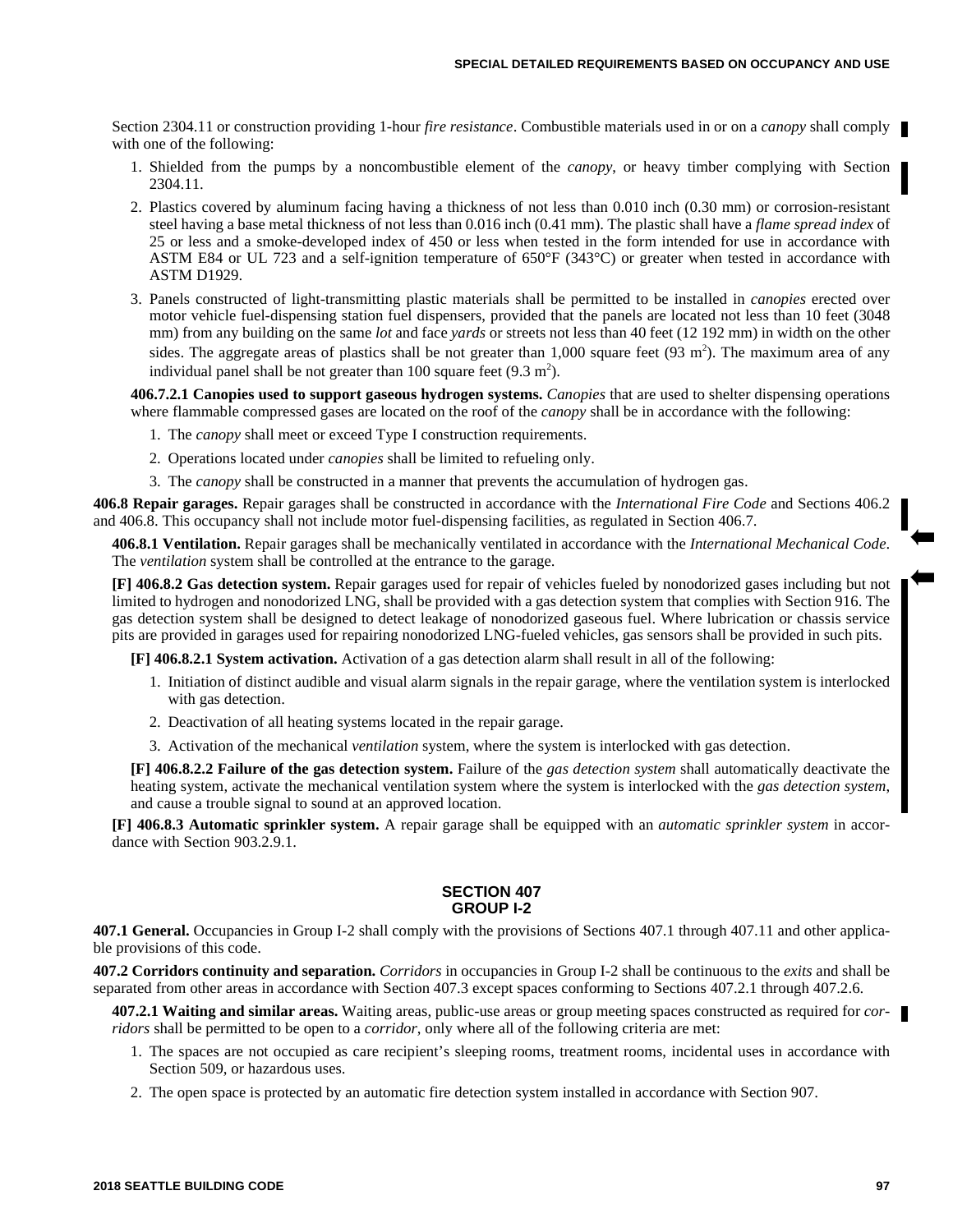- 3. The *corridors* onto which the spaces open, in the same *smoke compartment*, are protected by an automatic fire detection system installed in accordance with Section 907, or the *smoke compartment* in which the spaces are located is equipped throughout with quick-response sprinklers in accordance with Section 903.3.2.
- 4. The space is arranged so as not to obstruct access to the required *exits*.

**407.2.2 Care providers' stations.** Spaces for care providers', supervisory staff, doctors' and nurses' charting, communications and related clerical areas shall be permitted to be open to the *corridor*, where such spaces are constructed as required for *corridors.*

**407.2.3 Psychiatric treatment areas.** Areas wherein psychiatric care recipients who are not capable of self-preservation are housed, or group meeting or multipurpose therapeutic spaces other than incidental uses in accordance with Section 509, under continuous supervision by facility staff, shall be permitted to be open to the *corridor*, where the following criteria are met:

- 1. Each area does not exceed  $1,500$  square feet  $(140 \text{ m}^2)$ .
- 2. The area is located to permit supervision by the facility staff.
- 3. The area is arranged so as not to obstruct any access to the required *exits*.
- 4. The area is equipped with an automatic fire detection system installed in accordance with Section 907.2.
- 5. Not more than one such space is permitted in any one *smoke compartment*.
- 6. The walls and ceilings of the space are constructed as required for *corridors*.

407.2.4 Gift shops. Gift shops and associated storage that are less than 500 square feet (455 m<sup>2</sup>) in area shall be permitted to be open to the *corridor* where such spaces are constructed as required for *corridors.*

**407.2.5 Nursing home housing units.** In Group I-2, Condition 1 occupancies, in areas where nursing home residents are housed, shared living spaces, group meeting or multipurpose therapeutic spaces shall be permitted to be open to the *corridor*, where all of the following criteria are met:

- 1. The walls and ceilings of the space are constructed as required for *corridors*.
- 2. The spaces are not occupied as resident sleeping rooms, treatment rooms, incidental uses in accordance with Section 509, or hazardous uses.
- 3. The open space is protected by an automatic fire detection system installed in accordance with Section 907.
- 4. The *corridors* onto which the spaces open, in the same *smoke compartment*, are protected by an automatic fire detection system installed in accordance with Section 907, or the *smoke compartment* in which the spaces are located is equipped throughout with quick-response sprinklers in accordance with Section 903.3.2.
- 5. The space is arranged so as not to obstruct access to the required *exits*.

**407.2.6 Nursing home cooking facilities.** In Group I-2, Condition 1 occupancies, rooms or spaces that contain a cooking facility with domestic cooking appliances shall be permitted to be open to the corridor where all of the following criteria are met:

- 1. The number of care recipients housed in the smoke compartment shall not be greater than 30.
- 2. The number of care recipients served by the cooking facility shall not be greater than 30.
- 3. Not more than one cooking facility area shall be permitted in a smoke compartment.
- 4. The types of domestic cooking appliances permitted shall be limited to ovens, cooktops, ranges, warmers and microwaves.
- 5. The corridor shall be a clearly identified space delineated by construction or floor pattern, material or color.
- 6. The space containing the domestic cooking facility shall be arranged so as not to obstruct access to the required exit.
- 7. Domestic cooking hoods installed and constructed in accordance with Section 505 of the *International Mechanical Code* shall be provided over cooktops and ranges.
- 8. Cooktops and ranges shall be protected in accordance with Section 904.13.
- 9. A shut-off for the fuel and electrical power supply to the cooking equipment shall be provided in a location that is accessible only to staff.
- 10. A timer shall be provided that automatically deactivates the cooking appliances within a period of not more than 120 minutes.
- 11. A portable fire extinguisher shall be provided. Installation shall be in accordance with Section 906, and the extinguisher shall be located within a 30-foot (9144 mm) distance of travel from each domestic cooking appliance.

**407.3 Corridor wall construction.** *Corridor* walls shall be constructed as smoke partitions in accordance with Section 710.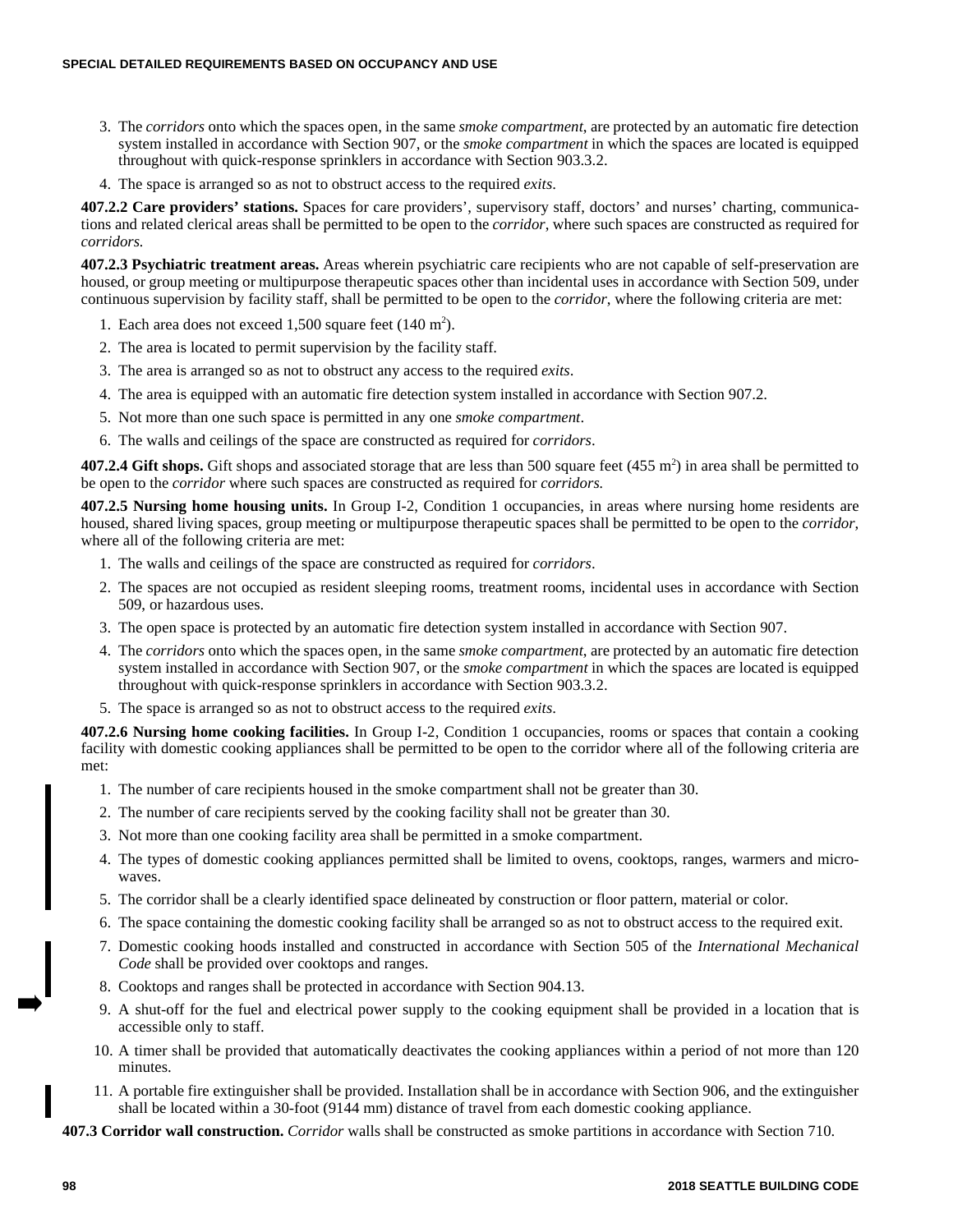**407.3.1 Corridor doors.** *Corridor* doors, other than those in a wall required to be rated by Section 509.4 or for the enclosure of a vertical opening or an *exit*, shall not have a required *fire protection rating* and shall not be required to be equipped with *self-closing* or automatic-closing devices, but shall provide an effective barrier to limit the transfer of smoke and shall be equipped with positive latching. Roller latches are not permitted. Other doors shall conform to Section 716.

**407.4 Means of egress.** Group I-2 occupancies shall be provided with means of egress complying with Chapter 10 and Sections 407.4.1 through 407.4.4. The fire safety and evacuation plans provided in accordance with Section 1002.2 shall identify the building components necessary to support a *defend-in-place* emergency response in accordance with Sections 403 and 404 of the *International Fire Code*.

**407.4.1 Direct access to a corridor.** Habitable rooms in Group I-2 occupancies shall have an *exit access* door leading directly to a *corridor*.

#### **Exceptions:**

- 1. Rooms with *exit* doors opening directly to the outside at ground level.
- 2. Rooms arranged as *care suites* complying with Section 407.4.4.

**407.4.1.1 Locking devices.** Locking devices that restrict access to a care recipient's room from the *corridor* and that are operable only by staff from the *corridor* side shall not restrict the *means of egress* from the care recipient's room.

#### **Exceptions:**

- 1. This section shall not apply to rooms in psychiatric treatment and similar care areas.
- 2. Locking arrangements in accordance with Section 1010.1.9.7.

**407.4.2 Distance of travel.** The distance of travel between any point in a Group I-2 occupancy sleeping room, not located in a *care suite*, and an *exit access* door in that room shall be not greater than 50 feet (15 240 mm).

**407.4.3 Projections in nursing home corridors.** In Group I-2, Condition 1 occupancies, where the corridor width is not less than 96 inches (2440 mm), projections shall be permitted for furniture where all of the following criteria are met:

- 1. The furniture is attached to the floor or to the wall.
- 2. The furniture does not reduce the clear width of the corridor to less than 72 inches (1830 mm) except where other encroachments are permitted in accordance with Section 1005.7.
- 3. The furniture is positioned on only one side of the *corridor*.
- 4. Each arrangement of furniture is 50 square feet  $(4.6 \text{ m}^2)$  maximum in area.
- 5. Furniture arrangements are separated by 10 feet (3048 mm) minimum.
- 6. Placement of furniture is considered as part of the fire and safety plans in accordance with Section 1002.2.

**407.4.4 Group I-2 care suites.** *Care suites* in Group I-2 shall comply with Sections 407.4.4.1 through 407.4.4.4 and either Section 407.4.4.5 or 407.4.4.6.

**407.4.4.1 Exit access through care suites.** *Exit* access from all other portions of a building not classified as a *care suite* shall not pass through a *care suite*. In a *care suite* required to have more than one *exit*, one *exit access* is permitted to pass through an adjacent *care suite* provided that all of the other requirements of Sections 407.4 and 1016.2 are satisfied.

**[W] 407.4.4.2 Separation.** *Care suites* shall be separated from other portions of the building, including other care suites, by a smoke partition complying with Section 710. Partitions within suites are not required to be smoke resistant or fire resistance rated unless required by another section of this code.

**[W] 407.4.4.3 Access to corridor.** Movement from habitable rooms shall not require passage through more than three doors and 100 feet (30 480 mm) distance of travel within the suite.

**((Exception:** The distance of travel shall be permitted to be increased to 125 feet (38 100 mm) where an automatic smoke detection system is provided throughout the *care suite* and installed in accordance with NFPA 72.))

**407.4.4.4 Doors within care suites.** Doors in care suites serving habitable rooms shall be permitted to comply with one of the following:

- 1. Manually operated horizontal sliding doors permitted in accordance with Exception 9 to Section 1010.1.2.
- 2. Power-operated doors permitted in accordance with Exception 7 to Section 1010.1.2.
- 3. Means of egress doors complying with Section 1010.

**407.4.4.5 Care suites containing sleeping room areas.** Sleeping rooms shall be permitted to be grouped into care suites where one of the following criteria is met:

1. The *care suite* is not used as an *exit access* for more than eight care recipient beds.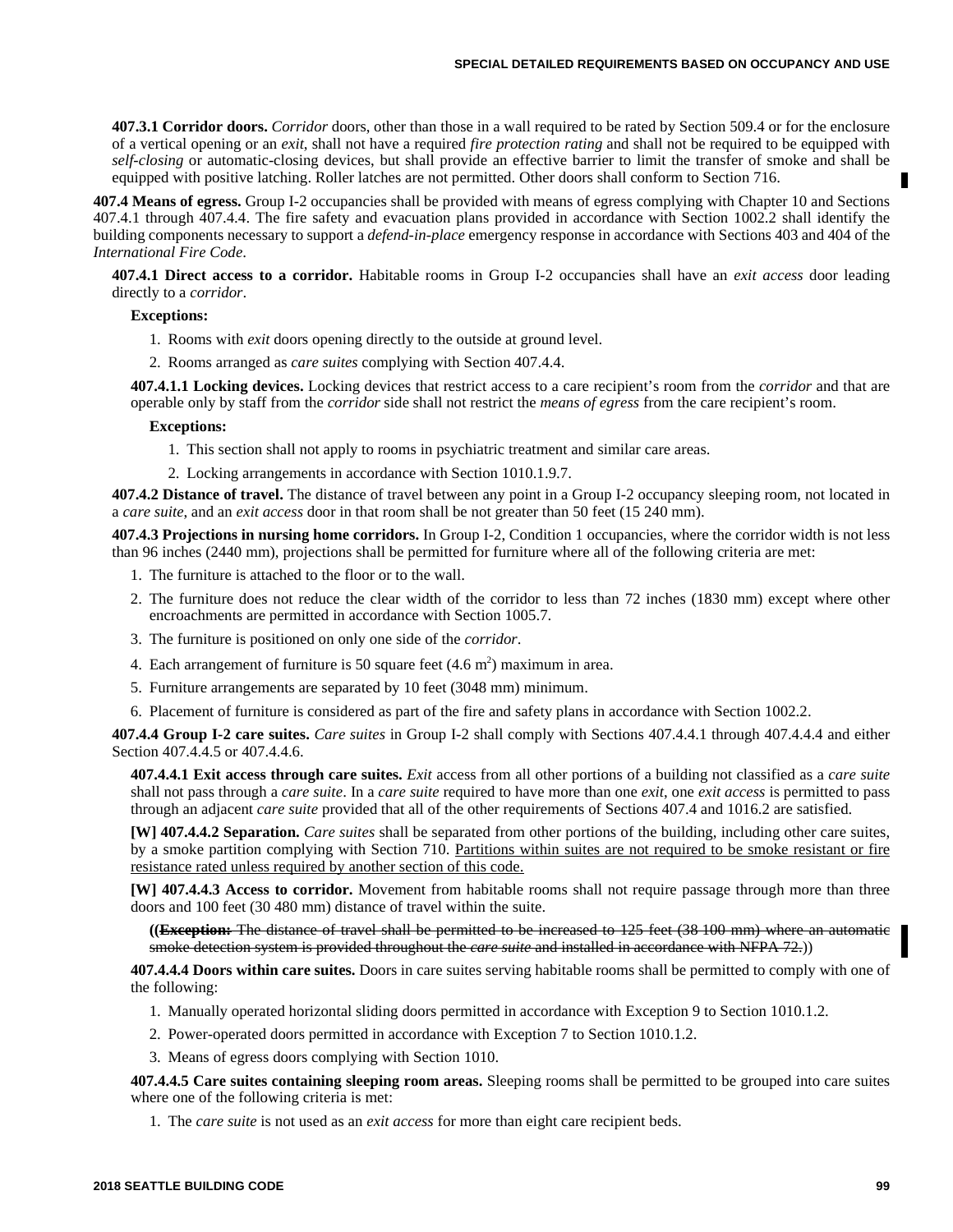- 2. The arrangement of the *care suite* allows for direct and constant visual supervision into the sleeping rooms by care providers.
- 3. An automatic smoke detection system is provided in the sleeping rooms and installed in accordance with NFPA 72.

**407.4.4.5.1 Area.** *Care suites* containing sleeping rooms shall be not greater than 7,500 square feet (696 m<sup>2</sup>) in area.

**Exception:** *Care suites* containing sleeping rooms shall be permitted to be not greater than 10,000 square feet (929) m 2 ) in area where an automatic smoke detection system is provided throughout the *care suite* and installed in accordance with NFPA 72.

**407.4.4.5.2 Exit access.** Any sleeping room, or any *care suite* that contains sleeping rooms, of more than 1,000 square feet (93 m<sup>2</sup>) shall have not fewer than two *exit access* doors from the *care suite* located in accordance with Section 1007.

**407.4.4.6 Care suites not containing sleeping rooms.** Areas not containing sleeping rooms, but only treatment areas and the associated rooms, spaces or circulation space, shall be permitted to be grouped into *care suites* and shall conform to the limitations in Sections 407.4.4.6.1 and 407.4.4.6.2.

**407.4.4.6.1 Area.** *Care suites* of rooms, other than sleeping rooms, shall have an area not greater than 12,500 square feet  $(1161 \text{ m}^2)$ .

**Exception:** *Care suites* not containing sleeping rooms shall be permitted to be not greater than 15,000 square feet  $(1394 \text{ m}^2)$  in area where an automatic smoke detection system is provided throughout the *care suite* in accordance with Section 907.

407.4.4.6.2 Exit access. *Care suites*, other than sleeping rooms, with an area of more than 2,500 square feet (232 m<sup>2</sup>) shall have not fewer than two *exit access* doors from the *care suite* located in accordance with Section 1007.

**407.5 Smoke barriers.** *Smoke barriers* shall be provided to subdivide every *story* used by persons receiving care, treatment or sleeping into not fewer than two smoke compartments. Smoke barriers shall be provided to subdivide other *stories* with an *occupant load* of 50 or more persons, into not fewer than two *smoke compartments*. The *smoke barrier* shall be in accordance with Section 709.

**407.5.1 Smoke compartment size.** Stories shall be divided into smoke compartments with an area of not more than 22,500 square feet  $(2092 \text{ m}^2)$  in Group I-2 occupancies.

#### **Exceptions:**

- 1. A smoke compartment in Group I-2, Condition 2 is permitted to have an area of not more than 40,000 square feet  $(3716 \text{ m}^2)$  provided that all patient sleeping rooms within that smoke compartment are configured for single patient occupancy and any suite within the smoke compartment complies with Section 407.4.4.
- 2. A smoke compartment in Group I-2, Condition 2 without patient sleeping rooms is permitted to have an area of not more than  $40,000$  square feet  $(3716 \text{ m}^2)$ .

**407.5.2 Exit access travel distance.** The distance of travel from any point in a smoke compartment to a smoke barrier door shall be not greater than 200 feet (60 960 mm).

**407.5.3 Refuge area.** Refuge areas shall be provided within each *smoke compartment*. The size of the refuge area shall accommodate the occupants and care recipients from the adjoining *smoke compartment*. Where a *smoke compartment* is adjoined by two or more *smoke compartments*, the minimum area of the refuge area shall accommodate the largest *occupant load* of the adjoining compartments. The size of the refuge area shall provide the following:

- 1. Not less than 30 net square feet  $(2.8 \text{ m}^2)$  for each care recipient confined to bed or stretcher.
- 2. Not less than 6 square feet  $(0.56 \text{ m}^2)$  for each ambulatory care recipient not confined to bed or stretcher and for other occupants.

Areas or spaces permitted to be included in the calculation of refuge area are *corridors*, sleeping areas, treatment rooms, lounge or dining areas and other low-hazard areas.

**407.5.4 Independent egress.** A *means of egress* shall be provided from each *smoke compartment* created by *smoke barriers* without having to return through the smoke compartment from which *means of egress* originated. Smoke compartments that do not contain an exit shall be provided with direct access to not less than two adjacent smoke compartments.

**[S] 407.5.5 Horizontal assemblies.** *Horizontal assemblies* supporting *smoke barriers* required by this section shall be designed to resist the movement of smoke. Elevator lobbies shall be in accordance with Section ((3006.2)) 713.14.

**407.6 Automatic-closing doors.** Automatic-closing doors with hold-open devices shall comply with Sections 709.5 and 716.2.

**[F] 407.7 Automatic sprinkler system.** *Smoke compartments* containing sleeping rooms shall be equipped throughout with an *automatic sprinkler* system in accordance with Sections 903.3.1.1 and 903.3.2.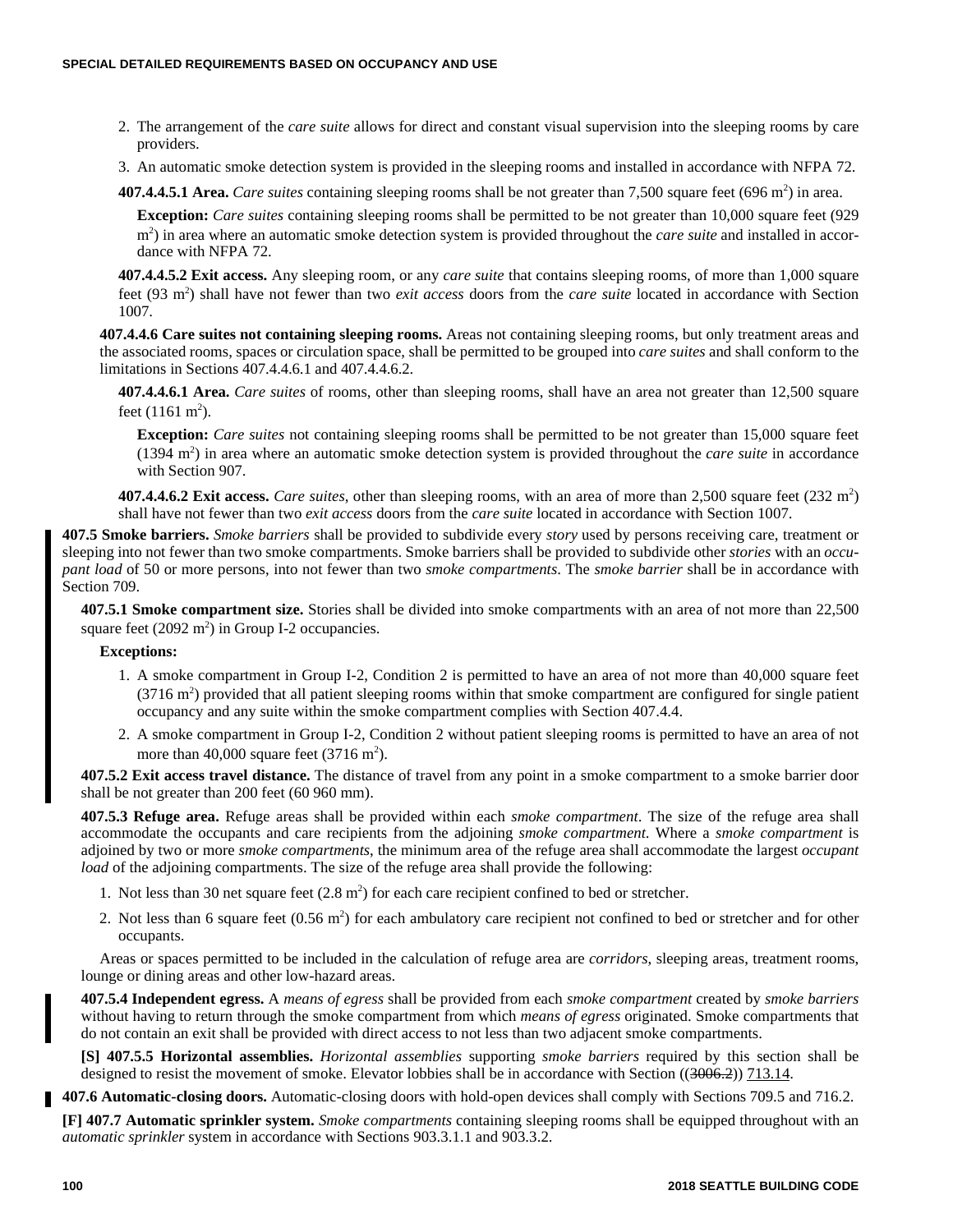**[F] 407.8 Fire alarm system.** A *fire alarm* system shall be provided in accordance with Section 907.2.6.

**[F] 407.9 Automatic fire detection.** *Corridors* in Group I-2, Condition 1 occupancies and spaces permitted to be open to the *corridors* by Section 407.2 shall be equipped with an automatic fire detection system.

Group I-2, Condition 2 occupancies shall be equipped with smoke detection as required in Section 407.2.

#### **Exceptions:**

- 1. *Corridor* smoke detection is not required where sleeping rooms are provided with *smoke detectors* that comply with UL 268. Such detectors shall provide a visual display on the *corridor* side of each sleeping room and an audible and visual alarm at the care provider's station attending each unit.
- 2. *Corridor* smoke detection is not required where sleeping room doors are equipped with automatic door-closing devices with integral *smoke detectors* on the unit sides installed in accordance with their listing, provided that the integral detectors perform the required alerting function.

**407.10 Secured yards.** Grounds are permitted to be fenced and gates therein are permitted to be equipped with locks, provided that safe dispersal areas having 30 net square feet  $(2.8 \text{ m}^2)$  for bed and stretcher care recipients and 6 net square feet  $(0.56 \text{ m}^2)$  for ambulatory care recipients and other occupants are located between the building and the fence. Such provided safe dispersal areas shall be located not less than 50 feet (15 240 mm) from the building they serve.

**[F] 407.11 Electrical systems.** In Group I-2 occupancies, the essential electrical system for electrical components, equipment and systems shall be designed and constructed in accordance with the provisions of Chapter 27 and NFPA 99.

## **SECTION 408 GROUP I-3**

**408.1 General.** Occupancies in Group I-3 shall comply with the provisions of Sections 408.1 through 408.11 and other applicable provisions of this code (see Section 308.5).

**408.2 Other occupancies.** Buildings or portions of buildings in Group I-3 occupancies where security operations necessitate the locking of required *means of egress* shall be permitted to be classified as a different occupancy. Occupancies classified as other than Group I-3 shall meet the applicable requirements of this code for that occupancy where provisions are made for the release of occupants at all times.

*Means of egress* from detention and correctional occupancies that traverse other use areas shall, as a minimum, conform to requirements for detention and correctional occupancies.

**Exception:** It is permissible to exit through a *horizontal exit* into other contiguous occupancies that do not conform to detention and correctional occupancy egress provisions but that do comply with requirements set forth in the appropriate occupancy, as long as the occupancy is not a Group H use.

**408.3 Means of egress.** Except as modified or as provided for in this section, the *means of egress* provisions of Chapter 10 shall apply.

**408.3.1 Door width.** Doors to resident *sleeping units* shall have a clear width of not less than 28 inches (711 mm).

**408.3.2 Sliding doors.** Where doors in a *means of egress* are of the horizontal-sliding type, the force to slide the door to its fully open position shall be not greater than 50 pounds (220 N) with a perpendicular force against the door of 50 pounds (220) N).

408.3.3 Guard tower doors. A hatch or trap door not less than 16 square feet (610 m<sup>2</sup>) in area through the floor and having dimensions of not less than 2 feet (610 mm) in any direction shall be permitted to be used as a portion of the *means of egress* from guard towers.

**408.3.4 Spiral stairways.** *Spiral stairways* that conform to the requirements of Section 1011.10 are permitted for access to and between staff locations.

**408.3.5 Ship's ladders.** Ship's ladders shall be permitted for egress from control rooms or elevated facility observation rooms in accordance with Section 1011.15.

**408.3.6 Exit discharge.** *Exits* are permitted to discharge into a fenced or walled courtyard. Enclosed *yards* or *courts* shall be of a size to accommodate all occupants, be located not less than 50 feet (15 240 mm) from the building and have an area of not less than 15 square feet  $(1.4 \text{ m}^2)$  per person.

**408.3.7 Sallyports.** A *sallyport* shall be permitted in a *means of egress* where there are provisions for continuous and unobstructed passage through the *sallyport* during an emergency egress condition.

**408.3.8 Interior exit stairway and ramp construction.** One *interior exit stairway* or *ramp* in each building shall be permitted to have glazing installed in doors and interior walls at each landing level providing access to the *interior exit stairway or ramp*, provided that the following conditions are met: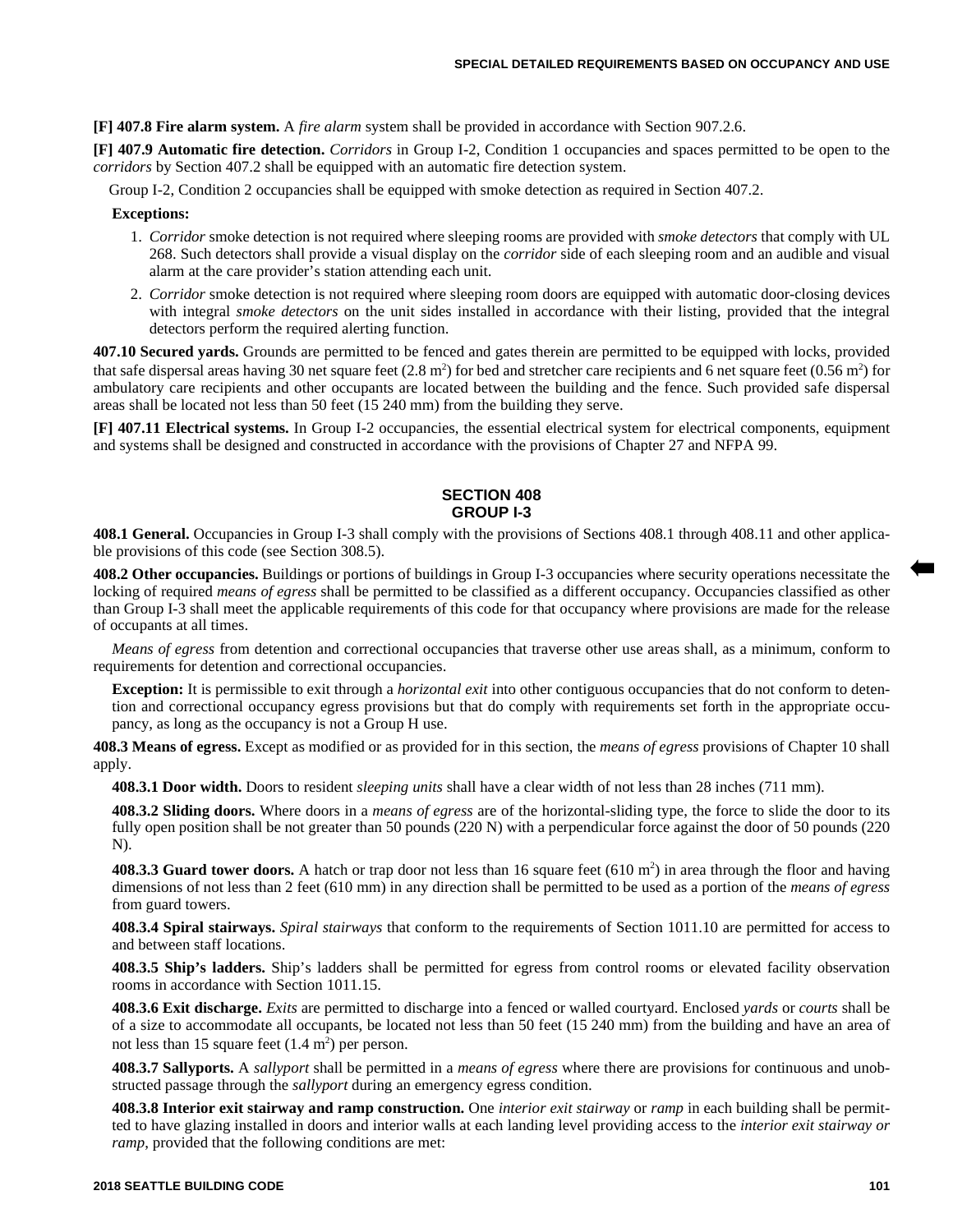- 1. The *interior exit stairway or ramp* shall not serve more than four floor levels.
- 2. *Exit* doors shall be not less than 3/4-hour *fire door assemblies* complying with Section 716.
- 3. The total area of glazing at each floor level shall not exceed  $5,000$  square inches  $(3.2 \text{ m}^2)$  and individual panels of glazing shall not exceed  $1,296$  square inches  $(0.84 \text{ m}^2)$ .
- 4. The glazing shall be protected on both sides by an *automatic sprinkler system*. The sprinkler system shall be designed to wet completely the entire surface of any glazing affected by fire when actuated.
- 5. The glazing shall be in a gasketed frame and installed in such a manner that the framing system will deflect without breaking (loading) the glass before the sprinkler system operates.
- 6. Obstructions, such as curtain rods, drapery traverse rods, curtains, drapes or similar materials shall not be installed between the automatic sprinklers and the glazing.

**408.4 Locks.** Egress doors are permitted to be locked in accordance with the applicable use condition. Doors from a refuge area to the outside are permitted to be locked with a key in lieu of locking methods described in Section 408.4.1. The keys to unlock the exterior doors shall be available at all times and the locks shall be operable from both sides of the door.

**408.4.1 Remote release.** Remote release of locks on doors in a *means of egress* shall be provided with reliable means of operation, remote from the resident living areas, to release locks on all required doors. In Occupancy Condition 3 or 4, the arrangement, accessibility and security of the release mechanisms required for egress shall be such that with the minimum available staff at any time, the lock mechanisms are capable of being released within 2 minutes.

**Exception:** Provisions for remote locking and unlocking of occupied rooms in Occupancy Condition 4 are not required provided that not more than 10 locks are necessary to be unlocked in order to move occupants from one smoke compartment to a refuge area within 3 minutes. The opening of necessary locks shall be accomplished with not more than two separate keys.

**[F] 408.4.2 Power-operated doors and locks.** Power-operated sliding doors or power-operated locks for swinging doors shall be operable by a manual release mechanism at the door. Emergency power shall be provided for the doors and locks in accordance with Section 2702.

#### **Exceptions:**

- 1. Emergency power is not required in facilities with 10 or fewer locks complying with the exception to Section 408.4.1.
- 2. Emergency power is not required where remote mechanical operating releases are provided.

**408.4.3 Redundant operation.** Remote release, mechanically operated sliding doors or remote release, mechanically operated locks shall be provided with a mechanically operated release mechanism at each door, or shall be provided with a redundant remote release control.

**408.4.4 Relock capability.** Doors remotely unlocked under emergency conditions shall not automatically relock when closed unless specific action is taken at the remote location to enable doors to relock.

**408.5 Protection of vertical openings.** Any vertical opening shall be protected by a *shaft enclosure* in accordance with Section 713, or shall be in accordance with Section 408.5.1.

**408.5.1 Floor openings.** Openings in floors within a *housing unit* are permitted without a *shaft enclosure*, provided that all of the following conditions are met:

- 1. The entire normally occupied areas so interconnected are open and unobstructed so as to enable observation of the areas by supervisory personnel.
- 2. *Means of egress* capacity is sufficient for all occupants from all interconnected *cell tiers* and areas.
- 3. The height difference between the floor levels of the highest and lowest *cell tiers* shall not exceed 23 feet (7010 mm).
- 4. Egress from any portion of the *cell tier* to an *exit* or *exit access* door shall not require travel on more than one additional floor level within the *housing unit*.

**408.5.2 Shaft openings in communicating floor levels.** Where a floor opening is permitted between communicating floor levels of a *housing unit* in accordance with Section 408.5.1, plumbing chases serving vertically staked individual *cells* contained with the *housing unit* shall be permitted without a *shaft enclosure*.

**408.6 Smoke barrier.** Occupancies in Group I-3 shall have *smoke barriers* complying with Sections 408.6 and 709 to divide every *story* occupied by residents for sleeping, or any other *story* having an *occupant load* of 50 or more persons, into not fewer than two *smoke compartments*.

**Exception:** Spaces having a direct *exit* to one of the following, provided that the locking arrangement of the doors involved complies with the requirements for doors at the *smoke barrier* for the use condition involved: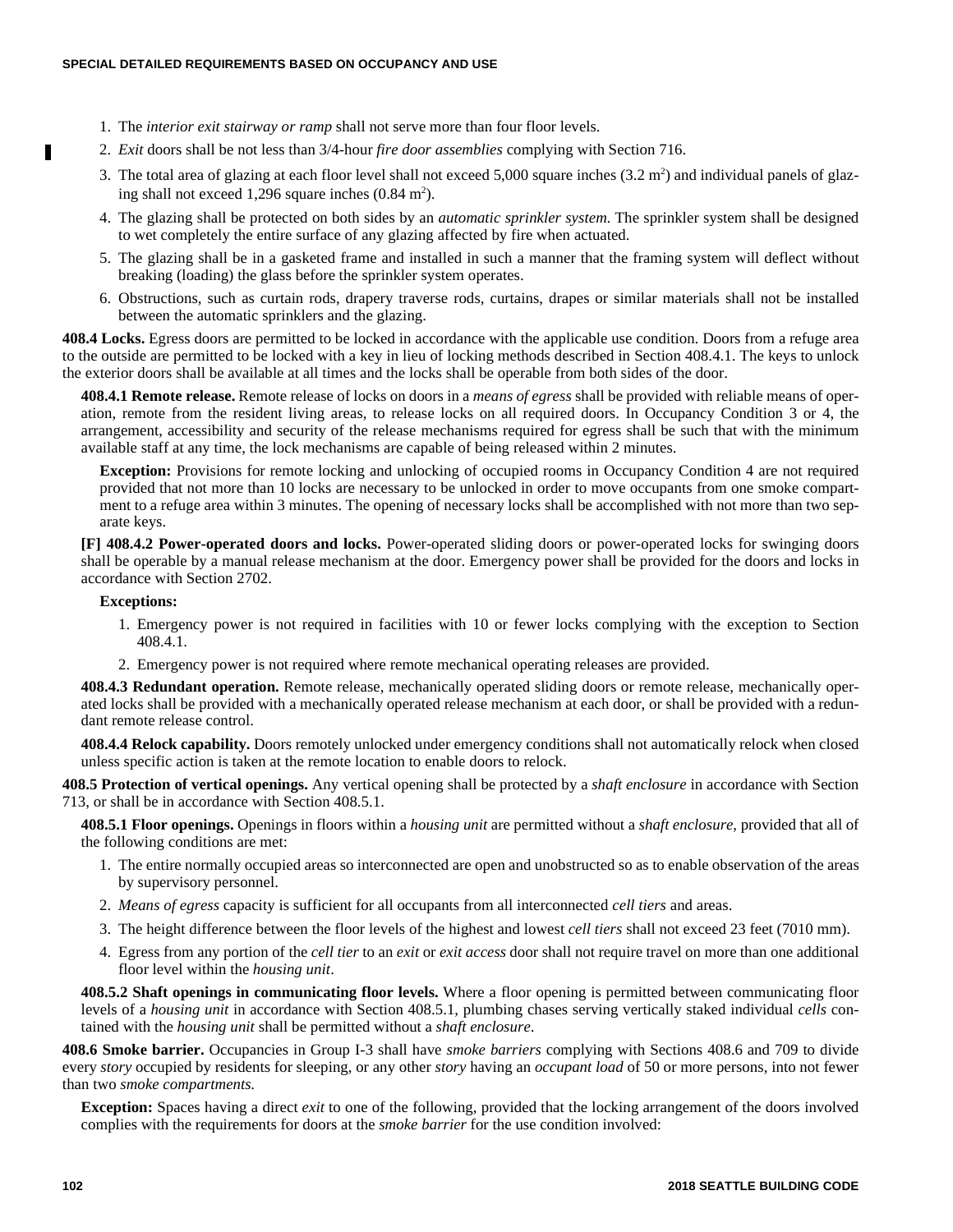- 1. A *public way*.
- 2. A building separated from the resident housing area by a 2-hour fire-resistance-rated assembly or 50 feet (15 240 mm) of open space.
- 3. A secured y*ard* or *court* having a holding space 50 feet (15 240 mm) from the housing area that provides 6 square feet  $(0.56 \text{ m}^2)$  or more of refuge area per occupant, including residents, staff and visitors.

**408.6.1 Smoke compartments.** The number of residents in any *smoke compartment* shall be not more than 200. The distance of travel to a door in a *smoke barrier* from any room door required as exit access shall be not greater than 150 feet (45 720 mm). The distance of travel to a door in a *smoke barrier* from any point in a room shall be not greater than 200 feet (60 960 mm).

408.6.2 Refuge area. Not less than 6 net square feet (0.56 m<sup>2</sup>) per occupant shall be provided on each side of each *smoke barrier* for the total number of occupants in adjoining *smoke compartments*. This space shall be readily available wherever the occupants are moved across the *smoke barrier* in a fire emergency.

**408.6.3 Independent egress.** A *means of egress* shall be provided from each *smoke compartment* created by *smoke barriers* without having to return through the *smoke compartment* from which *means of egress* originates.

**408.7 Security glazing.** In occupancies in Group I-3, windows and doors in 1-hour *fire barriers* constructed in accordance with Section 707, *fire partitions* constructed in accordance with Section 708 and *smoke barriers* constructed in accordance with Section 709 shall be permitted to have security glazing installed provided that the following conditions are met.

- 1. Individual panels of glazing shall not exceed 1,296 square inches  $(0.84 \text{ m}^2)$ .
- 2. The glazing shall be protected on both sides by an *automatic sprinkler system*. The sprinkler system shall be designed to, when actuated, wet completely the entire surface of any glazing affected by fire.
- 3. The glazing shall be in a gasketed frame and installed in such a manner that the framing system will deflect without breaking (loading) the glass before the sprinkler system operates.
- 4. Obstructions, such as curtain rods, drapery traverse rods, curtains, drapes or similar materials shall not be installed between the automatic sprinklers and the glazing.

**408.8 Subdivision of resident housing areas.** Sleeping areas and any contiguous day room, group activity space or other common spaces where residents are housed shall be separated from other spaces in accordance with Sections 408.8.1 through 408.8.4.

**408.8.1 Occupancy Conditions 3 and 4.** Each sleeping area in Occupancy Conditions 3 and 4 shall be separated from the adjacent common spaces by a smoke-tight partition where the distance of travel from the sleeping area through the common space to the *corridor* exceeds 50 feet (15 240 mm).

**408.8.2 Occupancy Condition 5.** Each sleeping area in Occupancy Condition 5 shall be separated from adjacent sleeping areas, *corridors* and common spaces by a smoke- tight partition. Additionally, common spaces shall be separated from the *corridor* by a smoke-tight partition.

**408.8.3 Openings in room face.** The aggregate area of openings in a solid sleeping room face in Occupancy Conditions 2, 3, 4 and 5 shall not exceed 120 square inches  $(0.77 \text{ m}^2)$ . The aggregate area shall include all openings including door undercuts, food passes and grilles. Openings shall be not more than 36 inches (914 mm) above the floor. In Occupancy Condition 5, the openings shall be closeable from the room side.

**408.8.4 Smoke-tight doors.** Doors in openings in partitions required to be smoke tight by Section 408.8 shall be substantial doors, of construction that will resist the passage of smoke. Latches and door closures are not required on *cell* doors.

**408.9 Windowless buildings.** For the purposes of this section, a windowless building or portion of a building is one with nonopenable windows, windows not readily breakable or without windows. Windowless buildings shall be provided with an engineered smoke control system to provide a tenable environment for exiting from the *smoke compartment* in the area of fire origin in accordance with Section 909 for each windowless *smoke compartment*.

**[F] 408.10 Fire alarm system.** A *fire alarm* system shall be provided in accordance with Section 907.2.6.3.

**[F] 408.11 Automatic sprinkler system.** Group I-3 occupancies shall be equipped throughout with an *automatic sprinkler system* in accordance with Section 903.2.6.

### **SECTION 409 MOTION PICTURE PROJECTION ROOMS**

**409.1 General.** The provisions of Sections 409.1 through 409.5 shall apply to rooms in which ribbon-type cellulose acetate or other safety film is utilized in conjunction with electric arc, xenon or other light-source projection equipment that develops hazardous gases, dust or radiation. Where cellulose nitrate film is utilized or stored, such rooms shall comply with NFPA 40.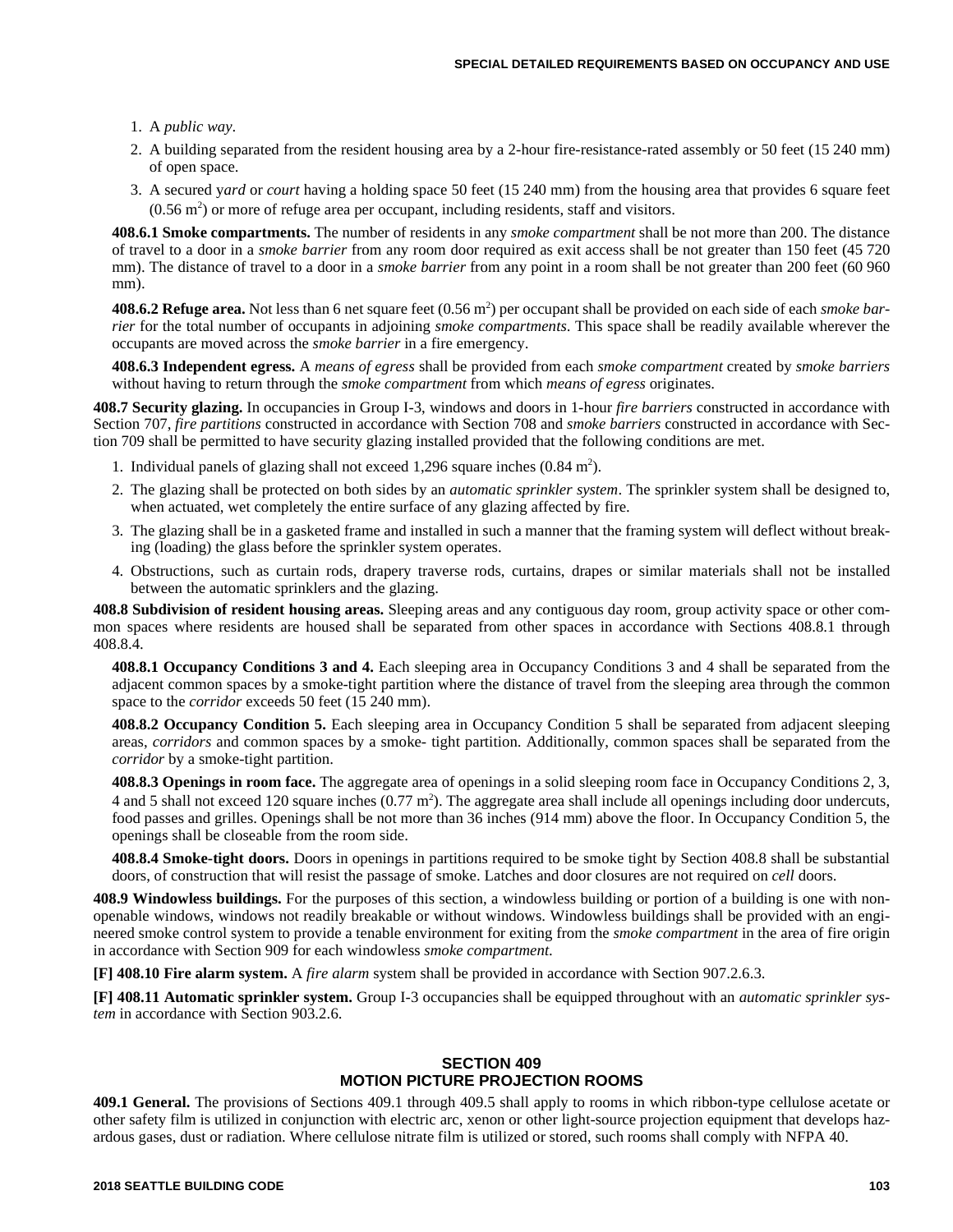**409.1.1 Projection room required.** Every motion picture machine projecting film as mentioned within the scope of this section shall be enclosed in a projection room. Appurtenant electrical equipment, such as rheostats, transformers and generators, shall be within the projection room or in an adjacent room of equivalent construction.

**409.2 Construction of projection rooms.** Every projection room shall be of permanent construction consistent with the construction requirements for the type of building in which the projection room is located. Openings are not required to be protected.

The room shall have a floor area of not less than 80 square feet  $(7.44 \text{ m}^2)$  for a single machine and not less than 40 square feet (3.7 m<sup>2</sup>) for each additional machine. Each motion picture projector, floodlight, spotlight or similar piece of equipment shall have a clear working space of not less than 30 inches by 30 inches (762 mm by 762 mm) on each side and at the rear thereof, but only one such space shall be required between two adjacent projectors. The projection room and the rooms appurtenant thereto shall have a ceiling height of not less than 7 feet 6 inches (2286 mm). The aggregate of openings for projection equipment shall not exceed 25 percent of the area of the wall between the projection room and the auditorium. Openings shall be provided with glass or other *approved* material, so as to close completely the opening.

**409.3 Projection room and equipment ventilation.** *Ventilation* shall be provided in accordance with the *International Mechanical Code*.

**409.3.1 Supply air.** Each projection room shall be provided with adequate air supply inlets so arranged as to provide welldistributed air throughout the room. Air inlet ducts shall provide an amount of air equivalent to the amount of air being exhausted by projection equipment. Air is permitted to be taken from the outside; from adjacent spaces within the building, provided that the volume and infiltration rate are sufficient; or from the building air-conditioning system, provided that it is so arranged as to provide sufficient air when other systems are not in operation.

**409.3.2 Exhaust air.** Projection rooms are permitted to be exhausted through the lamp exhaust system. The lamp exhaust system shall be positively interconnected with the lamp so that the lamp will not operate unless there is the required airflow. Exhaust air ducts shall terminate at the exterior of the building in such a location that the exhaust air cannot be readily recirculated into any air supply system. The projection room *ventilation* system is permitted to also serve appurtenant rooms, such as the generator and rewind rooms.

**409.3.3 Projection machines.** Each projection machine shall be provided with an exhaust duct that will draw air from each lamp and exhaust it directly to the outside of the building. The lamp exhaust is permitted to serve to exhaust air from the projection room to provide room air circulation. Such ducts shall be of rigid materials, except for a flexible connector *approved* for the purpose. The projection lamp or projection room exhaust system, or both, is permitted to be combined but shall not be interconnected with any other exhaust or return system, or both, within the building.

**409.4 Lighting control.** Provisions shall be made for control of the auditorium lighting and the *means of egress* lighting systems of theaters from inside the projection room and from not less than one other convenient point in the building.

**409.5 Miscellaneous equipment.** Each projection room shall be provided with rewind and film storage facilities.

### **SECTION 410 STAGES, PLATFORMS AND TECHNICAL PRODUCTION AREAS**

**410.1 Applicability.** The provisions of Sections 410.1 through 410.7 shall apply to all parts of buildings and structures that contain *stages* or *platforms* and similar appurtenances as herein defined.

**410.2 Stages.** *Stage* construction shall comply with Sections 410.2.1 through 410.2.7.

**410.2.1 Stage construction.** *Stages* shall be constructed of materials as required for floors for the type of construction of the building in which such *stages* are located.

**Exception:** *Stages* need not be constructed of the same materials as required for the type of construction provided that the construction complies with one of the following:

- 1. *Stages* of Type IIB or IV construction with a nominal 2-inch (51 mm) wood deck, provided that the *stage* is separated from other areas in accordance with Section 410.2.4.
- 2. In buildings of Type IIA, IIIA and VA construction, a fire-resistance-rated floor is not required, provided that the space below the *stage* is equipped with an *automatic sprinkler system or fire-extinguishing system* in accordance with Section 903 or 904.
- 3. In all types of construction, the finished floor shall be constructed of wood or *approved* noncombustible materials. Openings through *stage* floors shall be equipped with tight-fitting, solid wood trap doors with *approved* safety locks.

**410.2.1.1 Stage height and area.** *Stage* areas shall be measured to include the entire performance area and adjacent backstage and support areas not separated from the performance area by fire-resistance-rated construction. *Stage* height shall be measured from the lowest point on the *stage* floor to the highest point of the roof or floor deck above the *stage*.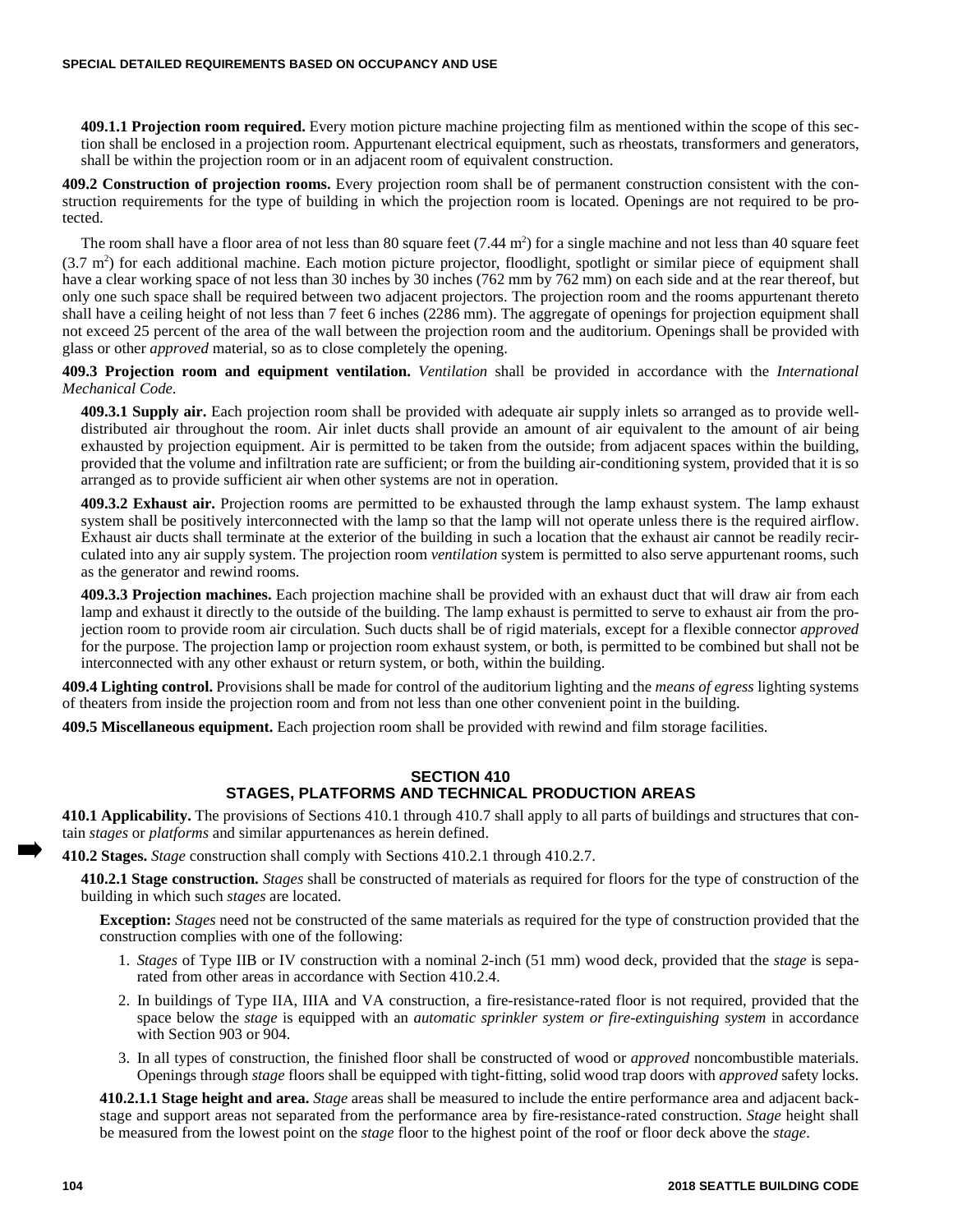**410.2.2 Technical production areas: galleries, gridirons and catwalks.** Beams designed only for the attachment of portable or fixed theater equipment, gridirons, galleries and catwalks shall be constructed of *approved* materials consistent with the requirements for the type of construction of the building; and a *fire-resistance rating* shall not be required. These areas shall not be considered to be floors, *stories*, *mezzanines* or levels in applying this code.

**Exception:** Floors of fly galleries and catwalks shall be constructed of any *approved* material.

**410.2.3 Exterior stage doors.** Where protection of openings is required, exterior *exit* doors shall be protected with *fire door assemblies* that comply with Section 716. Exterior openings that are located on the *stage* for *means of egress* or loading and unloading purposes, and that are likely to be open during occupancy of the theater, shall be constructed with vestibules to prevent air drafts into the auditorium.

**410.2.4 Proscenium wall.** Where the *stage* height is greater than 50 feet (15 240 mm), all portions of the *stage* shall be completely separated from the seating area by a proscenium wall with not less than a 2-hour *fire-resistance rating* extending continuously from the foundation to the roof.

**410.2.5 Proscenium curtain.** Where a proscenium wall is required to have a *fire-resistance rating*, the *stage* opening shall be provided with a fire curtain complying with NFPA 80, horizontal sliding doors complying with Section 716 having a fire protection rating of not less than 1 hour, or an *approved* water curtain complying with Section 903.3.1.1 or, in facilities not utilizing the provisions of smoke-protected assembly seating in accordance with Section 1029.6.2, a smoke control system complying with Section 909 or natural *ventilation* designed to maintain the smoke level not less than 6 feet (1829 mm) above the floor of the *means of egress*.

**410.2.6 Scenery.** Combustible materials used in sets and scenery shall meet the fire propagation performance criteria of Test Method 1 or Test Method 2, as appropriate, of NFPA 701, in accordance with Section 806 and the *International Fire Code*. Foam plastics and materials containing foam plastics shall comply with Section 2603 and the *International Fire Code*.

**410.2.7 Stage ventilation.** Emergency *ventilation* shall be provided for *stages* larger than 1,000 square feet (93 m<sup>2</sup>) in floor area, or with a *stage* height greater than 50 feet (15 240 mm). Such *ventilation* shall comply with Section 410.2.7.1 or 410.2.7.2.

**410.2.7.1 Roof vents.** Two or more vents constructed to open automatically by *approved* heat-activated devices and with an aggregate clear opening area of not less than 5 percent of the area of the *stage* shall be located near the center and above the highest part of the *stage* area. Supplemental means shall be provided for manual operation of the ventilator. Curbs shall be provided as required for skylights in Section 2610.2. Vents shall be *labeled*.

**[F] 410.2.7.2 Smoke control.** Smoke control in accordance with Section 909 shall be provided to maintain the smoke layer interface not less than 6 feet (1829 mm) above the highest level of the assembly seating or above the top of the proscenium opening where a proscenium wall is provided in compliance with Section 410.2.4.

**410.3 Platform construction.** Permanent *platforms* shall be constructed of materials as required for the type of construction of the building in which the permanent *platform* is located. Permanent *platforms* are permitted to be constructed of *fire-retardanttreated wood* for Types I, II and IV construction where the *platforms* are not more than 30 inches (762 mm) above the main floor, and not more than one-third of the room floor area and not more than  $3,000$  square feet  $(279 \text{ m}^2)$  in area. Where the space beneath the permanent *platform* is used for storage or any purpose other than equipment, wiring or plumbing, the floor assembly shall be not less than 1-hour fire-resistance-rated construction. Where the space beneath the permanent *platform* is used only for equipment, wiring or plumbing, the underside of the permanent *platform* need not be protected.

**410.3.1 Temporary platforms.** *Platforms* installed for a period of not more than 30 days are permitted to be constructed of any materials permitted by this code. The space between the floor and the *platform* above shall only be used for plumbing and electrical wiring to *platform* equipment.

**410.4 Dressing and appurtenant rooms.** Dressing and appurtenant rooms shall comply with Sections 410.4.1 and 410.4.2.

**410.4.1 Separation from stage.** The *stage* shall be separated from dressing rooms, scene docks, property rooms, workshops, storerooms and compartments appurtenant to the *stage* and other parts of the building by *fire barriers* constructed in accordance with Section 707 or *horizontal assemblies* constructed in accordance with Section 711, or both. The *fire-resistance rating* shall be not less than 2 hours for *stage* heights greater than 50 feet (15 240 mm) and not less than 1 hour for *stage* heights of 50 feet (15 240 mm) or less.

**410.4.2 Separation from each other.** Dressing rooms, scene docks, property rooms, workshops, storerooms and compartments appurtenant to the *stage* shall be separated from each other by not less than 1-hour *fire barriers* constructed in accordance with Section 707 or *horizontal assemblies* constructed in accordance with Section 711, or both.

**410.5 Means of egress.** Except as modified or as provided for in this section, the provisions of Chapter 10 shall apply.

**410.5.1 Arrangement.** Where two or more *exits* or *exit access doorways* from the *stage* are required in accordance with Section 1006.2, not fewer than one *exit* or *exit access doorway* shall be provided on each side of a *stage*.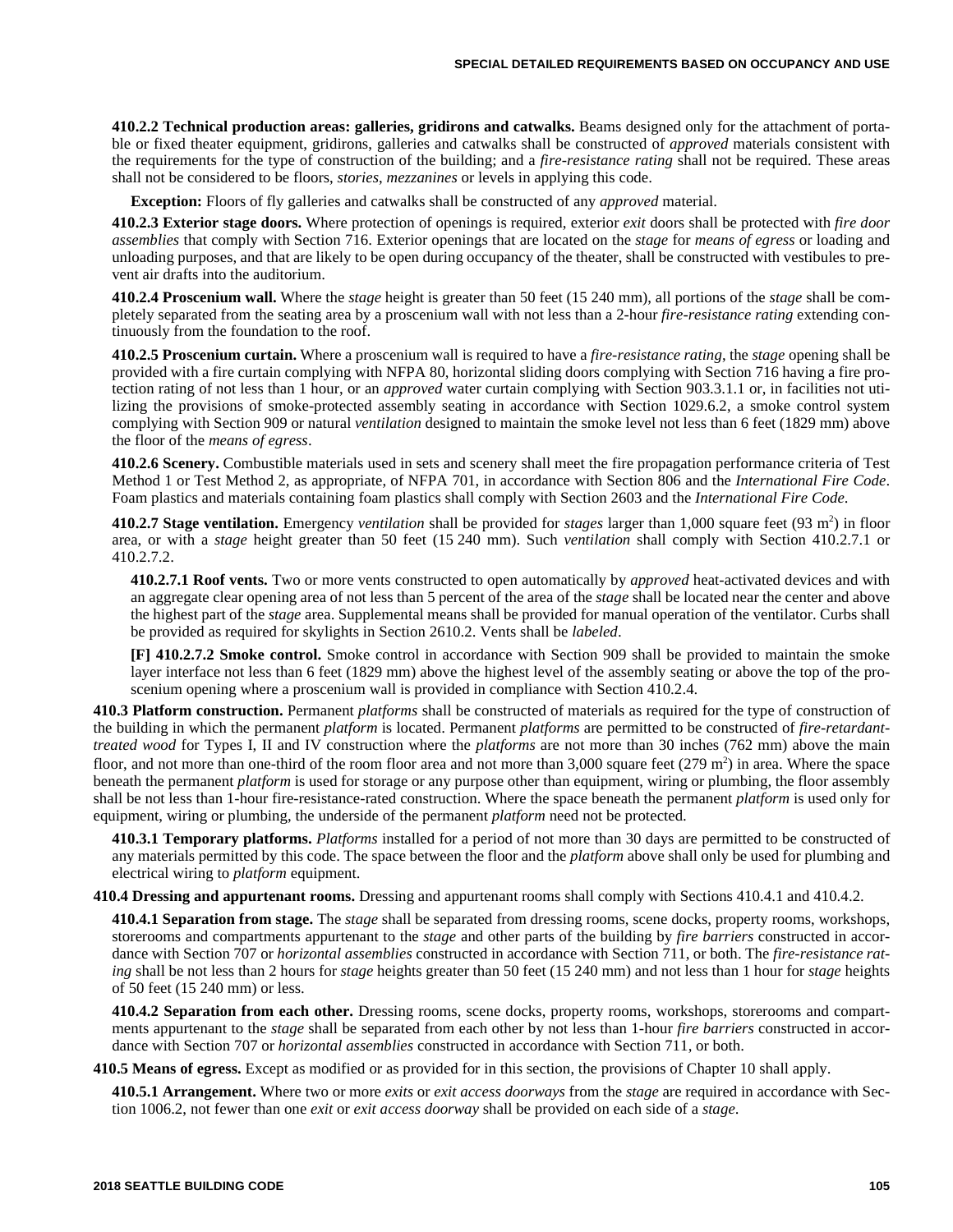**410.5.2 Stairway and ramp enclosure.** *Exit access stairways* and *ramps* serving a *stage* or *platform* are not required to be enclosed. *Exit access stairways* and ramps serving *technical production areas* are not required to be enclosed.

**410.5.3 Technical production areas.** *Technical production areas* shall be provided with means of egress and means of escape in accordance with Sections 410.5.3.1 through 410.5.3.5.

**410.5.3.1 Number of means of egress.** Not fewer than one *means of egress* shall be provided from *technical production areas*.

**410.5.3.2 Exit access travel distance.** The *exit access* travel distance shall be not greater than 300 feet (91 440 mm) for buildings without a sprinkler system and 400 feet (122 mm) for buildings equipped throughout with an *automatic sprinkler system* in accordance with Section 903.3.1.1.

**410.5.3.3 Two means of egress.** Where two *means of egress* are required, the *common path of travel* shall be not greater than 100 feet (30 480 mm).

**Exception:** A means of escape to a roof in place of a second *means of egress* is permitted.

|                                                     |                                                                                              | <b>EXPLOSION CONTROL METHODS</b>                                             |                                                                                                           |  |
|-----------------------------------------------------|----------------------------------------------------------------------------------------------|------------------------------------------------------------------------------|-----------------------------------------------------------------------------------------------------------|--|
| <b>MATERIAL</b>                                     | <b>CLASS</b>                                                                                 | <b>Barricade construction</b>                                                | <b>Explosion (deflagration) venting</b><br>or explosion (deflagration)<br>prevention systems <sup>b</sup> |  |
| <b>HAZARD CATEGORY</b>                              |                                                                                              |                                                                              |                                                                                                           |  |
| Combustible dusts <sup>c</sup>                      |                                                                                              | Not Required                                                                 | Required                                                                                                  |  |
| Cryogenic flammables                                |                                                                                              | Not Required                                                                 | Required                                                                                                  |  |
| Explosives                                          | Division 1.1<br>Division 1.2<br>Division 1.3<br>Division 1.4<br>Division 1.5<br>Division 1.6 | Required<br>Required<br>Not Required<br>Not Required<br>Required<br>Required | Not Required<br>Not Required<br>Required<br>Required<br>Not Required<br>Not Required                      |  |
| Flammable gas                                       | Gaseous<br>Liquefied                                                                         | Not Required<br>Not Required                                                 | Required<br>Required                                                                                      |  |
| Flammable liquid                                    | IA <sup>d</sup><br>IB <sup>e</sup>                                                           | Not Required<br>Not Required                                                 | Required<br>Required                                                                                      |  |
| Organic peroxides                                   | U<br>I                                                                                       | Required<br>Required                                                         | Not Permitted<br>Not Permitted                                                                            |  |
| Oxidizer liquids and solids                         | $\overline{4}$                                                                               | Required                                                                     | Not Permitted                                                                                             |  |
| Pyrophoric gas                                      |                                                                                              | Not Required                                                                 | Required                                                                                                  |  |
| Unstable (reactive)                                 | 4<br>3 Detonable<br>3 Nondetonable                                                           | Required<br>Required<br>Not Required                                         | <b>Not Permitted</b><br>Not Permitted<br>Required                                                         |  |
| Water-reactive liquids and sol-<br>ids              | 3<br>2 <sup>g</sup>                                                                          | Not Required<br>Not Required                                                 | Required<br>Required                                                                                      |  |
| <b>SPECIAL USES</b>                                 |                                                                                              |                                                                              |                                                                                                           |  |
| Acetylene generator rooms                           |                                                                                              | Not Required                                                                 | Required                                                                                                  |  |
| Grain processing                                    |                                                                                              | Not Required                                                                 | Required                                                                                                  |  |
| Liquefied petroleum gas-<br>distribution facilities |                                                                                              | Not Required                                                                 | Required                                                                                                  |  |
| Where explosion hazards exist <sup>t</sup>          | Detonation<br>Deflagration                                                                   | Required<br>Not Required                                                     | Not Permitted<br>Required                                                                                 |  |

**[F] TABLE 414.5.1 EXPLOSION CONTROL REQUIREMENTSa, h**

a. See Section 414.1.3.

b. See the *International Fire Code*.

c. As generated during manufacturing or processing.

d. Storage or use.

e. In open use or dispensing.

f. Rooms containing dispensing and use of hazardous materials where an explosive environment can occur because of the characteristics or nature of the hazardous materials or as a result of the dispensing or use process.

g. A method of explosion control shall be provided where Class 2 water-reactive materials can form potentially explosive mixtures.

h. Explosion venting is not required for Group H-5 fabrication areas complying with Section 415.11.1 and the *International Fire Code.*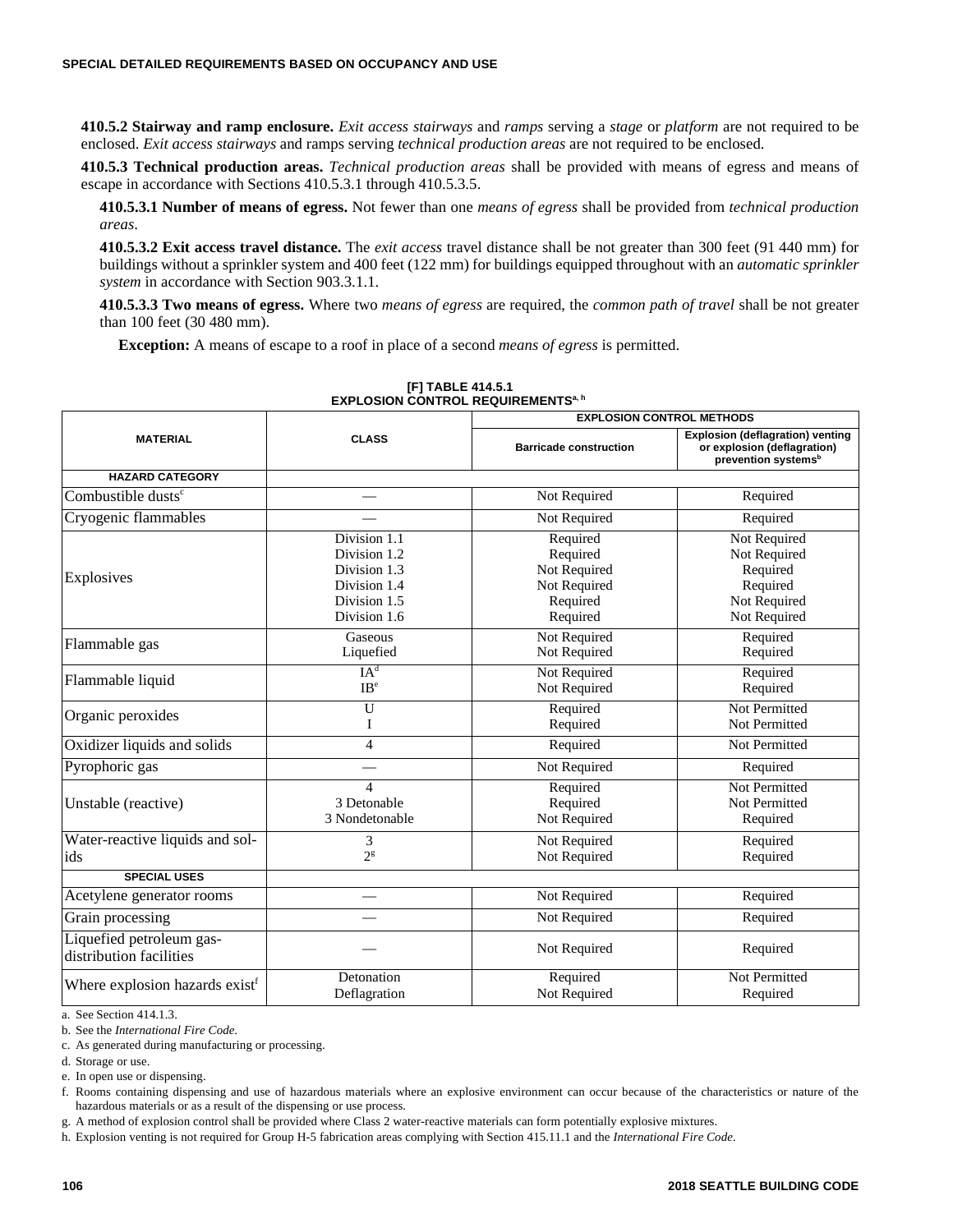**410.5.3.4 Path of egress travel.** The following *exit access* components are permitted where serving *technical production areas:*

- 1. *Stairways*.
- 2. *Ramps*.
- 3. *Spiral stairways*.
- 4. Catwalks.
- 5. *Alternating tread devices*.
- 6. Permanent ladders.

**410.5.3.5 Width.** The path of egress travel within and from technical support areas shall be not less than 22 inches (559 mm).

**[F] 410.6 Automatic sprinkler system.** *Stages* shall be equipped with an *automatic sprinkler system* in accordance with Section 903.3.1.1. Sprinklers shall be installed under the roof and gridiron and under all catwalks and galleries over the *stage*. Sprinklers shall be installed in dressing rooms, performer lounges, shops and storerooms accessory to such *stages.*

#### **Exceptions:**

- 1. Sprinklers are not required under *stage* areas less than 4 feet (1219 mm) in clear height that are utilized exclusively for storage of tables and chairs, provided that the concealed space is separated from the adjacent spaces by Type X gypsum board not less than 5/8-inch (15.9 mm) in thickness.
- 2. Sprinklers are not required for *stages* 1,000 square feet (93 m<sup>2</sup>) or less in area and 50 feet (15 240 mm) or less in height where curtains, scenery or other combustible hangings are not retractable vertically. Combustible hangings shall be limited to a single main curtain, borders, legs and a single backdrop.
- 3. Sprinklers are not required within portable orchestra enclosures on *stages*.

**[F] 410.7 Standpipes.** Standpipe systems shall be provided in accordance with Section 905.

#### **SECTION 411 SPECIAL AMUSEMENT BUILDINGS**

**411.1 General.** *Special amusement buildings* having an *occupant load* of 50 or more shall comply with the requirements for the appropriate Group A occupancy and Sections 411.1 through 411.7. *Special amusement buildings* having an *occupant load* of less than 50 shall comply with the requirements for a Group B occupancy and Sections 411.1 through 411.7.

**Exception:** *Special amusement buildings* or portions thereof that are without walls or a roof and constructed to prevent the accumulation of smoke need not comply with this section.

For flammable *decorative materials*, see the *International Fire Code*.

**[F] 411.2 Automatic fire detection.** *Special amusement buildings* shall be equipped with an automatic fire detection system in accordance with Section 907.

**[F] 411.3 Automatic sprinkler system.** *Special amusement buildings* shall be equipped throughout with an *automatic sprinkler system* in accordance with Section 903.3.1.1. Where the *special amusement building* is temporary, the sprinkler water supply shall be of an *approved* temporary means.

**Exception:** Automatic sprinklers are not required where the total floor area of a temporary *special amusement building* is less than 1,000 square feet (93 m<sup>2</sup>) and the exit access travel distance from any point to an exit is less than 50 feet (15 240 mm).

**[F] 411.4 Alarm.** Actuation of a single *smoke detector*, the *automatic sprinkler system* or other automatic fire detection device shall immediately sound an alarm at the building at a *constantly attended location* from which emergency action can be initiated including the capability of manual initiation of requirements in Section 907.2.11.

**[F] 411.5 Emergency voice/alarm communications system.** An *emergency voice/alarm communications system* shall be provided in accordance with Sections 907.2.11 and 907.5.2.2, is permitted to serve as a public address system and shall be audible throughout the entire *special amusement building*.

**411.6 Exit marking.** Exit signs shall be installed at the required *exit* or *exit access doorways* of amusement buildings in accordance with this section and Section 1013. *Approved* directional exit markings shall be provided. Where mirrors, mazes or other designs are utilized that disguise the path of egress travel such that they are not apparent, *approved* and *listed* low-level exit signs that comply with Section 1013.5, and directional path markings *listed* in accordance with UL 1994, shall be provided and located not more than 8 inches (203 mm) above the walking surface and on or near the path of egress travel. Such markings shall become visible in an emergency. The directional exit marking shall be activated by the automatic fire detection system and the *automatic sprinkler system* in accordance with Section 907.2.11.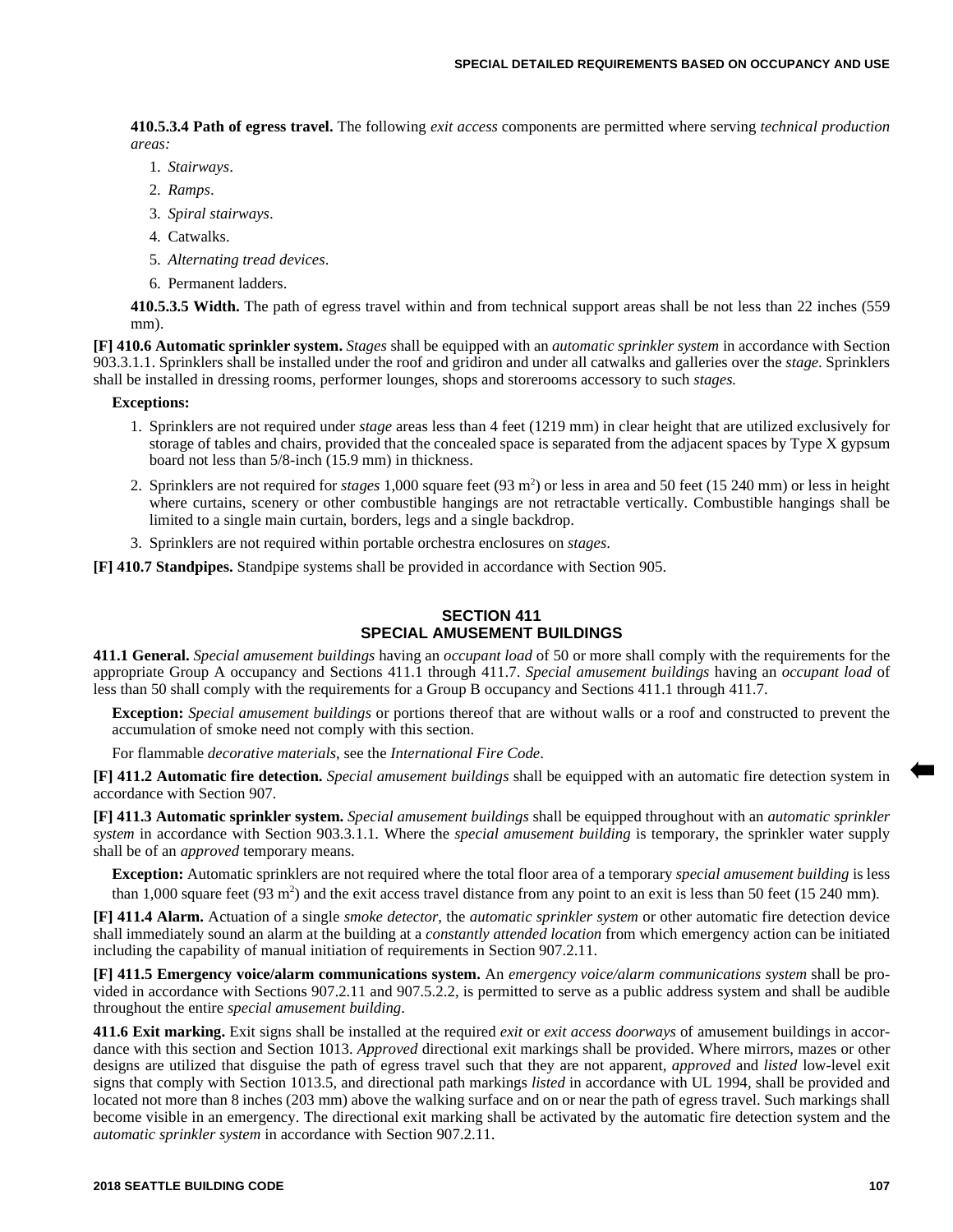**411.6.1 Photoluminescent exit signs.** Where *photoluminescent exit* signs are installed, activating light source and viewing distance shall be in accordance with the listing and markings of the signs.

**411.7 Interior finish.** The *interior finish* shall be Class A in accordance with Section 803.1.

# **SECTION 412 AIRCRAFT-RELATED OCCUPANCIES**

**412.1 General.** Aircraft-related occupancies shall comply with Sections 412.1 through 412.7 and the *International Fire Code*.

**412.2 Airport traffic control towers.** The provisions of Sections 412.2.1 through 412.2.6 shall apply to airport traffic control towers occupied only for the following uses:

1. Airport traffic control cab.

2. Electrical and mechanical equipment rooms.

3. Airport terminal radar and electronics rooms.

4. Office spaces incidental to the tower operation.

5. Lounges for employees, including sanitary facilities.

**412.2.1 Construction.** The construction of airport traffic control towers shall comply with the provisions of Sections 412.2.1.1 through 412.2.1.3.

**412.2.1.1 Type of construction.** Airport traffic control towers shall be constructed to comply with the height limitations of Table 412.2.1.1.

| <b>TYPE OF CONSTRUCTION</b> | <b>HEIGHT<sup>a</sup></b><br>(feet) |
|-----------------------------|-------------------------------------|
| IA                          | Unlimited                           |
| ΙB                          | 240                                 |
| ПA                          | 100                                 |
| HВ                          | 85                                  |
| HIA                         | 65                                  |

**TABLE 412.2.1.1 HEIGHT LIMITATIONS FOR AIRPORT TRAFFIC CONTROL TOWERS**

For SI: 1 foot = 304.8 mm, 1 square foot =  $0.0929$  m<sup>2</sup>.

a. Height to be measured from grade plane to cab floor.

**[BS] 412.2.1.2 Structural integrity of interior exit stairways and elevator hoistway enclosures.** Enclosures for interior exit stairways and elevator hoistway enclosures shall comply with Section 403.2.3 in airport traffic control towers where the control cab is located more than 75 feet (22 860 mm) above the lowest level of fire department vehicle access.

**412.2.1.3 Sprayed fire-resistant materials (SFRM).** The bond strength of the SFRM installed in airport traffic control towers shall be in accordance with Section 403.2.4 where the control cab is located more than 75 feet (22 860 mm) above the lowest level of fire department vehicle access.

**412.2.2 Means of egress and evacuation.** The means of egress in airport traffic control towers shall comply with Sections 412.2.2.1 through 412.2.2.3.

**[S] 412.2.2.1 Stairways.** Stairways in airport traffic control towers shall be in accordance with Section 1011. Exit stairways shall be ((smokeproof enclosures complying with one of the alternatives provided in Section 909.20)) pressurized in accordance with Section 909.20 or 909.21.

**Exception:** Stairways in airport traffic control towers are not required to comply with Section 1011.12.

**412.2.2.2 Exit access.** From observation levels, airport traffic control towers shall be permitted to have a single means of exit access for a distance of travel not greater than 100 feet (30 480 mm). Exit access stairways from the observation level need not be enclosed.

**412.2.2.3 Number of exits.** Not less than one *exit stairway* shall be permitted for airport traffic control towers of any height provided that the *occupant load* per floor is not greater than 15 and the area per floor does not exceed 1,500 square feet  $(140 \text{ m}^2)$ .

**412.2.2.3.1 Interior finish.** Where an airport traffic control tower is provided with only one exit stairway, interior wall and ceiling finishes shall be either Class A or Class B.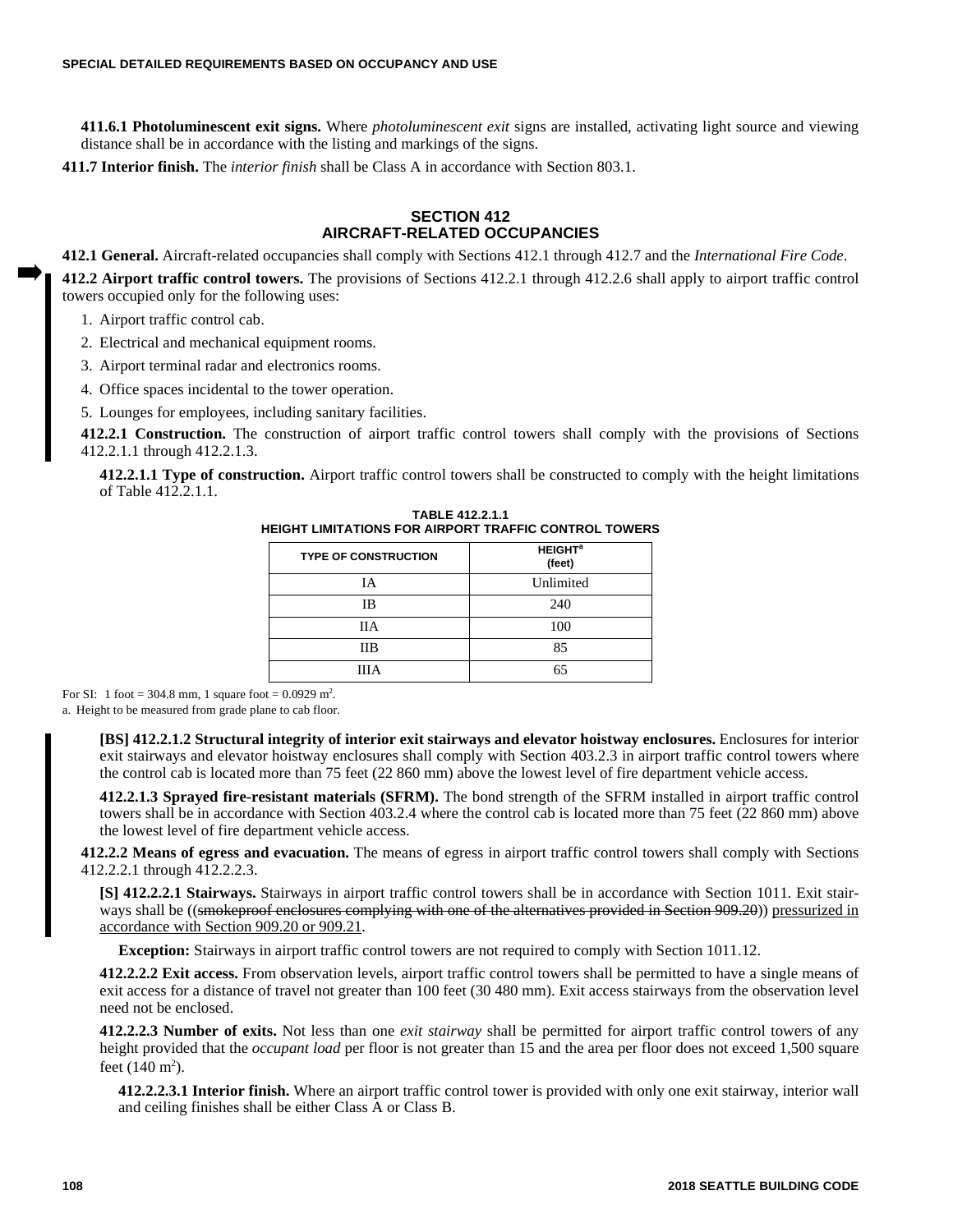**412.2.2.3.2 Exit separation.** Where an airport traffic control tower is equipped throughout with an automatic sprinkler system in accordance with Section 903.3.1.1 and two exits are required, the exit separation distance required by Section 1007 shall be not less than one-fourth of the length of the maximum overall dimension of the area served.

**[F] 412.2.3 Emergency systems.** The detection, alarm and emergency systems of airport traffic control towers shall comply with Sections 412.2.3.1 through 412.2.3.3.

**[F] 412.2.3.1 Automatic smoke detection systems.** Airport traffic control towers shall be provided with an automatic smoke detection system installed in accordance with Section 907.2.21.

**[F] 412.2.3.2 Fire command center.** A fire command center shall be provided in airport traffic control towers where the control cab is located more than 75 feet (22 860 mm) above the lowest level of fire department vehicle access. The fire command center shall comply with Section 911.

#### **Exceptions:**

- 1. The fire command center shall be located in the airport control tower or an adjacent contiguous building where building functions are interdependent.
- 2. The room shall be not less than 150 square feet  $(14 \text{ m}^2)$  in area with a minimum dimension of 10 feet (3048 mm).
- 3. The following features shall not be required in an airport traffic control tower fire command center.
	- 3.1. Emergency voice/alarm control unit.
	- 3.2. Public address system.
	- 3.3. Status indicators and controls for the air distributions centers.
	- 3.4. Generator supervision devices, manual start and transfer features.
	- 3.5. Elevator emergency or standby power switches where emergency or standby power is provided.

**[F] 412.2.3.3 Smoke removal.** Smoke removal in airport traffic control towers shall be provided in accordance with Section 403.4.7.

**[F] 412.2.4 Automatic sprinkler system.** Where an occupied floor is located more than 35 feet (10 668 mm) above the lowest level of fire department vehicle access, airport traffic control towers shall be equipped with an *automatic sprinkler system* in accordance with Section 903.3.1.1.

**[F] 412.2.4.1 Fire pump room.** Fire pumps shall be located in rooms that are separated from all other areas of the building by 2-hour fire barriers constructed in accordance with Section 707 or 2-hour horizontal assemblies constructed in accordance with Section 711, or both.

**Exception:** Separation is not required for fire pumps physically separated in accordance with NFPA 20.

**[S][F] 412.2.5 Protection of elevator wiring and cables.** Wiring and cables serving elevators in airport traffic control towers shall be protected in accordance with Section ((3007.8.1)) 403.6.2.9.

**412.2.5.1 Elevators for occupant evacuation.** Where provided in addition to an exit stairway, occupant evacuation elevators shall be in accordance with Section ((3008)) 403.6.2.

**412.2.6 Accessibility.** Airport traffic control towers shall be *accessible* except as specified in Section 1104.4.

**412.3 Aircraft hangars.** Aircraft hangars shall be in accordance with Sections 412.3.1 through 412.3.6.

**412.3.1 Exterior walls.** *Exterior walls* located less than 30 feet (9144 mm) from *lot lines* or a *public way* shall have a *fireresistance rating* not less than 2 hours.

**412.3.2 Basements.** Where hangars have *basements,* floors over *basements* shall be of Type IA construction and shall be made tight against seepage of water, oil or vapors. There shall not be openings or communication between *basements* and the hangar. Access to *basements* shall be from outside only.

**412.3.3 Floor surface.** Floors shall be graded and drained to prevent water or fuel from remaining on the floor. Floor drains shall discharge through an oil separator to the sewer or to an outside vented sump.

**Exception:** Aircraft hangars with individual lease spaces not exceeding  $2,000$  square feet  $(186 \text{ m}^2)$  each in which servicing, repairing or washing is not conducted and fuel is not dispensed shall have floors that are graded toward the door, but shall not require a separator.

**412.3.4 Heating equipment.** Heating equipment shall be placed in another room separated by 2-hour *fire barriers* constructed in accordance with Section 707 or *horizontal assemblies* constructed in accordance with Section 711, or both. Entrance shall be from the outside or by means of a vestibule providing a two-doorway separation.

#### **Exceptions:**

1. Unit heaters and vented infrared radiant heating equipment suspended not less than 10 feet (3048 mm) above the upper surface of wings or engine enclosures of the highest aircraft that are permitted to be housed in the hangar need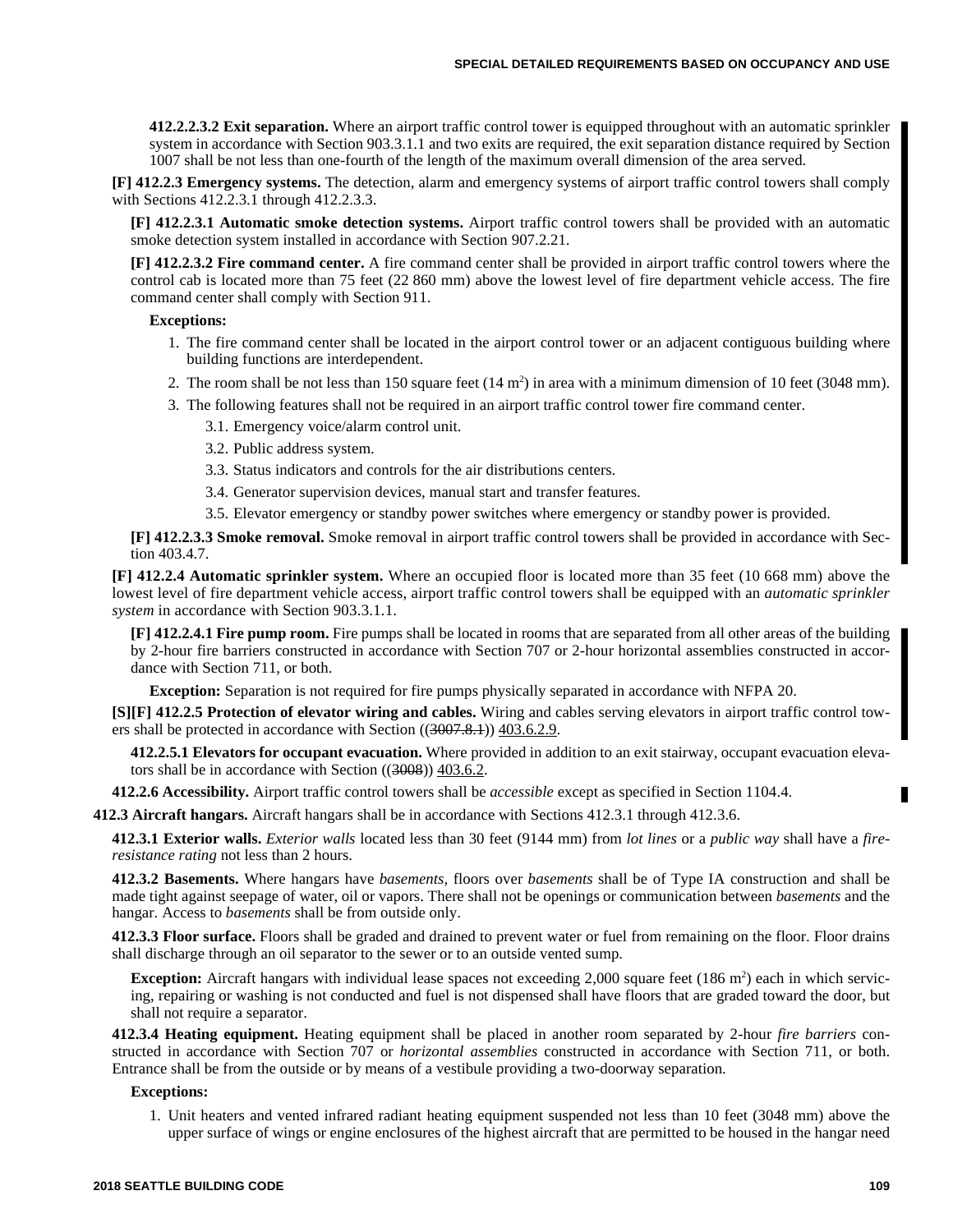not be located in a separate room provided that they are mounted not less than 8 feet (2438 mm) above the floor in shops, offices and other sections of the hangar communicating with storage or service areas.

2. Entrance to the separated room shall be permitted by a single interior door provided that the sources of ignition in the appliances are not less than 18 inches (457 mm) above the floor.

**412.3.5 Finishing.** The process of "doping," involving use of a volatile flammable solvent, or of painting, shall be carried on in a separate *detached building* equipped with *automatic fire-extinguishing equipment* in accordance with Section 903.

**[F] 412.3.6 Fire suppression.** Aircraft hangars shall be provided with a fire suppression system designed in accordance with NFPA 409, based on the classification for the hangar given in Table 412.3.6.

**Exception:** Where a *fixed base operator* has separate repair facilities on site, Group II hangars operated by a *fixed base operator* used for storage of *transient aircraft* only shall have a fire suppression system, but the system is exempt from foam requirements.

| <b>MAXIMUM SINGLE</b><br><b>FIRE AREA</b> | <b>TYPE OF CONSTRUCTION</b> |           |            |           |             |             |            |           |           |
|-------------------------------------------|-----------------------------|-----------|------------|-----------|-------------|-------------|------------|-----------|-----------|
| (square feet)                             | ΙA                          | IB        | <b>IIA</b> | IIВ       | <b>IIIA</b> | <b>IIIB</b> | IV         | VA        | VB        |
| 340,001                                   | Group I                     | Group I   | Group I    | Group I   | Group I     | Group I     | Group I    | Group I   | Group I   |
| 40,000                                    | Group II                    | Group II  | Group II   | Group II  | Group II    | Group II    | Group $II$ | Group II  | Group II  |
| 30,000                                    | Group III                   | Group II  | Group II   | Group II  | Group II    | Group II    | Group II   | Group II  | Group II  |
| 20,000                                    | Group III                   | Group III | Group II   | Group II  | Group II    | Group II    | Group II   | Group II  | Group II  |
| 15,000                                    | Group III                   | Group III | Group III  | Group II  | Group III   | Group II    | Group III  | Group II  | Group II  |
| 12,000                                    | Group III                   | Group III | Group III  | Group III | Group III   | Group III   | Group III  | Group II  | Group II  |
| 8,000                                     | Group III                   | Group III | Group III  | Group III | Group III   | Group III   | Group III  | Group III | Group II  |
| 5,000                                     | Group III                   | Group III | Group III  | Group III | Group III   | Group III   | Group III  | Group III | Group III |

**[F] TABLE 412.3.6 HANGAR FIRE SUPPRESSION REQUIREMENTSa, b, c** 

For SI: 1 foot = 304.8 mm, 1 square foot =  $0.0929$  m<sup>2</sup>.

a. Aircraft hangars with a door height greater than 28 feet shall be provided with fire suppression for a Group I hangar regardless of maximum fire area.

b. Groups shall be as classified in accordance with NFPA 409.

c. Membrane structures complying with Section 3102 shall be classified as a Group IV hangar.

**[F] 412.3.6.1 Hazardous operations.** Any Group III aircraft hangar according to Table 412.3.6 that contains hazardous operations including, but not limited to, the following shall be provided with a Group I or II fire suppression system in accordance with NFPA 409 as applicable:

- 1. Doping.
- 2. Hot work including, but not limited to, welding, torch cutting and torch soldering.
- 3. Fuel transfer.
- 4. Fuel tank repair or maintenance not including defueled tanks in accordance with NFPA 409, inerted tanks or tanks that have never been fueled.
- 5. Spray finishing operations.
- 6. Total fuel capacity of all aircraft within the unsprinklered single *fire area* in excess of 1,600 gallons (6057 L).
- 7. Total fuel capacity of all aircraft within the maximum single *fire area* in excess of 7,500 gallons (28 390 L) for a hangar with an *automatic sprinkler system* in accordance with Section 903.3.1.1.

**[F] 412.3.6.2 Separation of maximum single fire areas.** Maximum single *fire areas* established in accordance with hangar classification and construction type in Table 412.3.6 shall be separated by 2-hour *fire walls* constructed in accordance with Section 706. In determining the maximum single *fire area* as set forth in Table 412.3.6, ancillary uses that are separated from aircraft servicing areas by a *fire barrier* of not less than 1 hour, constructed in accordance with Section 707, shall not be included in the area.

**[S] 412.3.6.3 Restrictions in the Fire District.** Aircraft hangars shall not be located in the *Fire District* unless work is limited to exchange of parts and maintenance requiring no open flame or welding.

**412.4 Residential aircraft hangars.** *Residential aircraft hangars* shall comply with Sections 412.4.1 through 412.4.5.

**412.4.1 Fire separation.** A hangar shall not be attached to a *dwelling* unless separated by a *fire barrier* having a *fire-resistance rating* of not less than 1 hour. Such separation shall be continuous from the foundation to the underside of the roof and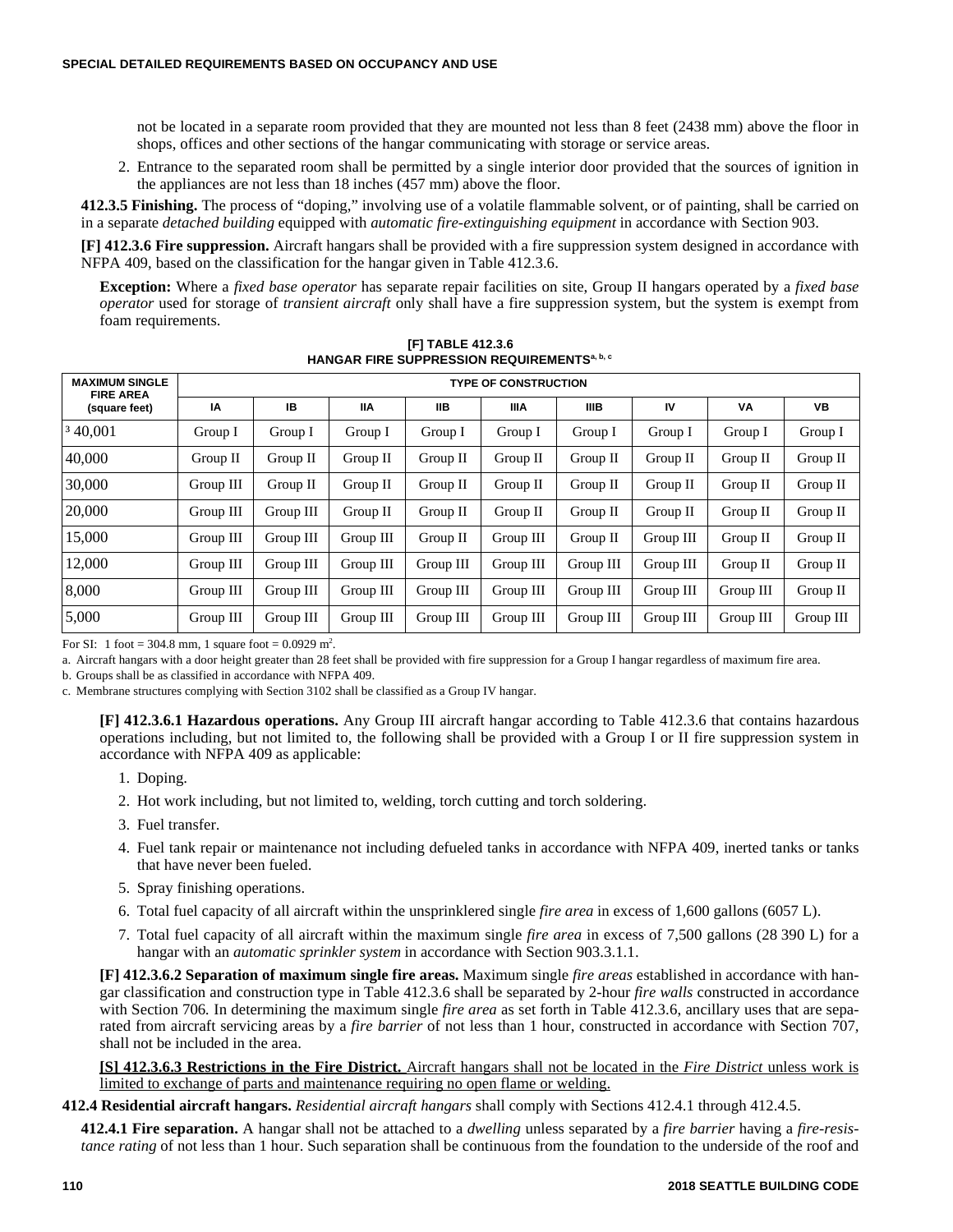unpierced except for doors leading to the *dwelling unit*. Doors into the *dwelling unit* shall be equipped with *self-closing* devices and conform to the requirements of Section 716 with a noncombustible raised sill not less than 4 inches (102 mm) in height. Openings from a hangar directly into a room used for sleeping purposes shall not be permitted.

**412.4.2 Egress.** A hangar shall provide two *means of egress*. One of the doors into the dwelling shall be considered as meeting only one of the two *means of egress*.

[**F] 412.4.3 Smoke alarms.** *Smoke alarms* shall be provided within the hangar in accordance with Section 907.2.21.

**412.4.4 Independent systems.** Electrical, mechanical and plumbing drain, waste and vent (DWV) systems installed within the hangar shall be independent of the systems installed within the dwelling. Building sewer lines shall be permitted to be connected outside the structures.

**Exception:** *Smoke detector* wiring and feed for electrical subpanels in the hangar.

412.4.5 Height and area limits. *Residential aircraft hangars* shall be not greater than 2,000 square feet (186 m<sup>2</sup>) in area and 20 feet (6096 mm) in *building height*.

**[F] 412.5 Aircraft paint hangars.** Aircraft painting operations shall be conducted in an aircraft paint hangar that complies with the provisions of Sections 412.5.1 through 412.5.8. Buildings and structures, or parts thereof, used for the application of flammable finishes shall comply with the applicable provisions of Section 416.

**[F] 412.5.1 Occupancy classification.** Aircraft paint hangars shall be classified in accordance with the provisions of Section 307.1. Aircraft paint hangars shall comply with the applicable requirements of this code and the *International Fire Code* for such occupancy.

**412.5.2 Construction.** Aircraft paint hangars shall be of Type I or II construction.

**[F] 412.5.3 Spray equipment cleaning operations.** Spray equipment cleaning operations shall be conducted in a liquid use, dispensing and mixing room.

**[F] 412.5.4 Operations.** Only those flammable liquids necessary for painting operations shall be permitted in quantities less than the maximum allowable quantities per *control area* in Table 307.1(1). Spray equipment cleaning operations exceeding the maximum allowable quantities per control area in Table 307.1(1) shall be conducted in a liquid use, dispensing and mixing room.

**[F] 412.5.5 Storage.** Storage of flammable or combustible liquids exceeding the maximum allowable quantities per control area in Table 307.1(1) shall be in a liquid storage room.

**[F] 412.5.6 Fire suppression.** Aircraft paint hangars shall be provided with fire suppression as required by NFPA 409.

**[F] 412.5.7 Ventilation.** Aircraft paint hangars shall be provided with *ventilation* as required in the *International Mechanical Code*.

**[F] 412.5.8 Electrical.** Electrical equipment and devices within the aircraft paint hangar shall comply with NFPA 70.

**[F] 412.5.8.1 Class I, Division I hazardous locations.** The area within 10 feet (3048 mm) horizontally from aircraft surfaces and from the floor to 10 feet (3048 mm) above the aircraft surface shall be classified as a Class I, Division I location.

**[F] 412.5.8.2 Class I, Division 2 hazardous locations.** The area horizontally from aircraft surfaces between 10 feet (3048 mm) and 30 feet (9144 mm) and from the floor to 30 feet (9144 mm) above the aircraft surface shall be classified as a Class I, Division 2 location.

**412.6 Aircraft manufacturing facilities.** In buildings used for the manufacturing of aircraft, exit access travel distances indicated in Section 1017.1 shall be increased in accordance with the following:

- 1. The building shall be of Type I or II construction.
- 2. Exit access travel distance shall not exceed the distances given in Table 412.6.

| HEIGHT (feet) <sup>b</sup> |                | MANUFACTURING AREA (sq. ft.) <sup>a</sup> |                |                |                  |       |  |  |
|----------------------------|----------------|-------------------------------------------|----------------|----------------|------------------|-------|--|--|
|                            | $\geq 150,000$ | $\geq 200,000$                            | $\geq 500.000$ | $\geq$ 750,000 | $\geq 1,000,000$ |       |  |  |
| $\geq 25$                  | 400            | 450                                       | 500            | 500            | 500              | 500   |  |  |
| $\geq 50$                  | 400            | 500                                       | 600            | 700            | 700              | 700   |  |  |
| $\geq 75$                  | 400            | 500                                       | 700            | 850            | 1.000            | 1,000 |  |  |
| $\geq 100$                 | 400            | 500                                       | 750            | 1.000          | 1,250            | 1,500 |  |  |

**TABLE 412.6 AIRCRAFT MANUFACTURING EXIT ACCESS TRAVEL DISTANCE**

For SI: 1 foot  $=$  304.8 mm.

a. Contiguous floor area of the aircraft manufacturing facility having the indicated height.

b. Minimum height from finished floor to bottom of ceiling or roof slab or deck.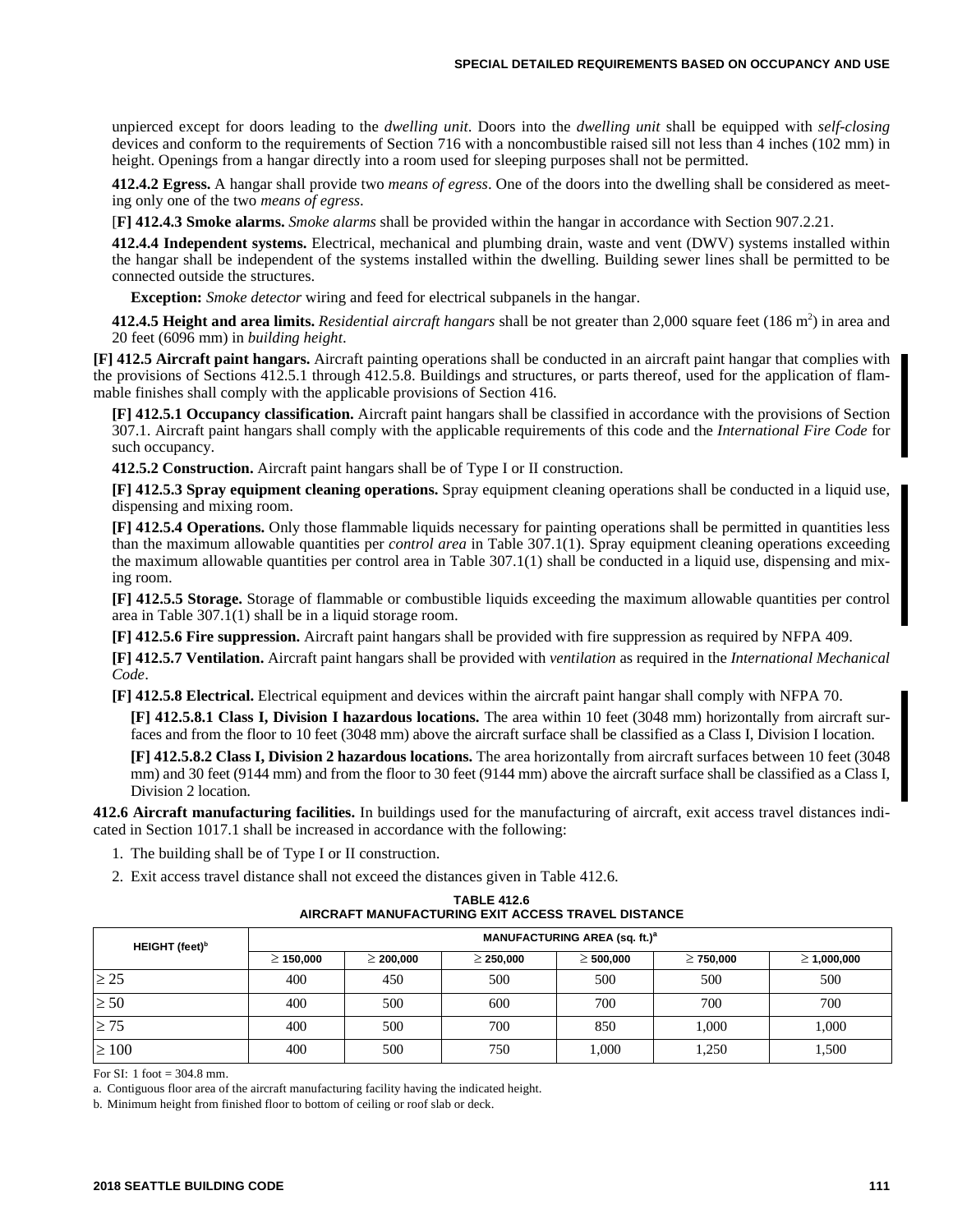**412.6.1 Ancillary areas.** Rooms, areas and spaces ancillary to the primary manufacturing area shall be permitted to egress through such area having a minimum height as indicated in Table 412.6. Exit access travel distance within the ancillary room, area or space shall not exceed that indicated in Table 1017.2 based on the occupancy classification of that ancillary area. Total exit access travel distance shall not exceed that indicated in Table 412.6.

**[F] 412.7 Heliports and helistops.** *Heliports* and *helistops* shall be permitted to be erected on buildings or other locations where they are constructed in accordance with Sections 412.7.1 through 412.7.5.

**[F] 412.7.1 Size.** The landing area for helicopters less than 3,500 pounds (1588 kg) shall be not less than 20 feet (6096 mm) in length and width. The landing area shall be surrounded on all sides by a clear area having an average width at roof level of 15 feet (4572 mm), and all widths shall be not less than 5 feet (1524 mm).

**[F] 412.7.2 Design.** Helicopter landing areas and the supports thereof on the roof of a building shall be noncombustible construction. Landing areas shall be designed to confine any flammable liquid spillage to the landing area itself and provisions shall be made to drain such spillage away from any *exit* or *stairway* serving the helicopter landing area or from a structure housing such *exit* or *stairway*. For structural design requirements, see Section 1607.6.

**[W] 412.7.3 Means of egress.** The *means of egress* from *heliports, helipads,* and *helistops* shall comply with the provisions of Chapter 10. Landing areas located on buildings or structures shall have two or more *means of egress.* For landing areas less than 60 feet (18 288 mm) in length or less than 2,000 square feet (186 m<sup>2</sup>) in area, the second *means of egress* is permitted to be a fire escape, *alternating tread device* or ladder leading to the floor below. On Group I-2 roofs with heliports or helipads and helistops, rooftop structures enclosing exit stair enclosures or elevator shafts shall be enclosed with fire barriers and opening protectives that match the rating of their respective shaft enclosures below.

**[F] 412.7.4 Rooftop heliports and helistops.** Rooftop *heliports* and *helistops* shall comply with NFPA 418.

**[F] 412.7.5 Standpipe system.** In buildings equipped with a standpipe system, the standpipe shall extend to the roof level in accordance with Section 905.3.6.

**[S] 412.7.6 Restrictions in the Fire District.** Heliports shall not be located in the *Fire District*.

#### **SECTION 413 COMBUSTIBLE STORAGE**

**413.1 General.** High-piled stock or rack storage in any occupancy group shall comply with the *International Fire Code*.

**413.2 Attic, under-floor and concealed spaces.** *Attic*, under-floor and concealed spaces used for storage of combustible materials shall be protected on the storage side as required for 1-hour fire-resistance-rated construction. Openings shall be protected by assemblies that are *self-closing* and are of noncombustible construction or solid wood core not less than 1-3/4 inch (45 mm) in thickness.

**Exception:** Neither fire-resistance-rated construction nor opening protectives are required in any of the following locations:

- 1. Areas protected by *approved automatic sprinkler systems*.
- 2. Group R-3 and U occupancies.

**[S] 413.3 Mini-storage warehouses.** In mini-storage warehouse buildings, individual storage lockers shall be separated from each other with fire partitions.

**Exception:** The separation between individual storage lockers is permitted to be non-rated in rooms 500 square feet (46 m<sup>2</sup>) or less in area and in sprinklered rooms of any size.

**[S] 413.4 Basement storage and sale of combustible materials.** Storage and sale of combustible material in basements shall be in accordance with Sections 413.4.1 through 413.4.5.

**Exception:** Areas protected with an *approved automatic sprinkler system* that are separated from other areas in the basement by fire barriers with at least a one-hour fire resistance rating are not required to comply with this section.

**413.4.1 Storage room size.** Combustible material being stored or available for sales shall be placed in rooms no larger than 500 square feet  $(46.5 \text{ m}^2)$ .

**413.4.2 Storage room construction.** Each storage room shall be separated from other areas by fire barriers with at least a one hour fire-resistance rating.

**413.4.3 Number of storage rooms.** There shall be a maximum of three storage rooms within any one basement.

**413.4.4 Storage room access.** Each storage room shall be provided with access directly from the building exterior, or through a one-hour fire resistance rated corridor between each room and an exterior door or *exit* enclosure.

**413.4.5 Storage room restrictions.** Storage rooms shall not contain any material classified as a flammable liquid, hazardous material, or highly combustible material.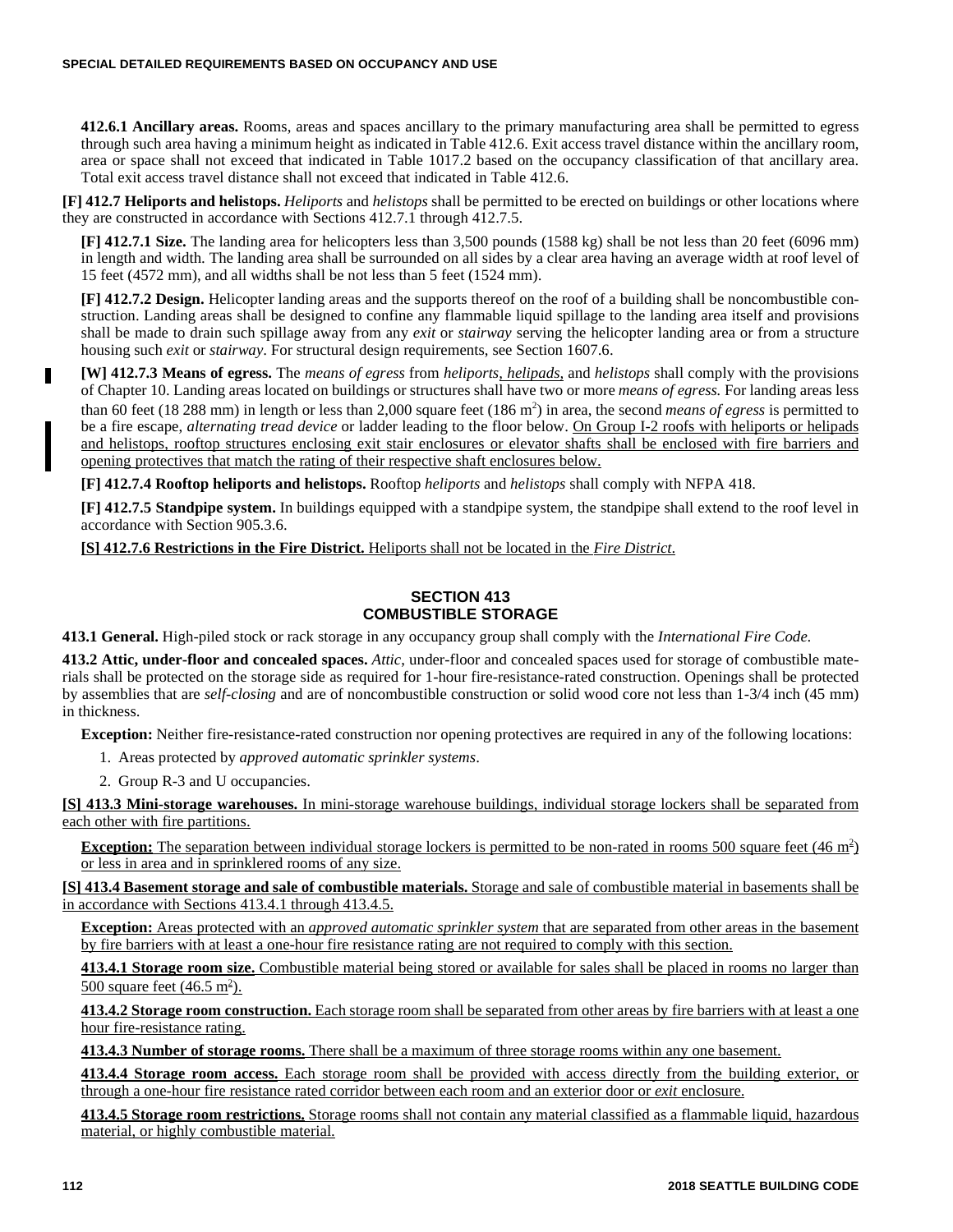# **SECTION 414 HAZARDOUS MATERIALS**

**[S][F] 414.1 General.** The provisions of Sections 414.1 through 414.6 shall apply to buildings and structures occupied for the manufacturing, processing, dispensing, use or storage of hazardous materials.

**[F] 414.1.1 Other provisions.** Buildings and structures with an occupancy in Group H shall comply with this section and the applicable provisions of Section 415 and the *International Fire Code*.

**[F] 414.1.2 Materials.** The safe design of hazardous material occupancies is material dependent. Individual material requirements are found in Sections 307 and 415, the *International Mechanical Code* and the *International Fire Code*.

**[F] 414.1.2.1 Aerosol products.** Level 2 and 3 aerosol products shall be stored and displayed in accordance with the *International Fire Code*. See Section 311.2 and the *International Fire Code* for occupancy group requirements.

**[F] 414.1.3 Information required.** A report shall be submitted to the *building official* identifying the maximum expected quantities of hazardous materials to be stored, used in a *closed system* and used in an *open system*, and subdivided to separately address hazardous material classification categories based on Tables 307.1(1) and 307.1(2). The methods of protection from such hazards, including but not limited to *control areas*, fire protection systems and Group H occupancies shall be indicated in the report and on the *construction documents*. The opinion and report shall be prepared by a qualified person, firm or corporation *approved* by the *building official* and provided without charge to the enforcing agency.

For buildings and structures with an occupancy in Group H, separate floor plans shall be submitted identifying the locations of anticipated contents and processes so as to reflect the nature of each occupied portion of every building and structure.

**414.1.4 Presubmittal conference.** Prior to application for a permit for a Group H-5 Occupancy, the applicant shall arrange a presubmittal conference with the design team, the *building official* and *fire code official* to review the proposed emergency life safety systems for the building and the appropriate protection of the life safety systems. For Group H-4 occupancies, a presubmittal conference is recommended. The purpose of the meeting is to obtain conceptual approval from the *building official* and the *fire code official* of the proposed systems.

Applicants shall bring to the conference preliminary building plans and a draft of the Hazardous Materials Management Plan. The building permit shall not be issued until the *building official* and *fire code official* have *approved*, in writing, the emergency life safety systems for the building and the protection of the life safety systems. The documentation of the presubmittal meeting shall be reflected on the plans for the building and become a permanent part of the Department of Construction and Inspection's records.

**414.1.5 Hazardous material areas in buildings over 420 feet in building height.** In buildings in which an occupant evacuation elevator is used to comply with Section 403.6.2, no building areas shall contain hazardous materials exceeding the maximum allowable quantities per *control area* as addressed in Section 414.2.

**[S][F] 414.2 Control areas.** *Control areas* shall comply with Sections 414.2.1 through 414.2.5 and the *International Fire Code*.

**Exception:** Higher education laboratories in accordance with Section 428 and Chapter 38 of the *International Fire Code*.

**[F] 414.2.1 Construction requirements.** *Control areas* shall be separated from each other by *fire barriers* constructed in accordance with Section 707 or *horizontal assemblies* constructed in accordance with Section 711, or both.

**[F] 414.2.2 Percentage of maximum allowable quantities.** The percentage of maximum allowable quantities of hazardous materials per *control area* permitted at each floor level within a building shall be in accordance with Table 414.2.2.

**Exception:** *Non-production laboratory facilities* are permitted to be in accordance with Section 414.7.

| <b>PLUIDIT AND NUMBLIT OF UDITITUL ANLAU</b> |               |                                                                                     |                                                    |                                                                    |  |
|----------------------------------------------|---------------|-------------------------------------------------------------------------------------|----------------------------------------------------|--------------------------------------------------------------------|--|
|                                              | <b>STORY</b>  | PERCENTAGE OF THE MAXIMUM ALLOWABLE<br><b>QUANTITY PER CONTROL AREA<sup>®</sup></b> | <b>NUMBER OF CONTROL</b><br><b>AREAS PER STORY</b> | <b>FIRE-RESISTANCE RATING FOR</b><br><b>FIRE BARRIERS IN HOURS</b> |  |
|                                              | Higher than 9 |                                                                                     |                                                    |                                                                    |  |
|                                              | 7–9           |                                                                                     |                                                    |                                                                    |  |
|                                              |               | 12.5                                                                                |                                                    |                                                                    |  |
| Above                                        |               | 12.5                                                                                |                                                    |                                                                    |  |
| grade plane                                  |               | 12.5                                                                                |                                                    |                                                                    |  |
|                                              |               | 50                                                                                  |                                                    |                                                                    |  |
|                                              |               |                                                                                     |                                                    |                                                                    |  |
|                                              |               | 100                                                                                 |                                                    |                                                                    |  |
| <b>Below</b>                                 |               | 75                                                                                  |                                                    |                                                                    |  |
|                                              |               | 50                                                                                  |                                                    |                                                                    |  |
| grade plane                                  | Lower than 2  | Not Allowed                                                                         | Not Allowed                                        | Not Allowed                                                        |  |

**[F] TABLE 414.2.2 DESIGN AND NUMBER OF CONTROL AREAS** 

a. Percentages shall be of the maximum allowable quantity per control area shown in Tables 307.1(1) and 307.1(2), with all increases allowed in the notes to those tables.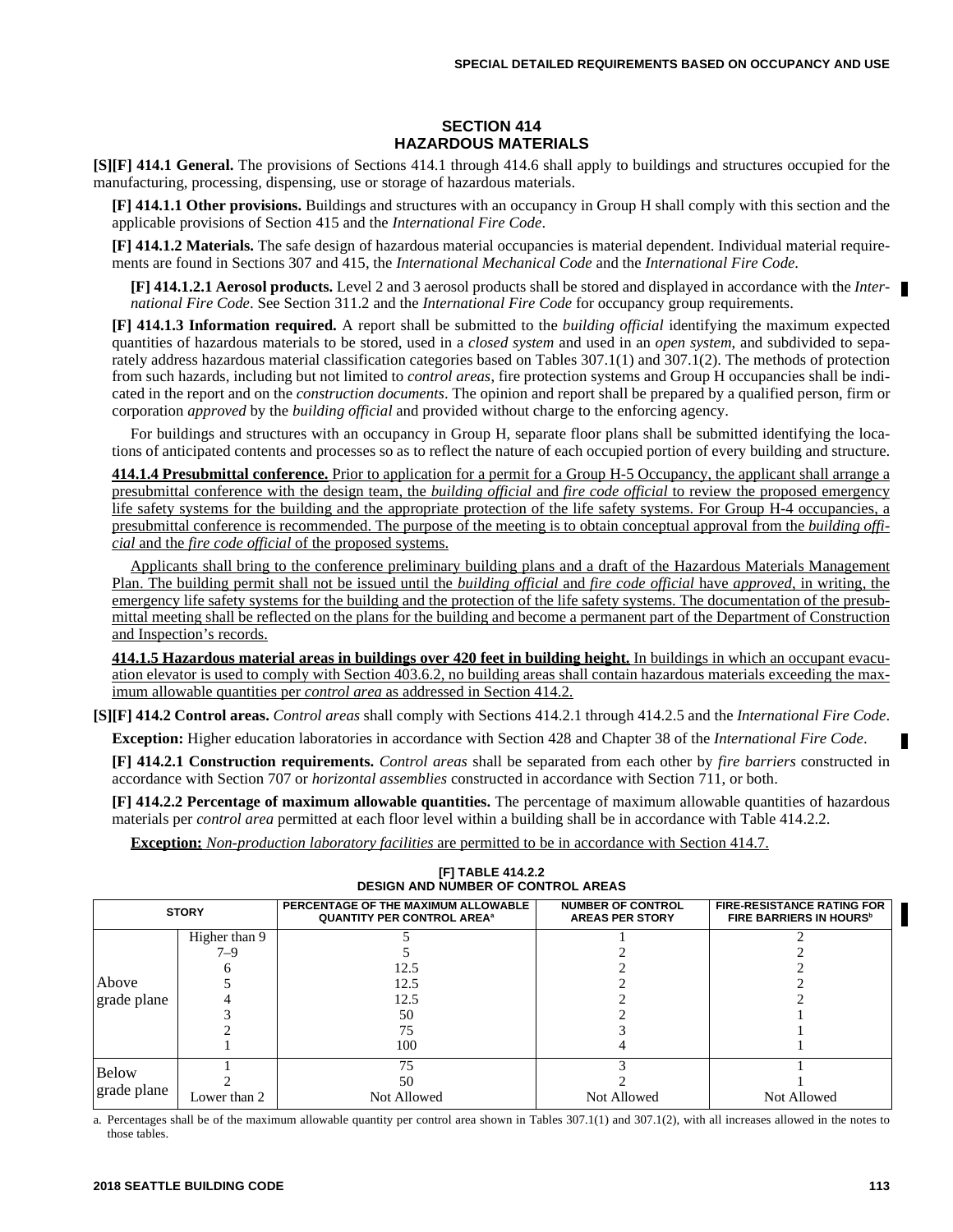b. Separation shall include fire barriers and horizontal assemblies as necessary to provide separation from other portions of the building.

**[F] 414.2.3 Number.** The maximum number of *control areas* within a building shall be in accordance with Table 414.2.2.

**Exception:** *Non-production laboratory facilities* are permitted to be in accordance with Section 414.7.

**[F] 414.2.4 Fire-resistance rating requirements.** The required *fire-resistance rating* for *fire barriers* shall be in accordance with Table 414.2.2 or Table 414.7 for *non-production laboratory facilities*. The floor assembly of the *control area* and the construction supporting the floor of the *control area* shall have a *fire-resistance rating* of not less than 2 hours.

**Exception:** The floor assembly of the *control area* and the construction supporting the floor of the *control area* are allowed to be 1-hour fire-resistance-rated in buildings of Types IIA, IIIA, IV and VA construction, provided that both of the following conditions exist:

1. The building is equipped throughout with an *automatic sprinkler system* in accordance with Section 903.3.1.1.

2. The building is three or fewer *stories above grade plane*.

**[F] 414.2.5 Hazardous material in Group M display and storage areas and in Group S storage areas.** Hazardous materials located in Group M and Group S occupancies shall be in accordance with Sections 414.2.5.1 through 414.2.5.3.

**[F] 414.2.5.1 Nonflammable solids and nonflammable and noncombustible liquids.** The aggregate quantity of nonflammable solid and nonflammable or noncombustible liquid hazardous materials permitted within a single *control* area of a Group M display and storage area, a Group S storage area or an outdoor *control* area is permitted to exceed the maximum allowable quantities per *control area* specified in Tables 307.1(1) and 307.1(2) without classifying the building or use as a Group H occupancy, provided that the materials are displayed and stored in accordance with the *International Fire Code* and quantities do not exceed the maximum allowable specified in Table 414.2.5(1).

| [F] TABLE 414.2.5(1)                                                                        |
|---------------------------------------------------------------------------------------------|
| MAXIMUM ALLOWABLE QUANTITY PER INDOOR AND OUTDOOR CONTROL AREA IN GROUP M AND S OCCUPANCIES |
| NONFLAMMABLE SOLIDS AND NONFLAMMABLE AND NONCOMBUSTIBLE LIQUIDS <sup>d, e, f</sup>          |

| <b>CONDITION</b>               |                                                                                 | <b>MAXIMUM ALLOWABLE QUANTITY PER CONTROL AREA</b> |                             |  |
|--------------------------------|---------------------------------------------------------------------------------|----------------------------------------------------|-----------------------------|--|
| <b>Material<sup>a</sup></b>    | Class                                                                           | <b>Solids</b><br>pounds                            | Liquids<br>gallons          |  |
|                                | A. Health-hazard materials-nonflammable and noncombustible solids and liquids   |                                                    |                             |  |
| 1. Corrosives <sup>b, c</sup>  | Not Applicable                                                                  | 9,750                                              | 975                         |  |
| 2. Highly toxics               | Not Applicable                                                                  | $20^{b, c}$                                        | $2^{\mathrm{b},\mathrm{c}}$ |  |
| 3. Toxics $b, c$               | Not Applicable                                                                  | 1,000                                              | 100                         |  |
|                                | B. Physical-hazard materials-nonflammable and noncombustible solids and liquids |                                                    |                             |  |
|                                | $\overline{4}$                                                                  | Not Allowed                                        | Not Allowed                 |  |
| 1. Oxidizers <sup>b, c</sup>   | 3                                                                               | $1,350^{\rm g}$                                    | 115                         |  |
|                                | $\overline{2}$                                                                  | $2,250^h$                                          | 225                         |  |
|                                |                                                                                 | $18,000^{i,j}$                                     | $1,800^{i,j}$               |  |
|                                | 4                                                                               | Not Allowed                                        | Not Allowed                 |  |
| 2. Unstable (reactives) $b, c$ | 3                                                                               | 550                                                | 55                          |  |
|                                | 2                                                                               | 1,150                                              | 115                         |  |
|                                |                                                                                 | Not Limited                                        | Not Limited                 |  |
|                                | 3 <sup>b, c</sup>                                                               | 550                                                | 55                          |  |
| 3. Water reactives             | $2^{b, c}$                                                                      | 1,150                                              | 115                         |  |
|                                | 1                                                                               | Not Limited                                        | Not Limited                 |  |

For SI: 1 pound =  $0.454$  kg, 1 gallon =  $3.785$  L.

a. Hazard categories are as specified in the *International Fire Code.*

c. Maximum allowable quantities shall be increased 100 percent where stored in approved storage cabinets, in accordance with the *International Fire Code*. Where Note b also applies, the increase for both notes shall be applied accumulatively.

d. See Table 414.2.2 for design and number of control areas.

e. Allowable quantities for other hazardous material categories shall be in accordance with Section 307.

f. Maximum quantities shall be increased 100 percent in outdoor control areas.

b. Maximum allowable quantities shall be increased 100 percent in buildings that are sprinklered in accordance with Section 903.3.1.1. Where Note c also applies, the increase for both notes shall be applied accumulatively.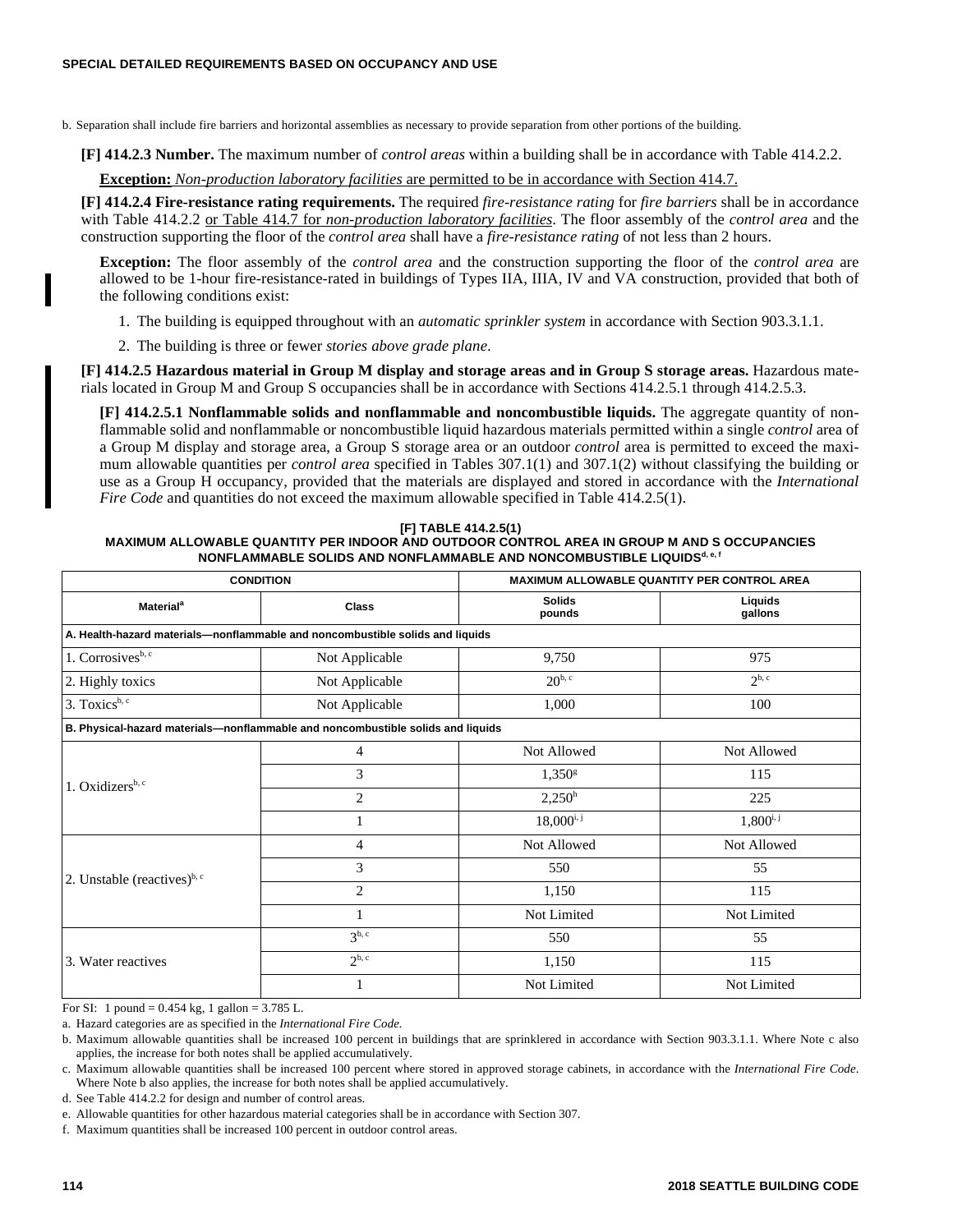- g. Maximum amounts shall be increased to 2,250 pounds where individual packages are in the original sealed containers from the manufacturer or packager and do not exceed 10 pounds each.
- h. Maximum amounts shall be increased to 4,500 pounds where individual packages are in the original sealed containers from the manufacturer or packager and do not exceed 10 pounds each.
- i. The permitted quantities shall not be limited in a building equipped throughout with an automatic sprinkler system in accordance with Section 903.3.1.1.
- j. Quantities are unlimited in an outdoor control area.

**[F] 414.2.5.2 Flammable and combustible liquids.** In Group M occupancy wholesale and retail sales uses, indoor storage of flammable and combustible liquids shall not exceed the maximum allowable quantities per control area as indicated in Table 414.2.5(2), provided that the materials are displayed and stored in accordance with the *International Fire Code*.

**[F] TABLE 414.2.5(2) MAXIMUM ALLOWABLE QUANTITY OF FLAMMABLE AND COMBUSTIBLE LIQUIDS IN WHOLESALE AND RETAIL SALES OCCUPANCIES PER CONTROL AREA<sup>a</sup>**

|                           | <b>MAXIMUM ALLOWABLE QUANTITY PER CONTROL AREA (gallons)</b>                                                                    |                  |        |  |  |  |
|---------------------------|---------------------------------------------------------------------------------------------------------------------------------|------------------|--------|--|--|--|
| <b>TYPE OF LIQUID</b>     | Sprinklered in accordance with note Sprinklered in accordance with Tables 5704.3.6.3(4) through<br>b densities and arrangements | Nonsprinklered   |        |  |  |  |
| Class IA                  | 60                                                                                                                              | 60               | 30     |  |  |  |
| Class IB, IC, II and IIIA | 7.500 <sup>c</sup>                                                                                                              | $15,000^{\circ}$ | 1.600  |  |  |  |
| <b>Class IIIB</b>         | Unlimited                                                                                                                       | Unlimited        | 13.200 |  |  |  |

For SI: 1 foot = 304.8 mm, 1 square foot = 0.0929 m<sup>2</sup>, 1 gallon = 3.785 L, 1 gallon per minute per square foot = 40.75 L/min/m<sup>2</sup>.

a. Control areas shall be separated from each other by not less than a 1-hour fire barrier wall.

b. To be considered as sprinklered, a building shall be equipped throughout with an approved automatic sprinkler system with a design providing minimum densities as follows:

1. For uncartoned commodities on shelves 6 feet or less in height where the ceiling height does not exceed 18 feet, quantities are those permitted with a minimum sprinkler design density of Ordinary Hazard Group 2.

2. For cartoned, palletized or racked commodities where storage is 4 feet 6 inches or less in height and where the ceiling height does not exceed 18 feet, quantities are those permitted with a minimum sprinkler design density of 0.21 gallon per minute per square foot over the most remote 1,500-square-foot area.

c. Where wholesale and retail sales or storage areas exceed 50,000 square feet in area, the maximum allowable quantities are allowed to be increased by  $2$ percent for each 1,000 square feet of area in excess of 50,000 square feet, up to not more than 100 percent of the table amounts. A control area separation is not required. The cumulative amounts, including amounts attained by having an additional control area, shall not exceed 30,000 gallons.

**[F] 414.2.5.3 Aerosol products.** The maximum quantity of aerosol products in Group M occupancy retail display areas, storage areas adjacent to retail display areas and retail storage areas shall be in accordance with the *International Fire Code*.

**[F] 414.3 Ventilation.** Rooms, areas or spaces in which explosive, corrosive, combustible, flammable or highly toxic dusts, mists, fumes, vapors or gases are or have the potential to be emitted due to the processing, use, handling or storage of materials shall be mechanically ventilated where required by this code, the *International Fire Code* or the *International Mechanical Code*.

Emissions generated at workstations shall be confined to the area in which they are generated as specified in the *International Fire Code* and the *International Mechanical Code*.

**[F] 414.4 Hazardous material systems.** Systems involving hazardous materials shall be suitable for the intended application. Controls shall be designed to prevent materials from entering or leaving process or reaction systems at other than the intended time, rate or path. Automatic controls, where provided, shall be designed to be fail safe.

**[S][F] 414.5 Inside storage, dispensing and use.** The inside storage, dispensing and use of hazardous materials shall be in accordance with Sections 414.5.1 through 414.5.3 of this code and the *International Fire Code.*

**[F] 414.5.1 Explosion control.** Explosion control shall be provided in accordance with the *International Fire Code* as required by Table 414.5.1 where quantities of hazardous materials specified in that table exceed the maximum allowable quantities in Table 307.1(1) or where a structure, room or space is occupied for purposes involving explosion hazards as required by Section 415 or the *International Fire Code*.

**[F] 414.5.2 Emergency or standby power.** Where required by the *International Fire Code* or this code, mechanical ventilation, treatment systems, temperature control, alarm, detection or other electrically operated systems shall be provided with emergency or legally required standby power in accordance with Section 2702 and the *International Fire Code*. For storage and use areas for highly toxic or toxic materials, see Sections 6004.2.2.8 and 6004.3.4.2 of the *International Fire Code*.

**[F] 414.5.2.1 Exempt applications.** Emergency or standby power is not required for the mechanical ventilation systems provided for any of the following:

1. Storage of Class IB and IC flammable and combustible liquids in closed containers not exceeding 6.5 gallons (25 L) capacity.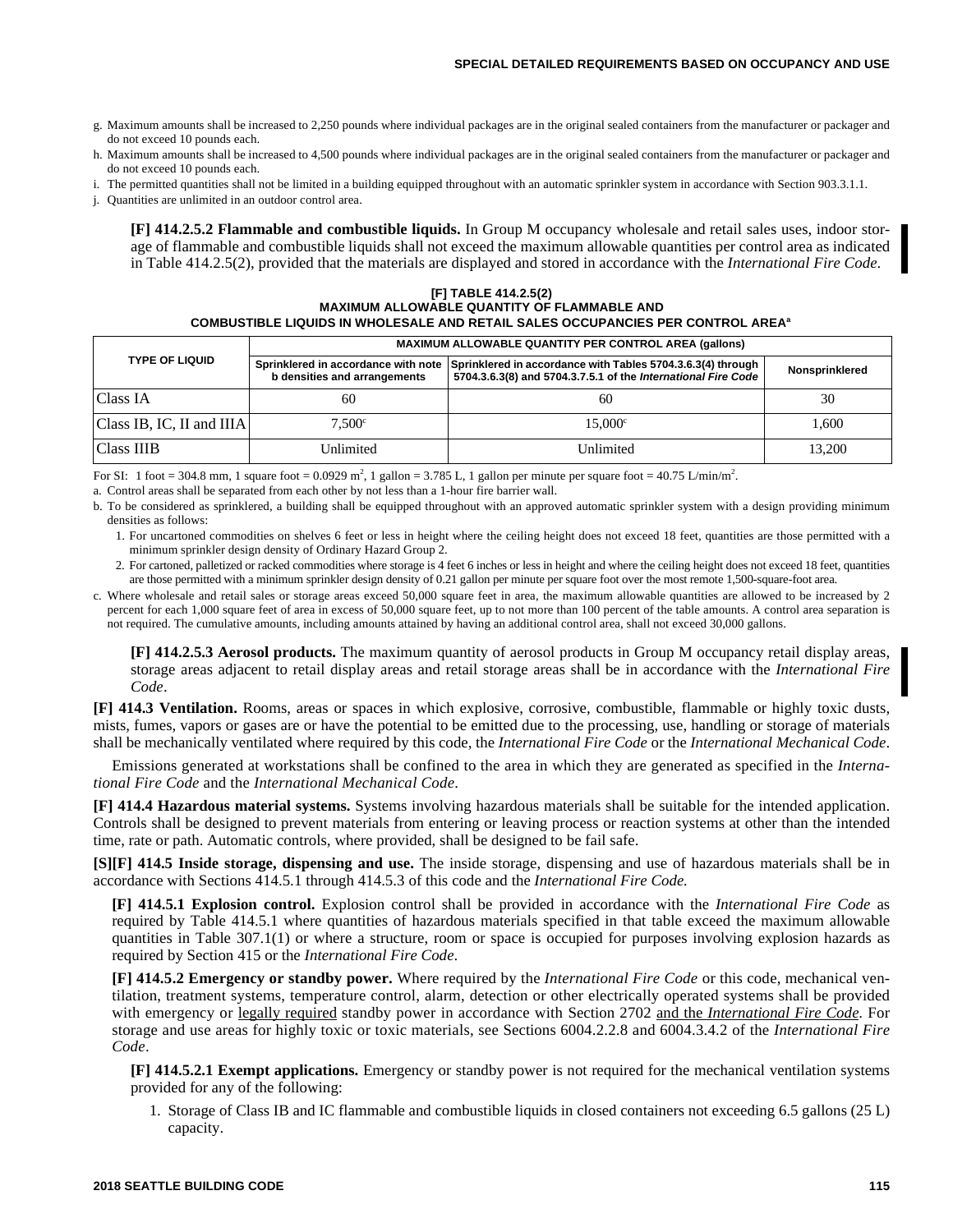- 2. Storage of Class 1 and 2 oxidizers.
- 3. Storage of Class II, III, IV and V organic peroxides.
- 4. Storage of asphyxiant, irritant and radioactive gases.

**[F] 414.5.2.2 Fail-safe engineered systems.** Standby power for mechanical ventilation, treatment systems and temperature control systems shall not be required where an approved fail-safe engineered system is installed.

**[F] 414.5.3 Spill control, drainage and containment.** Rooms, buildings or areas occupied for the storage of solid and liquid hazardous materials shall be provided with a means to control spillage and to contain or drain off spillage and fire protection water discharged in the storage area where required in the *International Fire Code*. The methods of spill control shall be in accordance with the *International Fire Code*.

**[F] 414.6 Outdoor storage, dispensing and use.** The outdoor storage, dispensing and use of hazardous materials shall be in accordance with the *International Fire Code*.

**[F] 414.6.1 Weather protection.** Where weather protection is provided for sheltering outdoor hazardous material storage or use areas, such areas shall be considered outdoor storage or use where the weather protection structure complies with Sections 414.6.1.1 through 414.6.1.3.

**[F] 414.6.1.1 Walls.** Walls shall not obstruct more than one side of the structure.

**Exception:** Walls shall be permitted to obstruct portions of multiple sides of the structure, provided that the obstructed area is not greater than 25 percent of the structure's perimeter.

**[F] 414.6.1.2 Separation distance.** The distance from the structure to buildings, *lot lines*, *public ways* or *means of egress* to a *public way* shall be not less than the distance required for an outside hazardous material storage or use area without weather protection.

**[F] 414.6.1.3 Noncombustible construction.** The overhead structure shall be of *approved* noncombustible construction with a maximum area of  $1,500$  square feet  $(140 \text{ m}^2)$ .

**Exception:** The maximum area is permitted to be increased as provided by Section 506.

**[S] 414.7 Non-production laboratory facilities.** *Non-production laboratory facilities* are permitted to comply with Sections 414.7.1 through 414.7.4.

**414.7.1 Maximum allowable quantity per control area.** The aggregate amount of hazardous materials in a *control area* shall not exceed the percentage specified in Table 414.7.

**414.7.2 Fire-resistance-rating requirements.** The required fire-resistance rating for fire barriers shall be in accordance with Table 414.7 for *non-production laboratory facilities*.

**414.7.3 Storage.** Storage in control areas shall be in accordance with this code and Sections 414.7.3.1 through 414.7.3.2.

**414.7.3.1 Density.** Storage of Class I flammable liquids shall not exceed 4 gallons per 100 square feet  $(0.13 \text{ L/m}^2)$  of floor area above floor level 6.

**414.7.3.2 Container size.** Individual containers in storage shall not exceed 1 gallon (3.8 L) for Class I flammable liquids.

**414.7.4 Automatic sprinkler system.** An *approved automatic sprinkler system* shall be installed throughout a building containing a *non-production laboratory facility*. The sprinkler system shall be designed to protect an ordinary hazard group 2 occupancy.

**FLOOR LEVEL PERCENTAGE OF THE MAXIMUM ALLOWABLE QUANTITY PER CONTROL AREA<sup>B</sup> NUMBER OF CONTROL AREAS PER FLOOR FIRE-RESISTANCE RATING FOR FIRE BARRIERS IN HOURSC, D Above Grade Plane** Higher than 20 Not Allowed Not Allowed Not Allowed Not Allowed Not Allowed  $\frac{6-20}{2}$  2 5 25 2 2 4 25 2 2  $\frac{3}{2}$  2 2 2  $\overline{15}$  2  $\overline{1}$  1  $\frac{1}{1}$  100 2 1 **Below Grade Plane**  $\frac{1}{2}$  1 2  $\begin{array}{|c|c|c|c|c|}\n\hline\n2 & 1 & 1\n\end{array}$ Lower than 2 Not Allowed Not Allowed Not Allowed Not Allowed Not Allowed

**[S] TABLE 414.7 DESIGN AND NUMBER OF CONTROL AREAS IN NON-PRODUCTION LABORATORY FACILITIES<sup>A</sup>**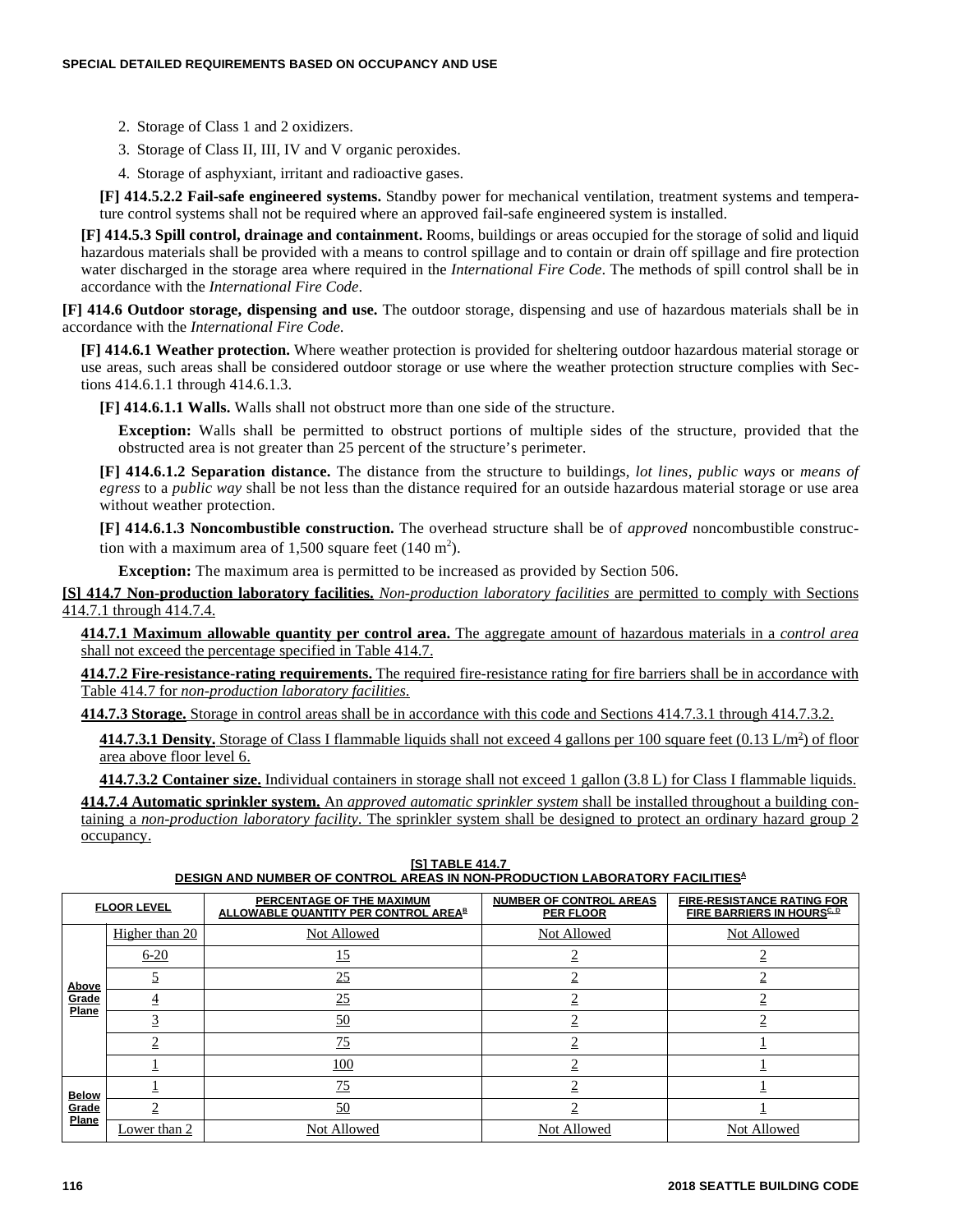a. Table 414.7 applies to *non-production laboratory facilities* meeting the criteria of Section 414.7.

- b. Percentages shall be of the maximum allowable quantity per control area shown in Tables 307.1(1) and 307.1 (2) with all increases allowed in the footnotes to those tables.
- c. Fire barriers shall include walls and floors as necessary to provide separation from other portions of the building.
- d. Vertical fire barriers separating control areas from other spaces on the same floor may be one-hour rated.

#### **SECTION 415 GROUPS H-1, H-2, H-3, H-4 AND H-5**

**[F] 415.1 General.** The provisions of Sections 415.1 through 415.11 shall apply to the storage and use of hazardous materials in excess of the maximum allowable quantities per *control area* listed in Section 307.1.

**[F] 415.2 Compliance.** Buildings and structures with an occupancy in Group H shall comply with the applicable provisions of Section 414 and the *International Fire Code.*

**[F] 415.3 Automatic fire detection systems.** Group H occupancies shall be provided with an automatic fire detection system in accordance with Section 907.2.

**[F] 415.4 Automatic sprinkler system.** Group H occupancies shall be equipped throughout with an *automatic sprinkler system* in accordance with Section 903.2.5.

**[F] 415.5 Emergency alarms.** Emergency alarms for the detection and notification of an emergency condition in Group H occupancies shall be provided as set forth herein.

**[F] 415.5.1 Storage.** An approved manual emergency alarm system shall be provided in buildings, rooms or areas used for storage of hazardous materials. Emergency alarm-initiating devices shall be installed outside of each interior exit or exit access door of storage buildings, rooms or areas. Activation of an emergency alarm-initiating device shall sound a local alarm to alert occupants of an emergency situation involving hazardous materials.

**[F] 415.5.2 Dispensing, use and handling.** Where hazardous materials having a hazard ranking of 3 or 4 in accordance with NFPA 704 are transported through corridors, interior exit stairways or ramps, or exit passageways, there shall be an emergency telephone system, a local manual alarm station or an approved alarm-initiating device at not more than 150-foot (45 720 mm) intervals and at each exit and exit access doorway throughout the transport route. The signal shall be relayed to an approved central, proprietary or remote station service or constantly attended on-site location and shall initiate a local audible alarm.

**[F] 415.5.3 Supervision.** Emergency alarm systems required by Section 415.5.1 or 415.5.2 shall be electrically supervised and monitored by an approved central, proprietary or remote station service or shall initiate an audible and visual signal at a constantly attended on-site location.

**[F] 415.5.4 Emergency alarm systems.** *Emergency alarm systems* required by Section 415.5.1 or 415.5.2 shall be provided with emergency or standby power in accordance with Section 2702.2.

**[S][F] 415.6 Fire separation distance.** Group H occupancies shall be located on property in accordance with the other provisions of this chapter. In Groups H-2 and H-3, not less than 25 percent of the perimeter wall of the occupancy shall be an *exterior wall*.

#### **Exceptions:**

- 1. *Liquid use, dispensing and mixing rooms* having a floor area of not more than 500 square feet (46.5 m<sup>2</sup>) need not be located on the outer perimeter of the building where they are in accordance with the *International Fire Code* and NFPA 30.
- 2. *Liquid storage rooms* having a floor area of not more than 1,000 square feet (93 m<sup>2</sup>) need not be located on the outer perimeter where they are in accordance with the *International Fire Code* and NFPA 30.
- 3. Spray paint booths that comply with the *International Fire Code* need not be located on the outer perimeter.

**[F] 415.6.1 Group H occupancy minimum fire separation distance.** Regardless of any other provisions, buildings containing Group H occupancies shall be set back to the minimum *fire separation distance* as set forth in Sections 415.6.1.1 through 415.6.1.4. Distances shall be measured from the walls enclosing the occupancy to *lot lines,* including those on a public way. Distances to assumed *lot lines* established for the purpose of determining exterior wall and opening protection are not to be used to establish the minimum *fire separation distance* for buildings on sites where explosives are manufactured or used where separation is provided in accordance with the quantity distance tables specified for explosive materials in the *International Fire Code*.

**[F] 415.6.1.1 Group H-1.** Group H-1 occupancies shall be set back not less than 75 feet (22 860 mm) and not less than required by the *International Fire Code*.

**((Exception:** Fireworks manufacturing buildings separated in accordance with NFPA 1124.))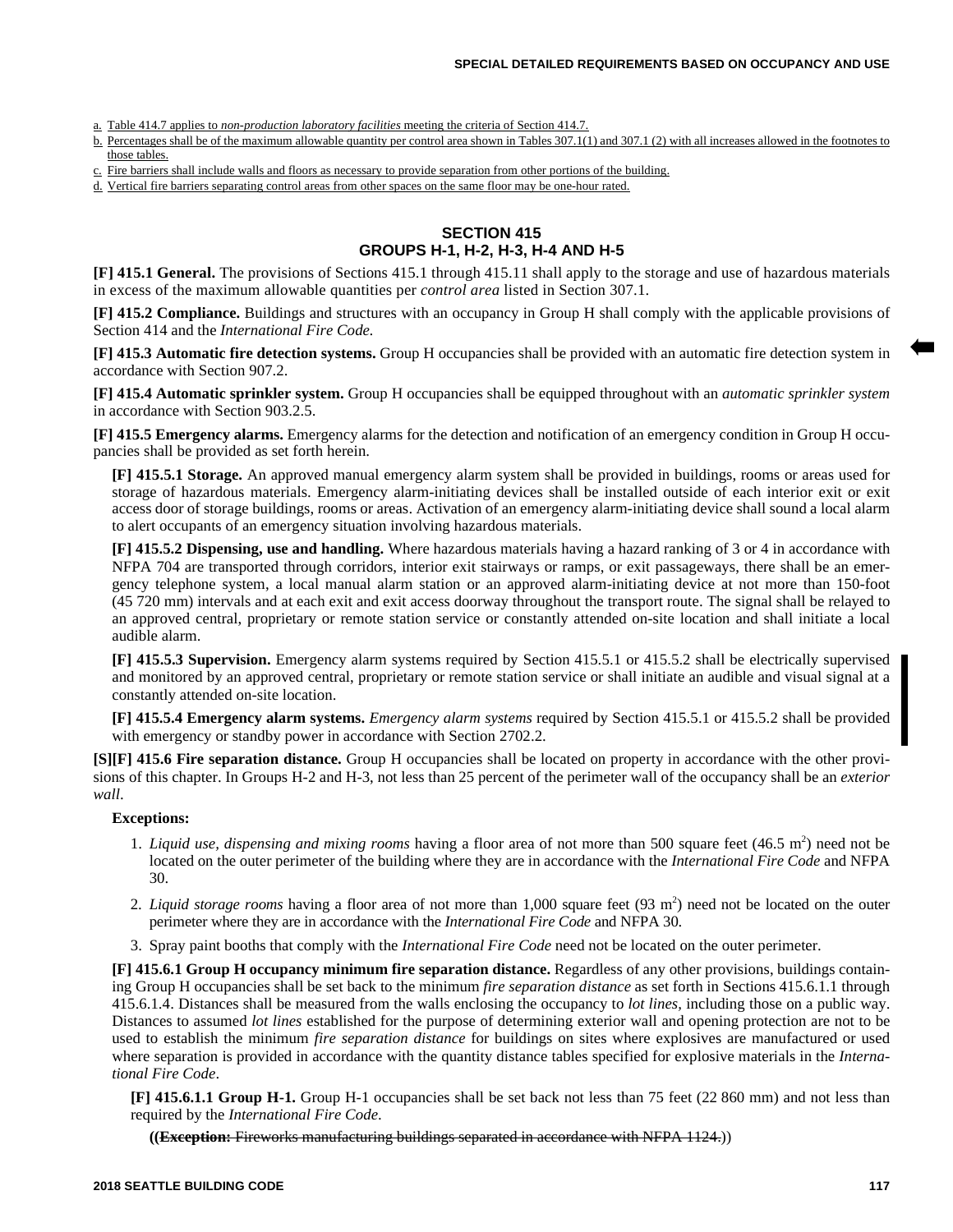**415.6.1.1.1 Restrictions in the Fire District.** Group H-1 occupancies shall not be located in the *Fire District*.

**[F] 415.6.1.2 Group H-2.** Group H-2 occupancies shall be set back not less than 30 feet (9144 mm) where the area of the occupancy is greater than  $1,000$  square feet  $(93 \text{ m}^2)$  and it is not required to be located in a *detached building*.

**415.6.1.2.1 Restrictions in the Fire District.** Group H-2 occupancies having a floor area in excess of 500 square feet (46 m<sup>2</sup>) are not permitted in the *Fire District*. Group H-3 Occupancies having a floor area in excess of 1,500 square feet  $(139 \text{ m}^2)$  are not permitted in the *Fire District*.

**[F] 415.6.1.3 Groups H-2 and H-3.** Group H-2 and H-3 occupancies shall be set back not less than 50 feet (15 240 mm) where a *detached building* is required (see Table 415.6.2).

**[F] 415.6.1.4 Explosive materials.** Group H-2 and H-3 occupancies containing materials with explosive characteristics shall be separated as required by the *International Fire Code*. Where separations are not specified, the distances required shall be determined by a technical report issued in accordance with Section 414.1.3.

**[F] 415.6.2 Detached buildings for Group H-1, H-2 or H-3 occupancy.** The storage or use of hazardous materials in excess of those amounts listed in Table 415.6.2 shall be in accordance with the applicable provisions of Sections 415.7 and 415.8.

**[F] 415.6.2.1 Wall and opening protection.** Where a *detached building* is required by Table 415.6.2, wall and opening protection based on *fire separation distance* is not required.

| A DETACHED BUILDING IS REQUIRED WHERE THE QUANTITY OF MATERIAL EXCEEDS THAT LISTED HEREIN |                                                                                                                        |                                                                                                                                                                                  |                                                                      |  |  |
|-------------------------------------------------------------------------------------------|------------------------------------------------------------------------------------------------------------------------|----------------------------------------------------------------------------------------------------------------------------------------------------------------------------------|----------------------------------------------------------------------|--|--|
| <b>Material</b>                                                                           | Class                                                                                                                  | Solids and Liquids (tons) <sup>a, b</sup>                                                                                                                                        | Gases (cubic feet) <sup>a, b</sup>                                   |  |  |
| Explosives                                                                                | Division 1.1<br>Division 1.2<br>Division 1.3<br>Division 1.4<br>Division $1.4^{\circ}$<br>Division 1.5<br>Division 1.6 | Maximum Allowable Quantity<br>Maximum Allowable Quantity<br>Maximum Allowable Quantity<br>Maximum Allowable Quantity<br>Maximum Allowable Quantity<br>Maximum Allowable Quantity | Not Applicable                                                       |  |  |
| Oxidizers                                                                                 | Class 4                                                                                                                | Maximum Allowable Quantity                                                                                                                                                       | Maximum Allowable Quantity                                           |  |  |
| Unstable (reactives) detonable                                                            | Class 3 or 4                                                                                                           | Maximum Allowable Quantity                                                                                                                                                       | Maximum Allowable Quantity                                           |  |  |
| Oxidizer, liquids and solids                                                              | Class 3<br>Class 2                                                                                                     | 1,200<br>2,000                                                                                                                                                                   | Not Applicable<br>Not Applicable                                     |  |  |
| Organic peroxides                                                                         | Detonable<br>Class I<br>Class II<br>Class III                                                                          | Maximum Allowable Quantity<br>Maximum Allowable Quantity<br>25<br>50                                                                                                             | Not Applicable<br>Not Applicable<br>Not Applicable<br>Not Applicable |  |  |
| Unstable (reactives) nondeton-<br>able                                                    | Class 3<br>Class 2                                                                                                     | 25                                                                                                                                                                               | 2,000<br>10,000                                                      |  |  |
| Water reactives                                                                           | Class 3<br>Class 2                                                                                                     | 25                                                                                                                                                                               | Not Applicable<br>Not Applicable                                     |  |  |
| Pyrophoric gases                                                                          | Not Applicable                                                                                                         | Not Applicable                                                                                                                                                                   | 2,000                                                                |  |  |

**[F] TABLE 415.6.2 DETACHED BUILDING REQUIRED** 

For SI: 1 ton = 906 kg, 1 cubic foot =  $0.02832 \text{ m}^3$ , 1 pound =  $0.454 \text{ kg}$ .

a. For materials that are detonable, the distance to other buildings or lot lines shall be in accordance with Section 415.6 of this code or Chapter 56 of the *International Fire Code* based on trinitrotoluene (TNT) equivalence of the material, whichever is greater.

b. "Maximum Allowable Quantity" means the maximum allowable quantity per control area set forth in Table 307.1(1).

c. Limited to Division 1.4 materials and articles, including articles packaged for shipment, that are not regulated as an explosive under Bureau of Alcohol, Tobacco, Firearms and Explosives (BATF) regulations or unpackaged articles used in process operations that do not propagate a detonation or deflagration between articles, provided that the net explosive weight of individual articles does not exceed 1 pound.

**[F] 415.7 Special provisions for Group H-1 occupancies.** Group H-1 occupancies shall be in detached buildings not used for other purposes. Roofs shall be of lightweight construction with suitable thermal insulation to prevent sensitive material from reaching its decomposition temperature. Group H-1 occupancies containing materials that are in themselves both physical and health hazards in quantities exceeding the maximum allowable quantities per *control area* in Table 307.1(2) shall comply with requirements for both Group H-1 and H-4 occupancies.

**[F] 415.7.1 Floors in storage rooms.** Floors in storage areas for organic peroxides, pyrophoric materials and unstable (reactive) materials shall be of liquid-tight, noncombustible construction.

**[F] 415.8 Special provisions for Group H-2 and H-3 occupancies.** Group H-2 and H-3 occupancies containing quantities of hazardous materials in excess of those set forth in Table 415.6.2 shall be in *detached buildings* used for manufacturing, pro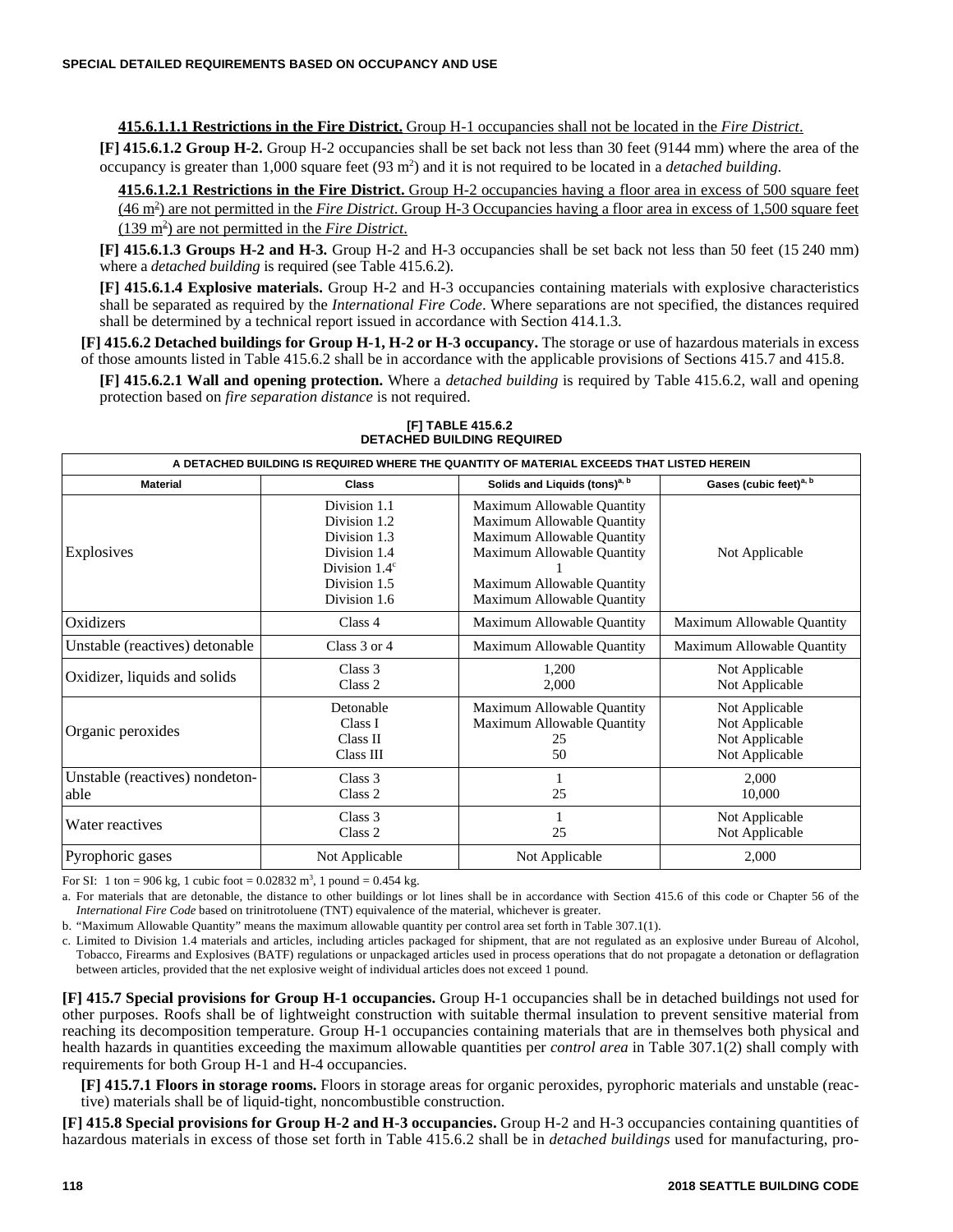cessing, dispensing, use or storage of hazardous materials. Materials listed for Group H-1 occupancies in Section 307.3 are permitted to be located within Group H-2 or H-3 *detached buildings* provided that the amount of materials per *control area* do not exceed the maximum allowed quantity specified in Table 307.1(1).

**[F] 415.8.1 Multiple hazards.** Group H-2 or H-3 occupancies containing materials that are in themselves both physical and health hazards in quantities exceeding the maximum allowable quantities per *control area* in Table 307.1(2) shall comply with requirements for Group H-2, H-3 or H-4 occupancies as applicable.

**[F] 415.8.2 Separation of incompatible materials.** Hazardous materials other than those listed in Table 415.6.2 shall be allowed in manufacturing, processing, dispensing, use or storage areas when separated from incompatible materials in accordance with the provisions of the *International Fire Code.*

**[F] 415.8.3 Water reactives.** Group H-2 and H-3 occupancies containing water-reactive materials shall be resistant to water penetration. Piping for conveying liquids shall not be over or through areas containing water reactives, unless isolated by *approved* liquid-tight construction.

**Exception:** Fire protection piping shall be permitted over or through areas containing water reactives without isolating it with liquid-tight construction.

**[F] 415.8.4 Floors in storage rooms.** Floors in storage areas for organic peroxides, oxidizers, pyrophoric materials, unstable (reactive) materials and water-reactive solids and liquids shall be of liquid-tight, noncombustible construction.

**[F] 415.8.5 Waterproof room.** Rooms or areas used for the storage of water-reactive solids and liquids shall be constructed in a manner that resists the penetration of water through the use of waterproof materials. Piping carrying water for other than *approved automatic sprinkler systems* shall not be within such rooms or areas.

**[S][F] 415.9 Group H-2.** Occupancies in Group H-2 shall be constructed in accordance with Sections 415.9.1 through 415.9.3 and the *International Fire Code*.

**[F] 415.9.1 Flammable and combustible liquids.** The storage, handling, processing and transporting of flammable and combustible liquids in Group H-2 and H-3 occupancies shall be in accordance with Sections 415.9.1.1 through 415.9.1.9, the *International Mechanical Code* and the *International Fire Code*.

**[F] 415.9.1.1 Mixed occupancies.** Where the storage tank area is located in a building of two or more occupancies and the quantity of liquid exceeds the maximum allowable quantity for one *control area*, the use shall be completely separated from adjacent occupancies in accordance with the requirements of Section 508.4.

**[F] 415.9.1.1.1 Height exception.** Where storage tanks are located within a building not more than one story above grade plane, the height limitation of Section 504 shall not apply for Group H.

**[F] 415.9.1.2 Tank protection.** Storage tanks shall be noncombustible and protected from physical damage. *Fire barriers* or *horizontal assemblies* or both around the storage tanks shall be permitted as the method of protection from physical damage.

**[F] 415.9.1.3 Tanks.** Storage tanks shall be *approved* tanks conforming to the requirements of the *International Fire Code*.

**[F] 415.9.1.4 Leakage containment.** A liquid-tight containment area compatible with the stored liquid shall be provided. The method of spill control, drainage control and secondary containment shall be in accordance with the *International Fire Code*.

**Exception:** Rooms where only double-wall storage tanks conforming to Section 415.9.1.3 are used to store Class I, II and IIIA flammable and combustible liquids shall not be required to have a leakage containment area.

**[F] 415.9.1.5 Leakage alarm.** An *approved* automatic alarm shall be provided to indicate a leak in a storage tank and room. The alarm shall sound an audible signal, 15 dBa above the ambient sound level, at every point of entry into the room in which the leaking storage tank is located. An *approved* sign shall be posted on every entry door to the tank storage room indicating the potential hazard of the interior room environment, or the sign shall state: WARNING, WHEN ALARM SOUNDS, THE ENVIRONMENT WITHIN THE ROOM MAY BE HAZARDOUS. The leakage alarm shall be supervised in accordance with Chapter 9 to transmit a trouble signal.

**[F] 415.9.1.6 Tank vent.** Storage tank vents for Class I, II or IIIA liquids shall terminate to the outdoor air in accordance with the *International Fire Code*.

**[F] 415.9.1.7 Room ventilation.** Storage tank areas storing Class I, II or IIIA liquids shall be provided with mechanical *ventilation*. The mechanical *ventilation* system shall be in accordance with the *International Mechanical Code* and the *International Fire Code*.

**[F] 415.9.1.8 Explosion venting.** Where Class I liquids are being stored, explosion venting shall be provided in accordance with the *International Fire Code*.

**[F] 415.9.1.9 Tank openings other than vents.** Tank openings other than vents from tanks inside buildings shall be designed to ensure that liquids or vapor concentrations are not released inside the building.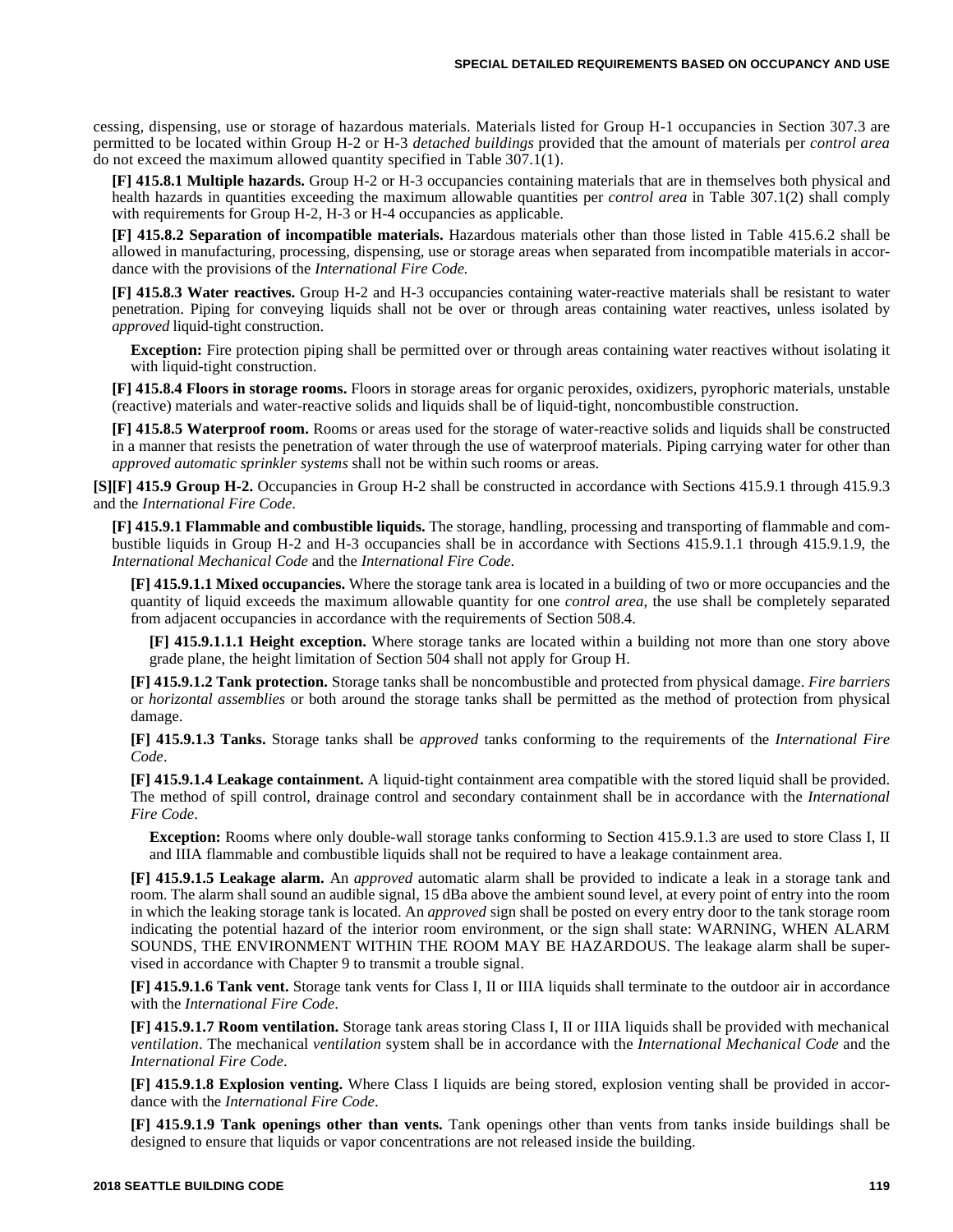**[F] 415.9.2 Liquefied petroleum gas facilities.** The construction and installation of liquefied petroleum gas facilities shall be in accordance with the requirements of this code, the *International Fire Code,* the *International Mechanical Code*, the *International Fuel Gas Code* and NFPA 58.

**[F] 415.9.3 Dry cleaning plants.** The construction and installation of dry cleaning plants shall be in accordance with the requirements of this code, the *International Mechanical Code*, the ((*International*)) *Uniform Plumbing Code* and NFPA 32. Dry cleaning solvents and systems shall be classified in accordance with the *International Fire Code*.

**[F] 415.10 Groups H-3 and H-4.** Groups H-3 and H-4 shall be constructed in accordance with the applicable provisions of this code and the *International Fire Code*.

**[F] 415.10.1 Flammable and combustible liquids.** The storage, handling, processing and transporting of flammable and combustible liquids in Group H-3 occupancies shall be in accordance with Section 415.9.1.

 **[F] 415.10.2 Gas rooms.** Where gas rooms are provided, such rooms shall be separated from other areas by not less than 1 hour *fire barriers* constructed in accordance with Section 707 or *horizontal assemblies* constructed in accordance with Section 711, or both.

**[F] 415.10.3 Floors in storage rooms.** Floors in storage areas for corrosive liquids and highly toxic or toxic materials shall be of liquid-tight, noncombustible construction.

**[F] 415.10.4 Separation of highly toxic solids and liquids.** Highly toxic solids and liquids not stored in *approved* hazardous materials storage cabinets shall be isolated from other hazardous materials storage by not less than 1-hour *fire barriers* constructed in accordance with Section 707 or *horizontal assemblies* constructed in accordance with Section 711, or both.

**[S][F] 415.11 Group H-5.** In addition to the requirements set forth elsewhere in this code, Group H-5 shall comply with the provisions of Sections 415.11.1 through 415.11.11 and the *International Fire Code.*

**[F] 415.11.1 Fabrication areas.** *Fabrication areas* shall comply with Sections 415.11.1.1 through 415.11.1.8.

**[F] 415.11.1.1 Hazardous materials.** Hazardous materials and hazardous production materials (HPM) shall comply with Sections 415.11.1.1.1 and 415.11.1.1.2.

**[F] 415.11.1.1.1 Aggregate quantities.** The aggregate quantities of hazardous materials stored and used in a single *fabrication area* shall not exceed the quantities set forth in Table 415.11.1.1.1.1.

**Exception:** The quantity limitations for any hazard category in Table 415.11.1.1.1 shall not apply where the *fabrication area* contains quantities of hazardous materials not exceeding the maximum allowable quantities per *control area* established by Tables 307.1(1) and 307.1(2).

| <b>HAZARD CATEGORY</b>                                                   |                                                              | <b>SOLIDS</b><br>(pounds per square foot) | <b>LIQUIDS</b><br>(gallons per square foot) | GAS<br>(cubic feet @ NTP/square foot) |
|--------------------------------------------------------------------------|--------------------------------------------------------------|-------------------------------------------|---------------------------------------------|---------------------------------------|
|                                                                          |                                                              | PHYSICAL-HAZARD MATERIALS                 |                                             |                                       |
| Combustible dust                                                         |                                                              | Note b                                    | Not Applicable                              | Not Applicable                        |
| Combustible fiber                                                        | Loose<br><b>Baled</b>                                        | Note b<br>Notes b and c                   | Not Applicable                              | Not Applicable                        |
| Combustible liquid<br><b>Combination Class</b>                           | $\mathbf{I}$<br><b>IIIA</b><br><b>IIIB</b><br>I, II and IIIA | Not Applicable                            | 0.01<br>0.02<br>Not Limited<br>0.04         | Not Applicable                        |
| Cryogenic gas                                                            | Flammable<br>Oxidizing                                       | Not Applicable                            | Not Applicable                              | Note d<br>1.25                        |
| Explosives                                                               |                                                              | Note b                                    | Note b                                      | Note b                                |
| Flammable gas                                                            | Gaseous<br>Liquefied                                         | Not Applicable                            | Not Applicable                              | Note d<br>Note d                      |
| Flammable liquid<br><b>Combination Class</b><br><b>Combination Class</b> | IA<br><b>IB</b><br>IC<br>IA, IB and IC<br>I, II and IIIA     | Not Applicable                            | 0.0025<br>0.025<br>0.025<br>0.025<br>0.04   | Not Applicable                        |
| Flammable solid                                                          |                                                              | 0.001                                     | Not Applicable                              | Not Applicable                        |

**[F] TABLE 415.11.1.1.1 QUANTITY LIMITS FOR HAZARDOUS MATERIALS IN A SINGLE FABRICATION AREA IN GROUP H-5<sup>a</sup>**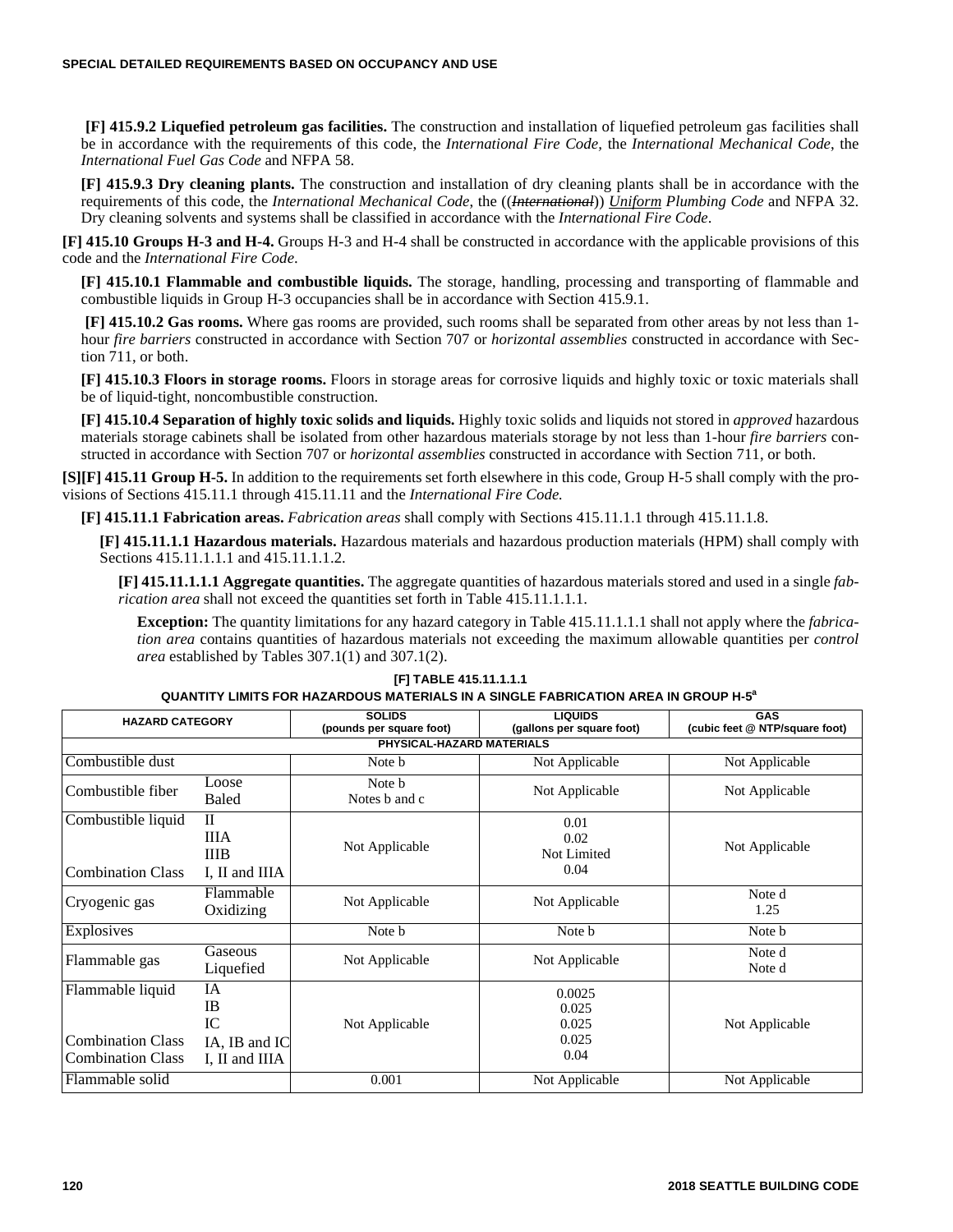| <b>HAZARD CATEGORY</b>                                     |                                                                                      | <b>SOLIDS</b><br>(pounds per square foot)                      | <b>LIQUIDS</b><br>(gallons per square foot) | <b>GAS</b><br>(cubic feet @ NTP/square foot) |
|------------------------------------------------------------|--------------------------------------------------------------------------------------|----------------------------------------------------------------|---------------------------------------------|----------------------------------------------|
| Organic peroxide                                           | Unclassified<br>detonable<br>Class I<br>Class II<br>Class III<br>Class IV<br>Class V | Note b<br>Note b<br>0.025<br>0.1<br>Not Limited<br>Not Limited | Not Applicable                              | Not Applicable                               |
| Oxidizing gas<br>Combination of gaseous and lique-<br>fied | Gaseous<br>Liquefied                                                                 | Not Applicable                                                 | Not Applicable                              | 1.25<br>1.25<br>1.25                         |
| Oxidizer<br><b>Combination Class</b>                       | Class 4<br>Class 3<br>Class 2<br>Class 1<br>1, 2, 3                                  | Note b<br>0.003<br>0.003<br>0.003<br>0.003                     | Note b<br>0.03<br>0.03<br>0.03<br>0.03      | Not Applicable                               |
| Pyrophoric materials                                       |                                                                                      | 0.01                                                           | 0.00125                                     | Notes d and e                                |
| Unstable (reactive)                                        | Class 4<br>Class 3<br>Class 2<br>Class 1                                             | Note b<br>0.025<br>0.1<br>Not Limited                          | Note b<br>0.0025<br>0.01<br>Not Limited     | Note b<br>Note b<br>Note b<br>Not Limited    |
| Water reactive                                             | Class 3<br>Class 2<br>Class 1                                                        | Note b<br>0.25<br>Not Limited                                  | 0.00125<br>0.025<br>Not Limited             | Not Applicable                               |
|                                                            |                                                                                      | <b>HEALTH-HAZARD MATERIALS</b>                                 |                                             |                                              |
| Corrosives                                                 |                                                                                      | Not Limited                                                    | Not Limited                                 | Not Limited                                  |
| Highly toxic                                               |                                                                                      | Not Limited                                                    | Not Limited                                 | Note d                                       |
| <b>Toxics</b>                                              |                                                                                      | Not Limited                                                    | Not Limited                                 | Note d                                       |

For SI: 1 pound per square foot = 4.882 kg/m<sup>2</sup>, 1 gallon per square foot = 40.7 L/m<sup>2</sup>, 1 cubic foot @ NTP/square foot = 0.305 m<sup>3</sup> @ NTP/m<sup>2</sup>, 1 cubic foot =  $0.02832 \text{ m}^3$ .

a. Hazardous materials within piping shall not be included in the calculated quantities.

b. Quantity of hazardous materials in a single fabrication shall not exceed the maximum allowable quantities per control area in Tables 307.1(1) and 307.1(2).

c. Densely packed baled cotton that complies with the packing requirements of ISO 8115 shall not be included in this material class.

d. The aggregate quantity of flammable, pyrophoric, toxic and highly toxic gases shall not exceed the greater of 0.2 cubic feet at NTP/square foot or 9,000 cubic feet at NTP.

e. The aggregate quantity of pyrophoric gases in the building shall not exceed the amounts set forth in Table 415.6.2.

**[F] 415.11.1.1.2 Hazardous production materials.** The maximum quantities of hazardous production materials (HPM) stored in a single *fabrication area* shall not exceed the maximum allowable quantities per *control area* established by Tables 307.1(1) and 307.1(2).

**[F] 415.11.1.2 Separation.** *Fabrication areas*, whose sizes are limited by the quantity of hazardous materials allowed by Table 415.11.1.1.1, shall be separated from each other, from *corridors* and from other parts of the building by not less than 1-hour *fire barriers* constructed in accordance with Section 707 or *horizontal assemblies* constructed in accordance with Section 711, or both.

#### **Exceptions:**

- 1. Doors within such *fire barrier* walls, including doors to *corridors*, shall be only *self-closing fire door assemblies* having a *fire protection rating* of not less than 3/4 hour.
- 2. Windows between *fabrication areas* and *corridors* are permitted to be fixed glazing *listed* and labeled for a *fire protection rating* of not less than 3/4 hour in accordance with Section 716.

**[F] 415.11.1.3 Location of occupied levels.** Occupied levels of *fabrication areas* shall be located at or above the first *story above grade plane*.

**[F] 415.11.1.4 Floors.** Except for surfacing, floors within *fabrication areas* shall be of noncombustible construction.

Openings through floors of *fabrication areas* are permitted to be unprotected where the interconnected levels are used solely for mechanical equipment directly related to such *fabrication areas (*see Section 415.11.1.5).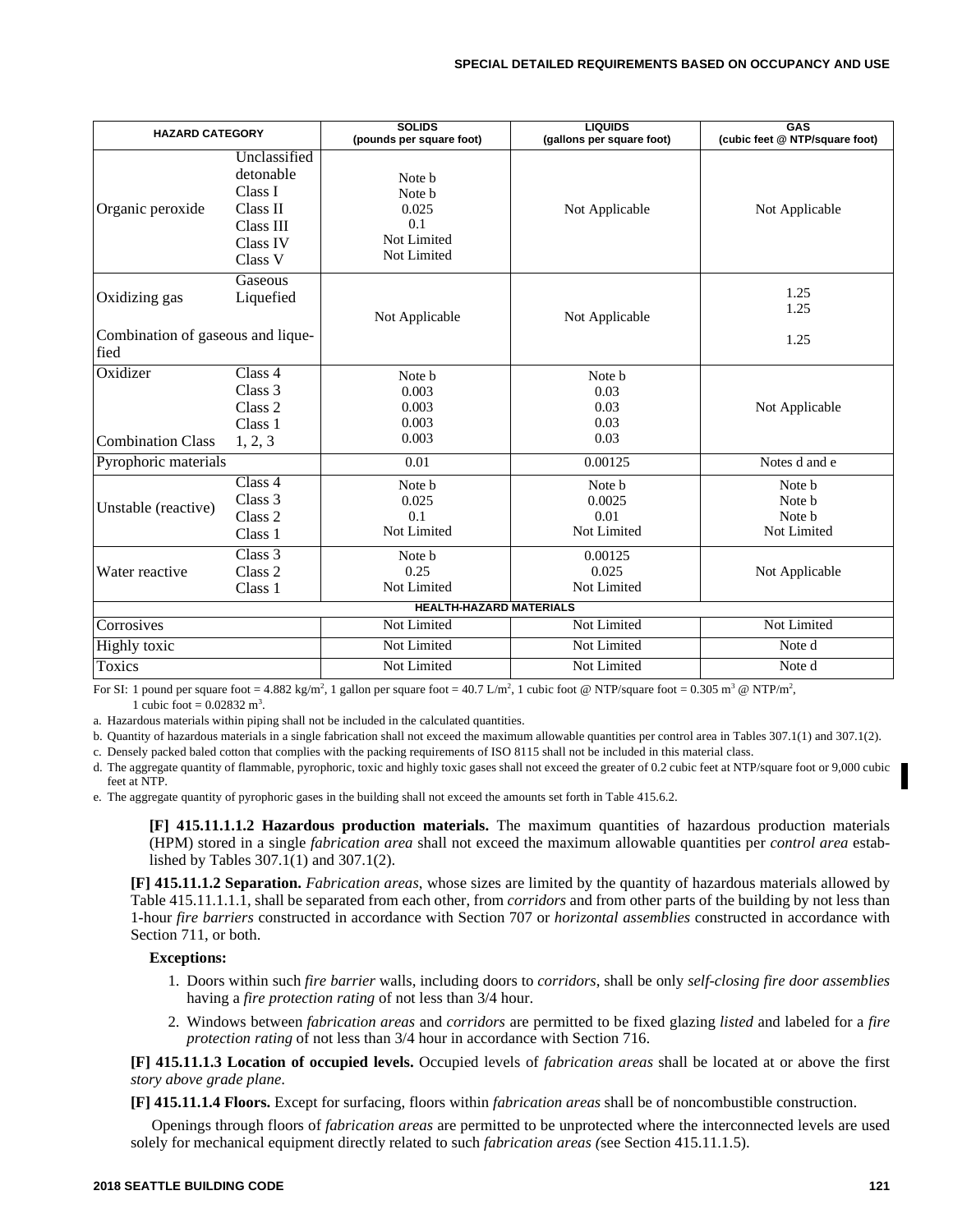Floors forming a part of an occupancy separation shall be liquid tight.

**[F] 415.11.1.5 Shafts and openings through floors.** Elevator hoistways, vent *shafts* and other openings through floors shall be enclosed where required by Sections 712 and 713. Mechanical, duct and piping penetrations within a *fabrication area* shall not extend through more than two floors. The *annular space* around penetrations for cables, cable trays, tubing, piping, conduit or ducts shall be sealed at the floor level to restrict the movement of air. The *fabrication area*, including the areas through which the ductwork and piping extend, shall be considered to be a single conditioned environment.

**[F] 415.11.1.6 Ventilation.** Mechanical exhaust *ventilation* at the rate of not less than 1 cubic foot per minute per square foot  $[0.0051 \text{ m}^3/(\text{s} \cdot \text{m}^2)]$  of floor area shall be provided throughout the portions of the *fabrication area* where HPM are used or stored. The exhaust air duct system of one *fabrication area* shall not connect to another duct system outside that *fabrication area* within the building.

A *ventilation* system shall be provided to capture and exhaust gases, fumes and vapors at workstations.

Two or more operations at a workstation shall not be connected to the same exhaust system where either one or the combination of the substances removed could constitute a fire, explosion or hazardous chemical reaction within the exhaust duct system.

Exhaust ducts penetrating *fire barriers* constructed in accordance with Section 707 or *horizontal assemblies* constructed in accordance with Section 711 shall be contained in a *shaft* of equivalent fire-resistance- rated construction. Exhaust ducts shall not penetrate *fire walls*.

*Fire dampers* shall not be installed in exhaust ducts.

**[F] 415.11.1.7 Transporting hazardous production materials to fabrication areas.** HPM shall be transported to *fabrication areas* through enclosed piping or tubing systems that comply with Section 415.11.6, through *service corridors* complying with Section 415.11.3, or in *corridors* as permitted in the exception to Section 415.11.2. The handling or transporting of HPM within *service corridors* shall comply with the *International Fire Code*.

**[S][F] 415.11.1.8 Electrical.** Electrical equipment and devices within the *fabrication area* shall comply with ((NFPA 70)) the *Seattle Electrical Code*. The requirements for hazardous locations need not be applied where the average air change is not less than four times that set forth in Section 415.11.1.6 and where the number of air changes at any location is not less than three times that required by Section 415.11.1.6. The use of recirculated air shall be permitted.

**[F] 415.11.1.8.1 Workstations.** Workstations shall not be energized without adequate exhaust *ventilation*. See Section 415.11.1.6 for workstation exhaust *ventilation* requirements.

**[F] 415.11.2 Corridors.** *Corridors* shall comply with Chapter 10 and shall be separated from *fabrication are*as as specified in Section 415.11.1.2. *Corridors* shall not contain HPM and shall not be used for transporting such materials except through closed piping systems as provided in Section 415.11.6.4.

**Exception:** Where existing *fabrication areas* are altered or modified, HPM is allowed to be transported in existing *corridors,* subject to the following conditions:

- 1. Nonproduction HPM is allowed to be transported in *corridors* if utilized for maintenance, lab work and testing.
- 2. Where existing *fabrication areas* are altered or modified, HPM is allowed to be transported in existing *corridors*, subject to the following conditions:
	- 2.1. Corridors. *Corridors* adjacent to the *fabrication area* where the alteration work is to be done shall comply with Section 1020 for a length determined as follows:
		- 2.1.1. The length of the common wall of the *corridor* and the *fabrication area*; and
		- 2.1.2. For the distance along the *corridor* to the point of entry of HPM into the *corridor* serving that *fabrication area*.
	- 2.2. *Emergency alarm system.* There shall be an emergency telephone system, a local manual alarm station or other *approved* alarm-initiating device within *corridors* at not more than 150-foot (45 720 mm) intervals and at each *exit* and doorway. The signal shall be relayed to an *approved* central, proprietary or remote station service or the emergency control station and shall initiate a local audible alarm.
	- 2.3. Pass-throughs. *Self-closing* doors having a *fire protection rating* of not less than 1 hour shall separate passthroughs from existing *corridors.* Pass-throughs shall be constructed as required for the *corridors* and protected by an *approved automatic sprinkler system.*

**[F] 415.11.3 Service corridors.** *Service corridors* within a Group H-5 occupancy shall comply with Sections 415.11.3.1 through 415.11.3.4.

**[F] 415.11.3.1 Use conditions.** *Service corridors* shall be separated from *corridors* as required by Section 415.11.1.2. *Service corridors* shall not be used as a required *corridor*.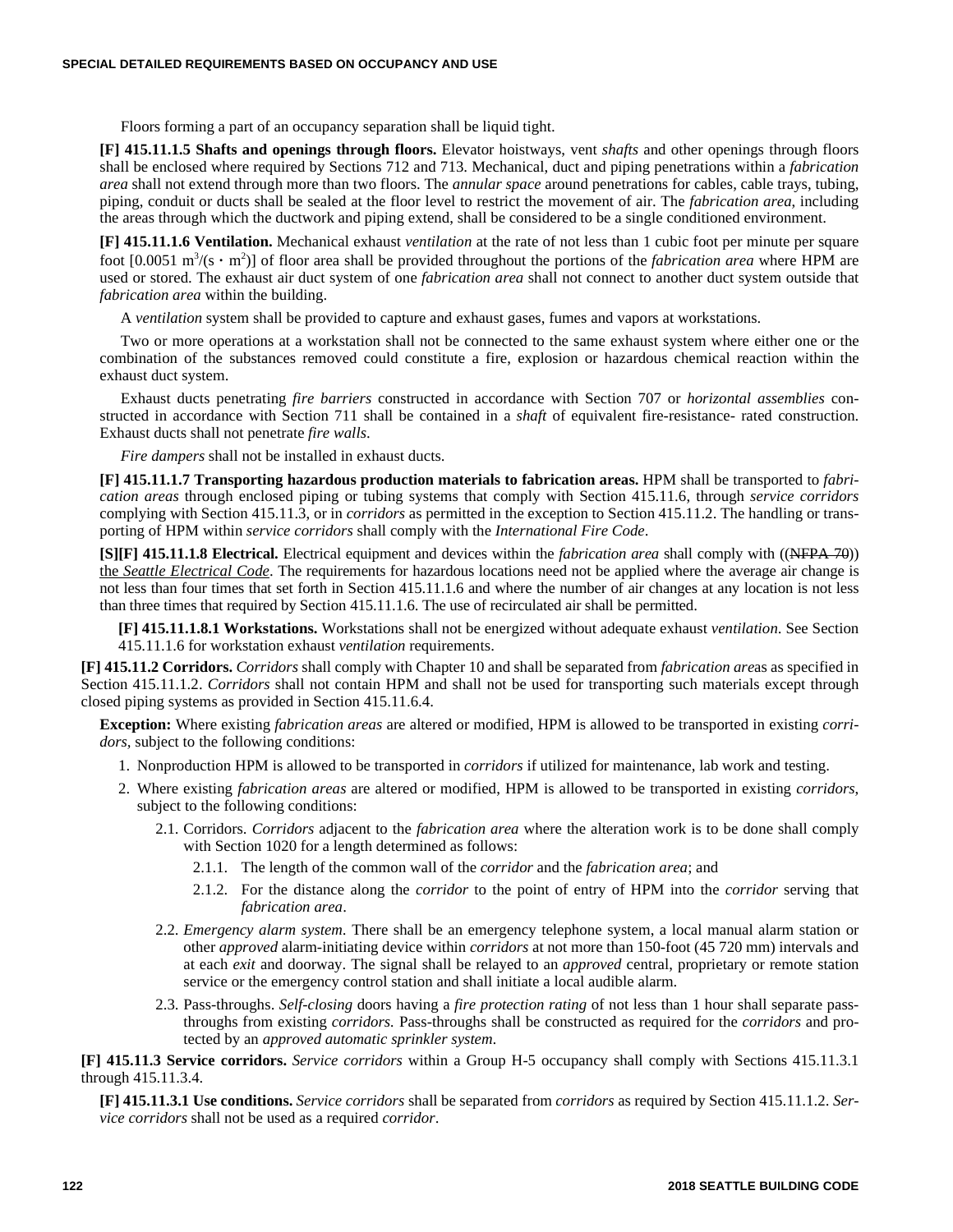**[F] 415.11.3.2 Mechanical ventilation.** Service corridors shall be mechanically ventilated as required by Section 415.11.1.6 or at not less than six air changes per hour.

**[F] 415.11.3.3 Means of egress.** The distance of travel from any point in a *service corridor* to an *exit*, *exit access corridor* or door into a *fabrication area* shall be not greater than 75 feet (22 860 mm). Dead ends shall be not greater than 4 feet (1219 mm) in length. There shall be not less than two *exits*, and not more than one-half of the required *means of egress* shall require travel into a *fabrication area*. Doors from *service corridors* shall swing in the direction of egress travel and shall be *self-closing*.

**[F] 415.11.3.4 Minimum width.** The clear width of a *service corridor* shall be not less than 5 feet (1524 mm), or 33 inches (838 mm) wider than the widest cart or truck used in the *service corridor*, whichever is greater.

**[F] 415.11.3.5 Emergency alarm system.** *Emergency alarm systems* shall be provided in accordance with this section and Sections 415.5.1 and 415.5.2. The maximum allowable quantity per *control area* provisions shall not apply to *emergency alarm systems* required for HPM.

**[F] 415.11.3.5.1 Service corridors.** An *emergency alarm system* shall be provided in *service corridors,* with not fewer than one alarm device in each *service corridor*.

**[F] 415.11.3.5.2 Corridors and interior exit stairways and ramps.** Emergency alarms for *corridors, interior exit stairways* and *ramps* and *exit passageways* shall comply with Section 415.5.2.

**[F] 415.11.3.5.3 Liquid storage rooms, HPM rooms and gas rooms.** Emergency alarms for liquid storage rooms, HPM rooms and gas rooms shall comply with Section 415.5.1.

**[F] 415.11.3.5.4 Alarm-initiating devices.** An *approved* emergency telephone system, local alarm manual pull stations, or other *approved* alarm-initiating devices are allowed to be used as emergency alarm-initiating devices.

**[F] 415.11.3.5.5 Alarm signals.** Activation of the *emergency alarm system* shall sound a local alarm and transmit a signal to the emergency control station.

**[F] 415.11.4 Storage of hazardous production materials.** Storage of hazardous production materials (HPM) in *fabrication areas* shall be within *approved* or *listed* storage cabinets or gas cabinets or within a workstation. The storage of HPM in quantities greater than those listed in Section 5004.2 of the *International Fire Code* shall be in liquid storage rooms, HPM rooms or gas rooms as appropriate for the materials stored. The storage of other hazardous materials shall be in accordance with other applicable provisions of this code and the *International Fire Code*.

**[F] 415.11.5 HPM rooms, gas rooms, liquid storage room construction.** HPM rooms, gas rooms and liquid shall be constructed in accordance with Sections 415.11.5.1 through 415.11.5.9.

**[F] 415.11.5.1 HPM rooms and gas rooms.** HPM rooms and gas rooms shall be separated from other areas by *fire barriers* constructed in accordance with Section 707 or *horizontal assemblies* constructed in accordance with Section 711, or both. The *fire-resistance rating* shall be not less than 2 hours where the area is 300 square feet (27.9 m<sup>2</sup>) or more and not less than 1 hour where the area is less than 300 square feet  $(27.9 \text{ m}^2)$ .

**[F] 415.11.5.2 Liquid storage rooms.** Liquid storage rooms shall be constructed in accordance with the following requirements:

- 1. Rooms greater than 500 square feet (46.5 m<sup>2</sup>) in area, shall have not fewer than one exterior door *approved* for fire department access.
- 2. Rooms shall be separated from other areas by *fire barriers* constructed in accordance with Section 707 or *horizontal assemblies* constructed in accordance with Section 711, or both. The *fire-resistance rating* shall be not less than 1 hour for rooms up to 150 square feet  $(13.9 \text{ m}^2)$  in area and not less than 2 hours where the room is more than 150 square feet  $(13.9 \text{ m}^2)$  in area.
- 3. Shelving, racks and wainscotting in such areas shall be of noncombustible construction or wood of not less than 1 inch (25 mm) nominal thickness or fire-retardant-treated wood complying with Section 2303.2.
- 4. Rooms used for the storage of Class I flammable liquids shall not be located in a *basement*.

**[F] 415.11.5.3 Floors.** Except for surfacing, floors of HPM rooms and liquid storage rooms shall be of noncombustible liquid-tight construction. Raised grating over floors shall be of noncombustible materials.

**[F] 415.11.5.4 Location.** Where HPM rooms, liquid storage rooms and gas rooms are provided, they shall have not fewer than one *exterior wall* and such wall shall be not less than 30 feet (9144 mm) from *lot lines*, including *lot lines* adjacent to *public ways*.

**[F] 415.11.5.5 Explosion control.** Explosion control shall be provided where required by Section 414.5.1.

**[F] 415.11.5.6 Exits.** Where two *exits* are required from HPM rooms, liquid storage rooms and gas rooms, one shall be directly to the outside of the building.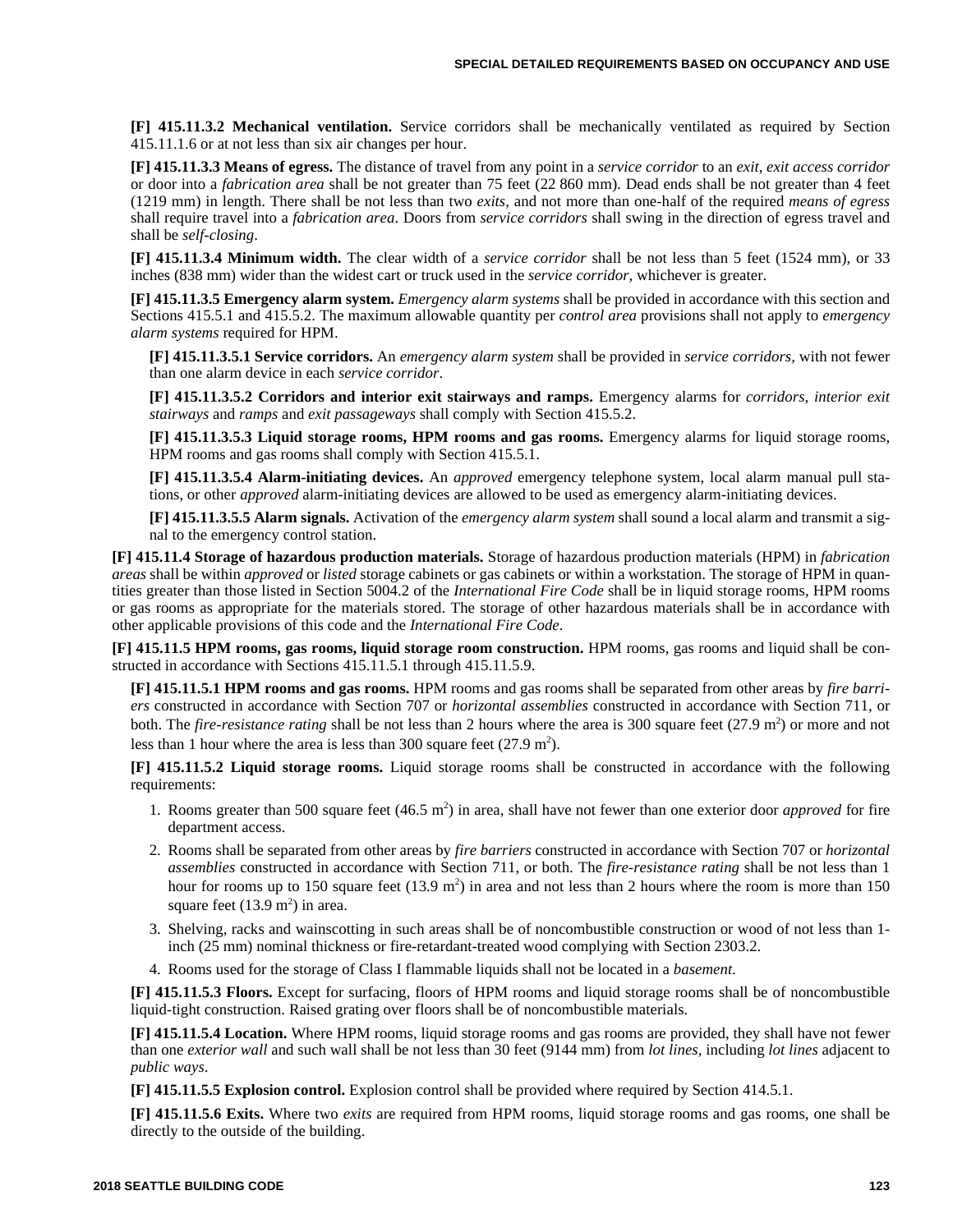**[F] 415.11.5.7 Doors.** Doors in a *fire barrier* wall, including doors to *corridors*, shall be *self-closing fire door assemblies* having a *fire protection rating* of not less than 3/4 hour.

**[F] 415.11.5.8 Ventilation.** Mechanical exhaust ventilation shall be provided in liquid storage rooms, HPM rooms and gas rooms at the rate of not less than 1 cubic foot per minute per square foot  $(0.044 \text{ L/s/m}^2)$  of floor area or six air changes per hour.

Exhaust ventilation for gas rooms shall be designed to operate at a negative pressure in relation to the surrounding areas and direct the exhaust ventilation to an exhaust system.

**[F] 415.11.5.9 Emergency alarm system.** An *approved emergency alarm system* shall be provided for HPM rooms, liquid storage rooms and gas rooms.

Emergency alarm-initiating devices shall be installed outside of each interior *exit* door of such rooms.

Activation of an emergency alarm-initiating device shall sound a local alarm and transmit a signal to the emergency control station.

An *approved* emergency telephone system, local alarm manual pull stations or other *approved* alarm-initiating devices are allowed to be used as emergency alarm-initiating devices.

**[F] 415.11.6 Piping and tubing.** Hazardous production materials piping and tubing shall comply with this section and ASME B31.3.

**[F] 415.11.6.1 HPM having a health-hazard ranking of 3 or 4.** Systems supplying HPM liquids or gases having a health-hazard ranking of 3 or 4 shall be welded throughout, except for connections, to the systems that are within a ventilated enclosure if the material is a gas, or an *approved* method of drainage or containment is provided for the connections if the material is a liquid.

**[F] 415.11.6.2 Location in service corridors.** Hazardous production materials supply piping or tubing in *service corridors* shall be exposed to view.

**[F] 415.11.6.3 Excess flow control.** Where HPM gases or liquids are carried in pressurized piping above 15 pounds per square inch gauge (psig) (103.4 kPa), excess flow control shall be provided. Where the piping originates from within a liquid storage room, HPM room or gas room, the excess flow control shall be located within the liquid storage room, HPM room or gas room. Where the piping originates from a bulk source, the excess flow control shall be located as close to the bulk source as practical.

**[F] 415.11.6.4 Installations in corridors and above other occupancies.** The installation of HPM piping and tubing within the space defined by the walls of *corridors* and the floor or roof above, or in concealed spaces above other occupancies, shall be in accordance with Sections 415.11.6.1 through 415.11.6.3 and the following conditions:

- 1. Automatic sprinklers shall be installed within the space unless the space is less than 6 inches (152 mm) in the least dimension.
- 2. *Ventilation* not less than six air changes per hour shall be provided. The space shall not be used to convey air from any other area.
- 3. Where the piping or tubing is used to transport HPM liquids, a receptor shall be installed below such piping or tubing. The receptor shall be designed to collect any discharge or leakage and drain it to an *approved* location. The 1 hour enclosure shall not be used as part of the receptor.
- 4. HPM supply piping and tubing and nonmetallic waste lines shall be separated from the corridor and from occupancies other than Group H-5 by fire barriers or by an approved method or assembly that has a fire-resistance rating of not less than 1 hour. Access openings into the enclosure shall be protected by approved fire-protection-rated assemblies.
- 5. Readily accessible manual or automatic remotely activated fail-safe emergency shutoff valves shall be installed on piping and tubing other than waste lines at the following locations:
	- 5.1. At branch connections into the *fabrication area*.
	- 5.2. At entries into *corridors*.

**Exception:** Transverse crossings of the *corridors* by supply piping that is enclosed within a ferrous pipe or tube for the width of the *corridor* need not comply with Items 1 through 5.

**[F] 415.11.6.5 Identification.** Piping, tubing and HPM waste lines shall be identified in accordance with ANSI A13.1 to indicate the material being transported.

**[F] 415.11.7 Gas detection systems.** A gas detection system complying with Section 916 shall be provided for HPM gases where the physiological warning threshold level of the gas is at a higher level than the accepted permissible exposure limit (PEL) for the gas and for flammable gases in accordance with Sections 415.11.7.1 through 415.11.7.2.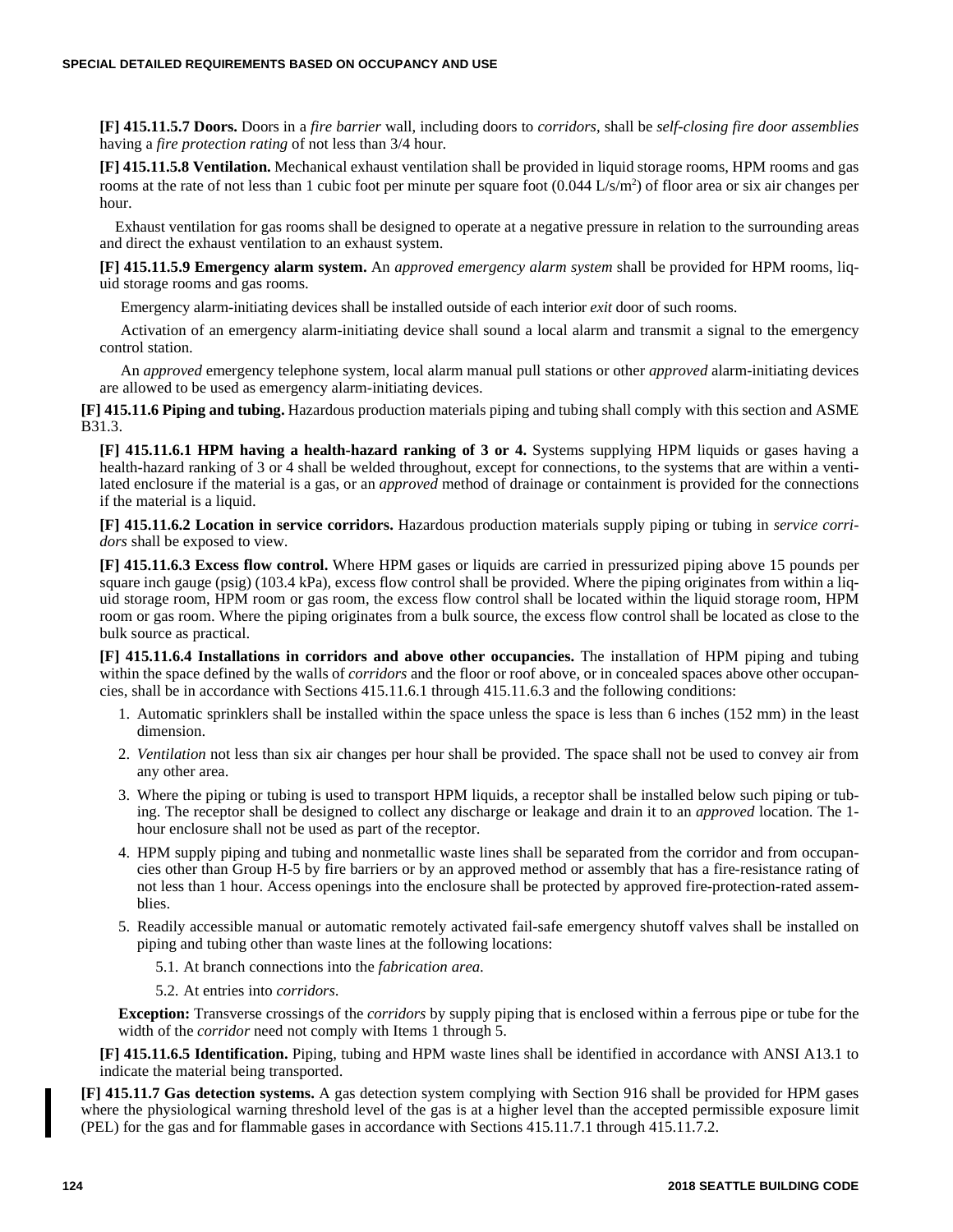**[F] 415.11.7.1 Where required.** A *gas detection system* shall be provided in the areas identified in Sections 415.11.7.1.1 through 415.11.7.1.4.

**[F] 415.11.7.1.1 Fabrication areas.** A *gas detection system* shall be provided in *fabrication areas* where HPM gas is used in the *fabrication area*.

**[F] 415.11.7.1.2 HPM rooms.** A *continuous gas detection system* shall be provided in HPM rooms where HPM gas is used in the room.

**[F] 415.11.7.1.3 Gas cabinets, exhausted enclosures and gas rooms.** A *gas detection system* shall be provided in gas cabinets and exhausted enclosures for HPM gas. A *gas detection system* shall be provided in gas rooms where HPM gases are not located in gas cabinets or exhausted enclosures.

**[F] 415.11.7.1.4 Corridors.** Where HPM gases are transported in piping placed within the space defined by the walls of a *corridor* and the floor or roof above the *corridor*, a *gas detection system* shall be provided where piping is located and in the *corridor*.

**Exception:** A *gas detection system* is not required for occasional transverse crossings of the *corridors* by supply piping that is enclosed in a ferrous pipe or tube for the width of the *corridor*.

**[F] 415.11.7.2 Gas detection system operation.** The *gas detection system* shall be capable of monitoring the room, area or equipment in which the HPM gas is located at or below all the following gas concentrations:

- 1. Immediately dangerous to life and health (IDLH) values where the monitoring point is within an exhausted enclosure, ventilated enclosure or gas cabinet.
- 2. Permissible exposure limit (PEL) levels where the monitoring point is in an area outside an exhausted enclosure, ventilated enclosure or gas cabinet.
- 3. For flammable gases, the monitoring detection threshold level shall be vapor concentrations in excess of 25 percent of the lower flammable limit (LFL) where the monitoring is within or outside an exhausted enclosure, ventilated enclosure or gas cabinet.
- 4. Except as noted in this section, monitoring for highly toxic and toxic gases shall also comply with Chapter 60 of the *International Fire Code*.

**[F] 415.11.7.2.1 Alarms.** The gas detection system shall initiate a local alarm and transmit a signal to the emergency control station when a short-term hazard condition is detected. The alarm shall be both visual and audible and shall provide warning both inside and outside the area where the gas is detected. The audible alarm shall be distinct from all other alarms.

**[F] 415.11.7.2.2 Shutoff of gas supply.** The gas detection system shall automatically close the shutoff valve at the source on gas supply piping and tubing related to the system being monitored for which gas is detected when a shortterm hazard condition is detected. Automatic closure of shutoff valves shall comply with the following:

- 1. Where the gas detection sampling point initiating the gas detection system alarm is within a gas cabinet or exhausted enclosure, the shutoff valve in the gas cabinet or exhausted enclosure for the specific gas detected shall automatically close.
- 2. Where the gas detection sampling point initiating the gas detection system alarm is within a room and compressed gas containers are not in gas cabinets or an exhausted enclosure, the shutoff valves on all gas lines for the specific gas detected shall automatically close.
- 3. Where the gas detection sampling point initiating the gas detection system alarm is within a piping distribution manifold enclosure, the shutoff valve supplying the manifold for the compressed gas container of the specific gas detected shall automatically close.

**Exception:** Where the gas detection sampling point initiating the gas detection system alarm is at the use location or within a gas valve enclosure of a branch line downstream of a piping distribution manifold, the shutoff valve for the branch line located in the piping distribution manifold enclosure shall automatically close.

**[F] 415.11.8 Manual fire alarm system.** An *approved* manual *fire alarm* system shall be provided throughout buildings containing Group H-5. Activation of the alarm system shall initiate a local alarm and transmit a signal to the emergency control station. The *fire alarm* system shall be designed and installed in accordance with Section 907.

**[F] 415.11.9 Emergency control station.** An emergency control station shall be provided in accordance with Sections 415.11.9.1 through 415.11.9.3.

**[F] 415.11.9.1 Location.** The emergency control station shall be located on the premises at an *approved* location outside the *fabrication area*.

**[F] 415.11.9.2 Staffing.** Trained personnel shall continuously staff the emergency control station.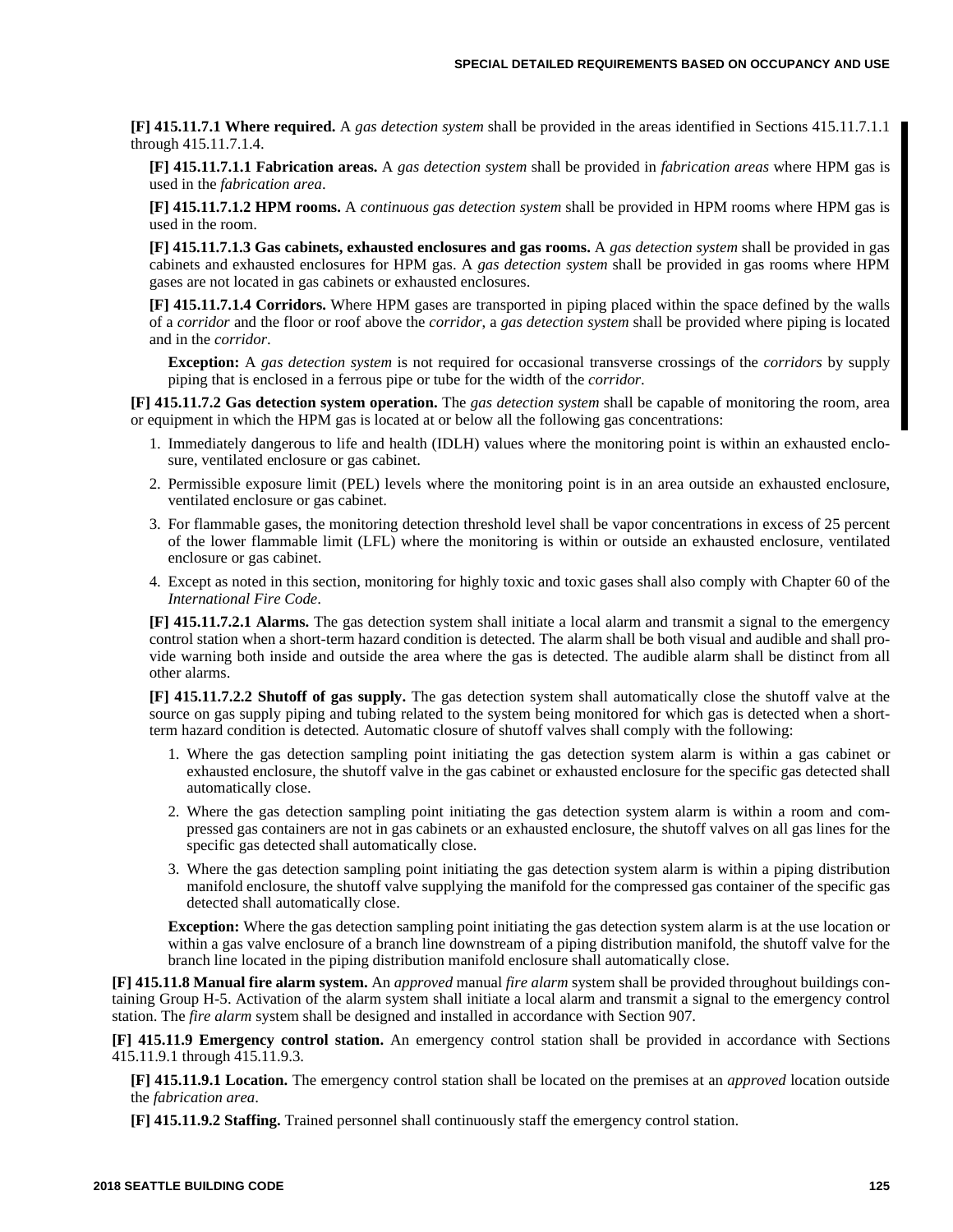**[F] 415.11.9.3 Signals.** The emergency control station shall receive signals from emergency equipment and alarm and detection systems. Such emergency equipment and alarm and detection systems shall include, but not be limited to, the following where such equipment or systems are required to be provided either in this chapter or elsewhere in this code:

- 1. *Automatic sprinkler system* alarm and monitoring systems.
- 2. Manual *fire alarm* systems.
- 3. *Emergency alarm systems.*
- 4. *Gas detection systems.*

H

- 5. Smoke detection systems.
- 6. Emergency power system.
- 7. Automatic detection and alarm systems for pyrophoric liquids and Class 3 water-reactive liquids required in Section 2705.2.3.4 of the *International Fire Code*.
- 8. Exhaust *ventilation* flow alarm devices for pyrophoric liquids and Class 3 water-reactive liquids cabinet exhaust *ventilation* systems required in Section 2705.2.3.4 of the *International Fire Code*.

**[F] 415.11.10 Emergency power system.** An emergency power system shall be provided in Group H-5 occupancies in accordance with Section 2702. The emergency power system shall supply power automatically to the electrical systems specified in Section 415.11.10.1 when the normal electrical supply system is interrupted.

**[S][F] 415.11.10.1 Required electrical systems.** ((Emergency)) An *emergency* power *system* shall be provided for electrically operated equipment and connected control circuits for the following systems:

- 1. HPM exhaust *ventilation* systems.
- 2. HPM gas cabinet *ventilation* systems.
- 3. HPM exhausted enclosure *ventilation* systems.
- 4. HPM gas room *ventilation* systems.
- 5. HPM gas detection systems.
- 6. *Emergency alarm systems.*
- 7. Manual and automatic *fire alarm* systems.
- 8. *Automatic sprinkler system* monitoring and alarm systems.
- 9. Automatic alarm and detection systems for pyrophoric liquids and Class 3 water-reactive liquids required in Section 2705.2.3.4 of the *International Fire Code*.
- 10. Flow alarm switches for pyrophoric liquids and Class 3 water-reactive liquids cabinet exhaust *ventilation* systems required in Section 2705.2.3.4 of the *International Fire Code*.
- 11. Electrically operated systems required elsewhere in this code or in the *International Fire Code* applicable to the use, storage or handling of HPM.

**[F] 415.11.10.2 Exhaust ventilation systems.** Exhaust *ventilation* systems are allowed to be designed to operate at not less than one-half the normal fan speed on the emergency power system where it is demonstrated that the level of exhaust will maintain a safe atmosphere.

**[F] 415.11.11 Automatic sprinkler system protection in exhaust ducts for HPM.** An *approved automatic sprinkler system* shall be provided in exhaust ducts conveying gases, vapors, fumes, mists or dusts generated from HPM in accordance with Sections 415.11.11.1 through 415.11.11.3 and the *International Mechanical Code*.

**[F] 415.11.11.1 Metallic and noncombustible nonmetallic exhaust ducts.** An *approved automatic sprinkler system* shall be provided in metallic and noncombustible nonmetallic exhaust ducts where all of the following conditions apply:

- 1. Where the largest cross-sectional diameter is equal to or greater than 10 inches (254 mm).
- 2. The ducts are within the building.
- 3. The ducts are conveying flammable gases, vapors or fumes.

**[F] 415.11.11.2 Combustible nonmetallic exhaust ducts.** *Automatic sprinkler system* protection shall be provided in combustible nonmetallic exhaust ducts where the largest cross-sectional diameter of the duct is equal to or greater than 10 inches (254 mm).

**Exception:** Ducts need not be provided with automatic sprinkler protection as follows:

- 1. Ducts *listed* or *approved* for applications without *automatic sprinkler system* protection.
- 2. Ducts not more than 12 feet (3658 mm) in length installed below ceiling level.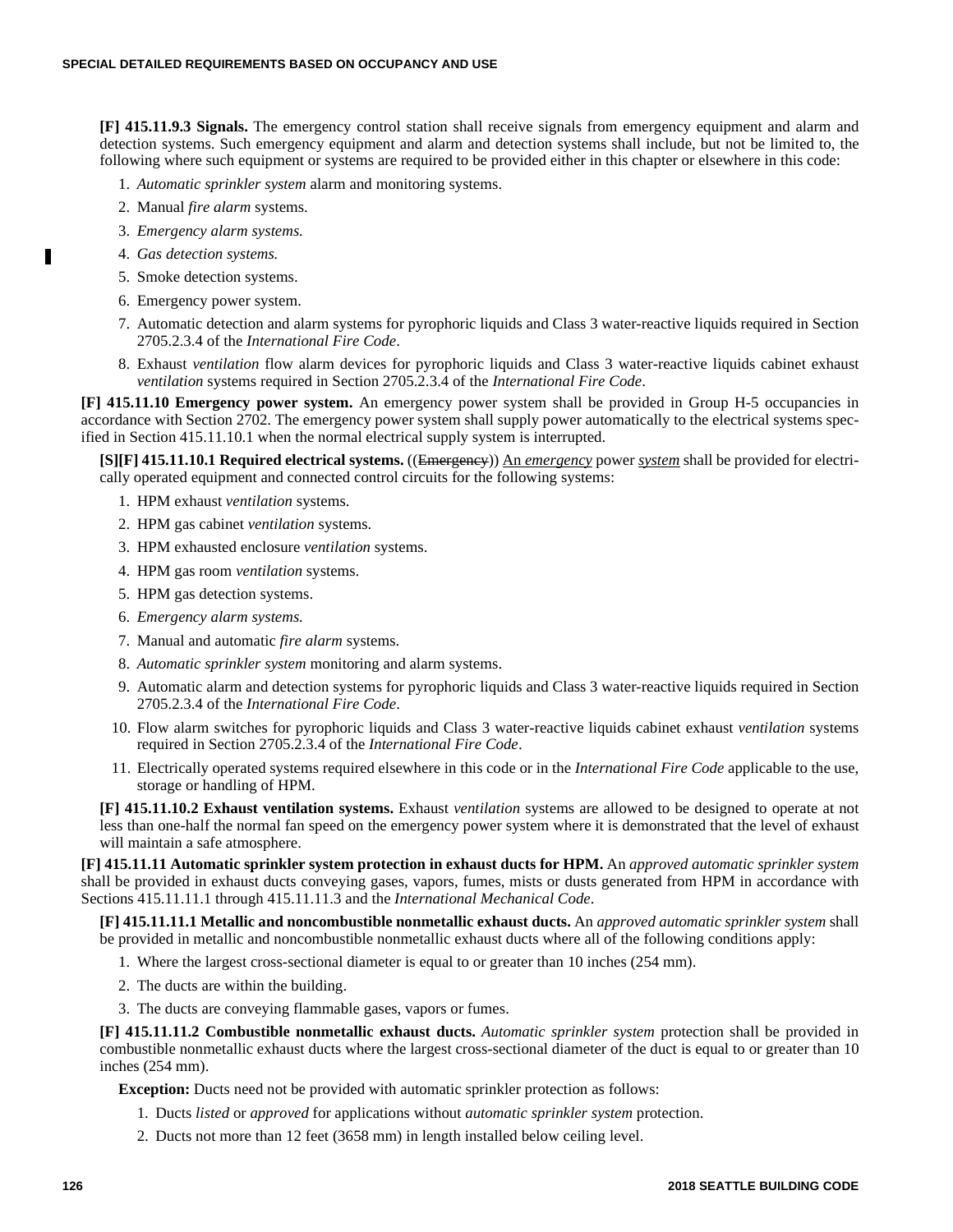**[F] 415.11.11.3 Automatic sprinkler locations.** Sprinkler systems shall be installed at 12-foot (3658 mm) intervals in horizontal ducts and at changes in direction. In vertical ducts, sprinklers shall be installed at the top and at alternate floor levels.

## **SECTION 416 SPRAY APPLICATION OF FLAMMABLE FINISHES**

**[F] 416.1 General.** The provisions of this section shall apply to the construction, installation and use of buildings and structures, or parts thereof, for the spray application of flammable finishes. Operations and equipment shall comply with the *International Fire Code*.

**[F] 416.2 Spray rooms.** Spray rooms shall be enclosed with not less than 1-hour *fire barriers* constructed in accordance with Section 707 or *horizontal assemblies* constructed in accordance with Section 711, or both. Floors shall be waterproofed and drained in an *approved* manner.

**[F] 416.2.1 Construction.** Walls and ceilings of spray rooms shall be constructed of noncombustible materials or the interior surface shall be completely covered with noncombustible materials. Aluminum shall not be used.

**[F] 416.2.2 Surfaces.** The interior surfaces of spray rooms shall be smooth and shall be so constructed to permit the free passage of exhaust air from all parts of the interior and to facilitate washing and cleaning, and shall be so designed to confine residues within the room.

**[F] 416.2.3 Ventilation.** Mechanical *ventilation* and interlocks with the spraying operation shall be in accordance with the *International Fire Code* and *International Mechanical Code*.

**[F] 416.3 Spraying spaces.** Spraying spaces shall be ventilated with an exhaust system to prevent the accumulation of flammable mist or vapors in accordance with the *International Mechanical Code*. Where such spaces are not separately enclosed, noncombustible spray curtains shall be provided to restrict the spread of flammable vapors.

**[F] 416.3.1 Surfaces.** The interior surfaces of spraying spaces shall be smooth; shall be so constructed to permit the free passage of exhaust air from all parts of the interior and to facilitate washing and cleaning; and shall be so designed to confine residues within the spraying space. Aluminum shall not be used.

**[F] 416.4 Spray booths.** Spray booths shall be designed, constructed and operated in accordance with the *International Fire Code*.

 **[F] 416.5 Fire protection.** An *automatic sprinkler system* or *fire-extinguishing system* shall be provided in all spray rooms and spray booths, and shall be installed in accordance with Chapter 9.

# **SECTION 417 DRYING ROOMS**

**[F] 417.1 General.** A drying room or dry kiln installed within a building shall be constructed entirely of *approved* noncombustible materials or assemblies of such materials regulated by the *approved* rules or as required in the general and specific sections of this chapter for special occupancies and where applicable to the general requirements of the *International Mechanical Code*.

**[F] 417.2 Piping clearance.** Overhead heating pipes shall have a clearance of not less than 2 inches (51 mm) from combustible contents in the dryer.

**[F] 417.3 Insulation.** Where the operating temperature of the dryer is 175°F (79°C) or more, metal enclosures shall be insulated from adjacent combustible materials by not less than 12 inches (305 mm) of airspace, or the metal walls shall be lined with 1/4 inch (6.4 mm) insulating mill board or other *approved* equivalent insulation.

**[F] 417.4 Fire protection.** Drying rooms designed for high-hazard materials and processes, including special occupancies as provided for in Chapter 4, shall be protected by an *approved automatic fire-extinguishing system* complying with the provisions of Chapter 9.

# **SECTION 418 ORGANIC COATINGS**

**[F] 418.1 Building features.** Manufacturing of organic coatings shall be done only in buildings that do not have pits or *basements.*

**[F] 418.2 Location.** Organic coating manufacturing operations and operations incidental to or connected therewith shall not be located in buildings having other occupancies.

**[F] 418.3 Process mills.** Mills operating with close clearances and that process flammable and heat-sensitive materials, such as nitrocellulose, shall be located in a *detached building* or noncombustible structure.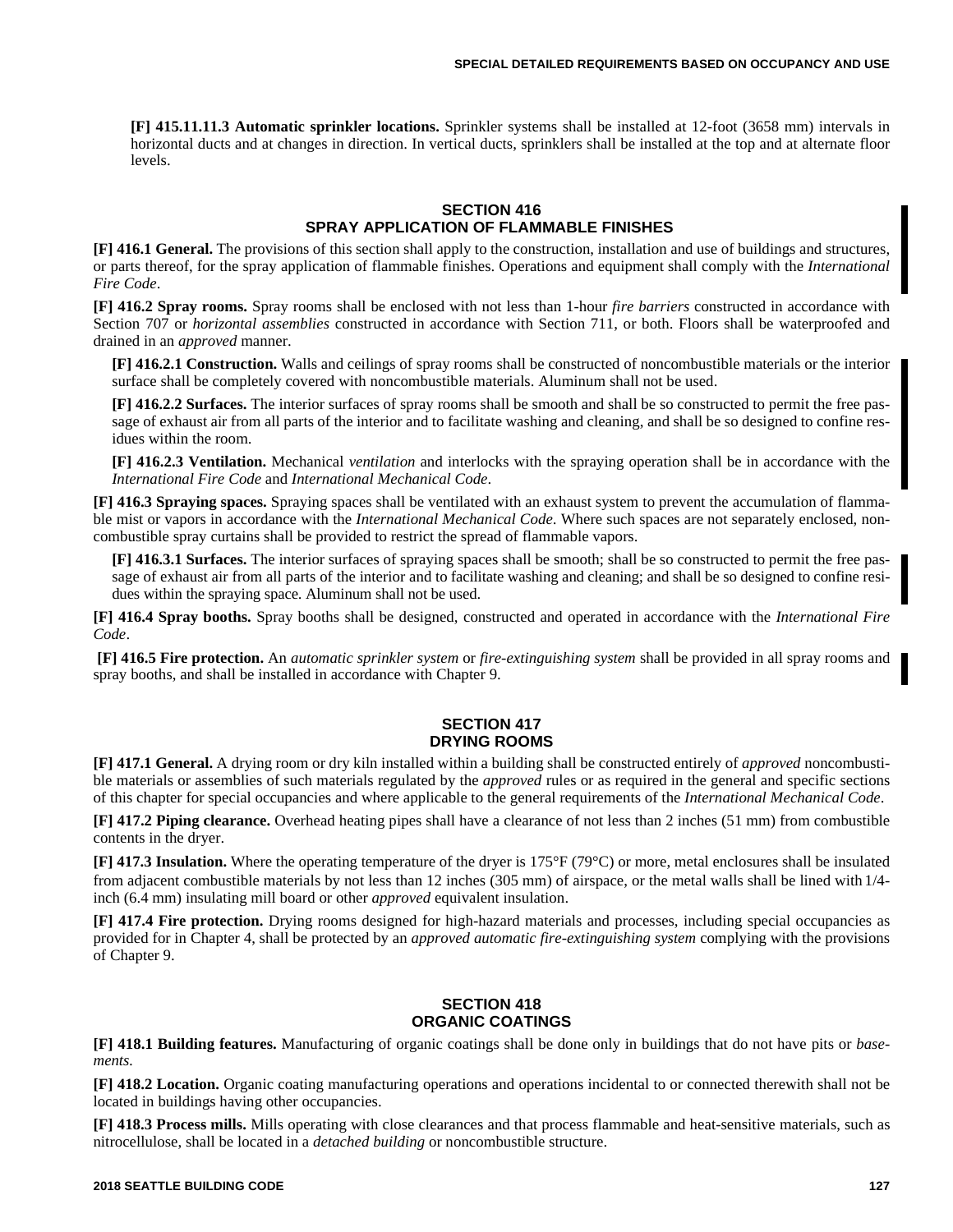**[F] 418.4 Tank storage.** Storage areas for flammable and combustible liquid tanks inside of structures shall be located at or above grade and shall be separated from the processing area by not less than 2-hour *fire barriers* constructed in accordance with Section 707 or *horizontal assemblies* constructed in accordance with Section 711, or both.

**[F] 418.5 Nitrocellulose storage.** Nitrocellulose storage shall be located on a detached pad or in a separate structure or a room enclosed with not less than 2-hour *fire barriers* constructed in accordance with Section 707 or *horizontal assemblies* constructed in accordance with Section 711, or both.

**[F] 418.6 Finished products.** Storage rooms for finished products that are flammable or combustible liquids shall be separated from the processing area by not less than 2-hour *fire barriers* constructed in accordance with Section 707 or *horizontal assemblies* constructed in accordance with Section 711, or both.

# **SECTION 419 LIVE/WORK UNITS**

**[S] 419.1 General.** A *live/work unit* shall comply with Sections 419.1 through 419.9.

**Exception:** Dwelling or sleeping units that include an office that is less than 10 percent of the area of the *dwelling unit* are permitted to be classified as *dwelling units* with accessory occupancies in accordance with Section 508.2.

**419.1.1 Limitations.** All of the following shall apply to live/work areas:

- 1. The *live/work unit* is permitted to be not greater than  $3,000$  square feet (279 m<sup>2</sup>) in area.
- 2. The nonresidential area is permitted to be not more than 50 percent of the area of each *live/work unit*.
- ((3. The nonresidential area function shall be limited to the first or main floor only of the *live/work unit*.
- 4. Not more than five nonresidential workers or employees are allowed to occupy the nonresidential area at any one time.))

**[S] 419.2 Occupancies***. Live/work units* shall be classified as a Group R-2 or Group R-3 occupancy. Separation requirements found in ((Sections 420 and)) Section 508 shall not apply within the *live/work unit* where the *live/work unit* is in compliance with Sections 419 and 420. Nonresidential uses that would otherwise be classified as either a Group H or S occupancy shall not be permitted in a *live/work unit*.

**Exception:** Storage shall be permitted in the *live/work unit* provided that the aggregate area of storage in the nonresidential portion of the *live/work unit* shall be limited to 10 percent of the space dedicated to nonresidential activities.

**419.3 Means of egress.** Except as modified by this section, the *means of egress* components for a *live/work unit* shall be designed in accordance with Chapter 10 for the function served.

**419.3.1 Egress capacity.** The egress capacity for each element of the *live/work unit* shall be based on the occupant load for the function served in accordance with Table 1004.5.

**419.3.2 Spiral stairways.** *Spiral stairways* that conform to the requirements of Section 1011.10 shall be permitted.

**419.4 Vertical openings.** Floor openings between floor levels of a *live/work unit* are permitted without enclosure.

**[F] 419.5 Fire protection.** The *live/work unit* shall be provided with a monitored *fire alarm* system where required by Section 907.2.9. ((and an)) An *automatic sprinkler system* shall be provided in the *live/work unit* in accordance with:

- 1. Section ((903.2.8.)) 903.3.1.2 or 903.3.1.3 for Group R occupancies in buildings with four or fewer *dwelling units* that do not exceed two *stories* in height that are less than 5,000 square feet in area; or
- 2. Section 903.3.1.1 for all other buildings.

**[S] 419.6 Structural.** Floors within a *live/work unit* shall be designed for the live loads in Table 1607.1, based on the function within the space. The nonresidential portion of the unit shall be designed for a live load of not less than 50 psf.

**419.7 Accessibility.** Accessibility shall be designed in accordance with Chapter 11 for the function served.

**Interpretation I419.7:** Accessibility provisions for Group M occupancies shall be applied unless the applicant specifies another occupancy.

**419.8 Ventilation.** The applicable *ventilation* requirements of the *International Mechanical Code* shall apply to each area within the *live/work unit* for the function within that space.

**419.9 Plumbing facilities.** The nonresidential area of the *live/work unit* shall be provided with minimum plumbing facilities as specified by Chapter 29, based on the function of the nonresidential area. Where the nonresidential area of the *live/work unit* is required to be *accessible* by Section 1107.6.2.1, the plumbing fixtures specified by Chapter 29 shall be *accessible*.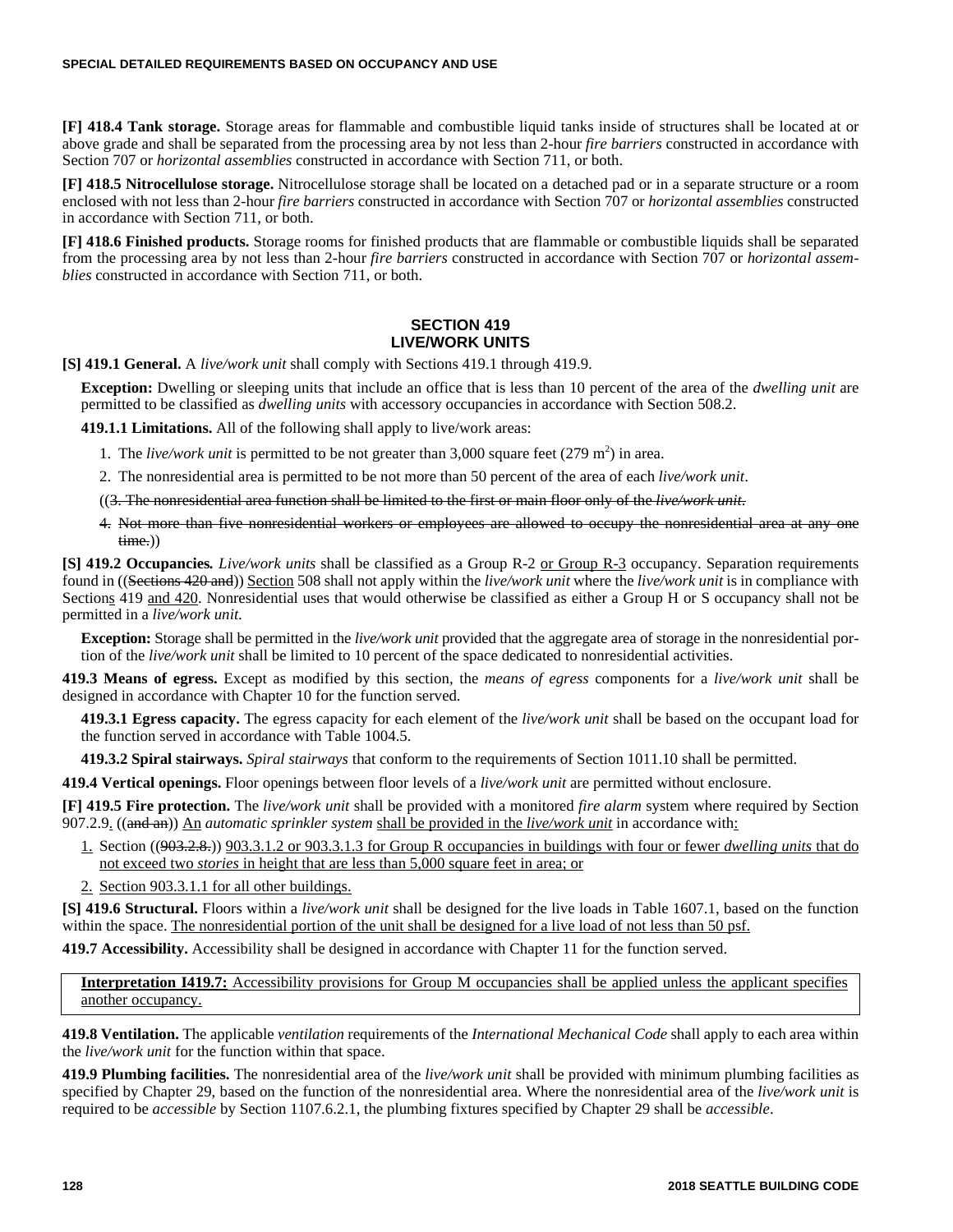# **SECTION 420 GROUPS I-1, R-1, R-2, R-3 AND R-4**

**[S] 420.1 General.** Occupancies in Groups I-1, R-1, R-2, R-3 and R-4 shall comply with the provisions of Sections 420.1 through  $((420.10))$  420.14 and other applicable provisions of this code.

**[W] 420.2 Separation walls.** Walls separating *dwelling units* in the same building, walls separating *sleeping units* in the same building and walls separating *dwelling* or *sleeping units* from other occupancies contiguous to them in the same building shall be constructed as *fire partitions* in accordance with Section 708. Buildings containing multiple sleeping units with common use or central kitchens shall not be classified as a single dwelling.

### **Exceptions:**

- 1. Groups R-2 and I-1 arranged into residential sleeping suites containing a maximum of five sleeping residents. Separation between bedrooms, living areas and toilet rooms within these residential sleeping suites shall not be required.
- 2. Group I-1 sleeping areas arranged so that a dedicated staff member has direct observation over a multiple resident sleeping room, without intervening full height walls, shall not be required to provide fire partitions within the resident sleeping area.

**Interpretation I420:** Separation provisions of Section 508 apply in addition to the separation requirements of Section 420.

**[S] 420.3 Horizontal separation.** Floor assemblies separating *dwelling units* in the same buildings, floor assemblies separating *sleeping units* in the same building and floor assemblies separating *dwelling* or *sleeping units* from other occupancies contiguous to them in the same building shall be constructed as *horizontal assemblies* in accordance with Section 711.

**Exception:** In Group R-3 ((and R-4)) facilities, floor assemblies within the dwelling units or sleeping units are not required to be constructed as horizontal assemblies.

**[F] 420.4 Automatic sprinkler system.** Group R occupancies shall be equipped throughout with an *automatic sprinkler system* in accordance with Section 903.2.8. Group I-1 occupancies shall be equipped throughout with an *automatic sprinkler system* in accordance with Section 903.2.6. Quick-response or residential automatic sprinklers shall be installed in accordance with Section 903.3.2.

**[F] 420.5 Fire alarm systems and smoke alarms.** Fire alarm systems and smoke alarms shall be provided in Group I-1, R-1 and R-2 occupancies in accordance with Sections 907.2.6, 907.2.8 and 907.2.9, respectively. Single- or multiple-station smoke alarms shall be provided in Groups I-1, R-2, R-3 and R-4 in accordance with Section 907.2.10.

**420.6 Smoke barriers in Group I-1, Condition 2.** Smoke barriers shall be provided in Group I-1, Condition 2 to subdivide every story used by persons receiving care, treatment or sleeping and to provide other stories with an occupant load of 50 or more persons, into not fewer than two smoke compartments. Such stories shall be divided into smoke compartments with an area of not more than  $22,500$  square feet  $(2092 \text{ m}^2)$  and the distance of travel from any point in a smoke compartment to a smoke barrier door shall not exceed 200 feet (60 960 mm). The smoke barrier shall be in accordance with Section 709.

**420.6.1 Refuge area.** Refuge areas shall be provided within each smoke compartment. The size of the refuge area shall accommodate the occupants and care recipients from the adjoining smoke compartment. Where a smoke compartment is adjoined by two or more smoke compartments, the minimum area of the refuge area shall accommodate the largest occupant load of the adjoining compartments. The size of the refuge area shall provide the following:

- 1. Not less than 15 net square feet  $(1.4 \text{ m}^2)$  for each care recipient.
- 2. Not less than 6 net square feet  $(0.56 \text{ m}^2)$  for other occupants.

Areas or spaces permitted to be included in the calculation of the refuge area are corridors, lounge or dining areas and other low-hazard areas.

**420.7 Group I-1 assisted living housing units.** In Group I-1 occupancies, where a fire-resistance corridor is provided in areas where assisted living residents are housed, shared living spaces, group meeting or multipurpose therapeutic spaces open to the corridor shall be in accordance with all of the following criteria:

- 1. The walls and ceilings of the space are constructed as required for corridors.
- 2. The spaces are not occupied as resident sleeping rooms, treatment rooms, incidental uses in accordance with Section 509, or hazardous uses.
- 3. The open space is protected by an automatic fire detection system installed in accordance with Section 907.
- 4. In Group I-1, Condition 1, the corridors onto which the spaces open are protected by an automatic fire detection system installed in accordance with Section 907, or the spaces are equipped throughout with quick-response sprinklers in accordance with Section 903.3.2.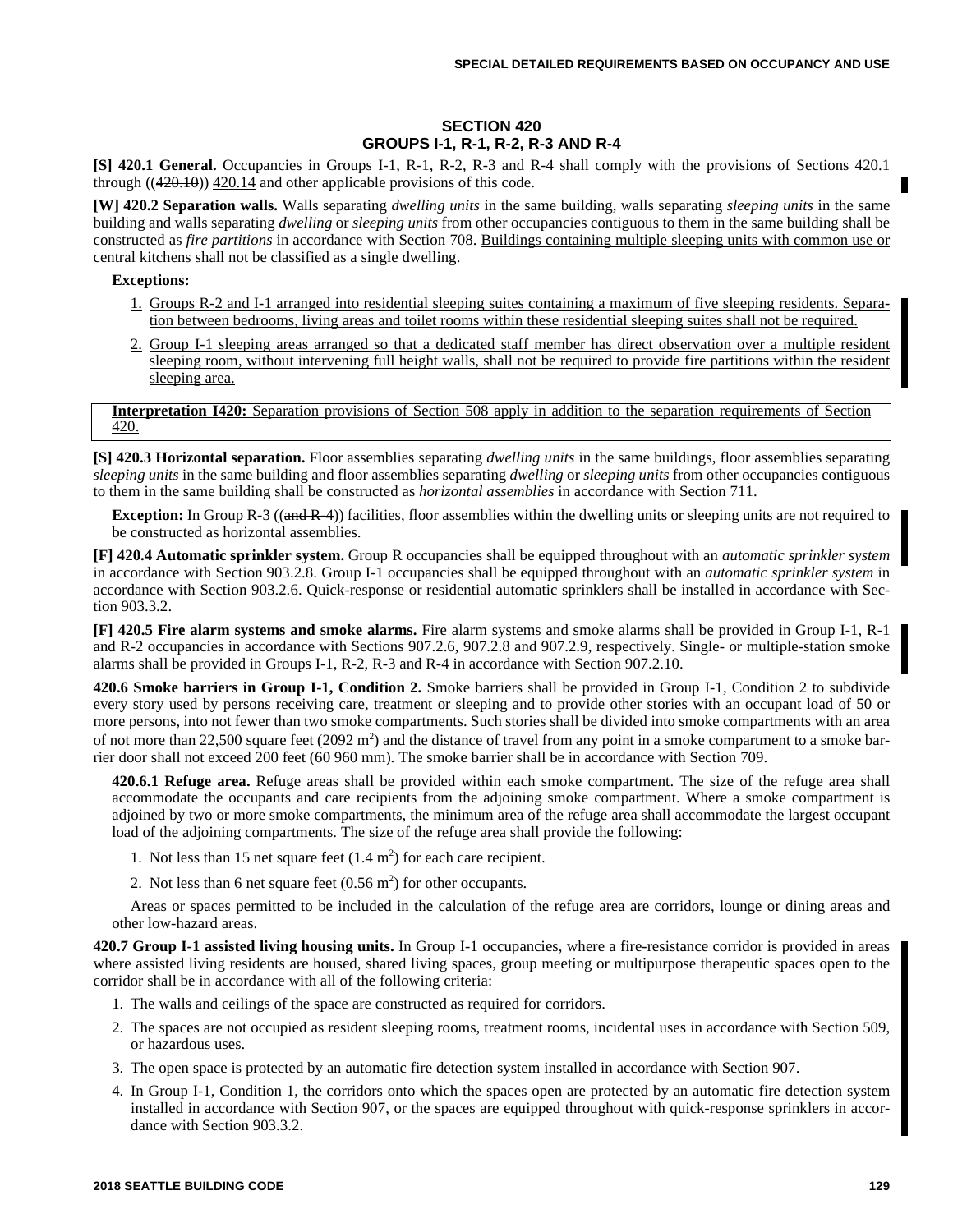- 5. In Group I-1, Condition 2, the corridors onto which the spaces open, in the same smoke compartment, are protected by an automatic fire detection system installed in accordance with Section 907, or the smoke compartment in which the spaces are located is equipped throughout with quick-response sprinklers in accordance with Section 903.3.2.
- 6. The space is arranged so as not to obstruct access to the required exits.

**420.8 Group I-1 cooking facilities.** In Group I-1 occupancies, rooms or spaces that contain cooking facilities with domestic cooking appliances shall be in accordance with all of the following criteria:

- 1. In Group I-1, Condition 1 occupancies, the number of care recipients served by one cooking facility shall not be greater than 30.
- 2. In Group I-1, Condition 2 occupancies, the number of care recipients served by one cooking facility and within the same smoke compartment shall not be greater than 30.
- 3. The types of domestic cooking appliances permitted shall be limited to ovens, cooktops, ranges, warmers and microwaves.
- 4. The space containing the domestic cooking facilities shall be arranged so as not to obstruct access to the required exit.
- 5. Domestic cooking hoods installed and constructed in accordance with Section 505 of the *International Mechanical Code* shall be provided over cooktops or ranges.
- 6. Cooktops and ranges shall be protected in accordance with Section 904.13.
- 7. A shutoff for the fuel and electrical supply to the cooking equipment shall be provided in a location that is accessible only to staff.
- 8. A timer shall be provided that automatically deactivates the cooking appliances within a period of not more than 120 minutes.
- 9. A portable fire extinguisher shall be provided. Installation shall be in accordance with Section 906 and the extinguisher shall be located within a 30-foot (9144 mm) distance of travel from each domestic cooking appliance.

**420.8.1 Cooking facilities open to the corridor.** Cooking facilities located in a room or space open to a corridor, aisle or common space shall comply with Section 420.8.

**420.9 Group R cooking facilities.** In Group R occupancies, cooking appliances used for domestic cooking operations shall be in accordance with Section 917.2 of the *International Mechanical Code.*

**420.10 Group R-2 dormitory cooking facilities.** Domestic cooking appliances for use by residents of Group R-2 college dormitories shall be in accordance with Sections 420.10.1 and 420.10.2.

**420.10.1 Cooking appliances.** Where located in Group R-2 college dormitories, domestic cooking appliances for use by residents shall be in compliance with all of the following:

- 1. The types of domestic cooking appliances shall be limited to ovens, cooktops, ranges, warmers, coffee makers and microwaves.
- 2. Domestic cooking appliances shall be limited to approved locations.
- 3. Cooktops and ranges shall be protected in accordance with Section 904.13.
- 4. Cooktops and ranges shall be provided with a domestic cooking hood installed and constructed in accordance with Section 505 of the *International Mechanical Code*.

**420.10.2 Cooking appliances in sleeping rooms.** Cooktops, ranges and ovens shall not be installed or used in sleeping rooms.

**[W] 420.11 Adult family homes.** This section shall apply to all newly constructed adult family homes and all existing singlefamily homes being converted to adult family homes. This section shall not apply to those adult family homes licensed by the state of Washington department of social and health services prior to July 1, 2001.

**420.11.1 Sleeping room classification.** Each sleeping room in an adult family home shall be classified as one of the following:

- 1. Type S Where the means of egress contains stairs, elevators or platform lifts.
- 2. Type NS1 Where one means of egress is at grade level or a ramp constructed in accordance with Section 1012 is provided.
- 3. Type NS2 Where two means of egress are at grade level or ramps constructed in accordance with Section 1012 are provided.

**420.11.2 Types of locking devices and door activation.** All bedrooms and bathroom doors shall be openable from the outside when locked. Every closet door shall be readily openable from the inside. Operable parts of door handles, pulls, latches, locks and other devices installed in adult family homes shall be operable with one hand and shall not require tight grasping, pinching, or twisting of the wrist. Pocket doors shall have graspable hardware available when in the closed or open position.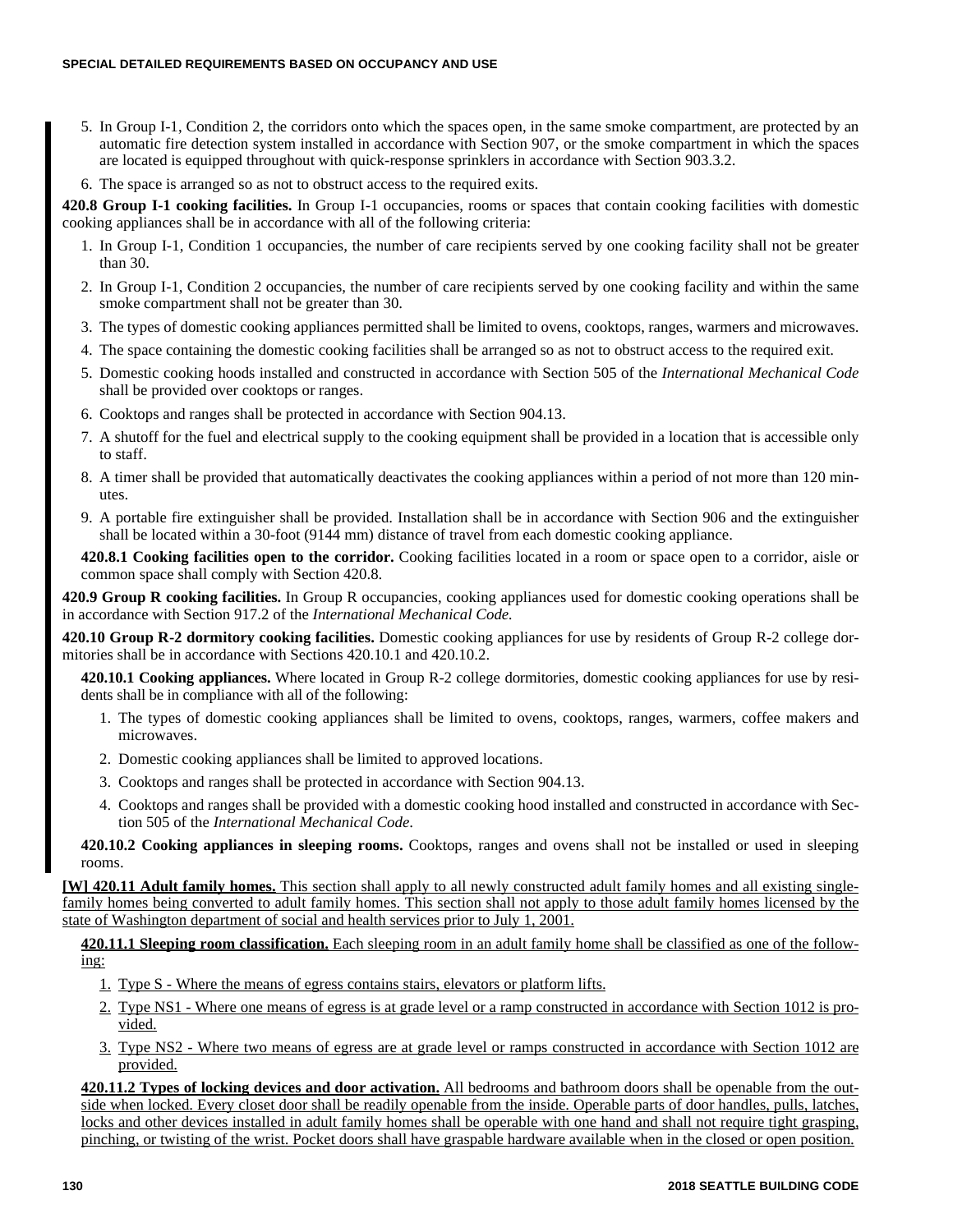The force required to activate operable parts shall be 5.0 pounds (22.2 N) maximum. Required exit door(s) shall have no additional locking devices. Required exit door hardware shall unlock inside and out-side mechanisms when exiting the building allowing reentry into the adult family home without the use of a key, tool or special knowledge.

**420.11.3 Smoke and carbon monoxide alarm requirements.** Alarms shall be installed in such a manner so that the detection device warning is audible from all areas of the dwelling upon activation of a single alarm.

**420.11.4 Escape windows and doors.** Every sleeping room shall be provided with emergency escape and rescue windows as required by Section 1030. No alternatives to the sill height such as steps, raised platforms or other devices placed by the openings will be approved as meeting this requirement.

**420.11.5 Grab bar general requirements.** Where facilities are designated for use by adult family home clients, grab bars for water closets, bathtubs and shower stalls shall be installed according to ICC A117.1.

**420.11.6 Shower stalls.** Where provided to meet the requirements for bathing facilities, the minimum size of shower stalls for an adult family home shall be 30 inches deep by 48 inches long.

**[W] 420.12 Licensed care cooking facilities.** In Group I-1, Condition 2 assisted living facilities licensed under chapter 388- 78A WAC and residential treatment facilities licensed under chapter 246-337 WAC, rooms or spaces that contain a cooking facility with domestic cooking appliances shall be permitted to be open to the corridor where all of the following criteria are met:

- 1. The number of care recipients housed in the smoke compartment is not greater than 30.
- 2. The number of care recipients served by the cooking facility is not greater than 30.
- 3. Only one cooking facility area is permitted in a smoke compartment.
- 4. The types of domestic cooking appliances permitted are limited to ovens, cooktops, ranges, warmers and microwaves.
- 5. The corridor is a clearly identified space delineated by construction or floor pattern, material or color.
- 6. The space containing the domestic cooking facility shall be arranged so as not to obstruct access to the required exit.
- 7. A domestic cooking hood installed and constructed in accordance with Section 505 of the International Mechanical Code is provided over the cooktop or range.
- 8. The domestic cooking hood provided over the cooktop or range shall be equipped with an automatic fire-extinguishing system of a type recognized for protection of domestic cooking equipment. Pre-engineered automatic extinguishing systems shall be tested in accordance with UL 300A and listed and labeled for the intended application. The system shall be installed in accordance with this code, its listing and the manufacturer's instructions.
- 9. A manual actuation device for the hood suppression system shall be installed in accordance with Sections 904.12.1 and 904.12.2.
- 10. An interlock device shall be provided such that upon activation of the hood suppression system, the power or fuel supply to the cooktop or range will be turned off.
- 11. A shut-off for the fuel and electrical power supply to the cooking equipment shall be provided in a location that is accessible only to staff.
- 12. A timer shall be provided that automatically deactivates the cooking appliances within a period of not more than 120 minutes.
- 13. A portable fire extinguisher shall be installed in accordance with Section 906 of the International Fire Code.

**[S] 420.13 Roof-ceiling soffits.** Roof-ceiling soffits in *dwelling units* and sleeping units shall be provided with a minimum of 1/ 2-inch (13 mm) gypsum wallboard in buildings of Types IIB, IIIB and VB construction.

#### **[S] 420.14 Security from criminal activity in Group R.**

**420.14.1 Group R occupancies other than one- and two-family dwellings.** All housing units except one- and two-family *dwellings* shall comply with Section 420.14.1.

**420.14.1.1 Definition.** For the purposes of this section, "housing unit" is any *dwelling unit* or guest room.

**420.14.1.2 Building entrance doors and locks.** Building entrance doors shall be without openings and shall be as capable of resisting forcible entry as a flush solid core wood door 1-3/8 inches (35 mm) thick.

# **Exceptions:**

- 1. Building entrance doors are permitted to have visitor-observation ports that do not impair the fire resistance of the door.
- 2. Main entrance doors are permitted to be framed or unframed non-shattering glass, framed 1/4-inch (6 mm) plate glass or other security glazing.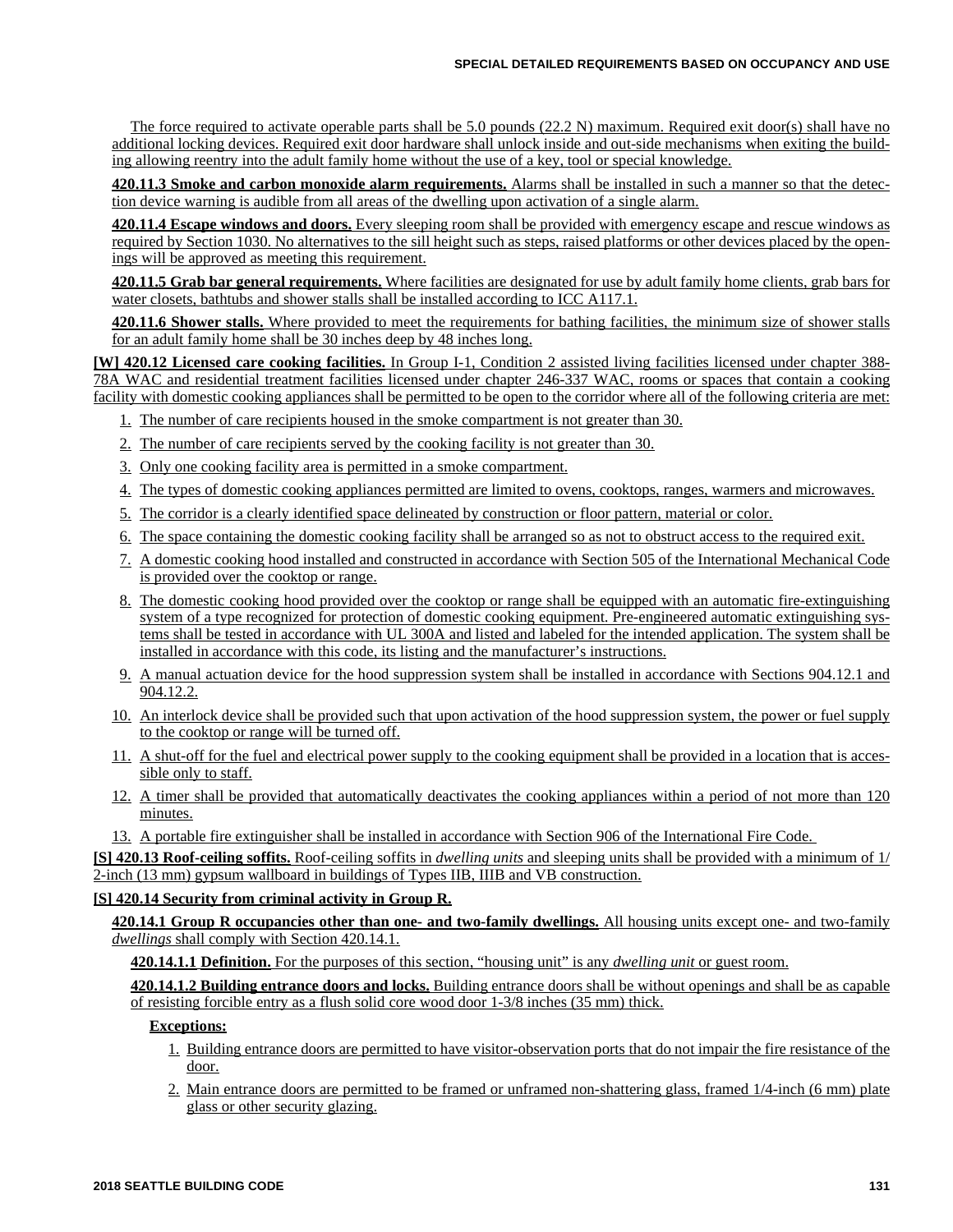3. Building entrance doors other than main entrance doors are permitted to have glazed openings. Glazed openings shall have wire, grilles or security glazing to prevent operation of the door latch from outside by hand or instrument.

Building entrance doors shall be self-closing, self-locking and equipped with a dead-locking latch bolt with at least a 1/ 2-inch (13 mm) throw that shall penetrate the striker at least 1/4 inch (6 mm).

# **Exceptions:**

- 1. Building entrance doors that open directly into a housing unit shall comply with Section 420.14.1.4.
- 2. Garage-to-building doors need not be self-locking when the garage-to-exterior door is equipped with an electrically-operated remote control device for opening and automatically closing.
- 3. When either the garage-to-exterior doors or garage-to-building doors are equipped for self-closing and self-locking, the other need not be so equipped.

**420.14.1.3 Locks.** All *exit* doors, including those from individual housing units, shall be openable from the interior without use of keys or special knowledge or effort.

**420.14.1.4 Housing unit doors and locks.** Doors from interior *corridors* to individual housing units shall not have glass openings and shall be as capable of resisting forcible entry as a flush solid core wood door 1-3/8 (35 mm) inches thick.

Every entrance door to a housing unit shall have a dead bolt or dead-locking latch bolt with at least a 1/2-inch (13 mm) throw that penetrates the striker not less than 1/4 inch (6 mm). In hotels and other multi-unit buildings that provide housing for rent on a daily or weekly basis, every entrance door to a housing unit shall also be provided with a chain door guard or barrel bolt on the inside.

**420.14.1.5 Observation ports.** Every entrance door to a housing unit, other than transparent doors, shall have a visitorobservation port. The port shall not impair the fire resistance of the door. Observation ports shall be installed not less than 54 inches (1372 mm) and not more than 66 inches (1676 mm) above the floor.

**420.14.1.6 Non-exit doors.** Doors to storage, maintenance and building service rooms shall be self-closing and self-locking.

**420.14.1.7 Sliding doors.** Dead bolts or other *approved* locking devices shall be provided on all sliding doors. These locks shall be installed so that the mounting screws for the lock cases are inaccessible from the outside.

**420.14.1.8 Windows.** Openable windows shall have operable inside latching devices.

**Exception:** Windows with sills located 10 feet (3048 mm) or more above grade, or 10 feet (3048 mm) or more above a deck, balcony or porch that is not readily accessible from grade except through a housing unit need not have operable inside latching devices.

**420.14.2 One- and two-family dwellings.** One- and two-family *dwellings* shall comply with Section 420.14.2.

**420.14.2.1 Building entrance locks.** Building entrance doors, including garage doors, shall be capable of locking. They shall be equipped with a dead-locking latch bolt with at least a  $1/2$ -inch  $(13 \text{ mm})$  throw that penetrates the striker not less than 1/4 inch (6 mm). Building entrance doors shall be openable from the inside without use of a key or special knowledge or effort.

**Exception:** Garage-to-exterior doors are permitted to be equipped with an electronically-operated remote control device for opening and closing in lieu of a dead-locking latch bolt. When garage-to-exterior doors are equipped with remote control devices, garage-to-building doors need not be capable of locking.

**420.14.2.2 Observation ports.** Every building entrance door, other than garage doors, shall have a visitor observation port or glass side light. Observation ports shall be installed at a height of not less than 54 inches (1372 mm) and not more than 66 inches (1676 mm) from the floor.

**420.14.2.3 Windows and sliding doors.** Dead bolts or other *approved* locking devices shall be provided on all sliding doors and openable windows. The lock shall be installed so that the mounting screws for the lock case are inaccessible from the outside.

**Exception:** Windows with sills located 10 feet (3048 mm) or more above grade, or 10 feet (3048 mm) or more above a deck, balcony or porch that is not readily accessible from grade except through a housing unit need not have operable inside latching devices.

**420.14.3 Alternate security devices.** Subject to the approval of the *building official*, alternate security devices are permitted to be substituted for those required by this Section 420.14. Alternate devices shall have equal capability to resist illegal entry. The installation of the device shall not conflict with other requirements of this code and other ordinances regulating the safety of exiting.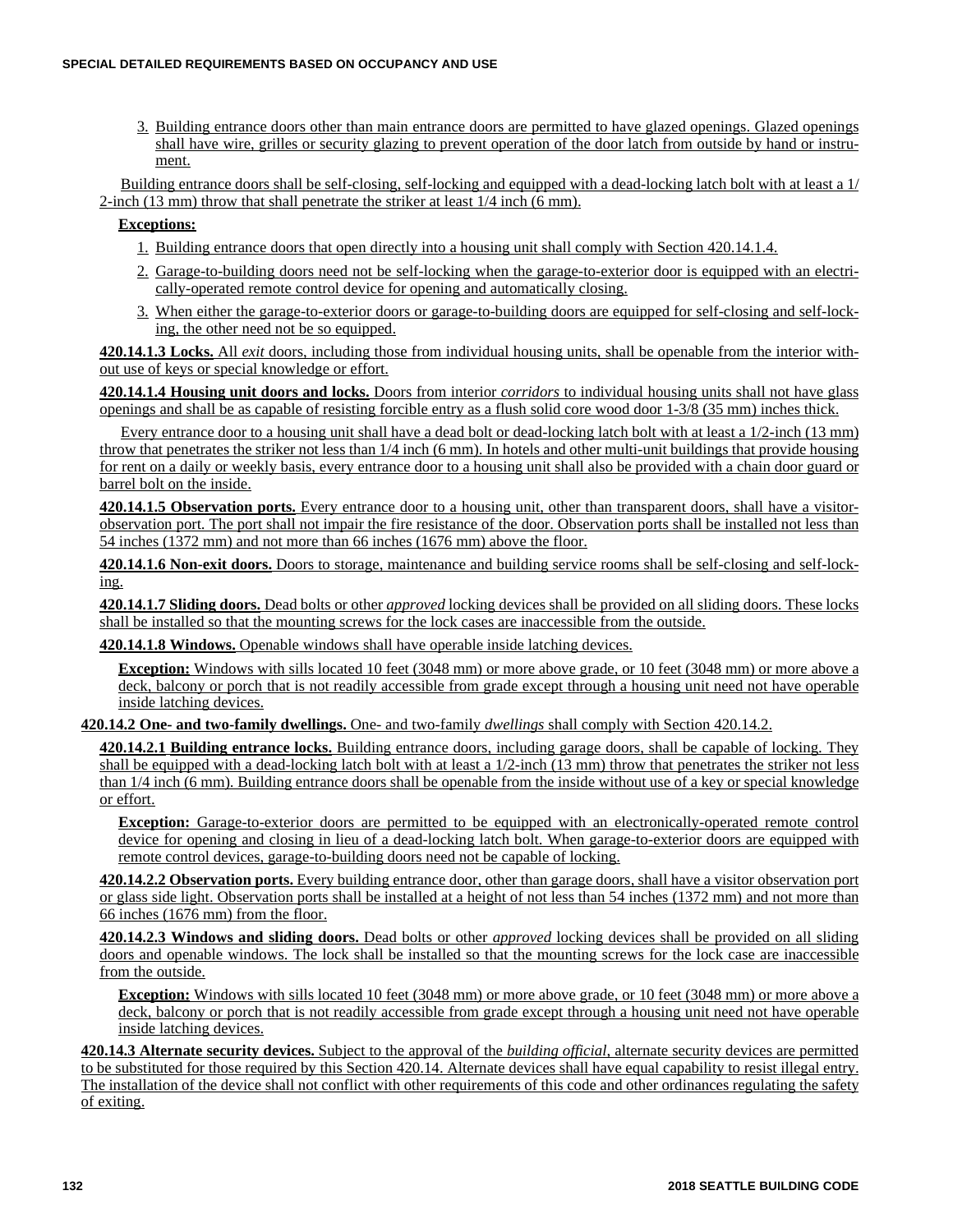# **SECTION 421 HYDROGEN FUEL GAS ROOMS**

**[F] 421.1 General.** Where required by the *International Fire Code*, hydrogen fuel gas rooms shall be designed and constructed in accordance with Sections 421.1 through 421.7.

**[F] 421.2 Location.** Hydrogen fuel gas rooms shall not be located below grade.

**[F] 421.3 Design and construction.** Hydrogen fuel gas rooms not classified as Group H shall be separated from other areas of the building in accordance with Section 509.1.

**[F] 421.3.1 Pressure control.** Hydrogen fuel gas rooms shall be provided with a ventilation system designed to maintain the room at a negative pressure in relation to surrounding rooms and spaces.

**[F] 421.3.2 Windows.** Operable windows in interior walls shall not be permitted. Fixed windows shall be permitted where in accordance with Section 716.

**[F] 421.4 Exhaust ventilation.** Hydrogen fuel gas rooms shall be provided with mechanical exhaust ventilation in accordance with the applicable provisions of Section 502.16.1 of the *International Mechanical Code*.

**[F] 421.5 Gas detection system.** Hydrogen fuel gas rooms shall be provided with a *gas detection system* that complies with Sections 421.5.1, 421.5.2, and 916.

**[F] 421.5.1 System activation.** Activation of a gas detection alarm shall result in both of the following:

1. Initiation of distinct audible and visible alarm signals both inside and outside of the hydrogen fuel gas room.

2. Automatic activation of the mechanical exhaust ventilation system.

**[F] 421.5.2 Failure of the gas detection system.** Failure of the *gas detection system* shall automatically activate the mechanical exhaust ventilation system, stop hydrogen generation, and cause a trouble signal to sound at an approved location.

**[F] 421.6 Explosion control.** Explosion control shall be provided where required by Section 414.5.1.

**[S][F] 421.7 ((Standby)) Legally required standby power.** Mechanical *ventilation* and gas detection systems shall be provided with a standby power system in accordance with Section 2702.

# **SECTION 422 AMBULATORY CARE ((FACIILITIES)) FACILITIES**

**422.1 General.** Occupancies classified as *ambulatory care facilities* shall comply with the provisions of Sections 422.1 through 422.6 and other applicable provisions of this code.

**422.2 Separation.** *Ambulatory care facilities* where the potential for four or more care recipients are to be *incapable of selfpreservation* at any time shall be separated from adjacent spaces, *corridors* or tenants with a *fire partition* installed in accordance with Section 708.

**[S] 422.3 Smoke compartments.** Where the aggregate area of one or more *ambulatory care facilities* is greater than 10,000 square feet (929 m<sup>2</sup>) on one *story*, the *story* shall be provided with a *smoke barrier* to subdivide the *story* into not fewer than two smoke compartments. The area of any one such *smoke compartment* shall be not greater than 22,500 square feet (2090 m<sup>2</sup>). The distance of travel from any point in a *smoke compartment* to a *smoke barrier* door shall be not greater than 200 feet (60 960 mm). The *smoke barrier* shall be installed in accordance with Section 709 with the exception that *smoke barriers* shall be continuous from outside wall to an outside wall, a floor to a floor, or from a *smoke barrier* to a *smoke barrier* or a combination thereof.

**422.3.1 Means of egress.** Where ambulatory care facilities require smoke compartmentation in accordance with Section 422.3, the fire safety evacuation plans provided in accordance with Section 1002.2 shall identify the building components necessary to support a *defend-in-place* emergency response in accordance with Sections 403 and 404 of the *International Fire Code.*

422.3.2 Refuge area. Not less than 30 net square feet (2.8 m<sup>2</sup>) for each nonambulatory care recipient shall be provided within the aggregate area of *corridors,* care recipient rooms, treatment rooms, lounge or dining areas and other low-hazard areas within each *smoke compartment.* Each occupant of an *ambulatory care facility* shall be provided with access to a refuge area without passing through or utilizing adjacent tenant spaces.

**422.3.3 Independent egress.** A *means of egress* shall be provided from each *smoke compartment* created by smoke barriers without having to return through the *smoke compartment* from which *means of egress* originated.

**[F] 422.4 Automatic sprinkler systems.** *Automatic sprinkler systems* shall be provided for *ambulatory care facilities* in accordance with Section 903.2.2.

**[F] 422.5 Fire alarm systems.** A *fire alarm* system shall be provided for *ambulatory care facilities* in accordance with Section 907.2.2.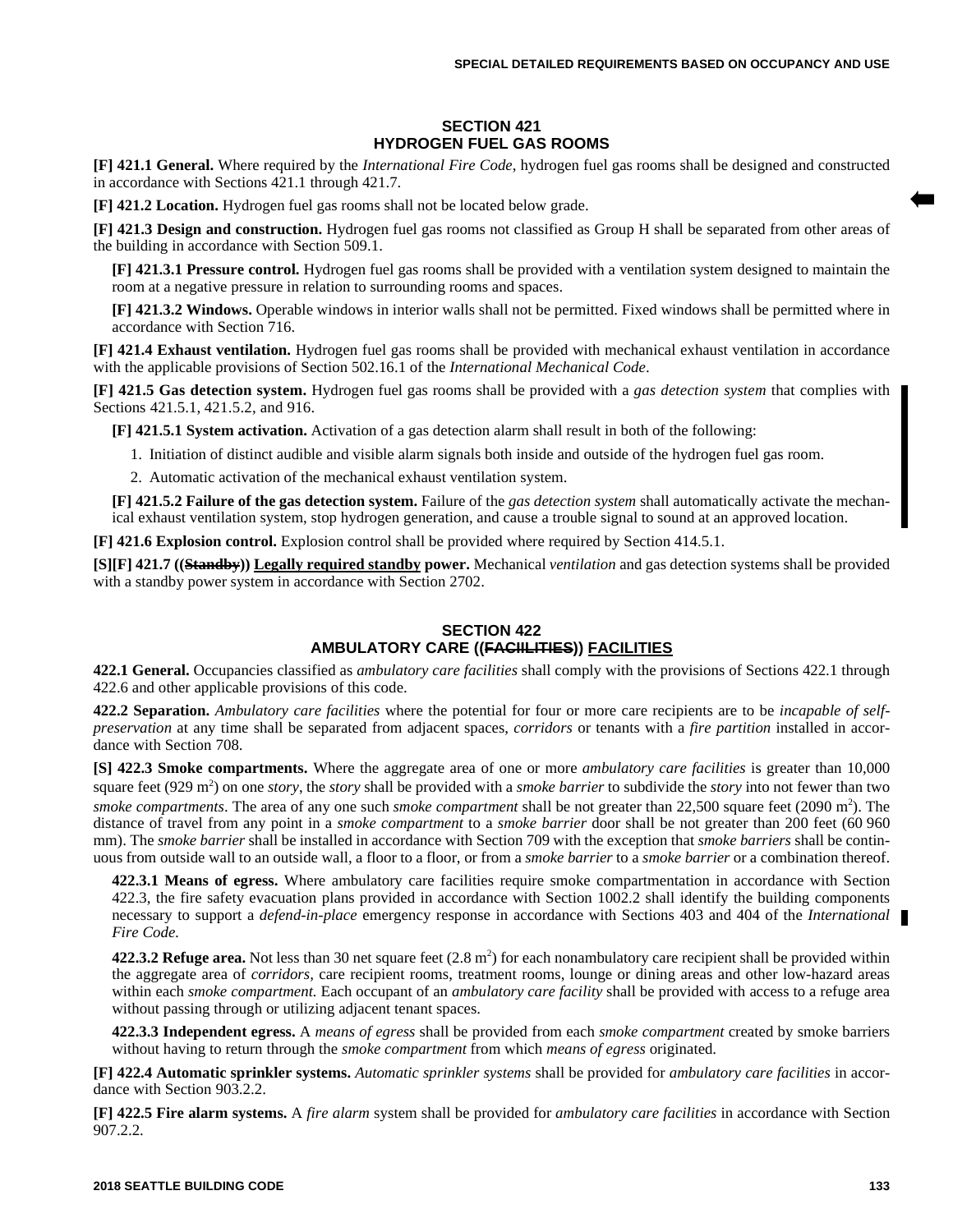**[F] 422.6 Electrical systems.** In ambulatory care facilities, the essential electrical system for electrical components, equipment and systems shall be designed and constructed in accordance with the provisions of Chapter 27 and NFPA 99.

# **SECTION 423 STORM SHELTERS**

**423.1 General.** This section applies to the construction of storm shelters constructed as separate detached buildings or constructed as rooms or spaces within buildings for the purpose of providing protection from storms that produce high winds, such as tornadoes and hurricanes during the storm. Such structures shall be designated to be hurricane shelters, tornado shelters, or combined hurricane and tornado shelters. Design of facilities for use as emergency shelters after the storm are outside the scope of ICC 500 and shall comply with Table 1604.5 as a Risk Category IV Structure.

**423.2 Construction.** In addition to other applicable requirements in this code, storm shelters shall be constructed in accordance with ICC 500. Buildings or structures that are also designated as emergency shelters shall also comply with Table 1604.5 as Risk Category IV structures.

**423.3 Critical emergency operations.** In areas where the shelter design wind speed for tornados in accordance with Figure 304.2(1) of ICC 500 is 250 mph, 911 call stations, emergency operation centers and fire, rescue, ambulance and police stations shall comply with Table 1604.5 as a Risk Category IV structure and shall be provided with a storm shelter constructed in accordance with ICC 500.

**423.4 Group E occupancies.** In areas where the shelter design wind speed for tornados is 250 mph in accordance with Figure 304.2(1) of ICC 500, all Group E occupancies with an occupant load of 50 or more shall have a storm shelter constructed in accordance with ICC 500.

#### **Exceptions:**

- 1. Group E day care facilities.
- 2. Group E occupancies accessory to places of religious worship.
- 3. Buildings meeting the requirements for shelter design in ICC 500.

**423.4.1 Required occupant capacity.** The required occupant capacity of the storm shelter shall include all of the buildings on the site and shall be the greater of the following:

- 1. The total occupant load of the classrooms, vocational rooms and offices in the Group E occupancy.
- 2. The occupant load of any indoor assembly space that is associated with the Group E occupancy.

#### **Exceptions:**

- 1. Where a new building is being added on an existing Group E site, and where the new building is not of sufficient size to accommodate the required occupant capacity of the storm shelter for all of the buildings on the site, the storm shelter shall at a minimum accommodate the required occupant capacity for the new building.
- 2. Where approved by the code official, the required occupant capacity of the shelter shall be permitted to be reduced by the occupant capacity of any existing storm shelters on the site.

**423.4.2 Location.** Storm shelters shall be located within the buildings they serve or shall be located where the maximum distance of travel from not fewer than one exterior door of each building to a door of the shelter serving that building does not exceed 1,000 feet (305 m).

# **SECTION 424 CHILDREN'S PLAY STRUCTURES**

**424.1 General.** Children's play structures installed inside all occupancies covered by this code that exceed 10 feet (3048 mm) in height or 150 square feet  $(14 \text{ m}^2)$  in area shall comply with Sections 424.2 through 424.5.

**424.2 Materials.** Children's play structures shall be constructed of noncombustible materials or of combustible materials that comply with the following:

- 1. *Fire-retardant-treated* wood complying with Section 2303.2.
- 2. Light-transmitting plastics complying with Section 2606.
- 3. Foam plastics (including the pipe foam used in soft-contained play equipment structures) having a maximum heat-release rate not greater than 100 kilowatts when tested in accordance with UL 1975 or when tested in accordance with NFPA 289, using the 20 kW ignition source.
- 4. Aluminum composite material (ACM) meeting the requirements of Class A *interior finish* in accordance with Chapter 8 when tested as an assembly in the maximum thickness intended for use.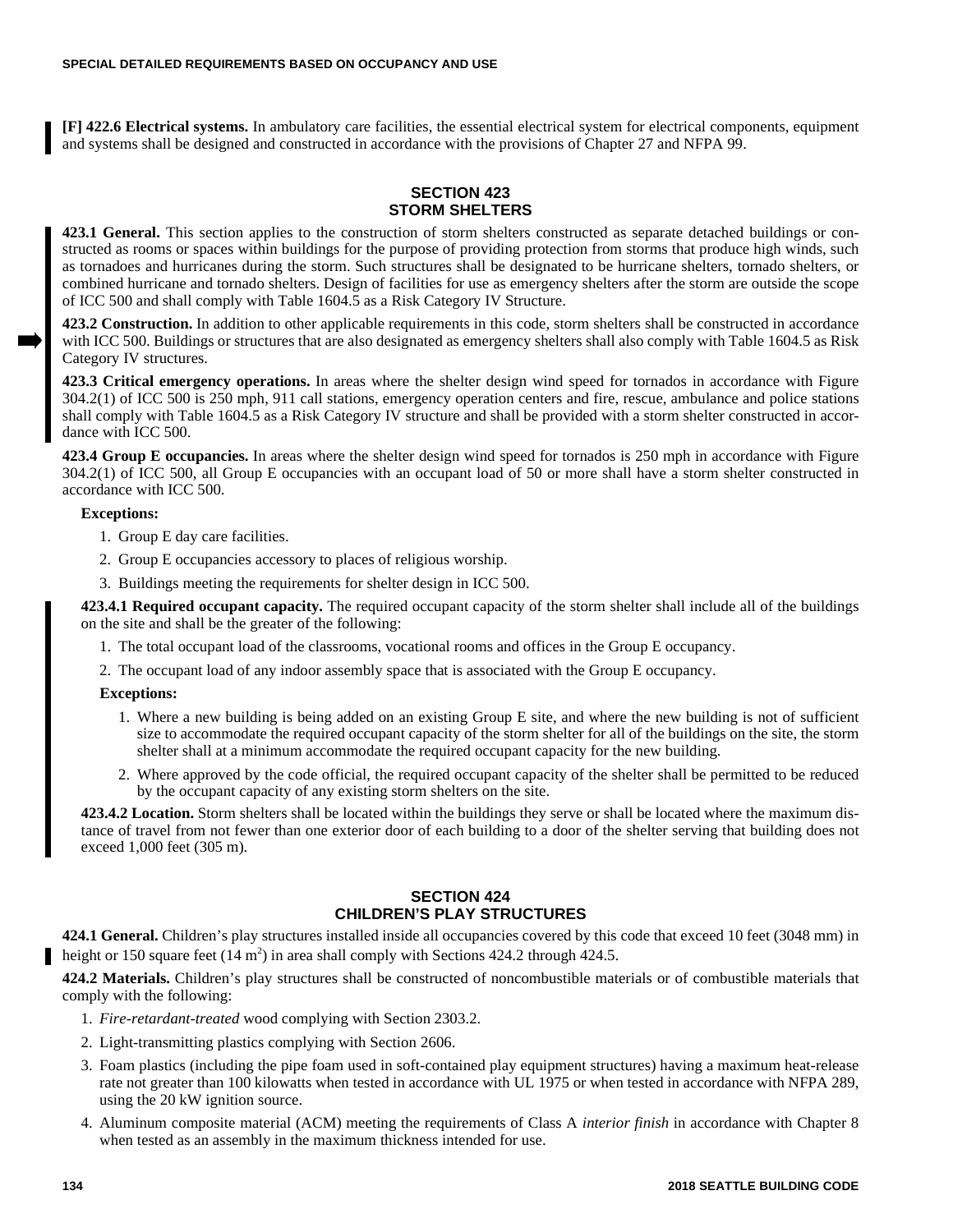- 5. Textiles and films complying with the fire propagation performance criteria contained in Test Method 1 or Test Method 2, as appropriate, of NFPA 701.
- 6. Plastic materials used to construct rigid components of soft-contained play equipment structures (such as tubes, windows, panels, junction boxes, pipes, slides and decks) exhibiting a peak rate of heat release not exceeding 400 kW/ $m^2$  when tested in accordance with ASTM E1354 at an incident heat flux of 50 kW/m<sup>2</sup> in the horizontal orientation at a thickness of 6 mm.
- 7. Ball pool balls, used in soft-contained play equipment structures, having a maximum heat-release rate not greater than 100 kilowatts when tested in accordance with UL 1975 or when tested in accordance with NFPA 289, using the 20 kW ignition source. The minimum specimen test size shall be 36 inches by 36 inches (914 mm by 914 mm) by an average of 21 inches (533 mm) deep, and the balls shall be held in a box constructed of galvanized steel poultry netting wire mesh.
- 8. Foam plastics shall be covered by a fabric, coating or film meeting the fire propagation performance criteria contained in Test Method 1 or Test Method 2, as appropriate, of NFPA 701.
- 9. The floor covering placed under the children's play structure shall exhibit a Class I interior floor finish classification, as described in Section 804, when tested in accordance with ASTM E648 or NFPA 253.

**[F] 424.3 Fire protection.** Children's play structures shall be provided with the same level of *approved* fire suppression and detection devices required for other structures in the same occupancy.

**424.4 Separation.** Children's play structures shall have a horizontal separation from building walls, partitions and from elements of the *means of egress* of not less than 5 feet (1524 mm). Children's play structures shall have a horizontal separation from other children's play structures of not less than 20 feet (6090 mm).

**424.5 Area limits.** Children's play structures shall be not greater than 300 square feet (28 m<sup>2</sup>) in area, unless a special investigation, acceptable to the building official, has demonstrated adequate fire safety.

## **SECTION 425 HYPERBARIC FACILITIES**

**425.1 Hyperbaric facilities.** Hyperbaric facilities shall meet the requirements contained in Chapter 14 of NFPA 99.

# **SECTION [F] 426 COMBUSTIBLE DUSTS, GRAIN PROCESSING AND STORAGE**

**[F] 426.1 General.** The provisions of Sections 426.1.1 through 426.1.7 shall apply to buildings in which materials that produce combustible dusts are stored or handled. Buildings that store or handle combustible dusts shall comply with NFPA 652 and the applicable provisions of NFPA 61, NFPA 85, NFPA 120, NFPA 484, NFPA 654, NFPA 655 and NFPA 664 and the *International Fire Code*.

**[F] 426.1.1 Type of construction and height exceptions.** Buildings shall be constructed in compliance with the height, number of stories and area limitations specified in Sections 504 and 506; except that where erected of Type I or II construction, the heights and areas of grain elevators and similar structures shall be unlimited, and where of Type IV construction, the maximum building height shall be 65 feet (19 812 mm) and except further that, in isolated areas, the maximum building height of Type IV structures shall be increased to 85 feet (25 908 mm).

**[F] 426.1.2 Grinding rooms.** Every room or space occupied for grinding or other operations that produce combustible dusts in such a manner that the room or space is classified as a Group H-2 occupancy shall be enclosed with fire barriers constructed in accordance with Section 707 or horizontal assemblies constructed in accordance with Section 711, or both. The fire-resistance rating of the enclosure shall be not less than 2 hours where the area is not more than  $3,000$  square feet  $(279 \text{ m}^2)$ , and not less than 4 hours where the area is greater than  $3,000$  square feet (279 m<sup>2</sup>).

**[F] 426.1.3 Conveyors.** Conveyors, chutes, piping and similar equipment passing through the enclosures of rooms or spaces shall be constructed dirt tight and vapor tight, and be of *approved* noncombustible materials complying with Chapter 30.

**[F] 426.1.4 Explosion control.** Explosion control shall be provided as specified in the *International Fire Code,* or spaces shall be equipped with the equivalent mechanical *ventilation* complying with the *International Mechanical Code*.

**[F] 426.1.5 Grain elevators.** Grain elevators, malt houses and buildings for similar occupancies shall not be located within 30 feet (9144 mm) of interior *lot lines* or structures on the same *lot*, except where erected along a railroad right-of-way.

**[F] 426.1.6 Coal pockets.** Coal pockets located less than 30 feet (9144 mm) from interior lot lines or from structures on the same lot shall be constructed of not less than Type IB construction. Where more than 30 feet (9144 mm) from interior *lot lines*, or where erected along a railroad right-of-way, the minimum type of construction of such structures not more than 65 feet (19 812 mm) in *building height* shall be Type IV.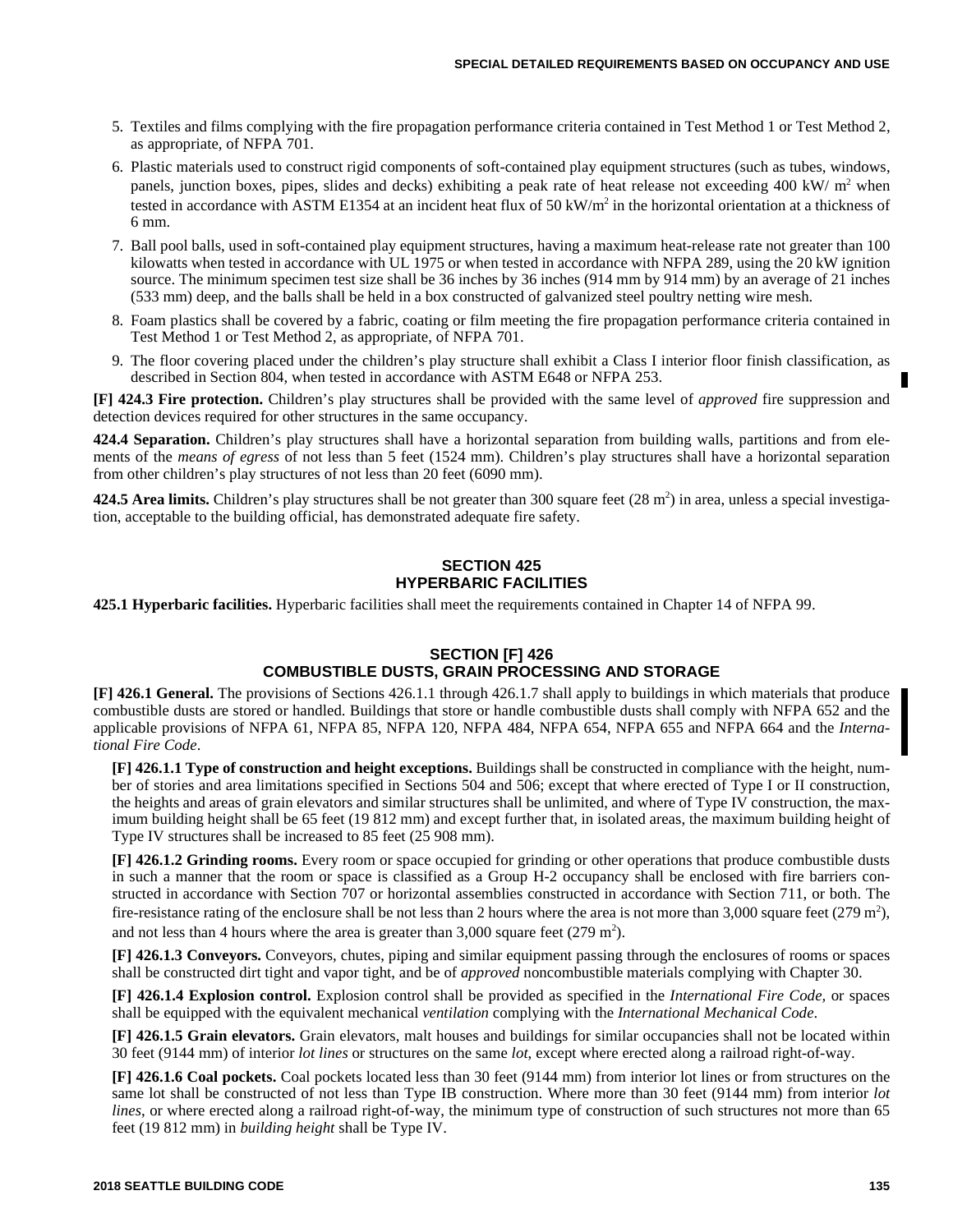**[F] 426.1.7 Tire rebuilding.** Buffing operations shall be located in a room separated from the remainder of the building housing the tire rebuilding or tire recapping operation by a 1-hour *fire barrier*.

**Exception:** Buffing operations are not required to be separated where all of the following conditions are met:

- 1. Buffing operations are equipped with an *approved* continuous automatic water-spray system directed at the point of cutting action.
- 2. Buffing machines are connected to particle-collecting systems providing a minimum air movement of 1,500 cubic feet per minute (cfm)  $(0.71 \text{ m}^3/\text{s})$  in volume and 4,500 feet per minute (fpm)  $(23 \text{ m/s})$  in-line velocity.
- 3. The collecting system shall discharge the rubber particles to an *approved* outdoor noncombustible or fire-resistant container, which is emptied at frequent intervals to prevent overflow.

#### **SECTION 427 MEDICAL GAS SYSTEMS**

**[S][F] 427.1 General.** Medical gases at health care-related facilities intended for patient ((or veterinary)) care, inhalation or sedation, including but not limited to, analgesia systems for dentistry, podiatry, veterinary and similar uses shall comply with Sections 427.2 through 427.2.3 in addition to other requirements of this code and Chapter 53 of the *International Fire Code*.

[S][F] 427.2 Interior supply location. Medical gases shall be ((located)) stored in areas dedicated to the storage of such gases without other storage or uses. Where containers of medical gases in quantities greater than the permitted amount are located inside the buildings, they shall be located in a 1-hour exterior room, 1-hour interior room or a gas cabinet in accordance with Section 427.2.1, 427.2.2 or 427.2.3, respectively. Rooms or areas where medical gases are stored or used in quantities exceeding the maximum allowable quantity per control area as set forth in ((Tables 307.1(1) and 307.1(2))) *International Fire Code* Section 5003.1 shall ((be in accordance)) comply with the requirements for Group H occupancies.

**[F] 427.2.1 One-hour exterior room.** A 1-hour exterior room shall be a room or enclosure separated from the remainder of the building by fire barriers constructed in accordance with Section 707 or horizontal assemblies constructed in accordance with Section 711, or both, with a fire-resistance rating of not less than 1 hour. Openings between the room or enclosure and interior spaces shall be provided with self-closing smoke- and draft-control assemblies having a fire protection rating of not less than 1 hour. Rooms shall have not less than one exterior wall that is provided with not less than two vents. Each vent shall have a minimum free  $((\text{air}))$  opening area of  $((\text{not less than } 36))$  24 square inches  $(((232))$  155 cm<sup>2</sup>) for each 1,000 cubic feet  $(28 \text{ m}^3)$  at normal temperature and pressure (NTP) of gas stored in the room and shall be not less than 72 square inches  $(465 \text{ cm}^2)$  in aggregate free opening area. One vent shall be within 6 inches  $(152 \text{ mm})$  of the floor and one shall be within 6 inches (152 mm) of the ceiling. Rooms shall be provided with not fewer than one automatic fire sprinkler to provide container cooling in case of fire.

**[F] 427.2.2 One-hour interior room.** Where an exterior wall cannot be provided for the room, ((a 1-hour interior room or enclosure shall be provided and separated from the remainder of the building by fire barriers constructed in accordance with Section 707 or horizontal assemblies constructed in accordance with Section 711, or both, with a fire-resistance rating of not less than 1 hour.)) Openings between the room or enclosure and interior spaces shall be provided with self-closing ((smoke- and draft-control)) assemblies. ((having a fire protection rating of not less than 1 hour. An automatic)) Automatic sprinklers ((system)) shall be installed within the room. The room shall be exhausted through a duct to the exterior. Supply and exhaust ducts shall be enclosed in a 1-hour rated ((shaft)) enclosure from the room to the exterior. Approved mechanical ventilation shall comply with the *International Mechanical Code* and be provided with a minimum rate of 1 cubic foot per minute per square foot  $(0.00508 \text{ m}^3/\text{s/m}^2)$  of the area of the room.

**Exception:** A 1-hour rated enclosure to the exterior is not required where the building is equipped with an automatic sprinkler system throughout.

**[F] 427.2.3 Gas cabinets.** Gas cabinets shall be constructed in accordance with Section 5003.8.6 of the *International Fire Code* and shall comply with the following:

- ((1. Cabinets shall be exhausted to the exterior through a dedicated exhaust duct system installed in accordance with Chapter 5 of the *International Mechanical Code*.
- $2)$ )  $1.$  ((Supply and exhaust ducts shall be enclosed in a 1-hour rated shaft enclosure from the cabinet to the exterior.)) The average velocity of ventilation at the face of access ports or windows shall be not less than 200 feet per minute (1.02 m/s) with a minimum of 150 feet per minute (0.76 m/s) at any point of the access port or window.
- 2. They shall be connected to an exhaust system.
- 3. Cabinets shall be provided with an automatic sprinkler system internal to the cabinet.

**[S] 427.3 Exterior supply locations.** Oxidizer medical gas systems located on the exterior of a building with quantities greater than the permit amount shall be located in accordance with *International Fire Code* Section 6304.2.1.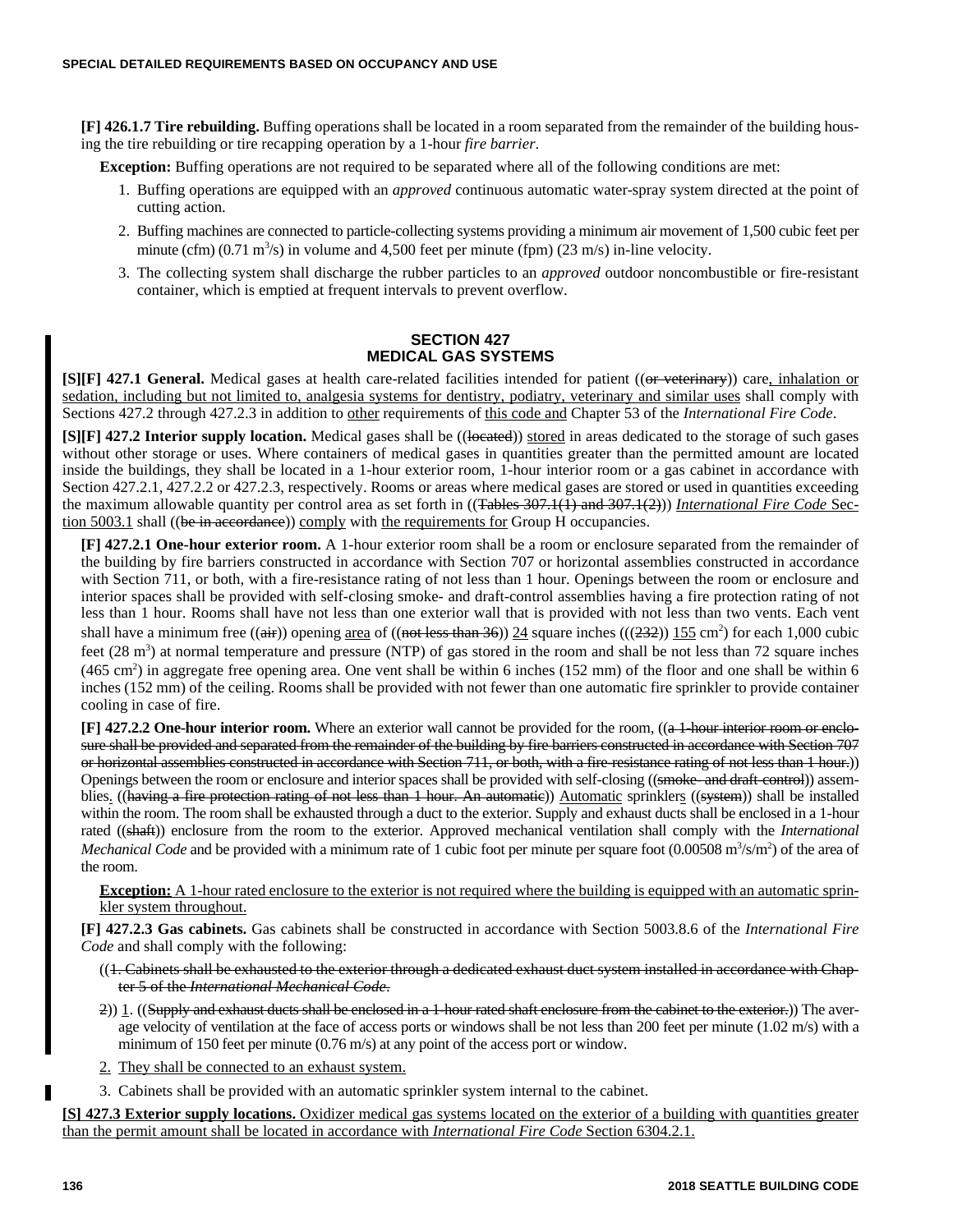## **SECTION 428 HIGHER EDUCATION LABORATORIES**

**[F] 428.1 Scope.** *Higher education laboratories* complying with the requirements of Sections 428.1 through 428.4 shall be permitted to exceed the maximum allowable quantities of hazardous materials in control areas set forth in Tables 307.1(1) and 307.1(2) without requiring classification as a Group H occupancy. Except as specified in Section 428, such laboratories shall comply with all applicable provisions of this code and the *International Fire Code*.

**[F] 428.2 Application.** The provisions of Section 428 shall be applied as exceptions or additions to applicable requirements of this code. Unless specifically modified by Section 428, the storage, use and handling of hazardous materials shall comply with all other provisions in Chapters 38 and 50 through 67 of the *International Fire Code* and this code for quantities not exceeding the maximum allowable quantity.

**[F] 428.3 Laboratory suite construction.** Where laboratory suites are provided, they shall be constructed in accordance with this section and Chapter 38 of the *International Fire Code*. The number of laboratory suites and percentage of maximum allowable quantities of hazardous materials in laboratory suites shall be in accordance with Table 428.3.

| <b>FLOOR LEVEL</b>          |               | PERCENTAGE OF THE MAXIMUM<br>ALLOWABLE QUANTITY PER LAB SUITE <sup>a</sup> | <b>NUMBER OF</b><br><b>LAB SUITES PER FLOOR</b> | <b>FIRE-RESISTANCE RATING</b><br>FOR FIRE BARRIERS IN HOURS <sup>b</sup> |
|-----------------------------|---------------|----------------------------------------------------------------------------|-------------------------------------------------|--------------------------------------------------------------------------|
| Above<br><b>Grade Plane</b> | $21+$         | Not allowed                                                                | Not Permitted                                   | Not Permitted                                                            |
|                             | $16-20$       | 25                                                                         |                                                 | $2^{\circ}$                                                              |
|                             | $11 - 15$     | 50                                                                         |                                                 | $2^{\circ}$                                                              |
|                             | $7-10$        | 50                                                                         | 2                                               | $2^{\circ}$                                                              |
|                             | $4-6$         | 75                                                                         | 4                                               |                                                                          |
|                             | 3             | 100                                                                        | 4                                               |                                                                          |
|                             | $1-2$         | 100                                                                        | 6                                               |                                                                          |
| <b>Below</b><br>Grade Plane |               | 75                                                                         | 4                                               |                                                                          |
|                             | $\mathcal{D}$ | 50                                                                         | $\mathfrak{D}$                                  |                                                                          |
|                             | Lower than 2  | Not Allowed                                                                | Not Allowed                                     | Not Allowed                                                              |

**[F] TABLE 428.3 DESIGN AND NUMBER OF LABORATORY SUITES PER FLOOR**

a. Percentages shall be of the maximum allowable quantity per control area shown in Tables 307.1(1) and 307.1(2), with all increases allowed in the footnotes to those tables.

b. Fire barriers shall include walls, floors and ceilings necessary to provide separation from other portions of the building.

c. Vertical fire barriers separating laboratory suites from other spaces on the same floor shall be permitted to be 1-hour fire-resistance rated.

**[F] 428.3.1 Separation from other nonlaboratory areas.** Laboratory suites shall be separated from other portions of the building in accordance with the most restrictive of the following:

1. Fire barriers and horizontal assemblies as required in Table 428.3. Fire barriers shall be constructed in accordance with Section 707 and horizontal assemblies constructed in accordance with Section 711.

**Exception:** Where an individual laboratory suite occupies more than one story, the fire-resistance rating of intermediate floors contained within the laboratory suite shall comply with the requirements of this code.

2. Separations as required by Section 508.

**[F] 428.3.2 Separation from other laboratory suites.** Laboratory suites shall be separated from other laboratory suites in accordance with Table 428.3.

**[F] 428.3.3 Floor assembly fire resistance.** The floor assembly supporting laboratory suites and the construction supporting the floor of laboratory suites shall have a fire- resistance rating of not less than 2 hours.

**Exception:** The floor assembly of the laboratory suites and the construction supporting the floor of the laboratory suites are allowed to be 1-hour fire-resistance rated in buildings of Types IIA, IIIA and VA construction, provided that the building is three or fewer stories.

**[F] 428.3.4 Maximum number.** The maximum number of laboratory suites shall be in accordance with Table 428.3. Where a building contains both laboratory suites and control areas, the total number of laboratory suites and control areas within a building shall not exceed the maximum number of laboratory suites in accordance with Table 428.3.

**[F] 428.3.5 Means of egress.** Means of egress shall be in accordance with Chapter 10.

**[F] 428.3.6 Standby or emergency power.** Standby or emergency power shall be provided in accordance with Section 414.5.2 where laboratory suites are located above the sixth story above grade plane or located in a story below grade plane.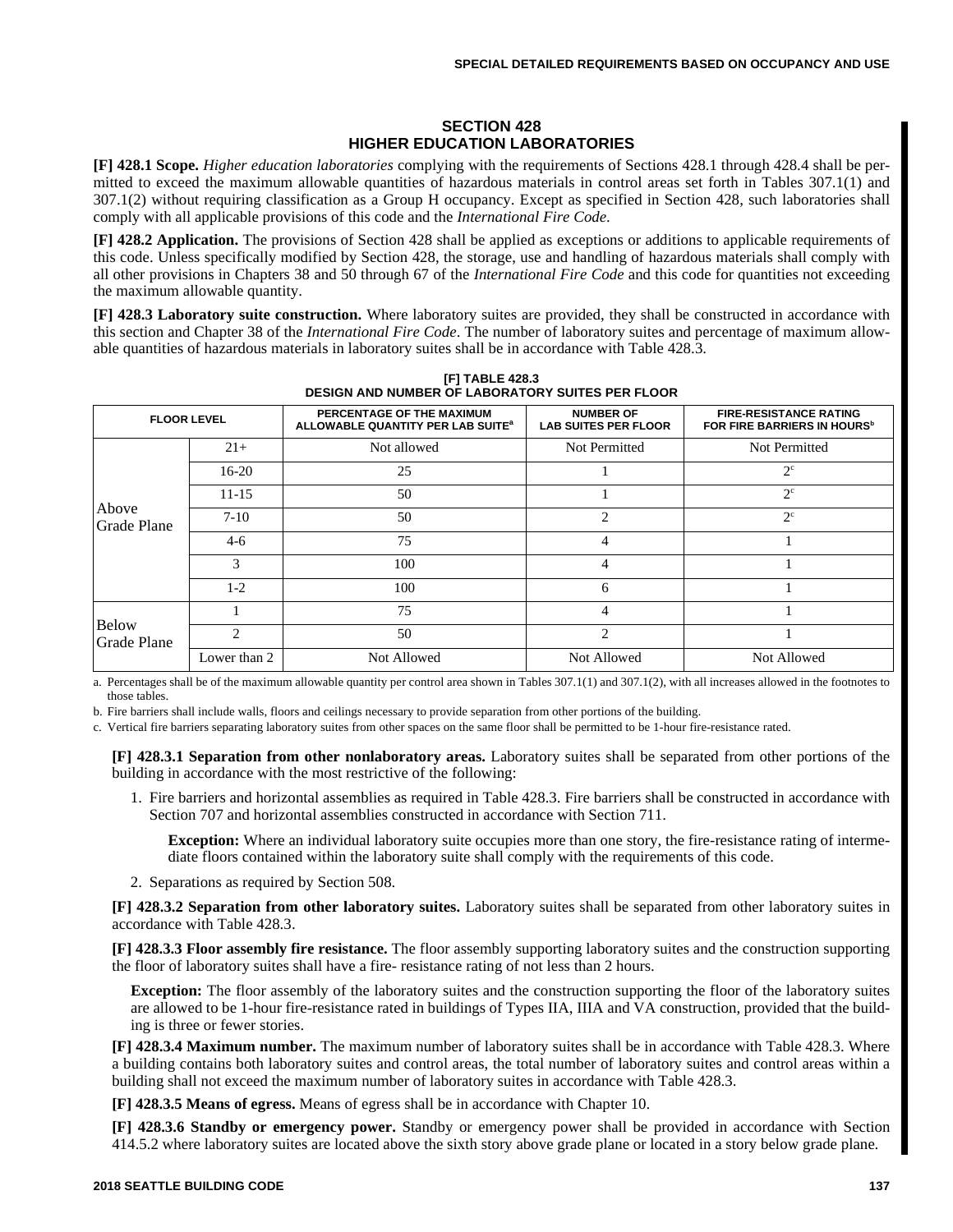**[F] 428.3.7 Ventilation.** Ventilation shall be in accordance with Chapter 7 of NFPA 45, and the *International Mechanical Code*.

**[F] 428.3.8 Liquid-tight floor.** Portions of laboratory suites where hazardous materials are present shall be provided with a liquid-tight floor.

**[F] 428.3.9 Automatic fire-extinguishing systems.** Buildings containing laboratory suites shall be equipped throughout with an approved automatic sprinkler system in accordance with Section 903.3.1.1.

**[F] 428.4 Percentage of maximum allowable quantity in each laboratory suite.** The percentage of maximum allowable quantities of hazardous materials in each laboratory suite shall be in accordance with Table 428.3.

## **[S] SECTION 429 WATERFRONT STRUCTURES: PIERS, WHARVES AND BUILDINGS**

429.1 Scope. Structures with at least 20 percent or 8,000 square feet (743 m<sup>2</sup>), whichever is greater, of their area over water shall comply with Section 429. They shall also comply with all other requirements of this code unless otherwise specified in Section 429. Unless otherwise specified, all wood dimensions are nominal size as defined in Section 202.

#### **Exceptions:**

- 1. Fire-resistance-rated walls specified in Section 429.6.6 are permitted to be used as one-hour fire-resistance-rated fire barriers and as a separation between *repair garages* not classified as Group S-1 and occupancies in Group A, including the specified opening protection in buildings of Types IIB, IV and VB construction.
- 2. Structures accessory to Group R-3 occupancies.
- 3. Floating homes that comply with the Seattle Residential Code.

See Chapter 36 of the Fire Code for additional requirements for fire protection systems for *marinas*.

**429.2 Allowable area and height for waterfront structures.** The height of structures to be built over water shall be measured as provided in Title 23 of the Seattle Municipal Code, Sections 23.60A.952 and 23.60A.930 for Shoreline Districts. Height and area shall comply with the requirements of Chapter 5, except that the increases allowed in Section 507 are not applicable to waterfront structures.

## **Exceptions:**

- 1. In *covered boat moorages*, the areas in Table 506.2 are permitted to be increased not more than 400 percent when an *approved automatic sprinkler system* is provided throughout.
- 2. Each covered area of a boat moorage is permitted to be considered a separate building subject to the following conditions:
	- 2.1. Maximum individual areas shall be 8,000 square feet (743 m<sup>2</sup>). The maximum width of connecting walkways shall be 10 feet (3048 mm).
	- 2.2. Walkways, finger *piers* and other decked areas shall not exceed 30 percent of the area of the roof that extends over water.
	- 2.3. Covered areas shall be separated by not less than 16 feet (4877 mm). The intervening areas are permitted to be used for moorage provided the adjacent covered areas comply with Item 2.4 below.
	- 2.4. Covered roof areas constructed in a manner that would trap smoke or hot gases shall be provided with the following:
		- 2.4.1 Vents or monitors of not less than 5 percent of the roof area.
		- 2.4.2 A draft stop of splined or tongue-and-groove planking not less than 1 inch (25 mm) in thickness, 1/2-inch (13 mm) exterior-type plywood or 26 gauge steel shall extend across the end of each roof area when the roof is closer than 30 feet (9144 mm) to an adjacent building. The draft stop shall extend to not less than 24 inches (610 mm) below the lower edge of the roof. A draft stop constructed in accordance with Section 429.5.2 shall be provided under the walkway at each location where draft stops are required at the end of roofed areas.

**429.3 Accessory uses.** Uses accessory to the principal occupancy shall be permitted, provided they are conducted in an area separated from the moorage area by not less than 16 feet (4877 mm) and the exposed side of the moorage area is protected by a onehour fire-resistance-rated fire barrier extending 2-1/2 feet (762 mm) above the roof line. One-*story superstructures* shall be permitted for accessory uses but shall not exceed 1,000 square feet  $(93 \text{ m}^2)$  in area nor 20 feet  $(6096 \text{ mm})$  in height.

**Exception:** Storage is allowed in the moorage area, provided it conforms to the following:

1. One unprotected moorage equipment locker of not more than 150 cubic feet (115 m<sup>3</sup>) is permitted for each *slip*.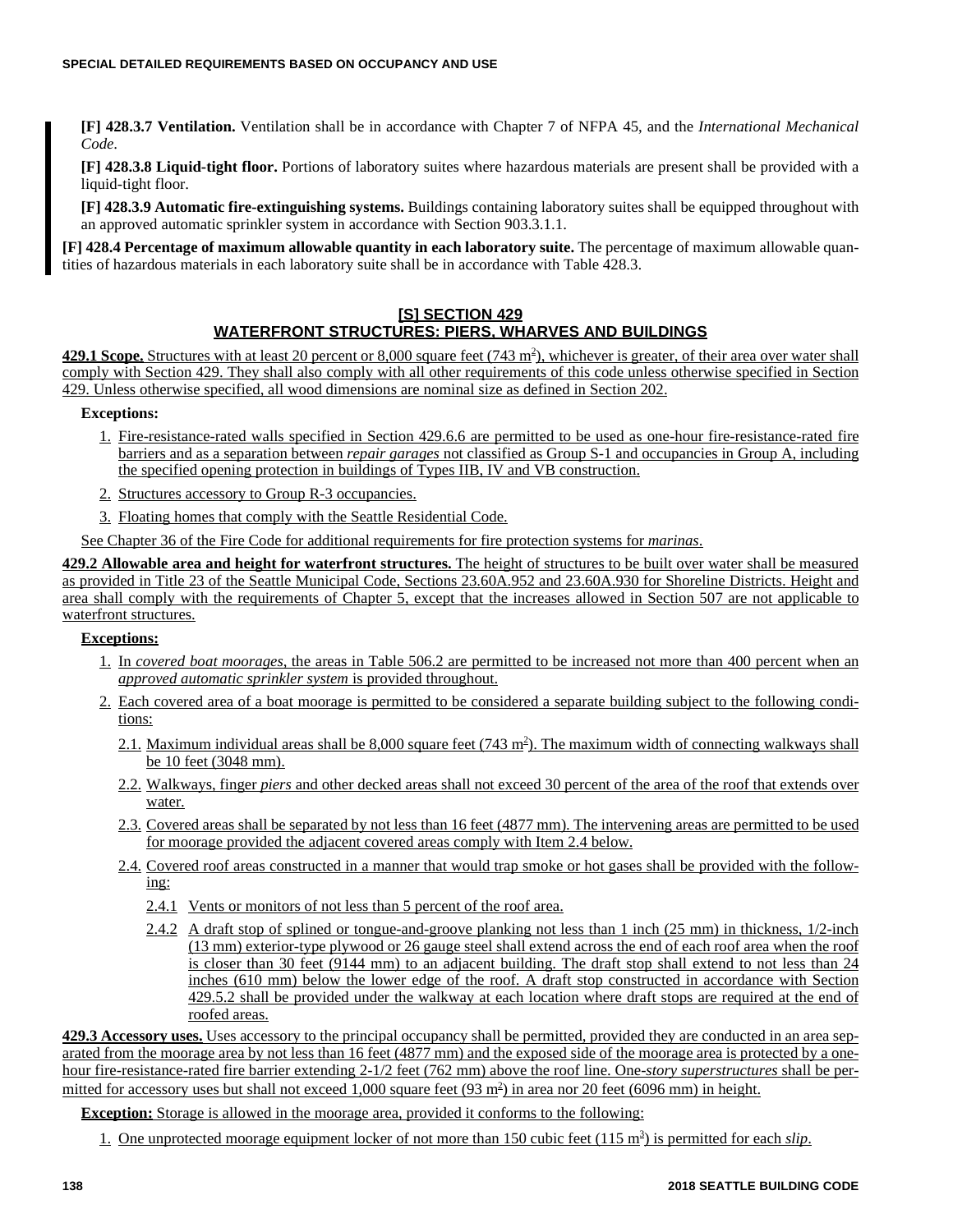- 2. Where groups of three or more lockers are provided, they shall be separated from each other with one-hour fire-resistance-rated fire partitions, and openings in the separation shall have one-hour protection.
- 3. Storage of flammable liquids shall be in accordance with NFPA 31 and the Fire Code.

**429.4 Location on property.** Exterior walls shall have fire resistance and opening protection as determined by Section 705.

## **Exceptions:**

- 1. Fire resistance-rated construction and opening protection required because of proximity to property lines are permitted to be omitted for waterfront structures that are located on the same property, separated by an unobstructed deck not less than 16 feet (4877 mm) wide, and have a draft stop constructed according to Section 429.4.2 installed in the *substructure* between the buildings.
- 2. In *covered boat moorages*, exterior walls that are built entirely over water are permitted to be of tongue-and-groove or splined planks not less than 2 inches (51 mm) in thickness, covered with 26 gauge sheet metal,  $3/8$ -inch (9.5 mm) exterior type plywood or equivalent on both sides, regardless of proximity to property lines. Walls at the *substructure* are permitted to be constructed as specified in Section 429.5.2 for draft stops. Where such walls (even though part of such *covered boat moorage*) are built on land, this exception shall not apply.

# **429.5 Substructure.**

**429.5.1 Construction.** *Substructures* are permitted to be of any type of construction permitted in this code subject to the area limitations of Section 429.2, except that, when constructed of wood, the members shall not be less than the following in any dimension, exclusive of piling:

| <b>MEMBER</b>                   | <b>SIZE UNLIMITED</b><br>USE $\times$ 25.4 FOR MM | PIERS FOR BOAT MOORAGE ONLY. NOT EXCEEDING 10 FEET<br>(3048 MM) IN WIDTH ' 25.4 FOR MM |
|---------------------------------|---------------------------------------------------|----------------------------------------------------------------------------------------|
| Caps and girders                |                                                   |                                                                                        |
| Joists, beams and other members |                                                   | יי ר                                                                                   |
| Flooring or deck                | $3"$ T & G or splined or 4" square edged          | $^{\sim}$                                                                              |
| Bracing                         |                                                   | $\sim$                                                                                 |

For SI:  $1$  inch = 25.4 mm

**429.5.1.1 Flooring for covered piers.** If the flooring or deck is under a roof or is used for parking, there shall be applied over the flooring or deck a tight-fitting wearing surface of softwood not less than 2 inches (51 mm) thick and not more than 6 inches (152 mm) wide, 1-inch (25 mm) thick hardwood, 2-inch (51 mm) thick asphaltic concrete or other material of equivalent fire resistance.

**Exception:** Covered *piers* used for moorage only need not have a wearing surface.

**429.5.2 Draft stops.** Draft stops shall be installed in all *substructures* constructed of combustible materials, exclusive of piling and pile bracing. They shall be placed not more than 100 feet (2540 mm) apart measured along the main axis of the *pier* or *wharf*. They shall fit tightly around all joists, beams, etc., and extend from the underside of the deck to city datum if over salt water or to low water if over fresh water. See Section 429.6.7 for draft stops in *superstructures*.

*Substructure* draft stops shall be constructed of at least two layers of lumber not less than 2 inches (51 mm) in thickness laid with broken joints or materials of equal fire resistance.

# **429.6 Superstructure.**

**429.6.1 Construction.** *Superstructures* are permitted to be of any type of construction permitted by this code subject to the height and area limitations of Section 429.2 and the requirements of this section.

**429.6.2 Floors.** See Section 429.6.

**429.6.3 Exterior walls.** Exterior walls of Types IIA, IIB, III, IV and V buildings, when not subject to the requirements of Section 429.5 because of their proximity to property lines, are permitted to be constructed of matched or lapped lumber not less than 2 inches (51 mm) thick and not more than 6 inches (153 mm) wide, or not less than 1 inch (25 mm) thick with a weather covering of noncombustible material applied directly to the wood. Fireblocking is an assembly having a threefourths-hour fire- protection rating when fire-resistive openings are required by Sections 705 and 1028.

**429.6.4 Roof coverings.** Roof coverings shall be fire-retardant as specified in Chapter 15.

**429.6.5 Roof construction.** In Type IV buildings the roof is permitted to be constructed of corrugated galvanized steel attached directly to wood or steel purlins in lieu of that specified in Section 602.4.

**429.6.6 Fire-resistance-rated walls.** In Types IIA, IIB, III, IV and V buildings, there shall be at least one fire-resistancerated wall from the deck to at least 3 feet (914 mm) above the roof for each 500 feet (152 m) of length. Areas greater than l00,000 square feet (9290 m<sup>2</sup>) shall be divided with such fire-resistance-rated walls. There shall be a draft stop constructed as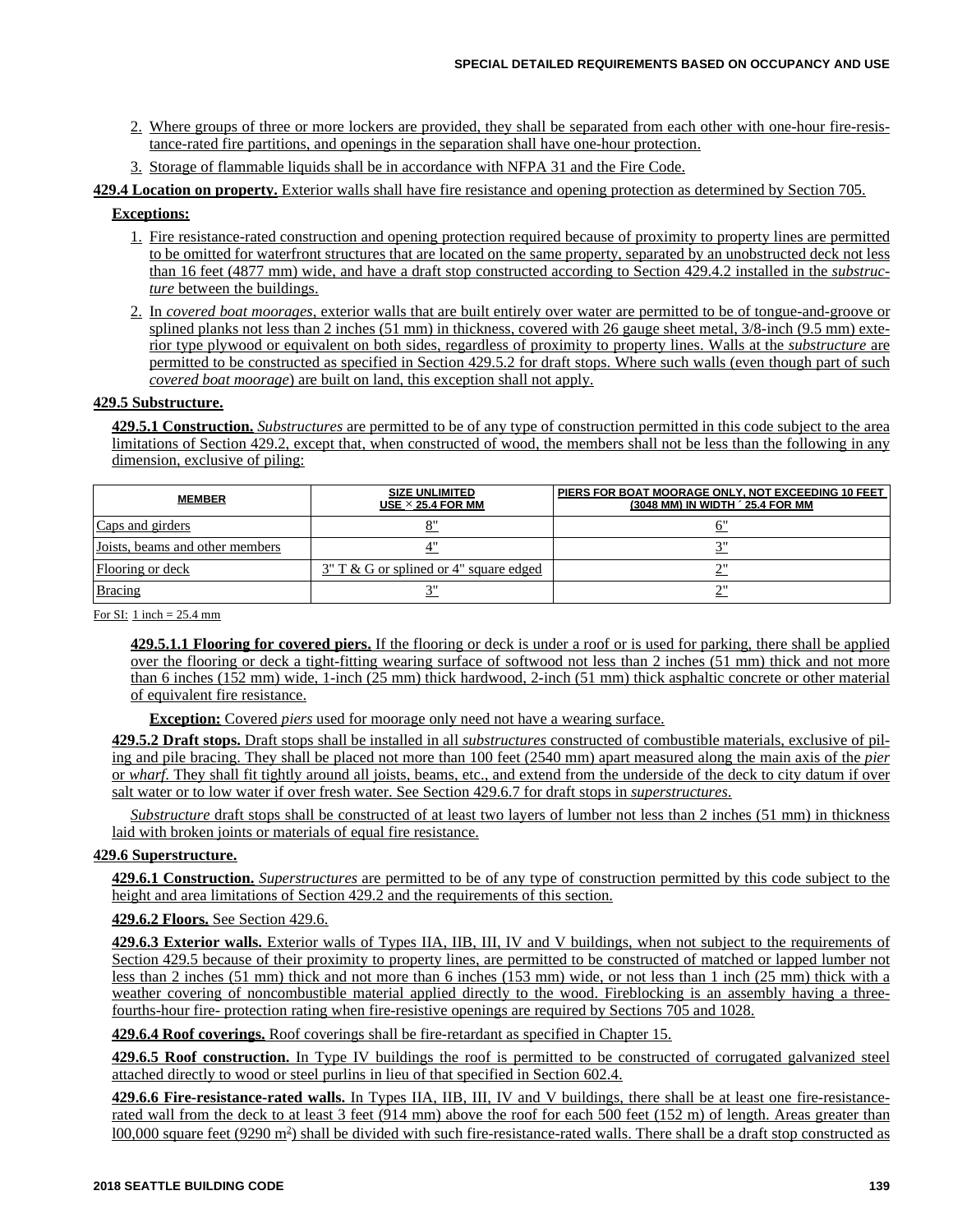specified in Section 429.6.2, installed in the *substructure* immediately below every required fire-resistance-rated wall when the deck is of combustible materials.

Fire-resistance-rated walls shall be constructed as required for two-hour fire-resistance-rated walls or are permitted to consist of at least two layers of tongue-and-groove or splined lumber, not less than 2 inches (51 mm) thick and not more than 6 inches (153 mm) wide, with a sheet of not less than No. 26 gauge galvanized steel or 3/8-inch (3.2 mm) exterior type plywood between the two layers, placed vertically with broken joints, or equivalent fire-resistive construction.

Openings in fire-resistance-rated walls shall be protected by opening protectives having a one and one-half hour fire protection rating.

**429.6.7 Draft stops.** *Superstructure* draft stops shall be installed as specified in Section 718. *Substructure* draft stops constructed as specified in Section 429.5.2 shall be installed in line with the *superstructure* draft stops above. See Section 429.11 for draft curtain requirements.

**429.6.8 Means of egress.** Means of egress shall be provided as specified in Chapter 10.

## **Exceptions:**

- 1. Where two means of egress are required from an occupancy, they shall not terminate on the same open deck.
- 2. An open deck is permitted to be considered an exit court and shall not be less than 10 feet (3048 mm) in width.
- 3. In Group A occupancies, the maximum travel distance shall not be more than 75 percent of that specified in Section 1017.
- 4. Boat moorages that have no sales, service or repair facilities are permitted to have a single means of egress not less than 3 feet (914 mm) wide and shall be exempt from the requirements of Section 1017 if a Class I standpipe is provided as specified in Section 429.8.

**429.7 Width of piers.** Floats, *piers* and walkways shall provide an *aisle* not less than 3 feet 6 inches (1067 mm) in width for the purpose of fire department access.

**Exception:** Floats, *piers* and walkways that are less than 40 feet (12192 mm) in length and that are not open to the public.

**429.8 Standpipe systems.** A manual Class I standpipe system (or Class III standpipe system when *approved* by the *fire code official*) in accordance with NFPA Standard 14 shall be provided for *piers*, wharves, and floats where the hose lay distance from the fire apparatus to the most remote accessible portion of the *pier*, *wharf* or float exceeds 150 feet (45720 mm). *Approved* plastic pipe may be used when installed underwater, or other *approved* method of protection from fire is provided. The standpipe piping shall be a minimum of 4 inches (102 mm), sized to provide a minimum of 500 gpm at 130 psi at the most remote hose connection, with a simultaneous flow of 500 gpm at the third most remote hose connection on the same *pier* while maintaining a maximum system pressure of 175 psi. Existing standpipe systems providing equivalent performance to the specification listed above may be acceptable when *approved* by the *fire code official*.

**429.8.1 Hose connections.** Hose connection stations on required standpipes shall be provided at the water end of the *pier*, *wharf*, or float, and along the entire length of the *pier*, *wharf*, or float at spacing not to exceed 150 feet (45720 mm) and as close as practical to the land end.

**Exception:** The hose connection at the land end of the *pier*, *wharf* or float may be omitted when a hose connection is located within 150 feet (45,720 mm) of the fire apparatus access road.

Each hose connection shall consist of a valved 2-1/2-inch (64 mm) fire department hose outlet. Outlet caps shall have a predrilled 1/8-inch (3.2 mm) hole for pressure relief and be secured with a short length of chain or cable to prevent falling after removal. Listed equipment shall be used.

**429.8.2 Hose stations.** Hose stations on required standpipes shall be provided at spacing not to exceed 100 feet, with the first hose station located as close as practicable to the land end of the *pier*. Each hose station shall have 100 feet of 1½-inch hose mounted on a reel or rack and enclosed within an *approved* cabinet. A valved 2½-inch fire department hose outlet shall be provided at each hose station. Outlet caps shall have a 1/8-inch predrilled hole for pressure relief and be secured with a short length of chain or cable to prevent falling after removal. Listed equipment shall be used. Hose stations shall be labeled FIRE HOSE-EMERGENCY USE ONLY.

**429.8.3 Freeze protection.** Standpipe systems shall be maintained dry when subject to freezing temperatures, and always from November 1 through March 31. The 1½-inch hose stations shall be tagged out of service when the system is drained. The main water supply control valve shall be readily accessible and clearly labeled so that the system may be quickly restored to full service during periods when the system is drained down.

**Exception:** Other methods of freeze protection, such as listed freeze valves, are permitted to be provided when *approved* by the *fire code official*.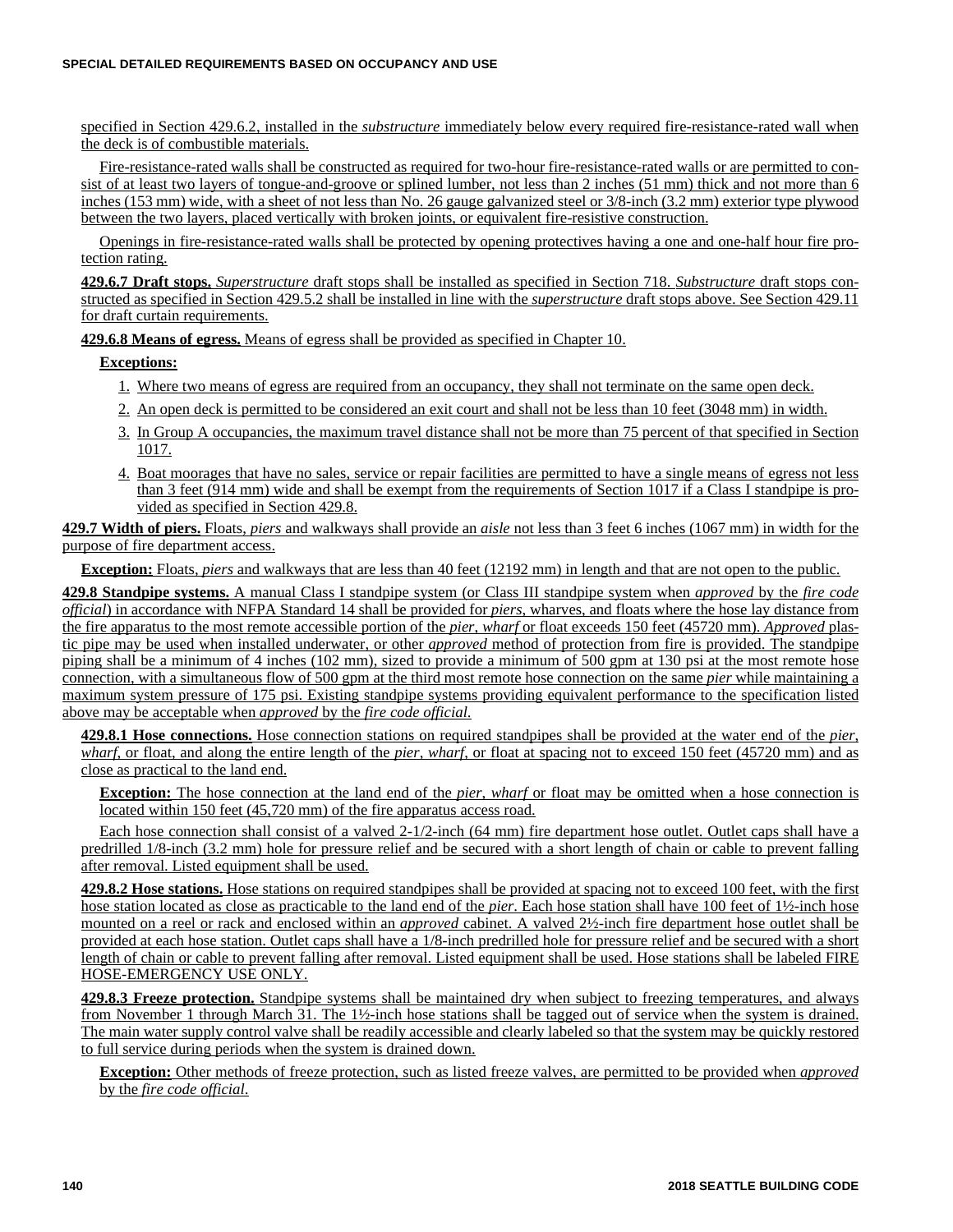## **429.9 Automatic sprinklers.**

**429.9.1 Covered boat moorage.** Automatic sprinklers shall be provided for *covered boat moorage* exceeding 500 square feet in projected roof area per *pier*, *wharf* or float.

The sprinkler system shall be designed and installed in accordance with NFPA 13 for Extra Hazard Group 2 occupancy.

If sprinklers are required by this section, they shall be extended to any structure on the *pier*, *wharf* or float exceeding 500 square feet in projected roof area.

**429.9.2 Substructure.** Automatic sprinklers shall be installed under the *substructure* of every new waterfront structure in accordance with NFPA 307 and as specified in Chapter 9.

**Exception:** Sprinklers are not required in the following locations:

- 1. Combustible *substructures* whose deck area does not exceed 8,000 square feet (743.2 m<sup>2</sup>) supporting no *superstructures*.
- 2. Combustible *substructures* whose deck area does not exceed 8,000 square feet (743.2 m<sup>2</sup>) supporting *superstructures* not required to be provided with an *approved automatic sprinkler system* as specified in Section 429.9.3.
- 3. Noncombustible *substructures* with or without *superstructures*.
- 4. *Substructures*, over other than tidal water, where sprinkler heads cannot be installed with a minimum clearance of 4 feet (1219 mm) above mean high water.
- 5. *Substructures* resulting from walkways or finger *piers* that do not exceed l0 feet (3048 mm) in width.

**429.9.3 Superstructure.** Automatic sprinklers shall be provided in *superstructures* as required by Chapter 9.

**429.9.4 Monitoring.** Sprinkler systems shall be monitored by an *approved* central station service.

**429.10 Smoke and heat vents.** *Approved* automatic smoke and heat vents shall be provided in *covered boat moorage* areas exceeding 2,500 square feet  $(232 \text{ m}^2)$  in area, excluding roof overhangs.

**Exception:** Smoke and heat vents are not required in areas protected by automatic sprinklers.

**429.10.1 Design and installation.** Where smoke and heat vents are required they shall be installed near the roof peak, evenly distributed and arranged so that at least one vent is over each covered berth. The effective vent area shall be calculated using a ratio of one square foot of vent to every fifteen square feet of covered berth area (1:15). Each vent shall provide a minimum opening size of 4 feet by 4 feet.

**429.10.2 Automatic operation.** Smoke and heat vents shall operate automatically by actuation of a heat-responsive device rated at between  $100^{\circ}F(56^{\circ}C)$  and  $220^{\circ}F(122^{\circ}C)$  above ambient.

**Exception:** Gravity-operated drop out vents.

**429.10.3 Gravity-operated drop out vents.** Gravity operated dropout vents shall fully open within five minutes after the vent cavity is exposed to a simulated fire represented by a time-temperature gradient that reaches an air temperature of 500°F (260°C) within five minutes.

429.11 Draft curtains. Draft curtains shall be provided in *covered boat moorage* areas exceeding 2,500 square feet (232 m<sup>2</sup>) in area, excluding roof overhangs.

**Exception:** Draft curtains are not required in areas protected by automatic sprinklers.

**429.11.1 Draft curtain construction.** Draft curtains shall be constructed of sheet metal, gypsum board or other *approved* materials that provide equivalent performance to resist the passage of smoke. Joints and connections shall be smoke tight.

**429.11.2 Draft curtain location and depth.** The maximum area protected by draft curtains shall not exceed 2,000 square feet (186 m<sup>2</sup>) or two *slips* or berths, whichever is smaller. Draft curtains shall not extend past the piling line. Draft curtains shall have a minimum depth of 2 feet (609 mm) below the lower edge of the roof and shall not extend closer than 8 feet (2438 mm) to the walking surface on the *pier*.

**429.12 Fire department connections.** Standpipe and sprinkler systems shall be equipped with not less than a two-way 2½-inch fire department connection, which shall be readily visible and located at the fire department apparatus access. The fire department connection for Class I standpipe systems may be located at the shore end of the *pier*, *wharf*, or float if the distance between the fire apparatus access road and fire department connection is less than 150 feet (45720 mm). See Section 507 of the *International Fire Code* for requirements for fire hydrants.

**429.13 Marina fire protection confidence testing.** Standpipe and sprinkler systems shall be inspected and tested in compliance with the *International Fire Code*.

**429.14 Fire department access.** Fire department apparatus access lanes, not less than 20 feet wide and capable of supporting a 50,000-pound vehicle or 24,000 pounds per axle (HS20 loading), shall be provided and so located as to provide fire department apparatus access to within 50 feet travel distance to the shore end of all *piers*, wharves and floats.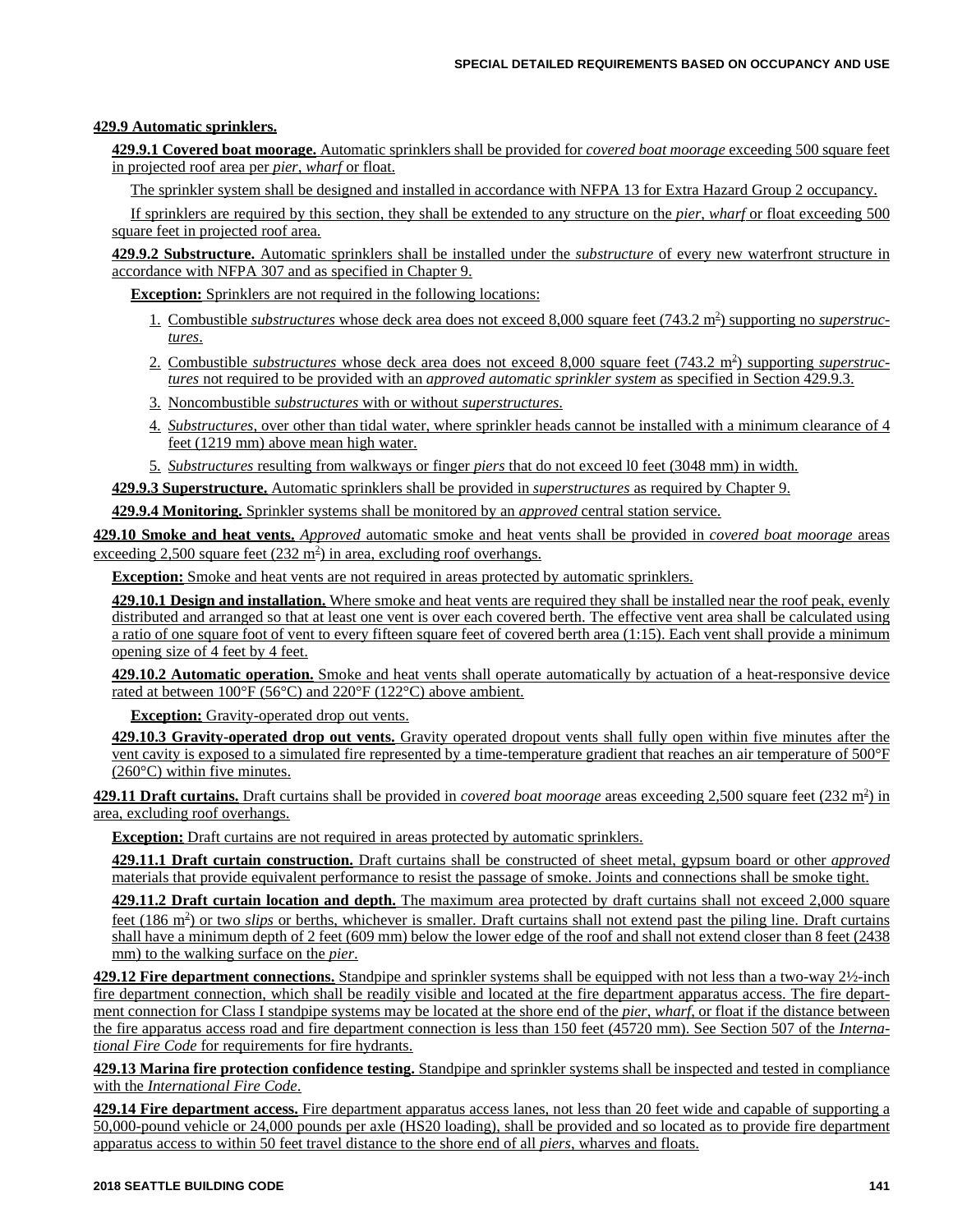# **[S] SECTION 430 PRIVATE AND UTILITY TRANSFORMER VAULTS**

**Note:** Seattle City Light may have additional standards that supersede the requirements in this section.

**430.1 Scope.** Vaults housing private and utility transformers shall comply with the provisions of this chapter and Article 450 of the *Seattle Electrical Code*. The provisions of this chapter are minimum standards for all transformer vaults. Vaults containing utility transformers or equipment are required to comply with additional requirements of Seattle City Light.

## **430.2 When required.**

**430.2.1. Utility transformers.** Transformer vaults are required for all utility transformers located inside a building. Seattle City Light shall approve the size, location, and layout of all utility vaults.

**Exception:** Vaults are not required for certain dry-type transformers rated 600 volts or less.

**430.2.2 Private transformers.** Transformer vaults are required for all oil-insulated private transformers. Vaults are required for other private transformers rated over 35,000 volts that are located inside a building.

**Exception:** Vaults are not required for certain oil-insulated private transformers in accordance with Sections 450.26 and 450.27 of the Seattle Electrical Code.

**Note:** Article 450, Part II of the Seattle Electrical Code contains requirements for transformers not required to be in a vault.

# **430.3 Access to transformer vaults.**

**430.3.1 General access.** At least one door or hatch shall be provided in every vault. The opening shall be adequate in size to permit the installation and removal of the equipment located in the vault, and shall be kept unobstructed at all times. An unobstructed level area shall be provided at the entrance to all vaults. The level area shall be large enough to allow for movement of the transformer and equipment into and out of the vault.

**430.3.2 Utility transformer vault access.** *Utility transformer vaults* shall be accessible to Seattle City Light personnel at all times. If it is necessary to pass through locked doors to reach a vault, keys to those doors shall be kept in a key box that can be opened with the key to the transformer vault. The key box shall be mounted near the first door requiring a non-transformer door key. Persons other than Seattle City Light personnel shall not have access to *utility transformer vaults* without Seattle City Light personnel present.

All doors between the vault and the building exterior shall be large enough to accommodate the placement or removal of transformers. See Section 430.6 for doorway requirements.

*Utility transformer vaults* shall be located so that there is an equipment access path between the vault and the building exterior. The path shall comply with the following.

- 1. Sufficient horizontal and vertical clearance for the required transformer shall be provided;
- 2. The floor shall be smooth, without seams or ridges to impede transportation of heavy equipment;
- 3. There shall not be excessive slope as determined by Seattle City Light; and
- 4. The floor shall be designed to support the weight of the transformer and all equipment needed to move the transformer.

If Seattle City Light determines that it is infeasible to design a path in the prescribed manner, the building owner shall enter into a Transportation Agreement with Seattle City Light. The Transportation Agreement obligates the building owner to transport equipment between the right of way and the transformer vault whenever the Superintendent of Seattle City Light determines it is necessary, and to pay all costs for equipment transportation.

**Note:** The Transportation Agreement is a measure of last-resort and permitted only with prior Seattle City Light approval. A viable path for equipment transportation between the right-of-way and the transformer vault should be a primary design consideration.

**430.4 Location of transformer vaults.** Transformer vaults shall be located where they can be ventilated to the outside air without using flues or ducts wherever such an arrangement is practicable. Transformer vaults shall be dry and not subject to running, standing or infiltration of water.

Transformer vaults shall not be located where they are subject to flooding due to ground water without specific written approval by Seattle City Light.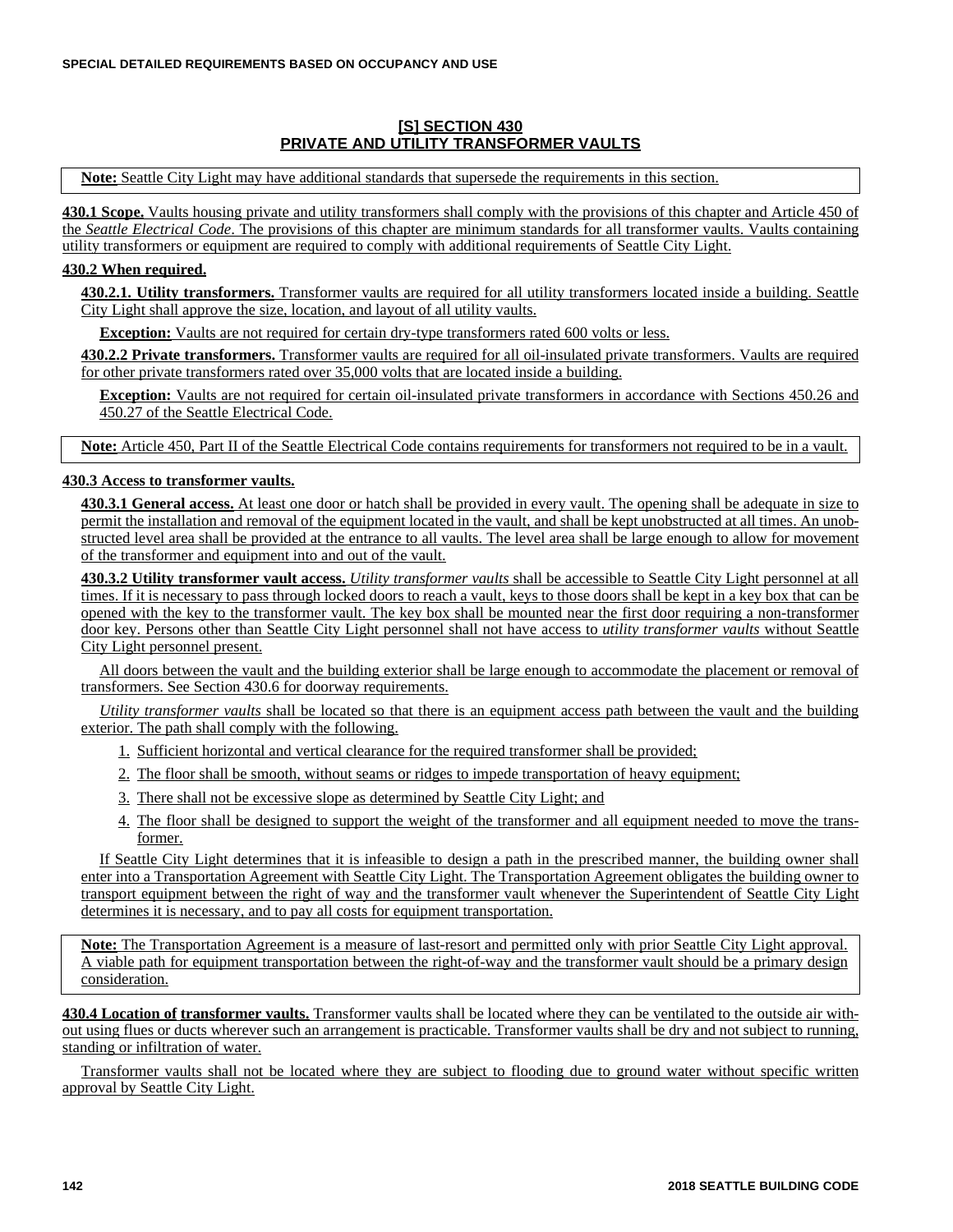## **430.5 Construction.**

- **430.5.1 Private transformer vaults.** *Private transformer vaults* shall comply with the following minimum requirements.
	- 1. All *private transformer vaults* shall be of at least three-hour fire-resistive construction.

**Exception:** Subject to the approval of the *building official*, where the total capacity of private oil-insulated transformers does not exceed 112-1/2 kVA, the vault is permitted to be constructed of reinforced concrete not less than 4 inches (102) mm) thick.

- 2. Vault floors in contact with the earth shall be of concrete not less than 4 inches thick.
- 3. The transformer shall be anchored to inserts embedded in the concrete floor.
- 4. In pre-tensioned or post-tensioned concrete, cable locations shall be permanently marked on the surface of the concrete over the encased tendons.
- 5. Vault dimensions shall be adequate for required ventilation and working clearances.

**430.5.2 Utility transformer vaults.** *Utility transformer vaults* shall comply with the following minimum requirements. The Superintendent of Seattle City Light is authorized to adjust the requirements of this Section 430.5.2 when deemed necessary.

- 1. Floors, walls and ceilings of *utility transformer vaults* shall have at least a three-hour fire-resistance rating and shall be constructed of solid concrete or concrete-filled concrete masonry units at least 6 inches (152 mm) thick.
- 2. Vault floors shall be smooth with no pads.
- 3. Seismic anchor inserts shall be embedded in the floor and steel support channels shall be embedded in the ceiling when required by the Superintendent of Seattle City Light.
- 4. Pre-tensioned or post-tensioned concrete shall have the cable locations permanently marked on the surface of the concrete over the encased tendons.
- 5. Vault dimensions shall depend upon physical size and number of secondary connection devices, working clearances, and shall be *approved* by the Superintendent of Seattle City Light.

**430.6 Openings into transformer vaults.** Transformer vault openings shall comply with this section and Sections 705.8.2 and 705.8.3.

**430.6.1 Protection of openings.** All doorways opening into a transformer vault from the building interior shall be protected by opening protectives having a fire-protection rating equal to that required for the vault.

**430.6.2 Doorways.** All doors shall be made of three-hour fire-resistance-rated steel and shall swing out of the vault 180 degrees. Doors that may be prevented from swinging 180 degrees outward as a result of blockage by vehicles or mobile equipment shall be protected by bollards. The bollards shall preserve the door swing area and shall not obstruct the doorway. Equipment access doorways shall be sized to accommodate the transformer placement and removal including the equipment necessary to place or remove the transformer.

Equipment access doorways to vaults containing only single-phase utility transformers shall have clear openings no less than 42 inches (1067 mm) wide and 6 feet 8 inches (2057 mm) high. Equipment access doorways for all other utility transformers shall be sized to accommodate the transformer placement and as specified by Seattle City Light to allow equipment installation and removal.

Doorways for personnel access shall have clear openings of at least 36 inches (914 mm) wide and 6 feet 8 inches (2057 mm) high.

**430.6.2.1 Locks.** All doors shall be equipped with locks and shall be kept locked. Doors to *utility transformer vaults* shall be equipped with a cylinder capable of accepting the core provided by the utility. Personnel doors shall be equipped with panic bars, pressure plates, or other devices that are normally latched but open under simple pressure.

**430.6.2.2 Oil containment sill.** A removable oil containment sill shall be as high as necessary to contain the oil of one transformer but in no case less than 4 inches (203 mm) high or as specified by Seattle City Light for utility transformers. A sill shall be installed within the vault at each doorway after the installation of the transformer.

#### **430.7 Ventilation systems for transformer vaults.**

**430.7.1 General.** Ventilation systems shall be provided to dispose of heat from transformer total losses without creating a temperature rise that exceeds the transformer rating.

**430.7.2 Method of ventilation.** Ventilation shall be provided by either natural circulation or mechanical circulation.

**430.7.2.1 Natural circulation.** Transformer vaults containing up to three transformers of no more than 75 kVA each are permitted to be ventilated by natural circulation. The combined minimum net intake and exhaust vent area, exclusive of area occupied by screens, grating or louvers, shall not be less than 3 square inches (1935 mm<sup>2</sup>) per kVA of transformer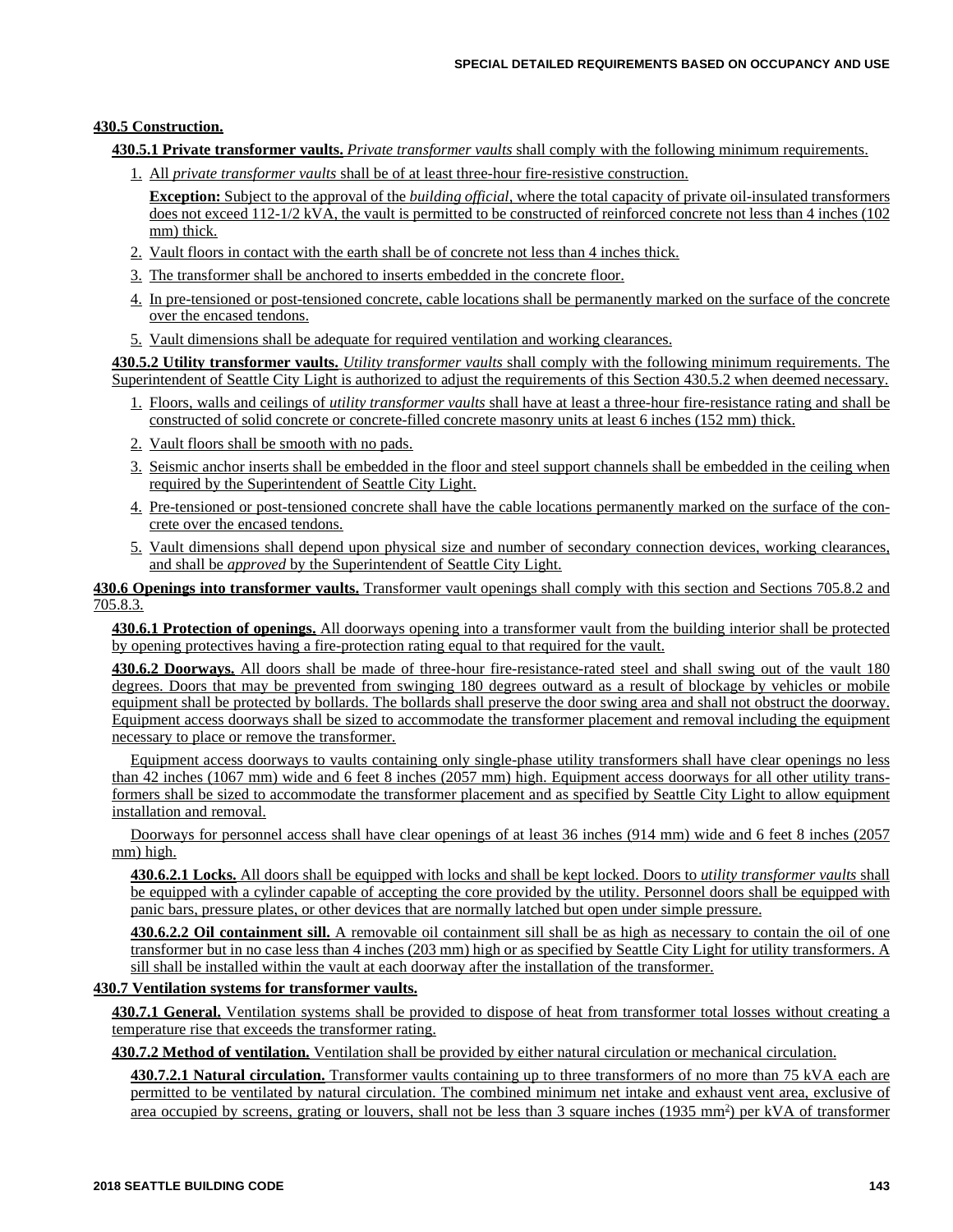capacity. The total required area shall be divided roughly equally between intake and exhaust. In no case shall either the intake or exhaust area be less than  $72$  square inches  $(46 452 \text{ mm}^2)$ .

Approximately one half the total area required for ventilation openings shall be for intake air. Intake air vents shall be located in one or more openings in the lower portion of the perimeter vault walls. When the vault is located in a garage, any lower openings must be at least 18 inches above the garage floor level. The remaining one half of the required ventilation area shall be used to exhaust heat through one or more openings in the upper portion of the perimeter walls or roof of the vault. Intake openings shall be located on the opposite side of the vault from exhaust openings allowing air to flow longitudinally over the transformer and out of the vault.

**430.7.2.2 Mechanical circulation.** Positive or negative pressure ventilation systems shall supply a minimum of 1.6 cfm (.76 L/s) of air per kVA of transformer capacity. The fans shall be installed outside of the vault and shall be controlled by a thermostat located inside the vault.

The intake vents shall be located in the lower one half of the perimeter walls of the vault. When the vault is located in a public garage or loading dock, any lower intake openings must be at least 18 inches above the garage floor level and at least 18 inches above the vault floor.

The exhaust vents shall be in the roof or ceiling of the vault. Vents are allowed to be installed in a wall if the top of the vent is not less than 12 inches below the vault ceiling. The top of the outlet on the exterior of the building shall be at least as high as the top of the outlet from the vault.

The ventilation system shall cause air to flow longitudinally across the transformers. The vault ventilation system shall be controlled independently from the rest of the building ventilation.

For *utility transformer vaults*, mechanical ventilation systems shall be designed by the applicant. The capacity and location of the ventilation system shall be *approved* by the Superintendent of Seattle City Light.

**430.7.2.3 Temperature control.** A remote temperature controller shall be installed in *utility transformer vaults* that have mechanical ventilation systems. The controller shall activate the fan when the temperature in the vault exceeds 70°F (21 $^{\circ}$ C), and shall turn the fan off when the temperature reaches 140 $^{\circ}$ F (60 $^{\circ}$ C).

A visible or audible alarm shall be installed outside each *utility transformer vault* that will be activated if the fan does not operate when the temperature controller calls for ventilation, or if the fan becomes inoperable. A sign shall be mounted near the alarm stating CALL SEATTLE CITY LIGHT WHEN ALARM SOUNDS or CALL SEATTLE CITY LIGHT WHEN LIGHT IS ON.

**430.7.3 Ventilation openings and duct terminations.** Ventilation openings and duct terminations shall comply with *International Mechanical Code* Section 501.3.1 item 7, unless otherwise *approved* by the *building official*.

**430.7.3.1 Location of exhaust ventilation openings and exhaust duct terminations.** Exhaust ventilation openings and duct terminations shall be located not less than 10 feet (3048 mm) from fire escapes, required means of egress at the exterior of the building, elements of the exit discharge, combustible exterior wall coverings, openings that are not protected in accordance with Section 705.8, operable openings and property lines other than a public way and above finished walking surfaces. Exhaust outlets shall be located on the exterior of the building.

**Interpretation I430.7:** For purposes of this section, "property line" includes any property line separating one lot from another lot, but does not include any property line separating a lot from a public street or alley right-of-way. The separation distance may be measured to the opposite side of public streets and alleys.

**430.7.3.2 Covering.** Ventilation openings shall be covered with durable metal gratings, screens or louvers. If operable intake louvers are provided on mechanically ventilated transformer vaults, the louvers shall be controlled by the fan thermostat, i.e. the louvers shall be opened when the fan is energized.

**430.7.3.3 Opening protection.** Intake ventilation openings in the vault walls on the interior and exterior of the building shall be protected by automatic closing fire dampers having a fire-protection rating at least equal to that required for the vault. The actuating device on the fire damper shall be made to function at a temperature of 165°F (74°C).

**430.7.3.4 Ventilation ducts.** Exhaust ventilation ducts, if used, shall be enclosed in construction having a fire-resistance rating at least equal to that required for the vault. Exhaust ducts shall extend from the vault to the outside of the building. An exhaust duct for a mechanically ventilated vault shall be used exclusively for ventilating the vault. No fire dampers shall be installed in exhaust ventilation ducts.

# **430.8 Drainage for vaults.**

**430.8.1 General.** Drains are prohibited in all transformer vaults.

**430.8.2 Sumps.** All transformer vaults containing oil-insulated transformers shall have a dry sump. All sumps shall have an opening of at least 6 inches (152 mm) diameter, a depth of at least 12 inches (305 mm), and shall be equipped with a removable steel grate that is flush with the floor. Sumps shall have at least an 8 gallon (30 liter) capacity. Sump capacity may be

 $\blacksquare$ 

П